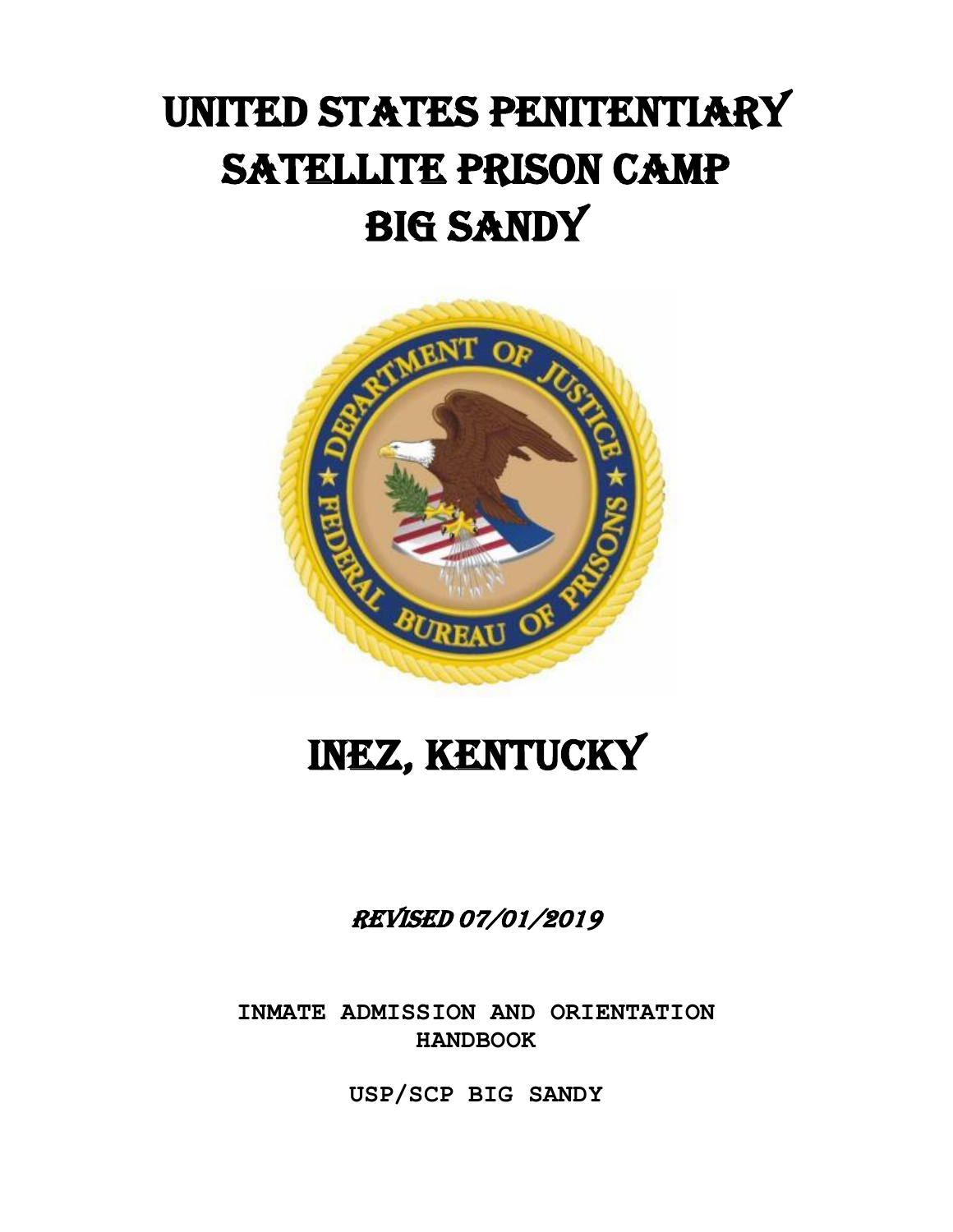# **EXECUTIVE STAFF**

| H. Joyner   | Warden                                 |
|-------------|----------------------------------------|
| F. Garza    | Associate Warden (Operations)          |
| D. Easter   | Associate Warden (Programs)            |
| T. Amundson | Executive Assistant/Camp Administrator |
| D. Altizer  | Captain                                |

## **DEPARTMENT HEADS/SUPERVISORS**

| J. Roberts<br>C. Sparks<br>J. Jackson<br>D. Lynch<br>B. Caudill | Trust Fund Supervisor<br>Food Service Administrator<br>Assistant Food Service Administrator<br>Facility Manager<br>General Foreman |  |  |  |  |
|-----------------------------------------------------------------|------------------------------------------------------------------------------------------------------------------------------------|--|--|--|--|
| J. Cassell                                                      | Supervisory Chaplain                                                                                                               |  |  |  |  |
| E. Preston<br>J. Lott                                           | Safety Manager<br>Discipline Hearing Officer                                                                                       |  |  |  |  |
| M. LeFever                                                      | Chief Psychologist                                                                                                                 |  |  |  |  |
| B. Mills                                                        | DAP Coordinator                                                                                                                    |  |  |  |  |
| L. Mackall                                                      | Case Management Coordinator/CSD                                                                                                    |  |  |  |  |
| J. Slone                                                        | Supervisor Correctional Systems Specialist (SCSS)                                                                                  |  |  |  |  |
| J. Mahon                                                        | Supervisor of Recreation                                                                                                           |  |  |  |  |
| J. Clark                                                        | Business Administrator                                                                                                             |  |  |  |  |
| C. Webb                                                         | Supervisor of Education                                                                                                            |  |  |  |  |
| S. Slone                                                        | Health Services Administrator                                                                                                      |  |  |  |  |
| K. Murry<br>A. Carter<br>J. Spurlock<br>R. Ward                 | Assistant Health Services Administrator<br>A Unit Manager<br>B Unit Manager<br>C Unit Manager                                      |  |  |  |  |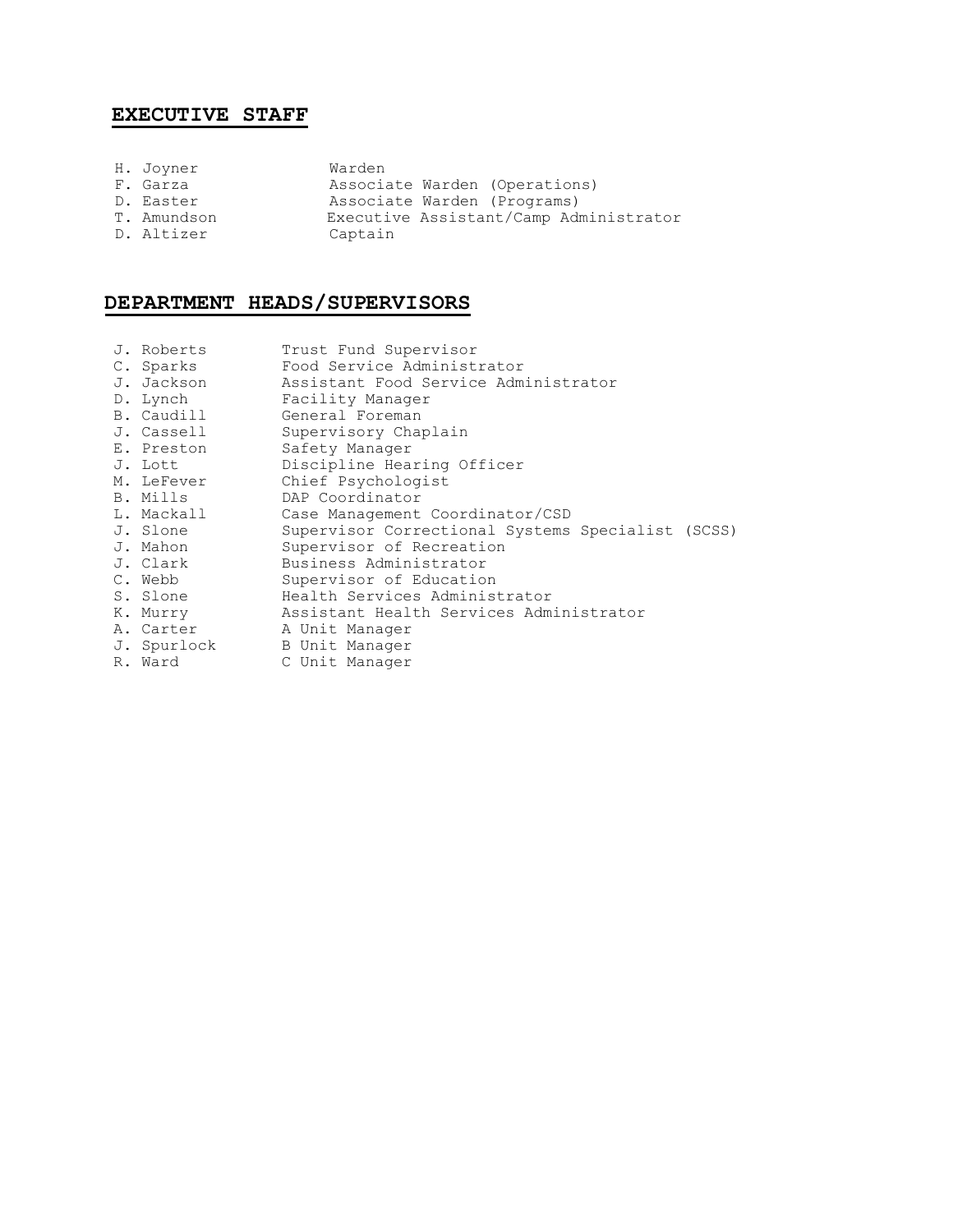## **TABLE OF CONTENTS**

| Message from the Warden                         | 04 |
|-------------------------------------------------|----|
| Institution Hot List                            | 05 |
| Introduction to USP/SCP Big Sandy               | 06 |
| Staff Positions and Responsibilities            | 06 |
| Institutional Procedures                        | 09 |
| Counts                                          | 09 |
| Callouts                                        | 09 |
| Inmate Accountability                           | 09 |
| Controlled Moves                                | 10 |
| Dress Code                                      | 10 |
| Searches                                        | 10 |
| Inmate Request to Staff                         | 11 |
| Visitation                                      | 11 |
| Food Service                                    | 14 |
| Medical/Dental Services                         | 16 |
| Inmate Systems                                  | 25 |
| Mail/Legal Mail                                 | 27 |
| Facilities                                      | 29 |
| Inmate Trust Fund                               | 29 |
| Laundry                                         | 29 |
| Commissary Information                          | 30 |
| Telephones                                      | 31 |
| Correctional Programs                           | 34 |
| <b>CMC</b>                                      | 34 |
| Orientation                                     | 38 |
| Unit Team                                       | 38 |
| Rules & Regulations                             | 38 |
| Religious Programming                           | 43 |
| Psychology Services                             | 45 |
| Sexually Abusive Behavior and Sexual Harassment | 46 |
| Education and Recreation                        | 49 |
| Safety                                          | 54 |
| Administrative Remedies                         | 56 |
| Re-Entry/RPP                                    | 59 |
| Diversity                                       | 63 |
| Prohibited Acts and Disciplinary Scales         | 64 |
| Inmate Rights and Responsibilities              | 71 |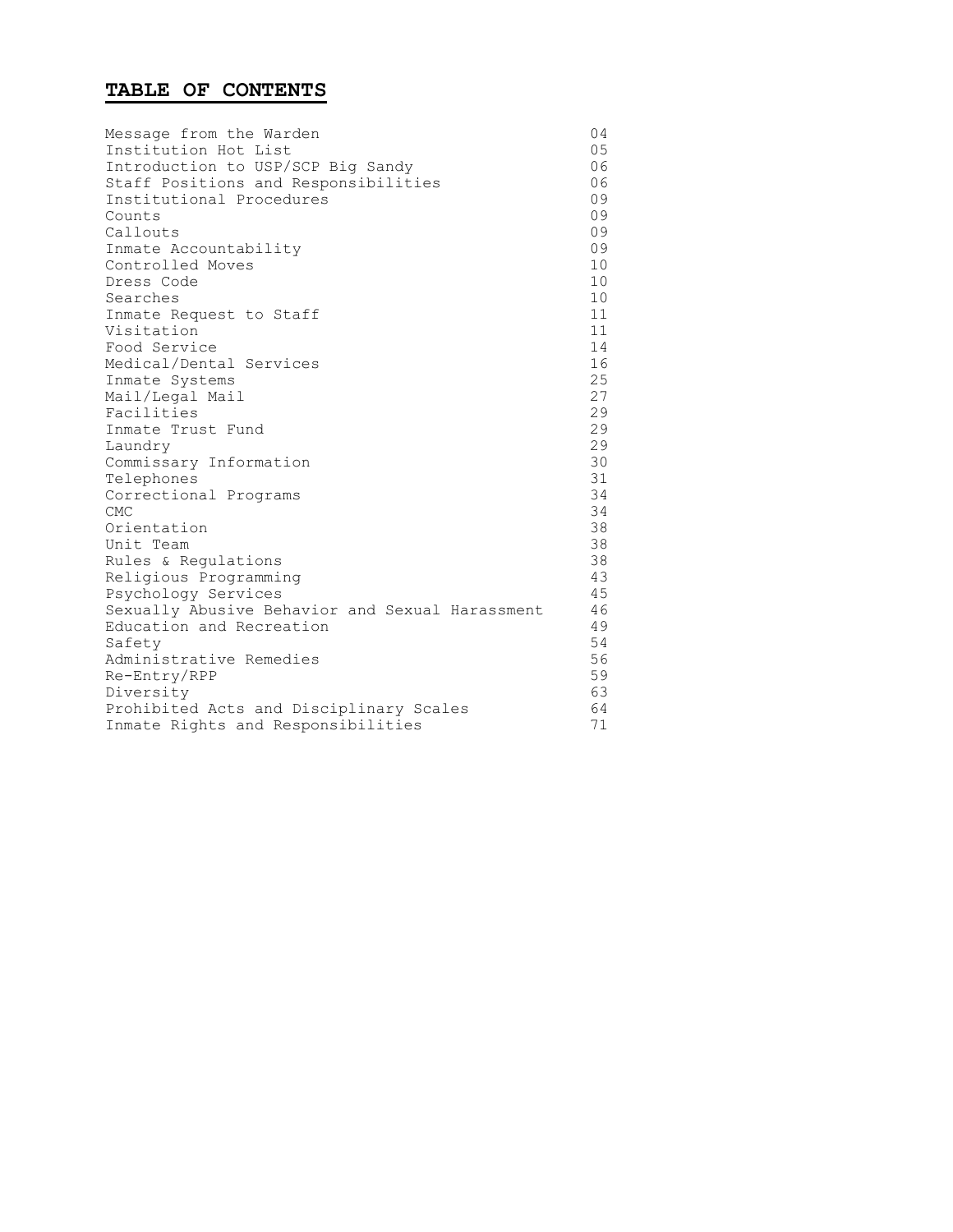## **OFFICE OF THE WARDEN**

Please study this handbook and keep it in your possession. It is provided to each inmate to assist in understanding individual rights and responsibilities, as well as to provide a general description of programs and services. This handbook is not intended to be an all-encompassing listing of rules and regulations, but rather an introduction to USP/SCP Big Sandy.

Shortly after arriving at USP Big Sandy, you will participate in the Institution A & O Program and receive an initial classification by your Unit Team. The A & O Program will include a brief overview of each department at USP/SCP Big Sandy and your rights and responsibilities in each area. You will participate in the Unit A & O with your Unit Team, and they will discuss unit rules and regulations, education, work assignments, and an evaluation of your Financial Responsibility Program (FRP) status. During this A & O process, and at any other time, you are invited to ask questions concerning any subject not adequately explained.

Each day the inmate bulletin boards should be checked for memorandums, callouts, and announcements pertaining to activities that change periodically. It is our hope this information will prove helpful in making your time more productive and beneficial. Inmates are expected to abide by all posted unit and institution rules and regulations. You may expect that all staff will be responsive and professional, and work towards maintaining a safe and sanitary environment.

As a reminder, when inmates fail to comply with the verbal warning system to lay on the ground, the tower officer will fire warning shots. Those inmates who continue to disregard orders with intent to do grievous bodily harm to another will be fired upon. The mission of USP Big Sandy remains the safe and orderly running of this institution for both staff and inmates alike.

I will be available during institution mainline along with members of the Executive Staff, if you have any questions or concerns. It is expected that you will try to resolve your issues with the Department Head for the affected department prior to bringing your concerns to my attention.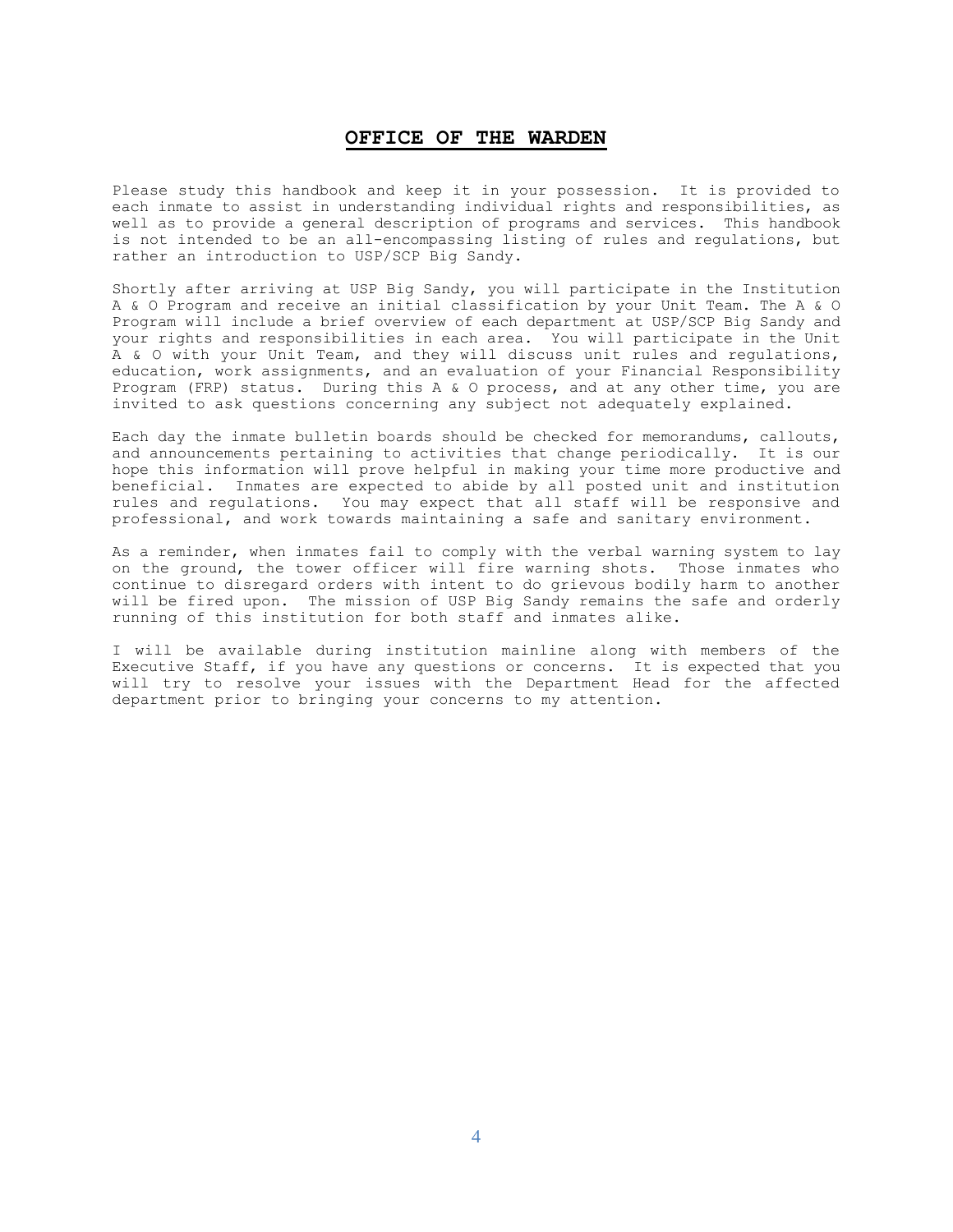## **INSTITUTION HOT LIST**

- 1. No sagging and dragging pants should be no lower than the inmates hips and pant legs are not to be cuffed above the ankle. Buttons on shirts will be buttoned up except for the collar button.
- 2. Inmates are not permitted to wear sunglasses or prescription sunglasses indoors UNLESS they have a written permit from Health Services. If permitted, they are not to be worn on top of the head.
- 3. Between the hours of 6:00am 4:00pm, Monday-Friday, inmates are required to wear their work uniform, which includes their Khaki pants with their Khaki shirt, which must be tucked in at all times. Safety-toed work boots must be worn anytime on a work detail and between the hours of 6:00am - 4:00pm, Monday -Friday, unless a soft shoe work permit has been approved by Health Services.
- 4. No hanging clothes on unit rails and having clothes lines in their cells, to include using the yellow mop buckets to do their laundry.
- 5. Inmate beds are to be made at all times between the hours of 7:30am 4:00pm, Monday-Friday (cells are to be inspection ready), and nothing in their cell windows.
- 6. At the 10:30am move from Education/Recreation, inmates will only be permitted to return to the units. Inmates will not be permitted to go to Commissary, Laundry, Food Service, or to Medical Services.
- 7. Inmates are to refrain from yelling across the compound or while in Food Service.
- 8. Food items are not permitted on the Recreation Yard, unless authorized by the Warden.
- 9. Inmates are only allowed group prayer in the Chapel during scheduled program times.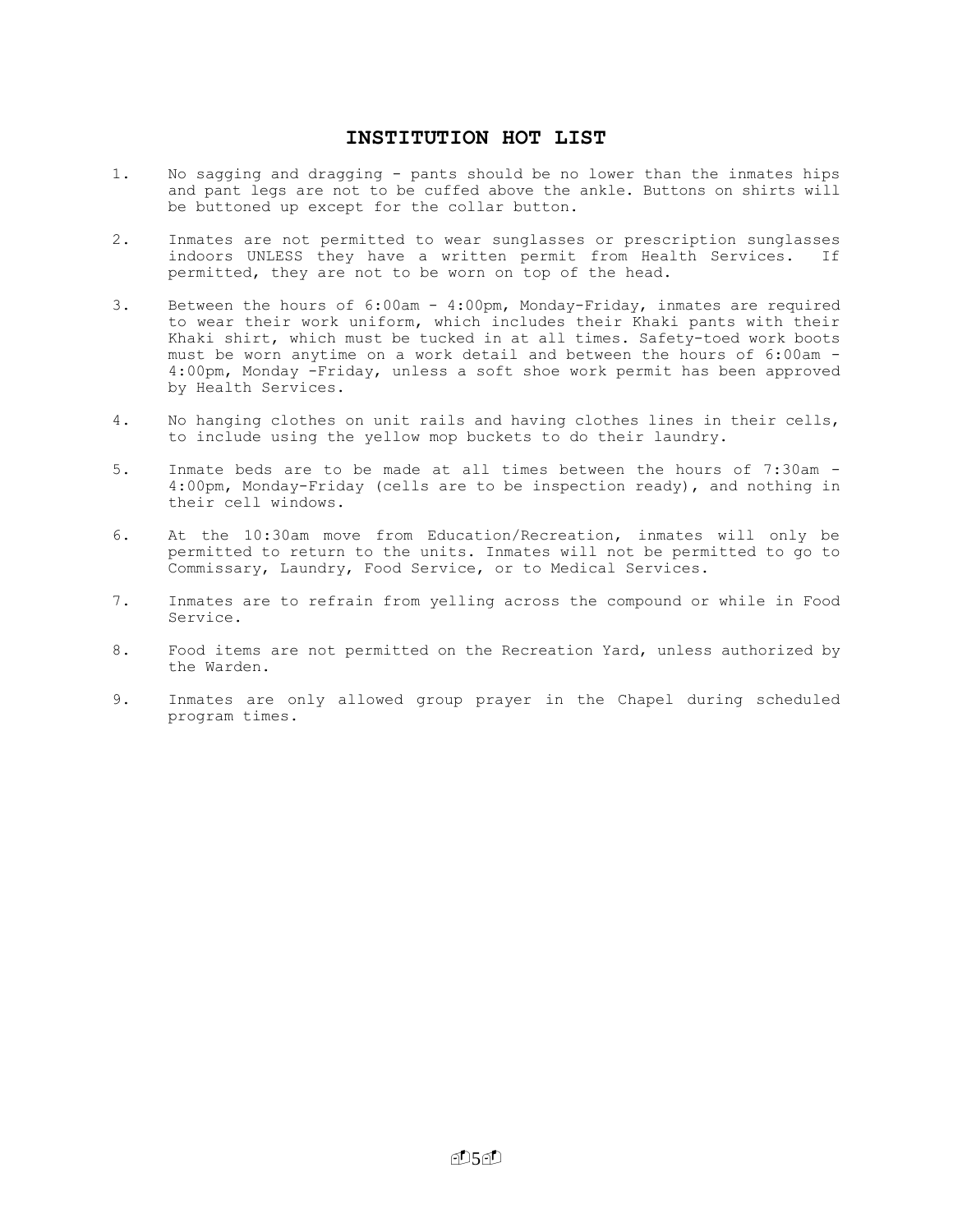## **INTRODUCTION**

This booklet is not designed to answer all the questions you will have as you settle into the institution. It does give answers to many of the more common questions you may have. If you need any information which is not covered in this booklet, ask your unit officer, unit counselor, case manager, or unit manager. These individuals can explain the policies and procedures to you. The purpose of this handbook is to provide incoming inmates to the United States Penitentiary, Big Sandy, with general information regarding the institution and the rules and regulations inmates will encounter during confinement. It is not a specific guide to the detailed policies of the Bureau or all procedures in effect at each Bureau location. Specific information will be made available during the Institution's Admission and Orientation Program. This material will help new inmates understand what they will encounter when they enter prison, and assist them in their initial adjustment to institution life.

Inmates are encouraged to resolve any issues or problems with the appropriate staff assigned to that particular department. However, should an inmate feel the need to discuss a problem with the Warden and/or an Associate Warden, they are free to do so when these staff members are present in the dining hall for mainline coverage.

## **Overview of Staff Positions and Responsibilities**

#### **Warden:**

The Chief Executive Officer of USP/SCP Big Sandy is responsible for the total operation of the institution. The Warden meets frequently with the senior staff members to review their areas of responsibility and to ensure compliance with Bureau of Prisons policies. The Warden evaluates the advice of various appointed committees and has final approval on all institutional operations and programs. His decisions are based upon policies established by the Federal Bureau of Prisons. While being responsible for the total operation, many responsibilities are delegated to his Associate Wardens. The Warden is vitally interested in the overall welfare of all inmates at USP/SCP Big Sandy and works very closely with all departments to maintain a safe and humane environment.

#### **Associate Wardens:**

Associate Wardens are responsible for the daily operations of the departmental areas. USP/SCP Big Sandy has two Associate Wardens:

- *Associate Warden of Programs*-oversees areas such as Unit Team, ISM, Custody, Religious Services, Psychology, Education, Recreation, VT Programs, and the Administrative Remedy Program.
- *Associate Warden of Operations* oversees areas such as Business Office, Human Resources, Food Service, Health Services, Facilities, Laundry, Commissary, and Safety.

#### **Executive Assistant:**

The Executive Assistant serves as assistant to the Warden and the Institution Public Information Officer. All requests for media information concerning the institution or specific inmates are referred to the Executive Assistant for response. The Executive Assistant also has oversight of Computer Services and the Camp. All requests for media interviews of inmates or requests for information will be directed to the Executive Assistant. The Executive Assistant/PIO will be responsible for informing the media of significant events at the institution. The PIO will respond only to requests from authorized media sources. Media representatives are defined in Program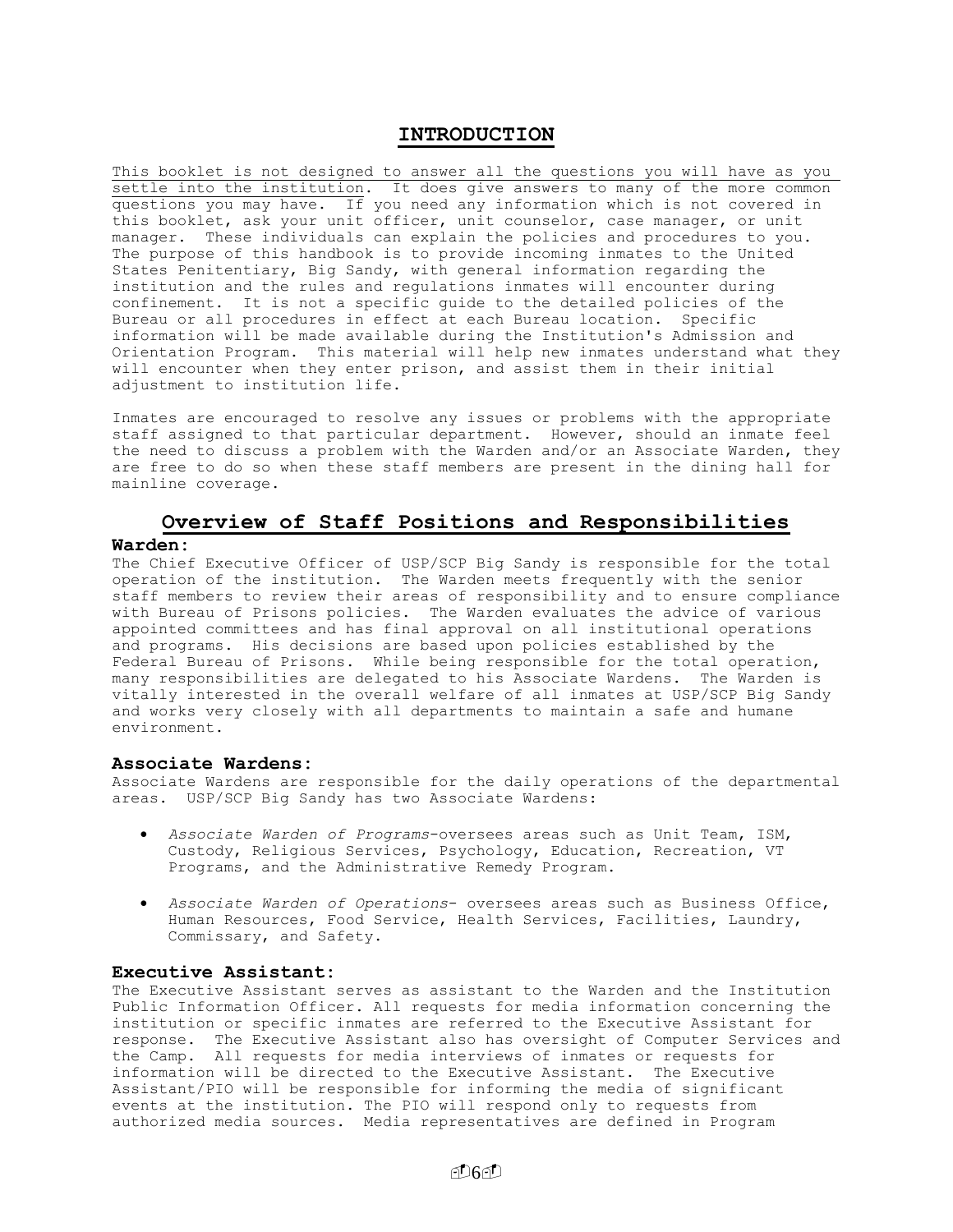Statement 1480.05, News Media Contacts.

#### **Captain:**

The Captain is responsible for the security, custody, and protection of everyone in the institution. The Captain is concerned with inmate discipline, appearance, and conduct. The Captain is also responsible for all correctional personnel. Any questions concerning these areas should be addressed to the Captain.

#### **Lieutenants:**

Under the direct supervision of the Captain, Lieutenants are responsible for the orderly operation of the institution, (i.e., security, custody, and investigations). They work in conjunction with other departments in monitoring and remedying behavioral problems to maintain a safe environment.

## **Trust Fund Supervisor:**

The Trust Fund Supervisor is responsible for Laundry, Commissary, Inmate Telephone System, TRULINCS, and Warehouse operations**.**

#### **Case Management Coordinator (CMC)/ Inmate Systems**:

The CMC is responsible for advising the Warden in all case management related areas. The CMC is the coordinator for the Central Inmate Monitoring System, Financial Responsibility Program, and Inmate Performance Pay Program. The CMC provides specialized training and assistance to Case Managers. Additionally, the CMC is responsible for staff and inmate mail processing, inmate admissions, and releases.

#### **Supervisor of Education:**

The Supervisor of Education is responsible for the establishment and operations of educational programs. The department provides basic education, general education development, vocational training, and some college courses.

#### **Chief of Psychology:**

The Chief of Psychology oversees a department consisting of Psychologists and Treatment Specialists. Psychology is responsible for the evaluation and treatment of inmates with adjustment, emotional, drug, and/or mental health problems. Psychology Services also conducts routine evaluations on all inmates admitted to the facility, as well as segregation reviews for inmates housed in the Special Housing Unit. Inmates requesting psychological services should submit an Inmate Request to Staff Member form (Cop-Out).

## **Health Services Administrator (HSA):**

The HSA is responsible for forming administrative policies and programs essential to the operations of the Health Services Unit. The HSA also develops effective working relationships with the U.S. Public Health Service and private medical agencies. In addition, the HSA is responsible for overseeing the procurement of medical supplies and medical equipment.

## **Food Service Administrator (FSA):**

The FSA is responsible for the planning and preparation of all meals at the institution, including supervision of all Food Service Programs such as baking, cooking, and serving food.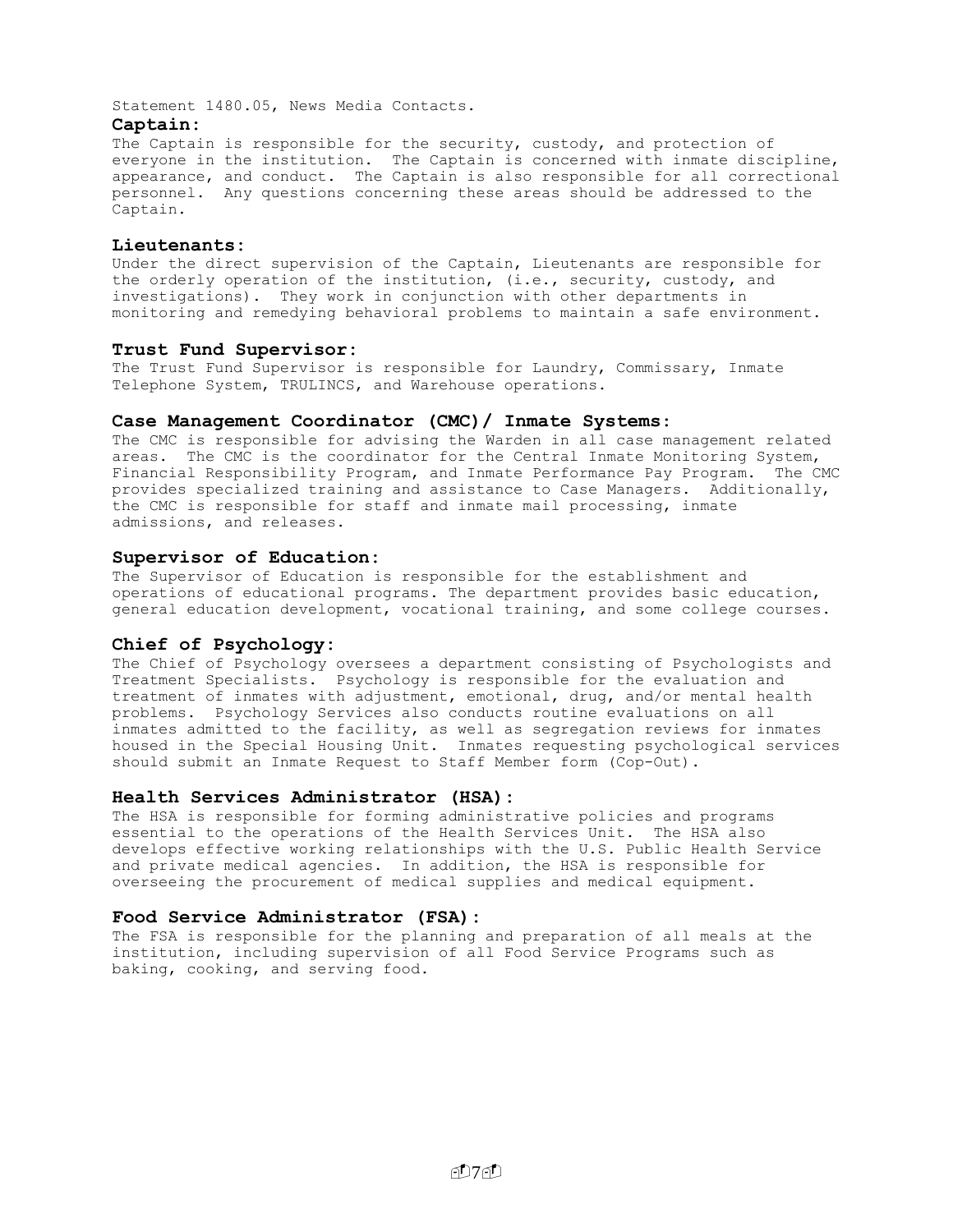#### **Chaplains:**

The Supervisory Chaplain is responsible for the establishment and operations of religious programs. The Chaplains are responsible for conducting religious services for their religious community and coordinating religious services on an equitable basis for all BOP-approved religious communities represented at USP/SCP Big Sandy. The Chaplains are dedicated to assisting inmates in their spiritual development, growth, and for personally counseling inmates during times of crisis. The Chaplains also regularly consult with the unit teams and are very interested in the various programs offered at USP/SCP Big Sandy, and as well as assisting inmates in programs of self-help.

#### **Supervisor of Recreation:**

The Supervisor of Recreation is responsible for the establishment and operations of recreational programs. The department provides recreation facilities and daily programs in a variety of areas including intramural programs, classes in the arts, and sports programs.

#### **Safety Manager**:

The Safety Manager is responsible for the safety and environmental health of the institution.

#### **Unit Managers:**

The Unit Managers are the administrative head of the housing units and oversee all unit programs and activities. The Unit Manager serves as the Chairperson of the Unit Team, reviews all team decisions, and chairs the Unit Discipline Committee (UDC).

#### **Case Managers:**

The Case Managers are responsible for all casework services and prepares classification materials, progress reports, release plans, correspondence, and other materials relating to the inmate's confinement. The Case Manager serves as a liaison between the inmate, administration, and the community.

#### **Correctional Counselors:**

The Counselor provides counseling and guidance for the inmates of the unit in areas of institutional adjustment, personal difficulties, and goals for the future. He or she plays a leading role in all segments of unit programs. The Counselor visits inmate work assignments and is the individual to approach for daily problems. The Counselor is responsible for the inmate visiting lists, telephone lists, and the Financial Responsibility Program (FRP).

#### **Unit Secretaries:**

The Unit Secretaries perform clerical and administrative duties for the Unit Team.

#### **Correctional Officers**:

The Correctional Officers have direct responsibility for the daily supervision of inmates and the enforcement of rules and regulations. They are responsible for the safety, security, and sanitation within the institution. Unit Officers are in regular contact with inmates in units and routinely share information with the Unit Team.

#### **Reentry:**

The BOP's reentry initiative is to provide inmates with the necessary skills and resources to succeed upon release. Using coordinated efforts from various departments throughout the institution, we have developed and implemented numerous training programs, activities, and opportunities to assist you with preparing for your return to the community. We offer a Transition Unit for inmates that are releasing to the community in 5 years or less. Please refer to the Education section for more information. **KNOW THIS: REENTRY BEGINS AT THE BEGINNING OF YOUR SENTENCE, DO NOT WAIT UNTIL YOUR RELEASE DAY TO DECIDE IT IS TIME TO GET READY.**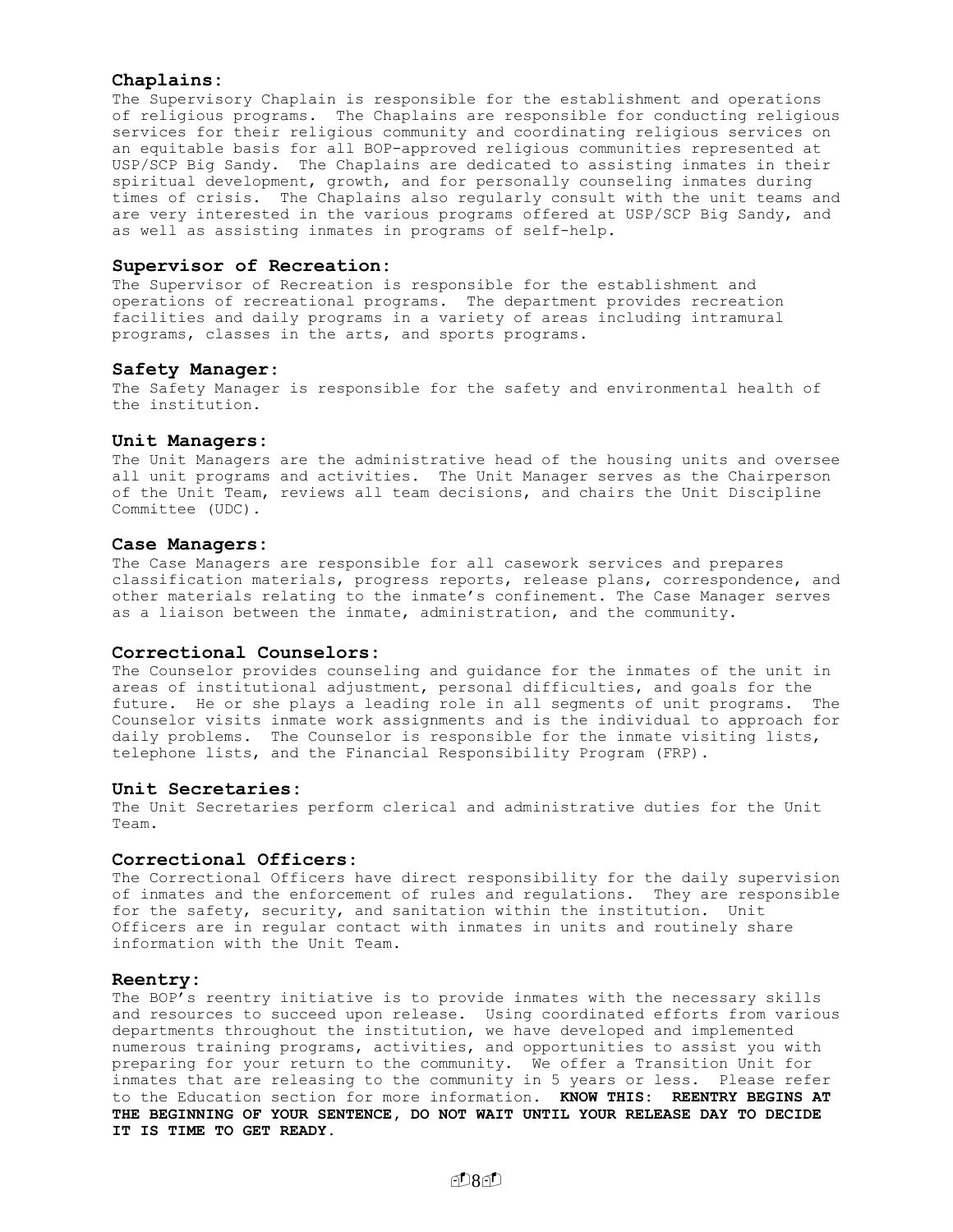## **CORRECTIONAL SERVICES DEPARTMENT**

## **Institutional Procedures**

During the intake screening process, a social interview in a private setting will be conducted in order to determine an appropriate housing assignment. The Admission and Orientation handbook will be given to you at this time.

Once all the procedures are completed, you will be assigned to an appropriate housing unit. You will be moved to your assigned unit after all phases of the intake screening are complete. When you are moved, ensure that you take your mattress, blanket, linens, hygiene items, and any authorized personal property with you.

#### **Count:**

The course of the day, Monday through Friday, there are five official counts. They are conducted every day at 12:00 midnight, 3:00a.m., 5:00a.m., and 4:00p.m. (Stand up), and 10:00 p.m. (Stand up). There is also a Stand up Count at 10:00 a.m. on weekends and federal holidays. It will be your responsibility to be ready for the count when the time nears. Every inmate will be secured in their assigned cell prior to 4:00. The Unit officer will announce for inmates to return to their cell in preparation for count:

- 1) STOP what you are doing and go to your assigned cell .
- 2) Remain silent during the count.
- 3) For all stand-up counts, you will be required to be properly dressed.

The count is very important to the security of the institution. Should you delay or disrupt the count, you will be subject to disciplinary action. Staff have been instructed to only count a body when they have no doubt that it is human flesh. Therefore, to avoid disruptions to your sleep during non-standing counts, do not utilize blankets or other items to hinder visibility in the cell.

## **Callouts**:

Attendance for all callouts is mandatory. Failure to report for a callout, or refusal to participate, will subject you to disciplinary action. The only person authorized to cancel your callout is the staff member who put you on the callout.

A daily "Callout" list is published for participation in all programs (i.e., Religion, Library, Hospital, Dental, and Psychology). It is your responsibility to check to see if your name is listed on the callout sheet. Callouts are posted by 6:00 p.m. and attached to the unit bulletin boards located adjacent to the Unit Team area.

#### **Inmate Accountability**:

It is the policy of the Bureau of Prisons to maintain strict inmate accountability at all times. This entails knowing the whereabouts of all inmates at this institution. Inmate accountability requires that you be in your assigned area. This includes housing units, job sites, and callout locations. To ensure you are in an authorized area, regular daily census counts and checks will be conducted. Inmates found to be in unauthorized areas will be subject to disciplinary action. Unless authorized, at no time are inmates permitted to be in or around housing units and buildings they are not assigned to. At no time will inmates be permitted to or placed in charge of supervising other inmates.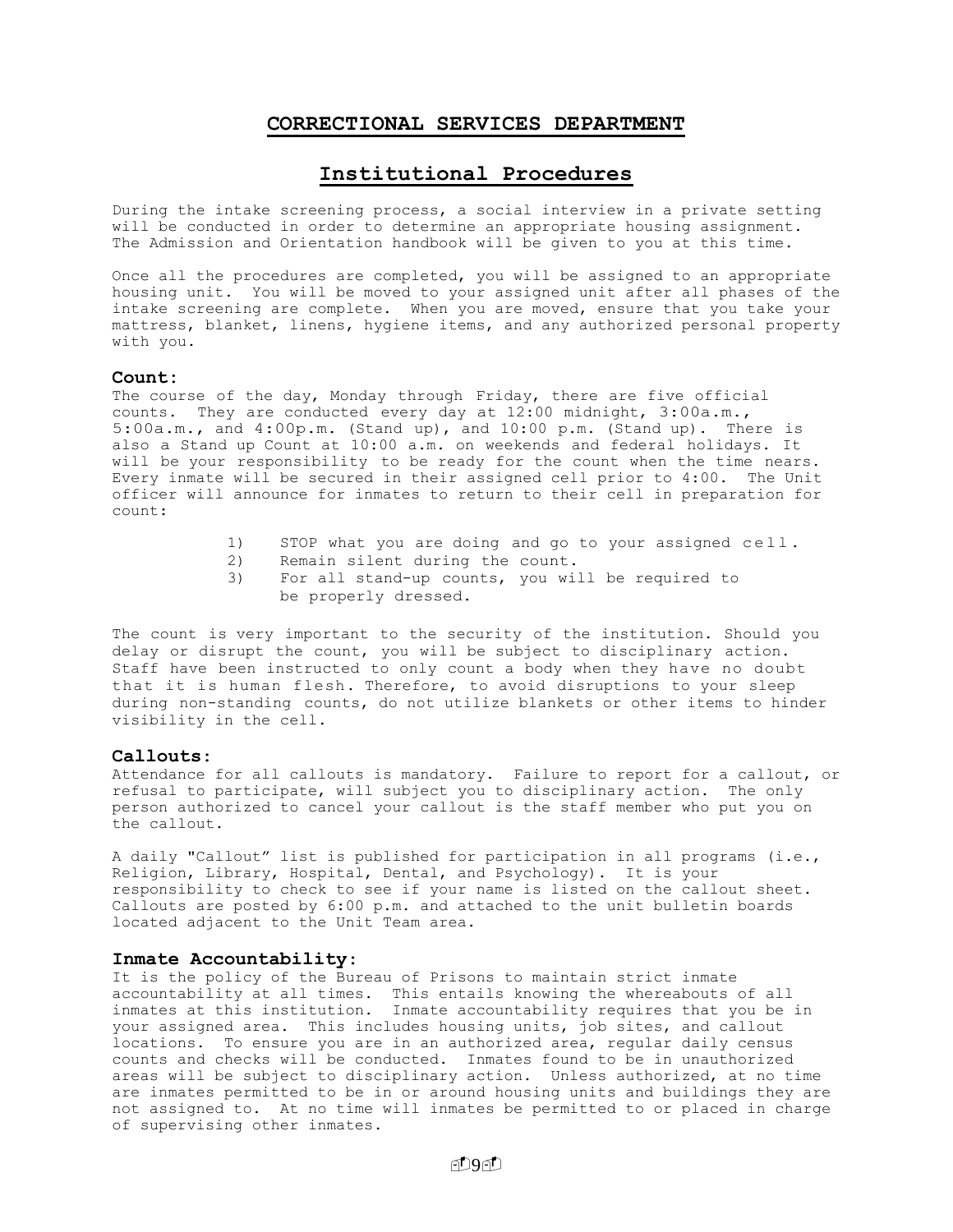## **Controlled Moves:**

Controlled moves are announced by the Control Center via the intercom system. Inmates are to move directly from one point to another without loitering or lingering during the move. A move schedule will be posted at a later date detailing work-calls, recreation moves, pill line, and other pertinent controlled moves throughout the day. Upon announcement of the controlled move, inmates are required to continue moving across the compound/corridor to their assigned or designated areas.

**Yellow lines have been added to the corridor floors to increase safety and visibility. Inmates will travel on the right hand side, staying within the line and the wall. Inmates who fail to follow this procedure will be considered out of bounds. Staff will travel in the center.**

#### **Headphones:**

Inmates are not permitted to wear headphones while walking in the corridor. Headphones shall only be worn in the housing units and recreation areas. They are not authorized in the dining hall.

#### **Dress Code**:

Inmates are required to be properly dressed from 6:00 a.m. to 4:00 p.m. Monday through Friday. You will be properly dressed anytime you leave your housing unit for callouts, visiting, etc. You are expected to be properly dressed during breakfast and lunch meals, Monday through Friday. Properly dressed means: wearing institutional-issued clothing (i.e., khaki shirts and pants) Buttons on shirts will be buttoned up except for the collar button. Khaki shirts with buttons will be tucked inside the pants. Pants should not be "sagging" or cuffed above the ankle.

On holidays and weekends and after the 4:00 p.m. stand-up count clears, you are expected to be appropriately dressed. Appropriate dress means no clothing items deemed inappropriate by institutional staff. Personal sweat shirts may be worn under the institutional clothing. T-shirts must be tucked in at all times when inmates are in the corridor or Dining Hall. You are also required to wear socks and some type of footwear. Shower shoes are not authorized to be worn outside the housing unit (see Unit Rules for the wearing of uniform in housing unit).

#### **Searches:**

Searches are more commonly known as "SHAKEDOWNS." These searches can be of your person or your living area and may be done at any time. Regular searches are intended to promote security and safety for everyone.

An inmate search may consist of a fully dressed "pat" search or a visual search. You should prepare for the pat search by removing all objects from your pockets, placing these items on the table or on the floor. During the visual search, you will be required to remove all items of clothing. A visual search can occur at any time and it will be conducted in a private area away from other inmates. Searches are also conducted in your living area. You can expect to have your area inspected and searched regularly. You should expect that your property will not be abused or damaged. You will be held responsible for all contents of your locker and cell area. If any, unauthorized items or "CONTRABAND" are found during any of the searches, they will be confiscated, and you will be subject to disciplinary action. Inmates are **not permitted** to be in their cell during a cell search, nor are they permitted to observe their cell or any other cell being searched.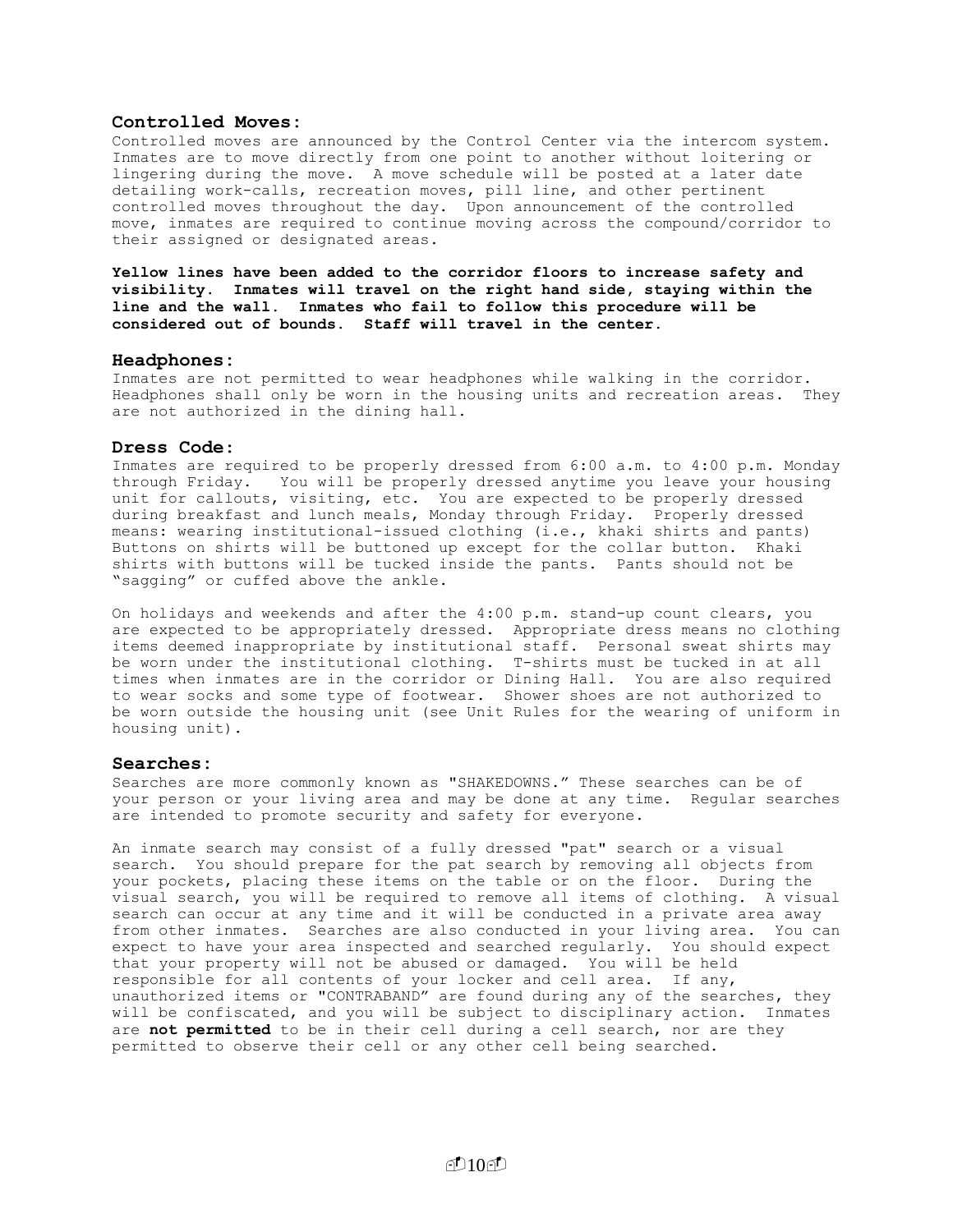## **Segregation:**

The Warden may temporarily impose more restrictive conditions on an inmate who is housed in Special Housing Unit (SHU) or who causes a serious disruption (threatening life, serious bodily harm, or property), and/or cannot be controlled within the normal physical confines of administrative detention. These restrictions include, but are not limited to, alternative clothing, linen, personal property, etc.

#### **Inmate Request to a Staff Member:**

This form is commonly referred to as a cop-out and may be obtained from a member of the Unit Team or the Unit Officer. Use this form to make requests for assistance and/or information. Be specific as to what you are requesting. Address these to your Unit Team staff (Counselor, Case Manager, or Unit Manager), or any other staff member with responsibility for handling your specific problem.

#### **Vending (Visitation)**:

Vending machines are provided for use during visiting hours. ONLY VISITORS may utilize the vending machines to retrieve items. The machines are coin operated. Visitors are authorized to bring change in the form of loose (not rolled) quarters to utilize the vending machine. They must be brought in a clear plastic Ziploc-style bag and not exceed the authorized monetary limits.

#### **Locker Storage:**

Lockers are available in the front lobby area. Visitors must bring one quarter (\$.25) to utilize the lockers. No combination of coins totaling twenty-five cents (\$.25) will suffice. Visitors must bring whole quarters.

#### **Visitation:**

Inmates are encouraged to have visits in order to maintain family and community ties. Visiting hours are established locally and provided to inmates so they can advise their prospective visitors. Visiting at the USP/SCP will be open to inmates on a point system, with each inmate being afforded ten (10) points per month. Each visit during the month will count as one (1) point. If you leave the visiting room after a visit is completed and return later in the day for another visit, you will be charged two (2) points for the day. Time limits may be established in the Visiting Room should overcrowding become a problem. Requests for special visits should be directed to the appropriate Unit Team. It is your responsibility to obtain visiting request forms from the Unit Counselor. These forms must be mailed to their respective visitors at your expense. The visitor will complete the form and return it directly to the Counselor. Upon successful completion of a background check, the Counselor will give you an approved visiting list. It is your responsibility to inform your visitors if they have been approved to visit. Holdovers and Pre-Trial inmates may be limited to immediate family on their visiting list.

All visits will begin and end in the visiting room. Kissing, embracing, and handshaking are allowed only on arrival and departure. No other contact is authorized (this rule will be strictly enforced).

Inmates entering the visiting area will be dressed in alternative clothing that consists of khaki colored jumpsuits and alternative footwear. Camp inmates will wear the institution issued green uniform. No items of personal clothing will be permitted in the visiting room. Tennis shoes are not permitted. Typical items that may be taken into the visiting room by an inmate are limited to a wedding band (no stone), prescription eyeglasses, and/or religious medal. Items purchased in the visiting room may not be brought back into the institution by the inmate.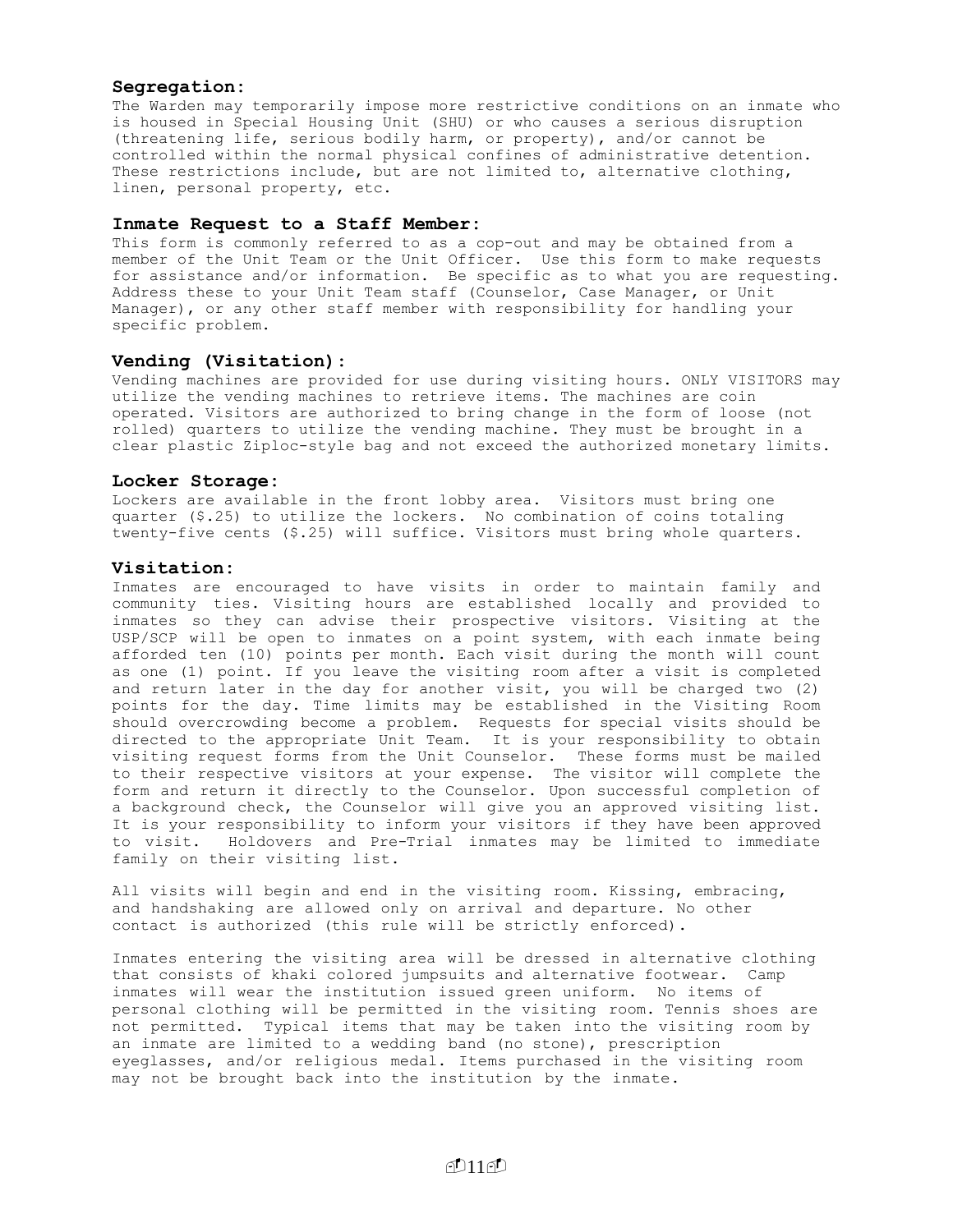Visitors will be expected to wear clothing which is within the bounds of good taste. Visitors will not be allowed to wear items such as low-cut or see-through clothing, tube or tank tops, backless clothing, camouflage, khaki, or green-colored clothing, slits in dresses above the bend of the knee, or any other apparel of a suggestive or revealing nature  $(e.q.,$  skin tight clothing, miniskirts, short culottes or sleeveless clothing). The preceding list is not all inclusive. No Watches will be permitted.

Dresses and skirts must be knee length. Shorts will not be allowed for visitors over the age of 16. The Operations Lieutenant or Institution Duty Officer will be consulted prior to denying a visitor entry into the institution because of his/her attire.

## **Identification of Visitors:**

Photo identification is required for visitors. These may include a State Driver's License or State I.D. Card with full names and signatures affixed. Birth Certificates are not considered proper identification. Persons without proper identification will not be permitted to visit.

Inmates housed in the USP and SCP will be limited to five (5) total visitors at one time, including children. Split visits will be permitted, up to a total of ten (10) visitors, and/or 2 groups, not to exceed a total of ten (10) per visiting day. All visitors must arrive prior to 2:00 p.m. Visitors will be searched prior to visitation, including any items of personal property, as a condition of allowing or continuing a visit. All visitors are required to clear the walk thru metal detector. If a visitor is unable to clear the walk thru, they will be subjected to a pat search by a staff member of the same sex.

If the staff cannot determine the cause of the metallic presence, a shift supervisor will be called for further processing. Items of personal property may be required to be returned to the visitor's vehicle. Attorneys may bring a briefcase to the visiting room. These items will be searched at the front lobby entrance before entering the visiting room. Only the following articles are authorized to be carried into the institution by visitors: Photo identification and/or essential medication (will be limited to the amount needed during the visiting period and controlled by the Visiting Room Officer). Cellular phones and pagers are not permitted in the institution and may not be stored in visitor lockers. Visitors are required to leave these items in their vehicles.

The following items will be permitted, per child, when infants are visiting: Two (2) diapers, one (1) small package of baby wipes in a clear zip lock bag, one (1) change of infant clothing, one (1) see through baby bottle with contents, one (1) small jar of baby food, one (1) receiving blanket. An institutional wheelchair will be made available for visitors, who require one, or a personal wheelchair may be authorized by the Captain, Operations Lieutenant, or Duty Officer on a case by case basis after it has been searched. Inmates are not allowed to receive coins or paper money for their commissary account while in the visiting room. Money for commissary accounts should be sent through the mail. No items may be exchanged in the visiting room without prior approval by the appropriate staff member. Individuals who arrive for visits that are not on the visiting list will not be allowed access to the visiting room. Also, visitors inappropriately attired may be denied the opportunity to visit an inmate. If a visitor refuses a search of their person or their belongings, they will be denied entrance into the institution.

#### **ION Scan:**

Visitors are subject to an electronic scan of their person for illegal substances. If they test positive, alternative visitation or dismissal may occur.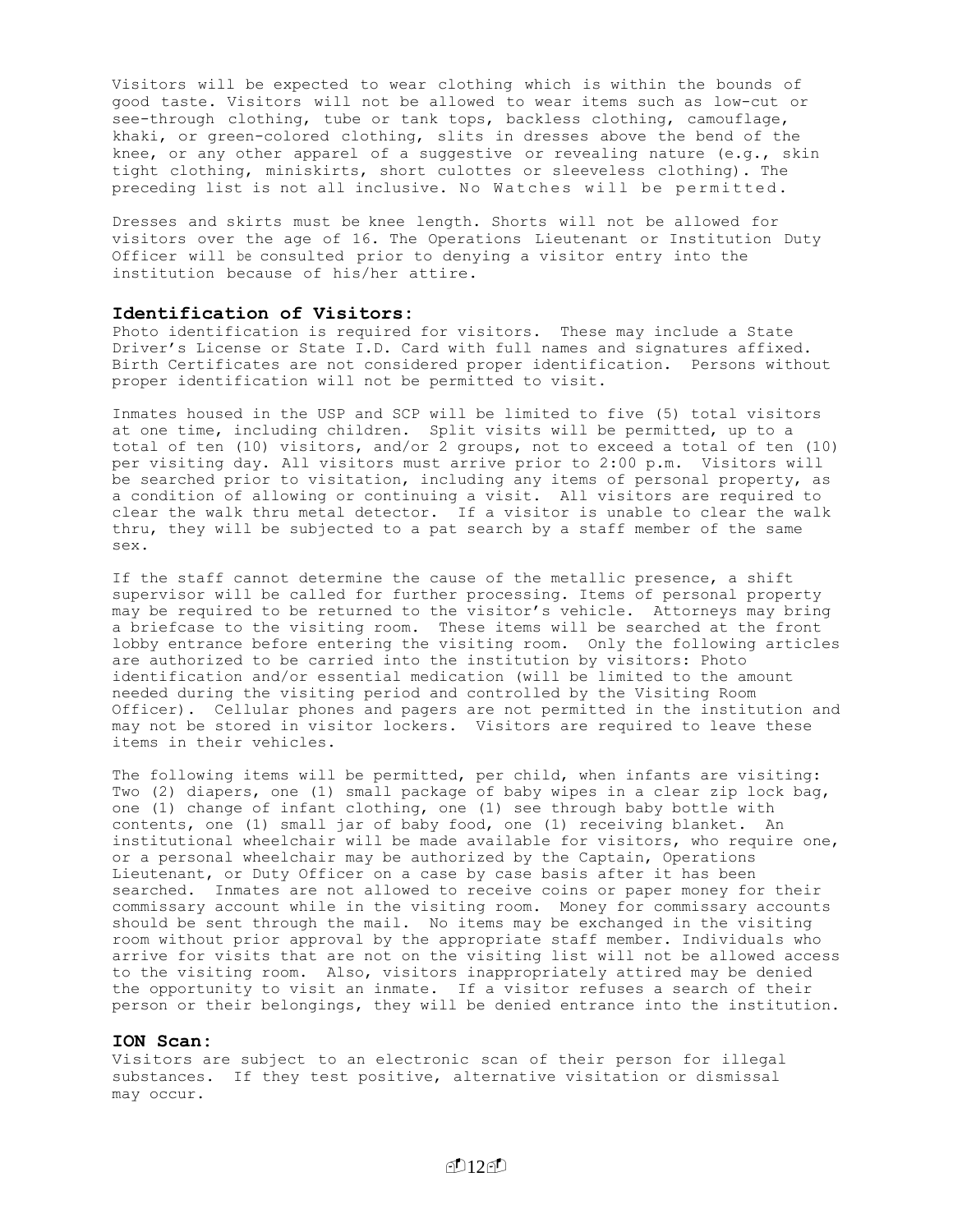#### **Visitors Under Age Eighteen:**

Children under the age of 16 may not visit unless accompanied by a responsible adult who is on the inmates approved visiting list. Children shall be supervised by a responsible adult or involved in a children's program. Exceptions in unusual circumstances may be made by special approval of the Warden. The signature of a parent or guardian on the Visitor Information form (BP-629) is necessary to process a request for an applicant under 18 years of age, but a parent or guardian will only be required to accompany children under the age of 16 into the Visiting Room.

#### **Directions from Interstate 64:**

From the following areas: Ashland, KY, Huntington, WV, and the Ohio area, travel Interstate 64 to Kentucky Exit 191 to Route 23 South. Follow 23 South for approximately 38 miles until you reach Route 645. Turn left onto Route 645 South and travel approximately 11 miles until you reach Route 3. Turn right onto Route 3 and travel for approximately 10 miles until you reach Airport Road. Turn left onto Airport Road and follow signs to the institution.

#### **Directions from 23 (Southern Kentucky):**

From the following area: Prestonsburg and Pikeville, KY, travel Route 23 North from Prestonsburg approximately 5 miles to Route 3 North. Turn right on Route 3, traveling approximately 10 miles to Airport Road. Turn right onto Airport Road and follow signs to the institution.

Taxi service for the immediate Martin County area can be sought from D & B Taxi at (606) 298-0022. No bus or airline service exists in the immediate area. The closest major airports are located in Huntington, WV; Lexington, KY; Louisville, KY; and Cincinnati, OH.

#### **Visiting Hours:**

**USP BIG SANDY SCP BIG SANDY**

**Friday 8:00 a.m. - 3:00 p.m. (***SHU only***, two hour limit, visits will take place in the non-contact visiting room and no visitors will be processed during mainline hours 10:30 a.m. - 12:30 p.m.)** 

| Saturday                                                                              |  | $8:00$ a.m. - 3:00 p.m.   | Saturday $8:00$ a.m. - $3:00$ p.m. |  |  |  |
|---------------------------------------------------------------------------------------|--|---------------------------|------------------------------------|--|--|--|
| Sunday                                                                                |  | $8:00$ a.m. - $3:00$ p.m. | Sunday $8:00$ a.m. $-3:00$ p.m.    |  |  |  |
| Federal Holidays $8:00$ a.m. - $3:00$ p.m. Federal Holidays $8:00$ a.m. - $3:00$ p.m. |  |                           |                                    |  |  |  |

**Should a Federal Holiday fall on Friday, SHU visits will be scheduled for Thursdays.**

**It is each inmate's responsibility to inform their respective visitors when the visitor has been placed on the inmate's approved visiting list.**

*Effective May 22, 2003, the Bureau of Prisons (BOP) will no longer accept Mexican consular identification cards (matricular consular cards) as a valid form of identification for visiting purposes. This applies to all visitors at all BOP and contract facilities. By this notification, inmates are given notice that the matricular consular cards are no longer a valid form of identification, and you are encouraged to make the appropriate notification to family and community members. Should you have any questions regarding this notification, please contact a member of your Unit Team***.**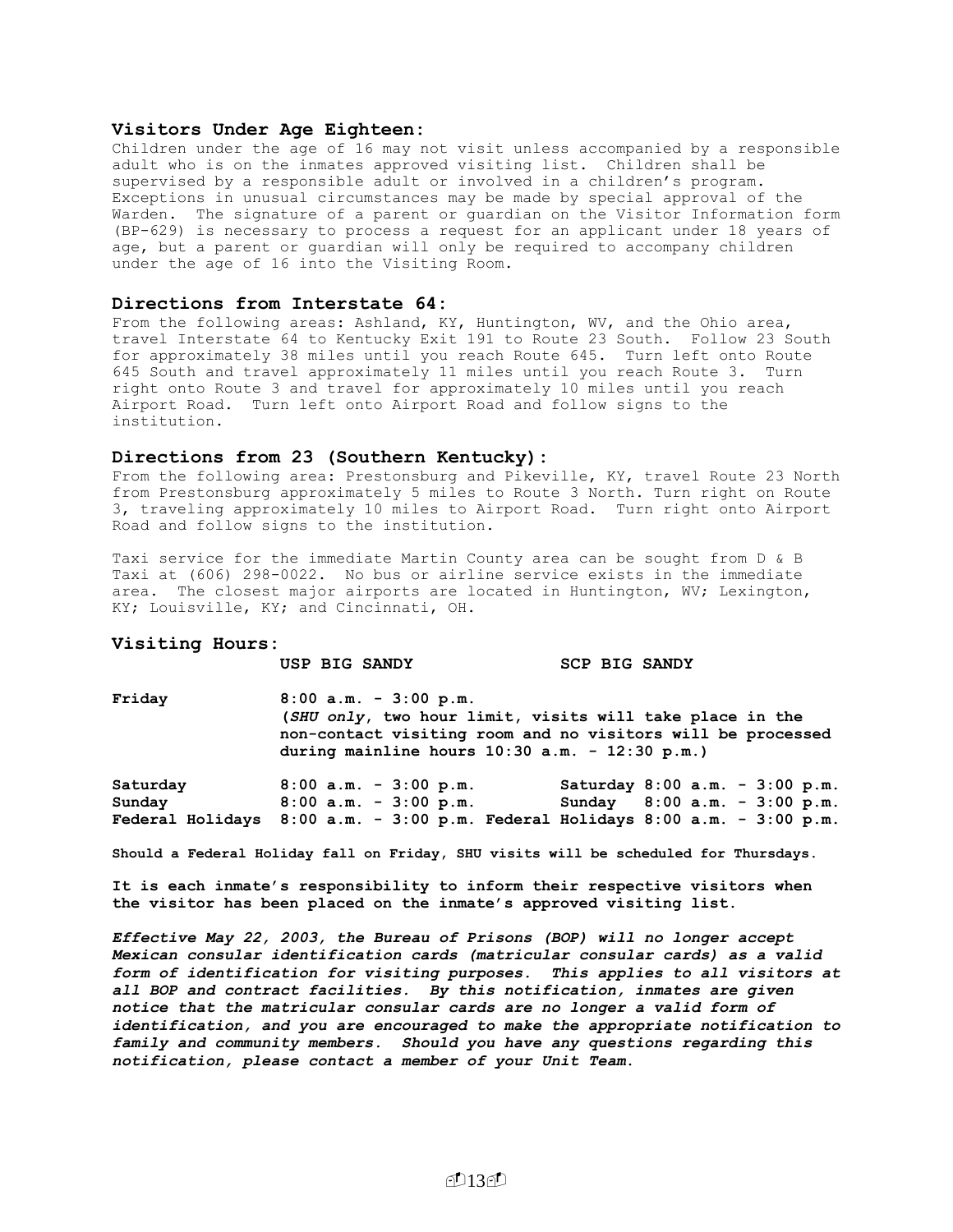## **FOOD SERVICE DEPARTMENT**

#### **Mission**:

The mission of the Food Service Department in any correctional setting is to provide the inmate population with balanced meals each day, 7 days per week, 365 days per year, while staying within budget and nutritional guidelines. We use a 35-day cycle menu, which means the menu repeats itself every 35 days. This is done to reduce repetition and offer a wide variety of foods to the inmate population. All of our meals have been nutritionally analyzed by a licensed dietician prior to being served at USP/SCP Big Sandy.

#### **Nutrition:**

The recommended daily allowance for the average 41-year-old male is 2000 calories. We have a goal to offer meals that average 2,200 calories per day. It is our goal to reduce cholesterol and sodium levels in our menu. We encourage everyone to use the five-a-day concept (i.e. eat a minimum of five helpings of fruits and vegetables each day). The five-a-day concept will help you increase your fiber intake while reducing cholesterol and sodium. The idea is to help improve your cardiovascular system through a good diet and regular exercise.

## **Dress Code:**

Bouffant hats, and beard guards must be worn at all work times in the Food Service Department. Safety shoes are required at all times when working in Food Service. Food Service workers should keep their uniforms clean and neat. Good personal hygiene is essential. To accomplish the goals and objectives of Food Service, anyone assigned to Food Service, regardless of his specific job detail, may be instructed to perform any task deemed necessary by the Food Service personnel.

#### **Medical Diets:**

Medical diets are provided through mainline selection. Heart healthy menus are utilized to accommodate sodium, calorie, and cholesterol health issues. Nutritional information is posted on the bulletin boards in the dining room. Any specific dietary questions or concerns should be directed to the Food Service Administrator. Any specific/special diet will be approved by the clinical director of Medical and sent to Food Service before being prepared.

#### **Communication**:

The Food Service Administrator (FSA) has an open-door policy. If you have any questions, problems, and/or suggestions, the FSA would like to hear from you. It is very important that good communication is established between the Food Service Department and the inmate population. If you have a concern regarding Food Service, let the Food Service staff know, so your concern may be addressed. Inmate comments on meals are important, so suggestions for new menu items can be evaluated and forwarded to the Central Office for future menus.

#### **Inmate Work Assignments and Training**:

Food Service is the number one growing service industry in the United States. A job in the Food Service Department could provide you with some very valuable work experience and transferable job skills. There are a variety of different inmate job assignments available in the Food Service Department, such as:

| AM/PM Cook Detail            | Pots and Pans Detail        |
|------------------------------|-----------------------------|
| Dish Room Detail             | Hot/Cold Bar Detail         |
| Bakery Detail                | Warehouse Detail            |
| Beverage Bar Detail          | AM/PM Dining Detail         |
| Vegetable Preparation Detail | Administrative Clerk Detail |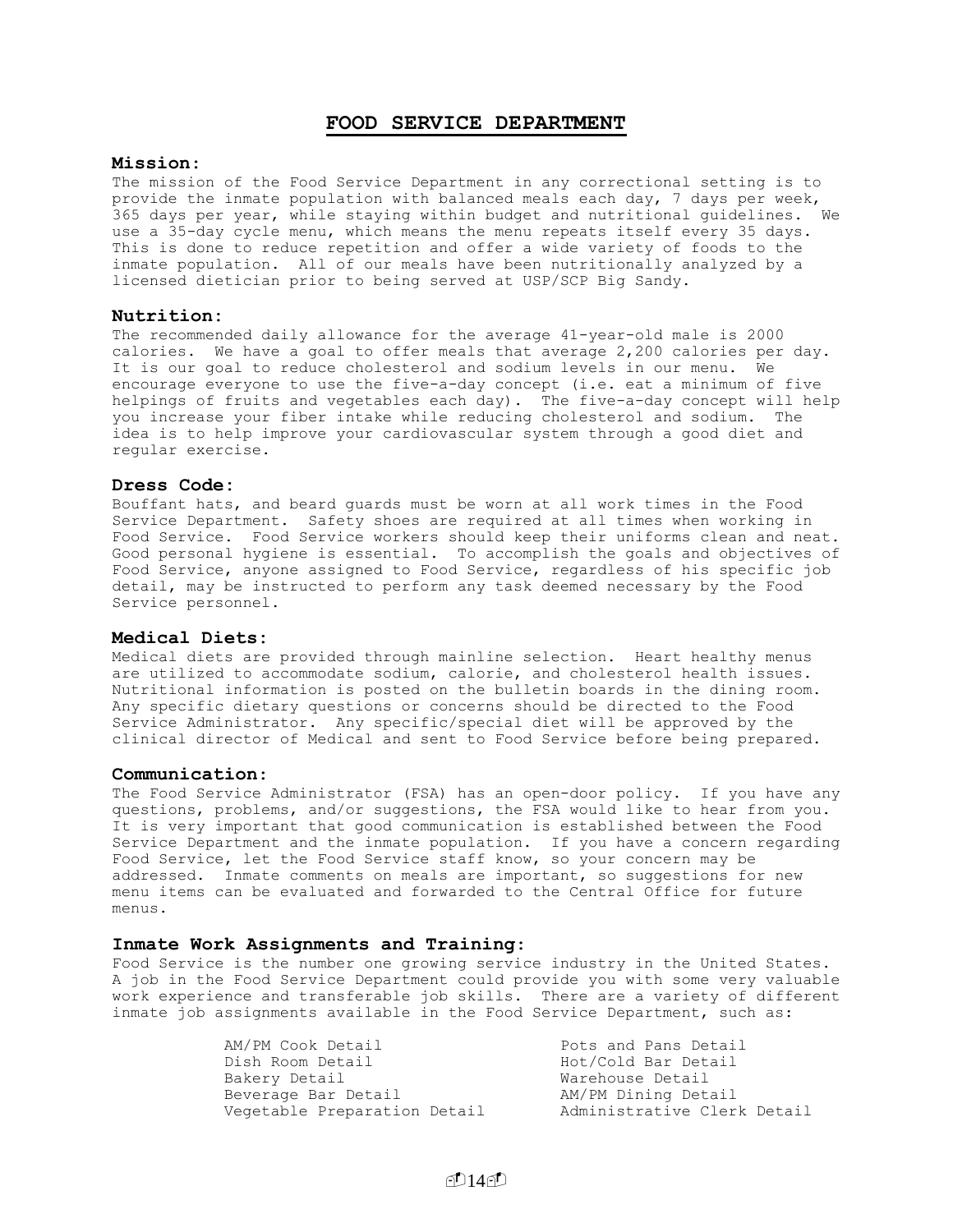Depending on the job, pay grades 1, 2, 3, and 4 are available. All promotions are based on a combination of experience, performance, and attitude. We will try to gear promotions just as they are in the private sector. You cannot get ahead by being lazy or slow. The idea is to promote positive behavior and condemn negative behavior. Nothing is given away, you have to earn it. We will also try to give inmates, with previous institutional Food Service experiences, the opportunity to move into higher-level jobs, if qualified before we bring new inmates into Food Service. We are very selective about the inmates we choose to hire in Food Service. We look for inmates with prior experience, good attitude, and a willingness to do a good job to fill many of the job openings in Food Service. You do not have to have prior experience; however, if you think you can help us to improve the operation and would like to work in Food Service, please talk to any staff member. It is a way to get good training and experience. Generally, we like to utilize 10 percent of the population as our work force, but there are always openings for good people.

#### **Dining Room Dress Code**:

During normal working hours and the breakfast meal on weekdays, institutional clothing must be worn in the Food Service Department.

On weekends and holidays, and during evening meals (if served in the dining hall), personal clothing is permitted to be worn in the Food Service Department.

No sleeveless shirts are permitted in the Food Service Department at any time and all shirts must be tucked in at all times.

#### **Eating Schedule:**

Eating schedules and unit rotations will be posted on the unit bulletin boards. Breakfast meals will be served in the dining hall during weekdays. Breakfast meals on weekends & holidays, lunch, and dinner meals will be a grab and go. All Lockdown meals will be cold. Absolutely **NO FOOD** items will be removed from the dining area. These items will be considered contraband. Any inmate possessing unauthorized food items from the Food Service Department will be subject to disciplinary action. No items (i.e. personal property, commissary, food condiments, coffee cups/mugs, condiments purchased from the commissary, etc.), will be brought into the dining area, as these items may contaminate food served to the inmate population. In addition, laundry bags, books, radios, and mp-3 players will not be permitted. This measure is consistent with existing national and local policy directives.

#### **Meal Scanning System:**

The Food Service Department utilizes a meal tracking system. This meal tracking system will record each inmate's register number, regardless of which serving line the inmate receives his food from.

It is each inmate's responsibility to carry their ID card at all times. If an inmate does not have their ID card when they come through the serving line, they will not be permitted to eat until they retrieve it from the unit or they will receive a bag meal. On some rare occasions, the inmates ID card may not scan. A replacement card may be deemed necessary, and, if damaged, a charge of \$5.00 will be incurred. It is the inmate's responsibility to get a replacement ID card during R&D open house.

The scanning system will automatically show any register numbers that have been scanned more than one time. An inmate's register number appearing more than one time will receive an incident report for Stealing, Code 219.

To expedite the serving of the meals, each inmate should have their ID card in their hand, and ready to be scanned when they enter the Food Service Department.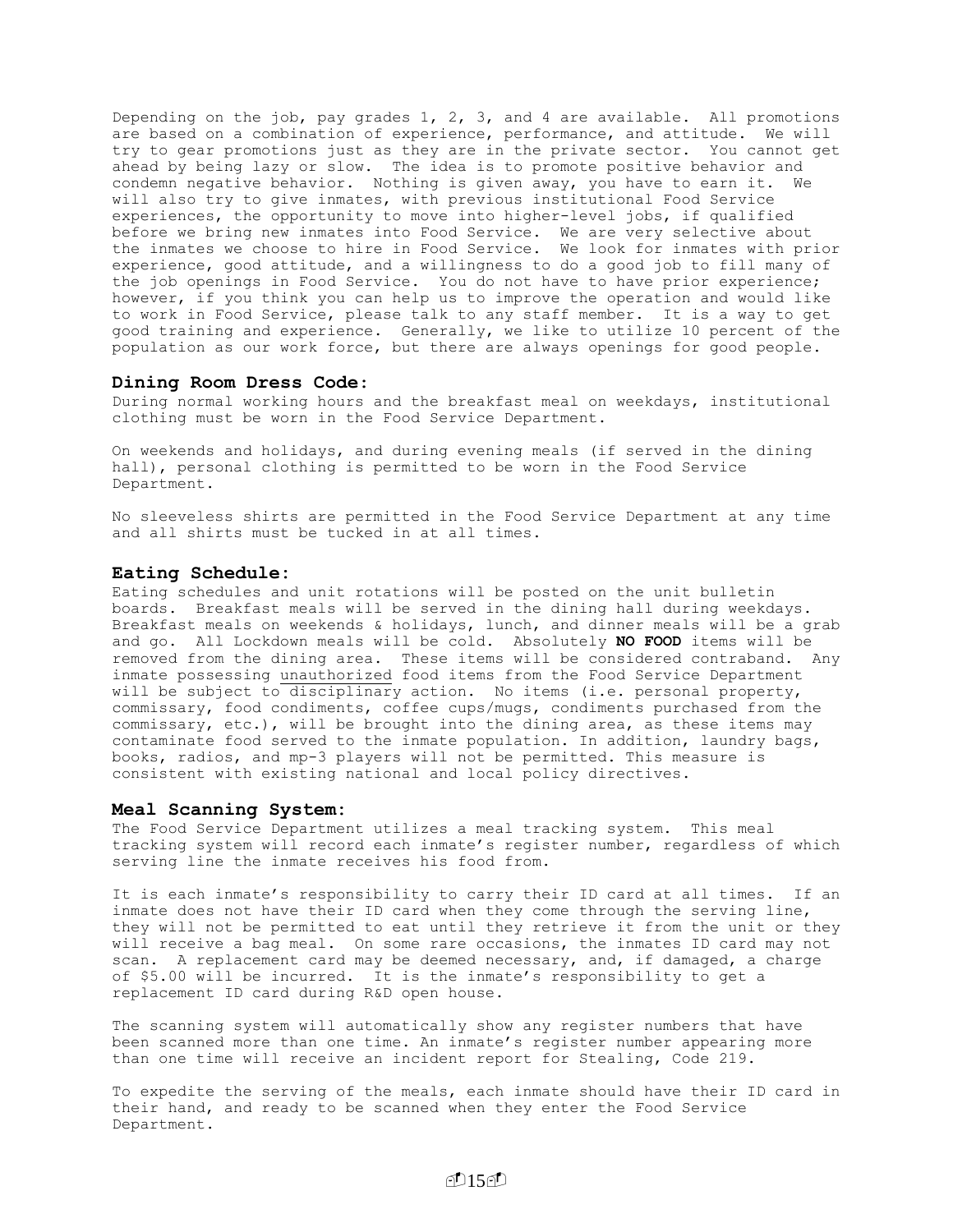## **MEDICAL AND DENTAL SERVICES**

#### **Mission Statement:**

The health care mission of the Federal Bureau of Prisons is to provide essential medical, dental, and mental health services to inmates by professional staff, consistent with acceptable community standards.

#### **Availability and Accessibility:**

Both the USP and SCP provide primary health care for acute and chronic conditions including diagnosis, treatment, education, and counseling for inmates. Our staff includes physicians, mid-level practitioners, nurses, dentists, and administrative support staff. Most radiological procedures are done on site by a radiology technician and sent outside the institution to be interpreted. All laboratory procedures are sent to referral laboratories for analysis, except for finger sticks for blood glucose and urine dip sticks, and emergency labs. Lab work requiring immediate results will be sent to local hospital. Consultants for the specialties of orthopedics, optometry, surgery, urology, dermatology, psychiatry, ophthalmology, internal medicine and dietetic services evaluate patients at the institution as an outside consultant on a medically-necessary basis.

## **YOU MUST PRESENT YOUR INMATE IDENTIFICATION CARD TO RECEIVE ANY SERVICES AT THE HEALTH SERVICES DEPARTMENT.** *NO EXCEPTIONS.*

#### **Primary Care Providers:**

The Physician/MLP/Nurse Primary Care Provider Team is utilized at USP Big Sandy. The nurse is generally the primary source of contact and works closely with the physician to see that the inmate's medical needs are met. The physician monitors inmates with chronic conditions in scheduled chronic care clinics.

#### **Sick Call** *TRIAGE* **Hours:**

Medical sick call triage is a review of your complaint to assess the significance of your medical concern. Generally, you will be evaluated and treated the same day. Medical sick call triage is a review of your complaint to assess the gravity of the complaint and evaluate if you need to be seen immediately, later on the same day, or be given an appointment for a later date, according to triage protocol**.** Medical sick call triage is conducted on Monday, Tuesday, Thursday, and Friday, Wednesdays are administrative days when only physical examinations and emergencies are seen. On weekends and holidays only emergency cases will be evaluated. To access sick call, you need to report to the pill line window during the morning meal and sign up for sick call, either medical or dental. Once you have signed up, you will report to Health Services when your respective unit is called for the Medical Sick Call & Call Out move. During institution circumstances when inmate movement is restricted, such as is during adverse weather, you will need to sign up with your housing unit officer prior to 7:00 a.m. The unit officer will notify Health Services of inmates from his/her unit that have requested sick call. As noted above, you should report to Health Services when your unit is called for the move. Inmates who show up at Health Services during the move but have failed to sign up for sick call utilizing the appropriate channels will be turned away at the door and not allowed to enter the department. At the Camp, Inmates can sign up for sick call prior to 7:00 a.m. on the normal sick call days. The Camp Officer will notify Health Services of inmates requesting sick call. Sick call triage will normally be conducted prior to the noon meal. Sick call rounds in the Special Housing Units and locked down units will be conducted daily without exception.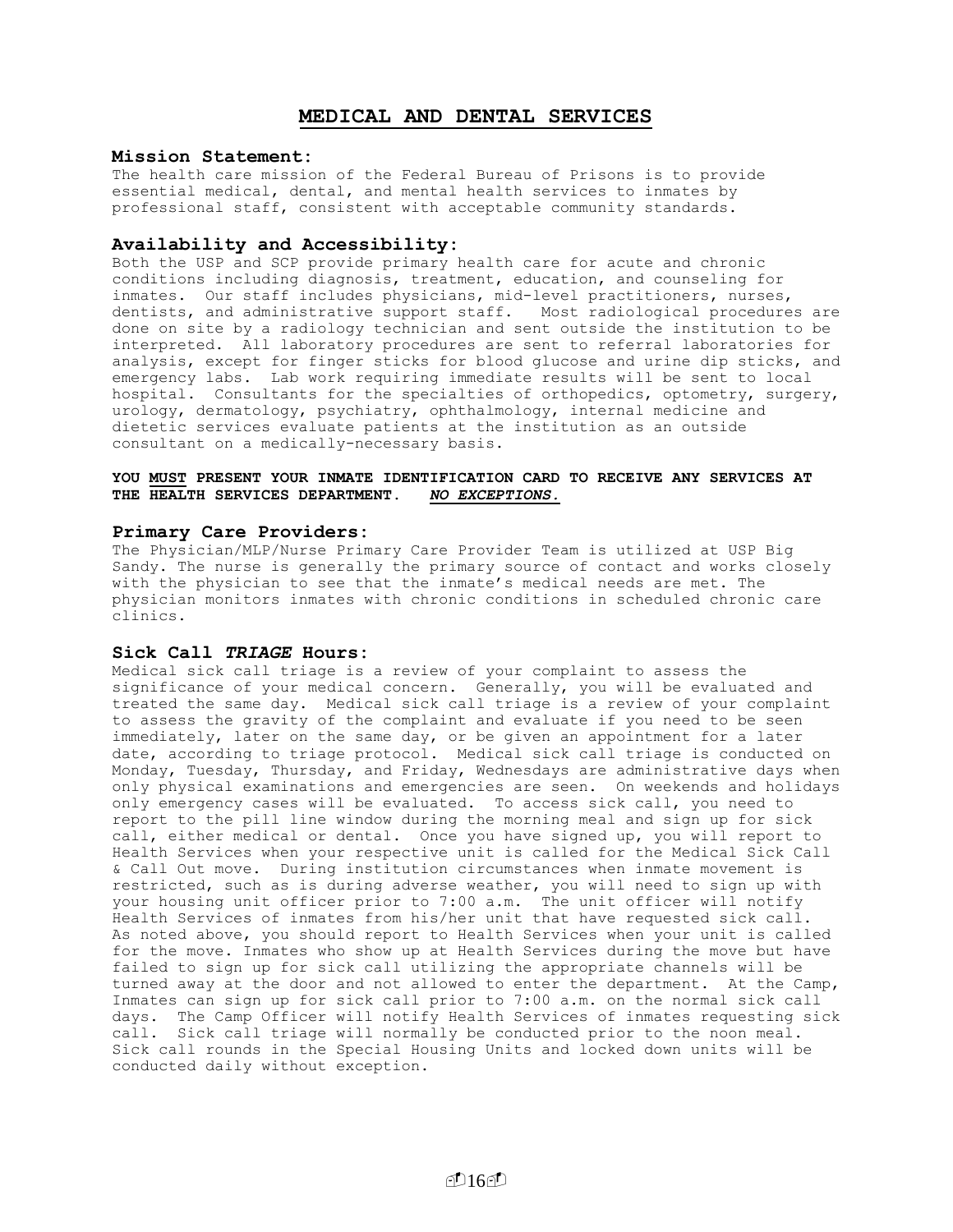#### **Appointments:**

All medical appointments will be made by our medical staff. Inmates arriving late, or not at all, for appointments will not be seen and will have an incident report written for failure to accept program assignment.

#### **Inmate Co-payments:**

The BOP assesses a co-payment of \$2.00 when an inmate requests sick call, or after hours treatment for a condition which is not an emergency. Chronic care clinic visits, follow-up visits, and referrals ordered by a health care provider will not require a co-payment. No one is denied appropriate health care due to their inability to pay. If you do not have enough funds on the date of your clinic visit, TRUFACS will establish a debt.

TRUFACS also determines if an inmate is considered indigent and those inmates meeting this criteria will not be charged for visits. To appeal a co-payment charge, an Inmate Request to a Staff Member should be submitted to the Health Services Administrator, who will make a determination of the appropriateness of the charge and take corrective action if deemed necessary.

## *Over-The-Counter (OTC) Medication***:**

As per Program Statement P6541.02, Over-the-Counter-Medications, of November 17, 2004, inmates are required to purchase OTC medication in the institution commissary for cosmetic and general hygiene issues or symptoms of minor medical ailments. When inmates are seen in triage or a medical visit, the clinician will determine the medication they need, and, if considered an OTC for the person, will refer them to commissary with a slip. Inmates may purchase OTC any day outside of their assigned commissary shopping day. OTC purchases do count towards the inmate's spending limit.

#### *Soft Shoes/Medically Issued OSHA Standard Footwear***:**

There are no soft shoes at USP Big Sandy, nor any long-term soft shoe passes. If an inmate cannot wear the issued institutional footwear during regular working hours, he needs to report to routine sick call for evaluation. If it is deemed appropriate and medically necessary, Health Services will make the appropriate referrals to ensure the inmate receives the footwear and/or orthotics to meet his medical needs. This process must be initiated by the inmate during a medical appointment and approved either by the physician or the mid-level provider.

#### **After-Hour Treatment:**

Inmates seeking emergency treatment after hours should contact their supervising officer and ask him/her to contact Health Services. Inmates cannot just show up to Health Services without prior authorization.

#### **Normal Duty Hours:**

Normal duty hours occur from 7:30 a.m. to 4:00 p.m., Monday through Friday, with the exception of holidays.

## **Medical Personnel:**

Names and titles are posted in the front lobby of the Health Services Department. When addressing or requesting the attention of a staff member, you are to use their title or Mr., Mrs., Dr., etc., followed by their last name. *The practice of first name usage is not permitted.*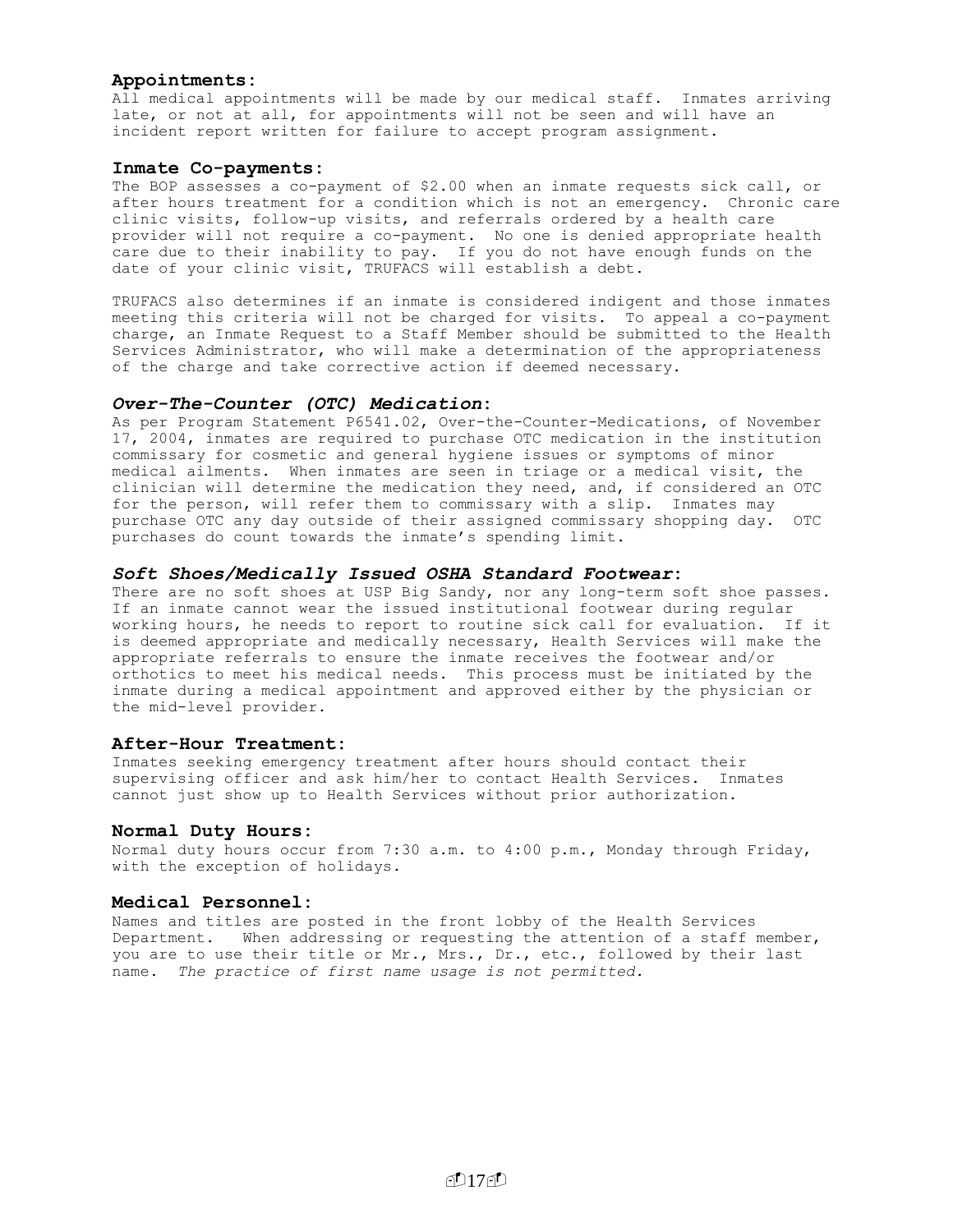## **Patients' Rights and Responsibilities:**

A copy of the patient's Rights and Responsibilities is posted in the front lobby of the Health Services Department and is provided for your review with this booklet. It is in your best interest to involve yourself in your care and treatment as prescribed/ordered. It is also your responsibility to check the *callouts (appointment system)* on a daily basis, to include weekends, and report for your appointment at the proper time.

#### **Grievances:**

If you believe you have not received adequate health care, you are encouraged to follow the chain of command to get the problem resolved. You should first speak with the Health Services Administrator (HSA) to see if the issue can be resolved at that level. If you are not satisfied with the response from the HSA, you should then discuss the issue with the Associate Warden (Operations). In addition to this method of resolving your health care concerns, you have available to you the usual administrative remedy process. However, by following the chain of command in an attempt to resolve the issue, the administrative remedy process can often be avoided.

#### **Translators:**

In an effort to facilitate and provide you with quality medical care, translators may be necessary. We will *attempt* to provide a bi-lingual translator for medical care upon request.

## **Temporary Medical Classifications:**

**IDLES:** Are for acute injuries or illnesses and generally short-term, not to exceed 72 hours. This is a non-working status. You must remain in your unit, with the following exceptions: You may attend meals, religious services, and sick call.

**CONVALESCENCE:** Are for surgical procedures or rehabilitation and generally long-term, not to exceed 30 days. This is a non-working and non-recreation status. You must remain in your unit except for meals, religious services, pill line and sick call.

#### **Pharmacy Services:**

Prescriptions written for you during sick call visits or follow-up appointments routinely will be available for pick-up within 2 working days. Refills for self-carry medications can be completed by either: 1) Completing the prescription refill request yourself via the TRULINCS program (recommended method), or 2) coming to the morning pill line window and requesting a refill. Pill line hours are: 6:00 a.m. and during the evening meal. Prescriptions can only be picked up at the 6:00 a.m. pill line. Over the counter medications such as aspirin, Tylenol and common cold preparations are available at the commissary for your purchase. Indigent inmates may participate in the over the counter medication (OTC) program and can receive free of charge certain OTC medications over a specified period of time. If you are indigent and in need of OTC medications, you should report to the pill line window to make your request on Wednesday morning during the morning pill line. If it is determined you are truly indigent and are within the time frame in which you can receive the medication you have requested, it will generally be ready for you to pick up the following work day.

#### **Physical Examinations:**

All newly committed inmates, halfway house failures and parole violators will have a physical examination in accordance with criteria set forth in Program Statement 6031.04. As an inmate in this category, you may not refuse any part of the initial physical or testing. The Medical Director will ensure the availability of age-specific preventive health examinations (e.g., cancer screening) for the inmate population.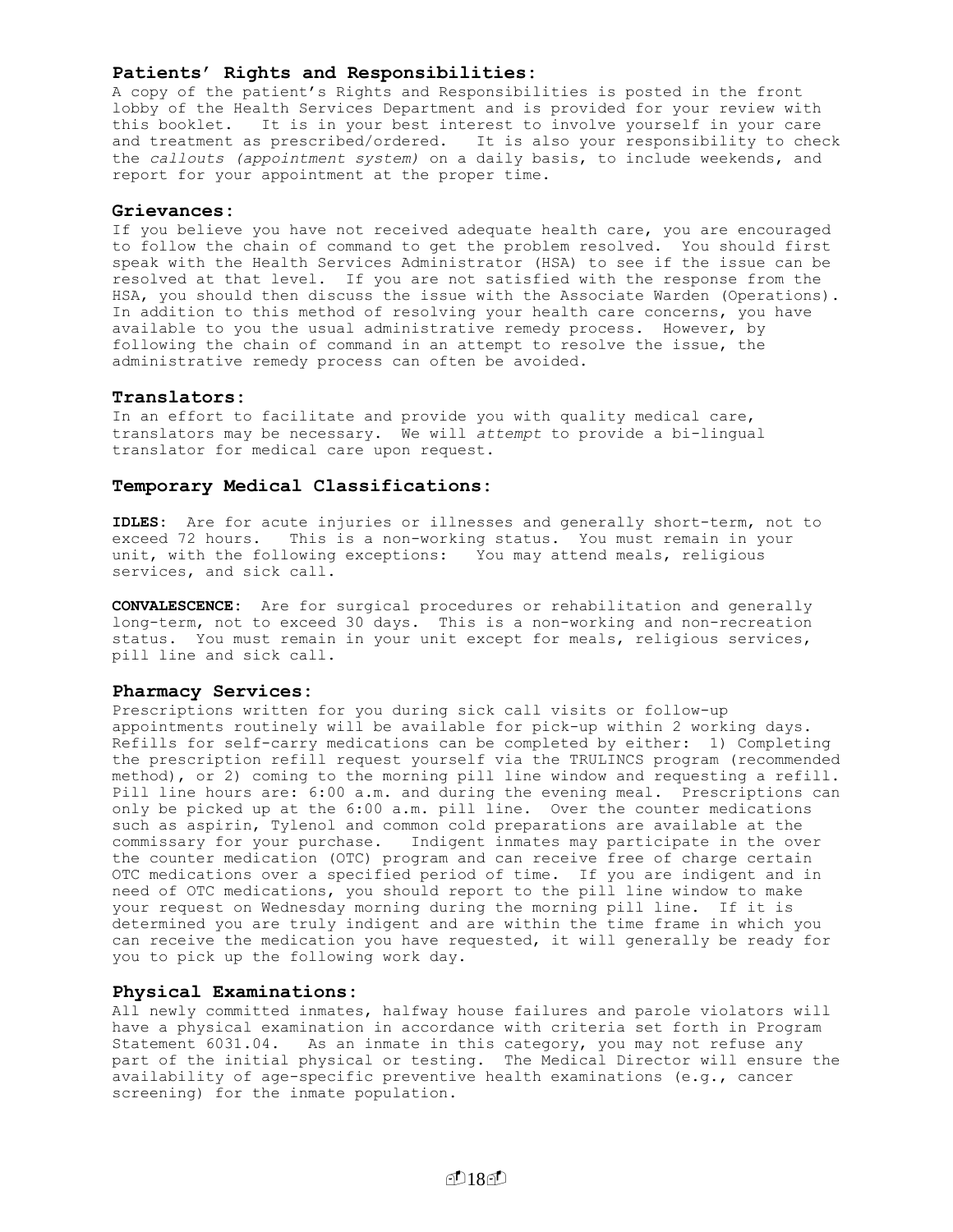#### **Inmate Eyeglasses:**

Inmates requesting to see the optometrist should submit a cop-out to Health Services, then should watch the call-out for their appointment time. The waiting list is typically 3-4 months long. If the inmate needs prescription eyeglasses, the Bureau will provide them at no cost to the inmate. Inmates *will not* be authorized to purchase personal eyeglasses from outside vendors.

## **Annual Screenings & Immunizations:**

Unless otherwise documented as having a positive TB skin test in the past, all inmates are required to undergo TB screening. A PPD test will be administered upon arrival at the institution if not previously done in a federal facility, and will be repeated yearly. Inmates cannot opt for a chest x-ray in place of the PPD test. Yearly influenza vaccine is offered to the population with emphasis placed on those inmates considered to be at risk. This determination is made utilizing the Center for Disease Control (CDC) guidelines. Hepatitis B vaccine series will be offered to those inmates working in an identified high risk area. Pneumoccocal vaccine is offered when clinically indicated only. The Measles/Mumps/Rubella (MMR) vaccine is offered to all newly committed inmates within six months of their arrival.

This is an optional immunization but you will need to sign an authorization form, opting to either take the vaccine or to refuse it. You will be offered the immunization during your History & Physical examination.

#### **Health Promotion/Disease Prevention Program:**

This facility fully supports patient education, disease prevention programs, and your active participation in your health care. In order to facilitate these programs, your Unit Team, Psychology Department, Recreation Department and Health Services Unit have joined efforts to provide you with a variety of written material, videos, audio tapes, oral presentations, workshops, preventive health screening visits (depending on your age and risk), and exercises to assist and guide you in your total body care. In addition, a Preventive Healthcare Program has recently been implemented and will involve all inmates.

#### **Tuberculosis:**

On June 7, 1996, the Centers for Disease Control (CDC) published recommendations on the Prevention and Control of Tuberculosis in Correctional Facilities. The CDC found that the incidence of tuberculosis is significantly higher in correctional settings than in the community. This led the CDC to recommend that all inmates and staff receive annual screening for exposure to tuberculosis. On September 15, 1996, compliance with the CDC's recommendations was made a mandatory program under the provisions of PROGRAM STATEMENT 6190.03, Infectious Disease Management.

## **What is tuberculosis?**

Tuberculosis is a bacteria that attacks the lungs. It is a contagious disease spread by breathing air which is contaminated with the bacteria. In many cases, a person exposed to tuberculosis has an immune system which is strong enough to prevent further spread of the disease and who does do not pose a risk to others. These people are regarded as having inactive tuberculosis. However, if a person's immune system does not keep the bacteria under control, the infection will become worse and the person may die from lung disease. These people have active tuberculosis. People with active tuberculosis pose a risk of contaminating others with the disease. People who smoke, have AIDS, diabetes, or kidney diseases are at a higher risk of developing active tuberculosis.

#### **What are the symptoms for active tuberculosis?**

Chronic coughing, coughing up blood, night sweats, chronic fever, and weight loss.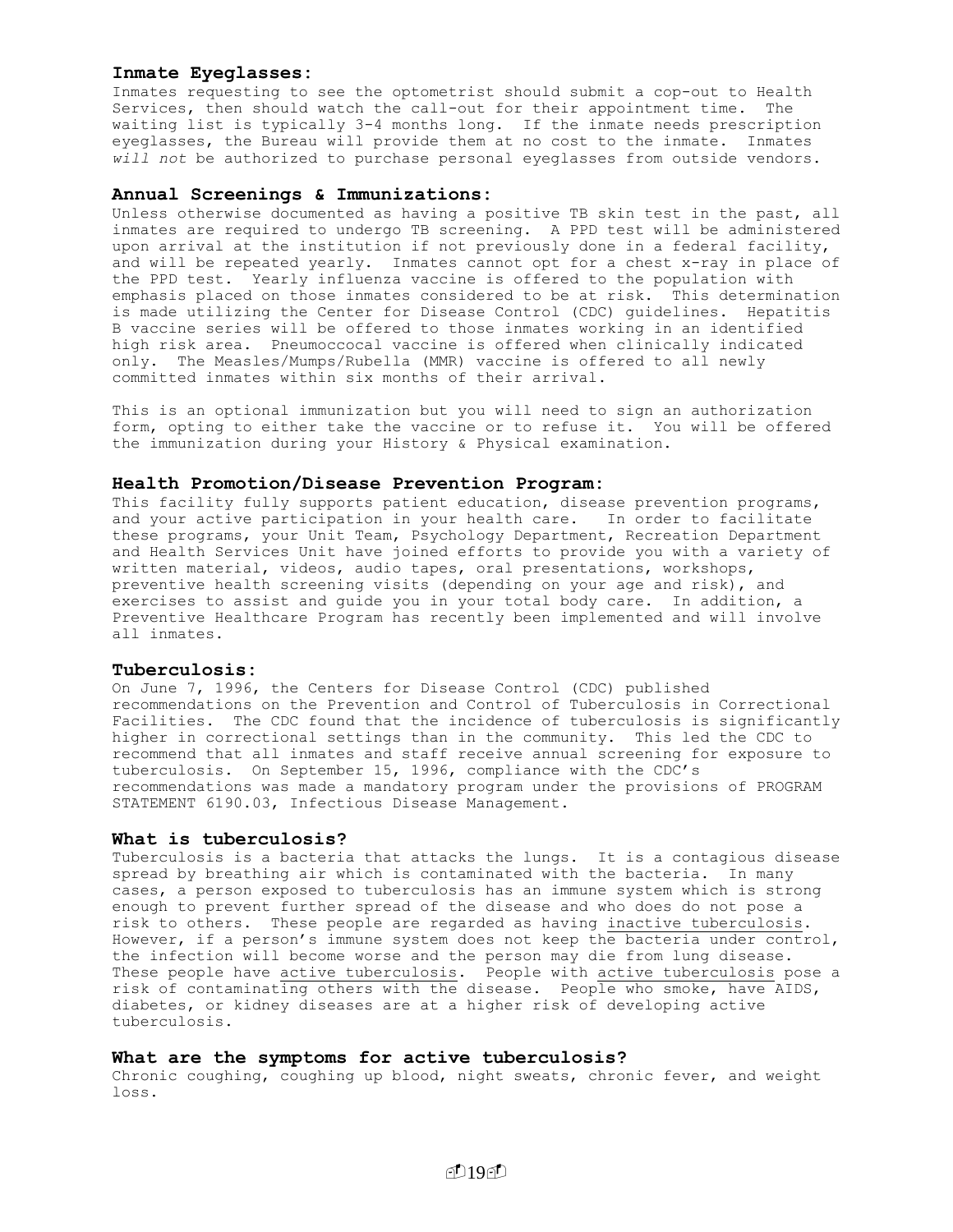#### **What tests can be used to check for tuberculosis?**

There are two tests for tuberculosis screening: PPD testing and chest x-rays. The PPD skin test involves giving an injection under the skin. The skin is examined 48 - 72 hours later. If the skin shows swelling which is 10 millimeters or larger in diameter, the person is positive for having been exposed to tuberculosis and will undergo a chest x-ray to rule out active disease. An alternative form of testing involves receiving a chest x-ray. **However, PPD testing is the form of testing utilized and inmates will only receive a chest x-ray if they have a documented history of having had a previously positive TB skin test and are now showing symptoms.**

#### **What is INH Prophylaxis?**

People who have been exposed to tuberculosis may be prescribed a medication called INH. INH will kill the tuberculosis germs if taken as directed for six months. INH will not keep you from acquiring an infection if you are reexposed to tuberculosis. Because of the possibility of re-exposure, patients who have received INH prophylaxis should receive an annual chest x-ray.

**Can I refuse to be tested for tuberculosis?** Because tuberculosis is a contagious disease, the public interest in preventing its spread is considered paramount. Accordingly, the Bureau of Prisons has made annual tuberculosis screening a mandatory program. Like other mandatory programs, noncompliance can result in removal from general population. If you have questions or concerns about the annual tuberculosis screening program, please discuss them with Health Services staff. Every effort will be made to accommodate your concerns, consistent with Bureau Policy and institutional resources. You cannot opt to have a chest x-ray instead of the typical TB testing.

#### **Viral Hepatitis:**

#### **What is viral hepatitis?**

There are four common types of viral hepatitis: Hepatitis A, Hepatitis B, Hepatitis C, and Hepatitis D.

#### **What is the prognosis for people who have hepatitis?**

The prognosis depends on the type of hepatitis. Hepatitis D is usually fatal.

#### **How can people get hepatitis?**

Hepatitis A is spread by consuming contaminated food or water. It is more common in third world countries. Hepatitis B and C are spread by exposure to blood or body fluids from an infected person. The exposure may occur through sex, sharing needles, tattooing, or handling contaminated bio hazardous waste without protection. Hepatitis D only occurs in the presence of Hepatitis B.

#### **What are the symptoms for active hepatitis?**

Fatigue, loss of appetite, mild fever, abdominal pain, nausea, vomiting, itching skin, yellow eyes, darkened urine. Sometimes an infected person may feel as if they have the flu or have no symptoms at all.

#### **What tests can be used to check for hepatitis?**

There are blood tests which can tell whether you have been exposed to viral hepatitis and whether you are a carrier of hepatitis. A carrier is a person who remains infectious with the virus.

## **AIDS:**

#### **What is AIDS?**

AIDS is Acquired Immune Deficiency Syndrome. It is caused by the HIV virus.

 $(120)$  $(1)$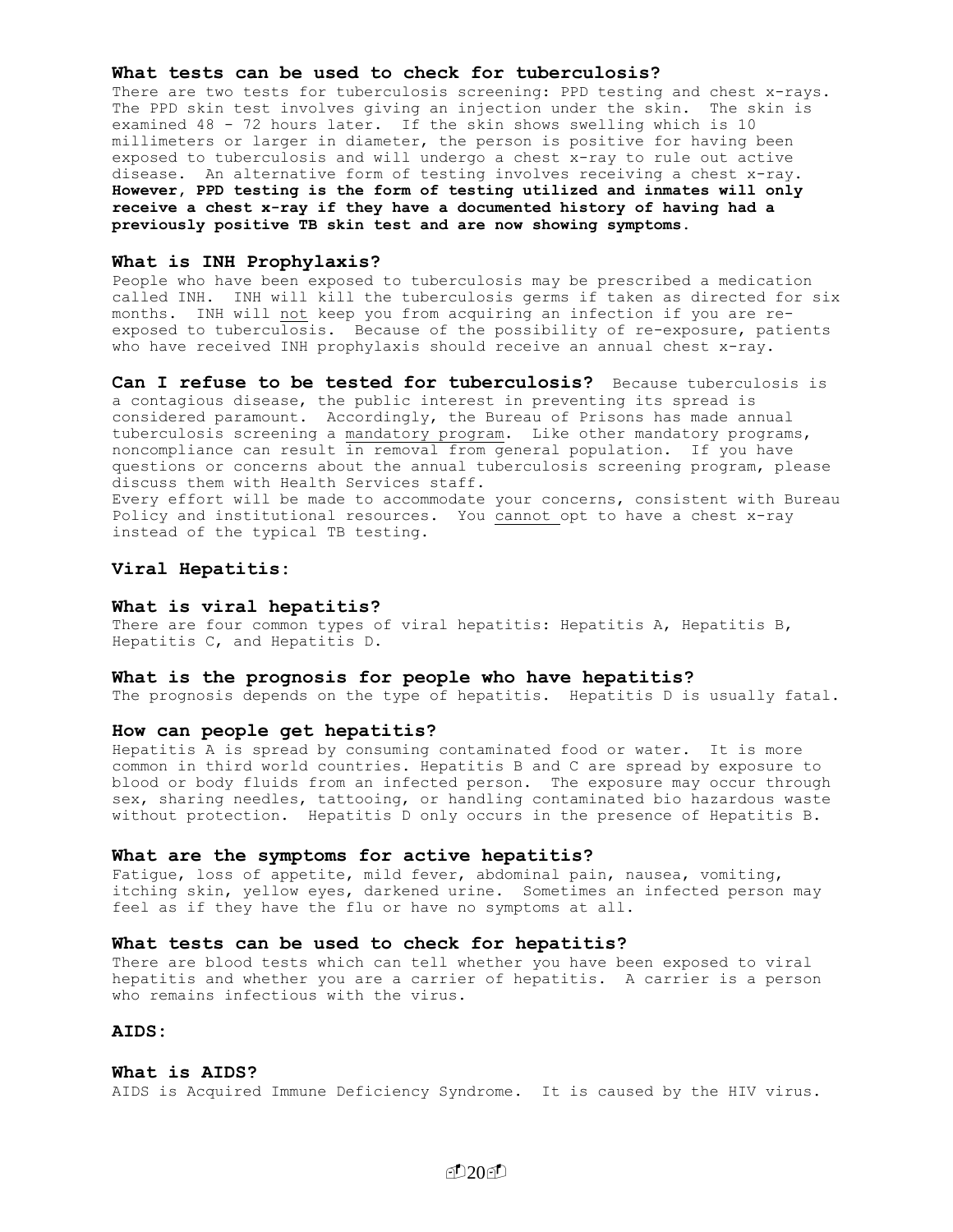#### **What is the prognosis for people who have AIDS?**

There is no cure for AIDS. Most patients die within 15 years of exposure to the virus. However, the Clinical Director will discuss your treatment plan with you, and will be able to answer questions you would have.

#### **How can people get AIDS?**

You could become infected with AIDS by being exposed to the blood or body fluids of an infected person. This can occur through sex with unprotected or multiple sexual partners, sharing needles, receiving a tattoo from contaminated equipment, or exposure to contaminated biohazardous waste. Additionally, if you've been treated for sexually transmitted infections, hepatitis, or TB you are at a higher risk of having contracted HIV.

#### **What are the symptoms for AIDS?**

Initially there are no symptoms. Over time, as the patient's immune system is weakened, there may be weight loss, night sweats, low grade fever, chronic cough, and white patches in the throat or mouth

#### **What tests can be used to check for AIDS?**

There are blood tests which can screen for the presence of the HIV virus. You will be placed on call-out to report to Health Services for lab work. You do not need to be fasting for this particular blood test.

#### **Immunizations:**

## **What kinds of immunizations and vaccines are available through Health Services?**

Tetanus, Influenza, Pneumoccocal, and Hepatitis.

#### **Who should get a tetanus shot?**

Generally everyone should consider getting a tetanus shot every five years. Having a current immunization will prevent you from getting tetanus, a disease which is very painful and frequently fatal.

#### **Who should receive Hepatitis vaccinations?**

Anyone whose work assignment creates a likelihood of exposure to blood or body fluids. An initial injection, followed by a second injection at one month, and a third injection within six months, are necessary to confer immunity from Hepatitis B virus.

#### **Who should receive Pneumoccocal vaccine?**

Patients whose immune systems may be impaired by conditions such as diabetes, kidney disease, AIDS, or emphysema. Normally only one injection is required to confer life-long immunity to a disease which can cause life-threatening pneumonia.

## **Who should receive a flu shot?**

Flu shots are indicated if the patient is over 64 years old, has a history of chronic substance abuse, is allergic to penicillin or erythromycin, has anemia, heart disease, splenectomy, cancer, diabetes, kidney disease, AIDS, myasthenia gravis, emphysema, or severe asthma.

#### **Inmate Request to Staff Member:**

Inmate Request to Staff Member must be submitted to obtain copies of your medical file. You will then be placed on institution callout when your copies are ready. You may also request information about appointments with the eye doctor or in-house consultants at this time. Inmate Requests to Staff may be made in writing on the paper request form, or electronically through the inmate's email program.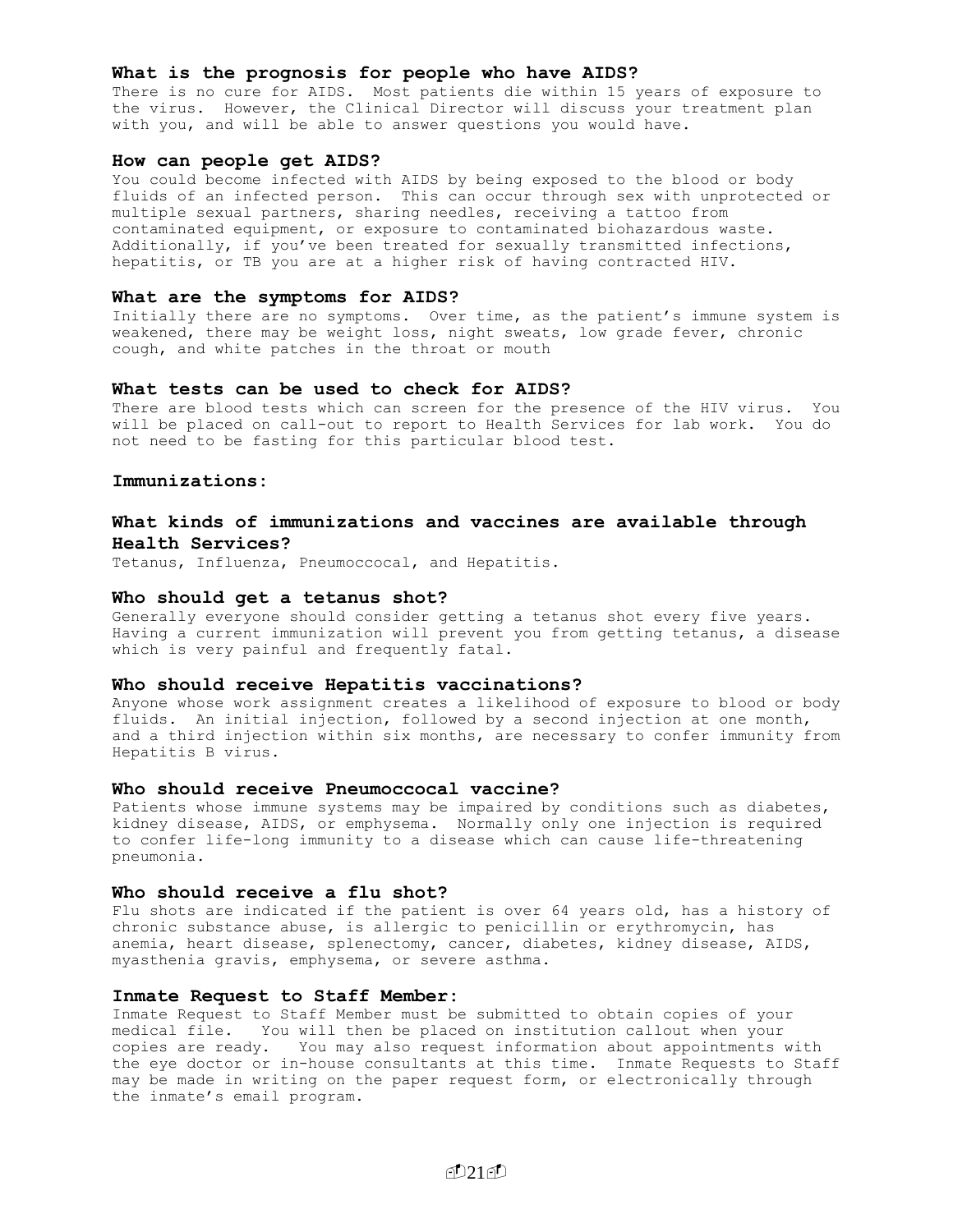#### **Dental Services:**

The mission of Dental Services is to stabilize and maintain the inmate populations oral health by providing oral health education, requiring acceptable oral hygiene practices, and providing controlled access to essential urgent or treatment planned dental care, consistent with professional standards, to the greatest number of patients within available resources. Dental care at this institution is provided pursuant to the policies of the Federal Bureau of Prisons. Emergency or urgent dental care is performed first, then access to other dental care is provided as resources of staff, time, and materials are available and commensurate with the your ability and desire to maintain good oral health. You will be required to demonstrate you are practicing long-term, adequate, and proper oral hygiene prior to the delivery of any type of non-emergency or non-urgent dental care. The treating dentist may discontinue care at any time if it becomes apparent you are not practicing proper oral hygiene.

#### **Hours of Operation**:

Normally the dental clinic is operational on Tuesday - Friday, with the exception of holidays. However, emergency dental care is available as needed, and each case will be evaluated on an individual basis.

#### **Access to Care:**

Inmates wanting routine dental care are to submit an Inmate Request to Staff. Once this is received, the inmate will be placed on the Dental Routine Treatment List in BEMR. The date the request is received will be the entry date posted in BEMR. If the inmate transfers to another Bureau facility, this date will follow him as it is part of the national wait list. Inmates must be on the waiting list for routine care to be rendered, and care will be provided in the order of when the request was received, with those waiting the longest being seen first.

## **Dental Sick Call**:

Dental sick call was not designed to be, and it will not be allowed to become, a short cut to routine or elective dental care. Inappropriate use of dental sick call reduces the time available for elective care. Dental sick call will normally be conducted on Tuesdays and Thursdays. As with medical sick call, you need to sign up in your unit prior to 7:00 a.m., then report to Health Services when your unit is called. At the Camp, you may sign up for dental sick call at medical sick call sign up on Monday, Tuesday, Thursday or Friday. The nurse conducting medical sick call will notify the dentist of the inmate complaint and the dentist will make arrangements to evaluate the inmate. These cases will be managed on an individual basis. Inmate generated sick call encounters are subject to the \$2.00 co-payment fee. Examples of exemptions to the co-payment fee are: Referrals from another healthcare provider, requests as a result of recent prior treatment by a BOP provider or an adjustment of dental prostheses recently (up to six months) delivered by a BOP provider.

#### **Failed Appointments**:

If you are on call-out for dental treatment but do not show up, this is considered a failed appointment. If you have two unexcused failed appointments within a  $6$ -month period, you will be removed altogether from the dental routine treatment list. You can be placed back on the list by submitting another Inmate Request to Staff. However, the date entered into BEMR will be the date the second request is received.

## **Oral Hygiene Products**:

The institution commissary will have oral hygiene products available for inmate purchase. These items will include toothbrushes, floss or a suitable substitute, fluoride products, denture adhesives, and denture cups. These items can be provided to indigent inmates upon determination of need by dental staff.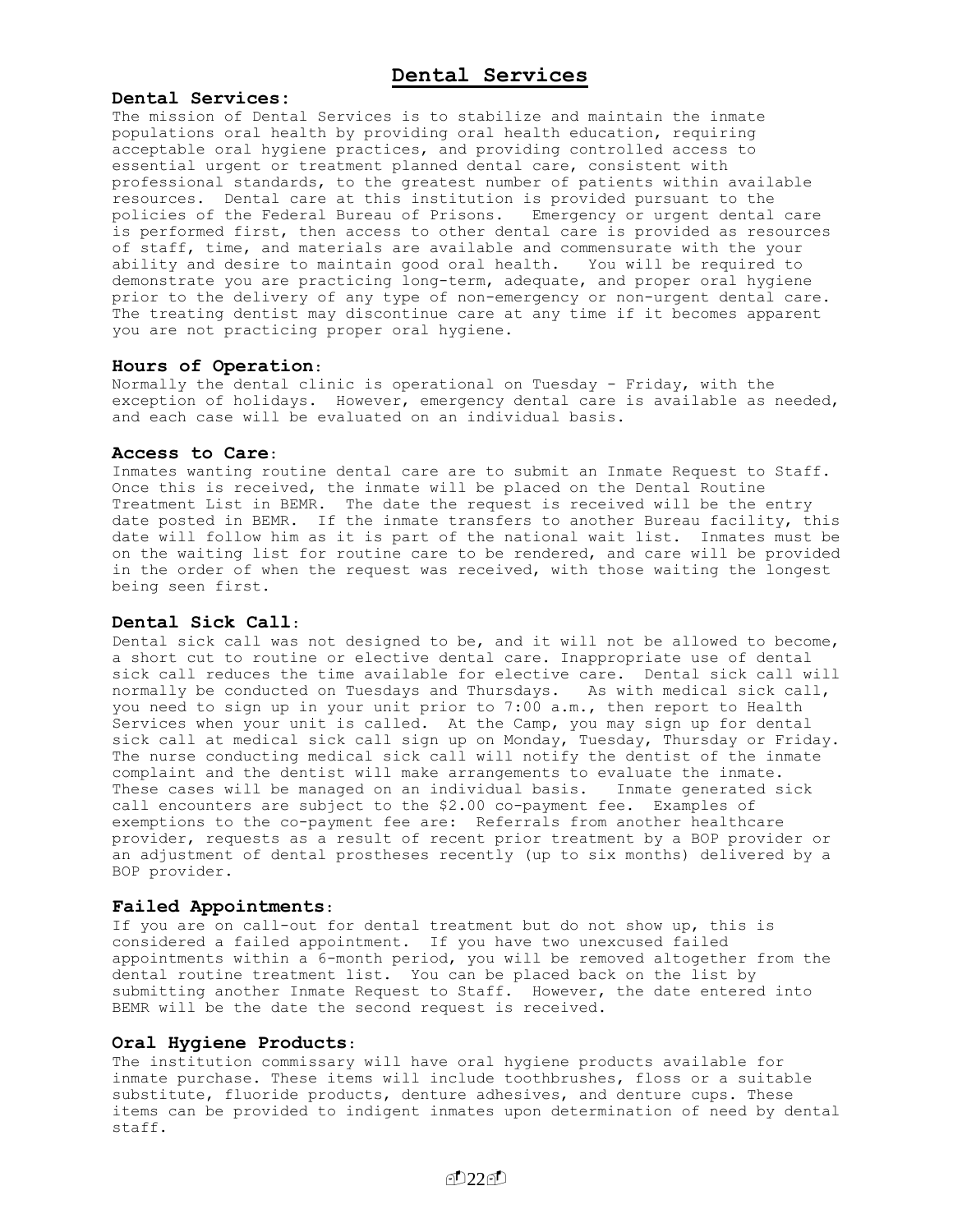## **Priority of Dental Services**: **Types of care**:

- 1. **Emergency Dental Care** Dental/orofacial conditions that are of an immediate, acute, or grave nature and which, without care, would cause rapid deterioration of the inmate's health, significant irreversible loss of function, or may be life threatening. Examples of dental symptoms that would require emergency dental care are: problems causing acute severe pain (draining a large abscess, appropriate medications, etc.), life threatening infection, and/or the treatment of major acute trauma. Minor toothaches, lost fillings, bleeding gums and sensitive teeth are not emergencies and will be evaluated during the next available sick call time.
- 2. **Urgent Dental Care** Care of dental conditions that are not imminently life-threatening. This includes the management of acute oral disease, ordinarily referred to as sick call care. Examples of urgent dental care issues are: Serious deterioration that may lead to premature death, significant reduction in the possibility of repair later without present treatment, and significant pain or discomfort that impairs the inmate's participation in daily activities.
- 3. **Non-urgent Dental Care** are for dental conditions that will generally improve the inmate's quality of life. This includes the management of chronic oral disease, ordinarily referred to as comprehensive dental care.

## **Health Care Rights and Responsibilities:**

While in the custody of the Federal Bureau of Prisons you have the right to receive health care in a manner that recognizes your basic human rights you also accept the responsibility to respect the basic human rights of your health care providers.

**1. Right -** You have the right to health care services, in accordance with the procedures of this facility. Health Services include medical sick call, dental sick call, and all support services. Emergency health services are available 24 hours each day, and can be accessed by contacting the correctional worker assigned to your unit.

**Responsibility** - You have the responsibility to comply with the health care policies of this facility. You have the responsibility to follow recommended treatment plans that have been established for you by the facility's health care staff, including proper use of medications, proper diet, and following the instructions of your health care provider.

2. **Right -** You have the right to be offered a chance to obtain a Living Will (at your own expense), or to provide the Bureau of Prisons with Advance Directive that would provide the Bureau of Prisons with instructions **if you are admitted as an inpatient to a hospital.**

**Responsibility -** You have the responsibility to provide the Bureau of Prisons with accurate information to complete this agreement.

3. **Right -** You have the right to participate in health promotion and disease prevention programs, including those providing education regarding infectious disease.

**Responsibility -** You have the responsibility to maintain your health and not to endanger yourself, or others, by participating in activities that could result in catching or spreading of an infectious disease.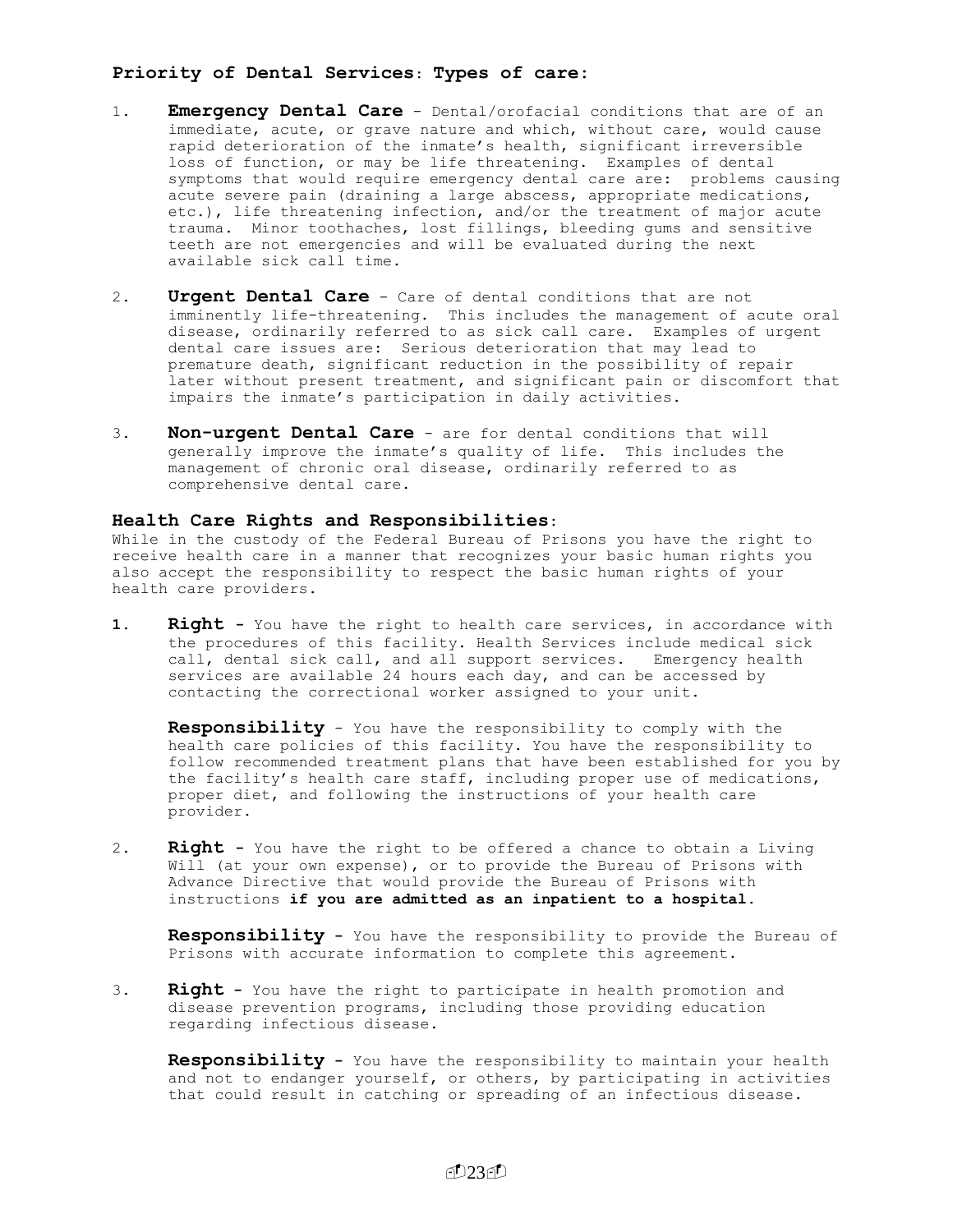4. **Right -** You have the right to know the name and professional status of your health care providers.

**Responsibility -** You have the responsibility to respect these providers as professionals and follow their instructions to maintain and improve your overall health.

5. **Right -** You have the right to be treated with respect, consideration, and dignity.

**Responsibility -** You have the responsibility to treat the staff in the same manner.

6. **Right -** You have the right to be provided with information regarding your diagnosis, treatment, and prognosis.

**Responsibility -** You have the responsibility to keep this information confidential.

7. **Right** - You have the right to be examined in privacy.

**Responsibility -** You have the responsibility to comply with security procedures.

8. **Right -** You have the right to obtain copies of certain releasable portions of your health record.

**Responsibility -** You have the responsibility of being familiar with current policy in obtaining these records.

9. **Right -** You have the right to address any concern regarding your health care to any member of the institution staff, including the physicians, the Health Services Administrator, the members of your unit team, and the Warden.

**Responsibility -** You have the responsibility to address your concerns in the accepted format such as the Inmate Request to Staff Member form, Open House, or the accepted Administrative Remedy Procedures.

10. **Right -** You have the right to receive prescribed medications and treatments in a timely manner, consistent with the recommendations of the prescribing health care provider.

**Responsibility -** You have the responsibility to comply with prescribed treatments and follow prescription orders. You also have the responsibility not to provide any other person your medication or other prescribed item.

11. **Right -** You have the right to be provided healthy and nutritious food and the right to instructions regarding a healthy diet.

**Responsibility** - You have the responsibility to eat healthy and not abuse or waste food or drink.

12. **Right -** You have the right to dental care as defined in Bureau of Prisons' policy to include preventative services, emergency, and routine care.

**Responsibility -** You have the responsibility to notify medical staff you wish to have an examination.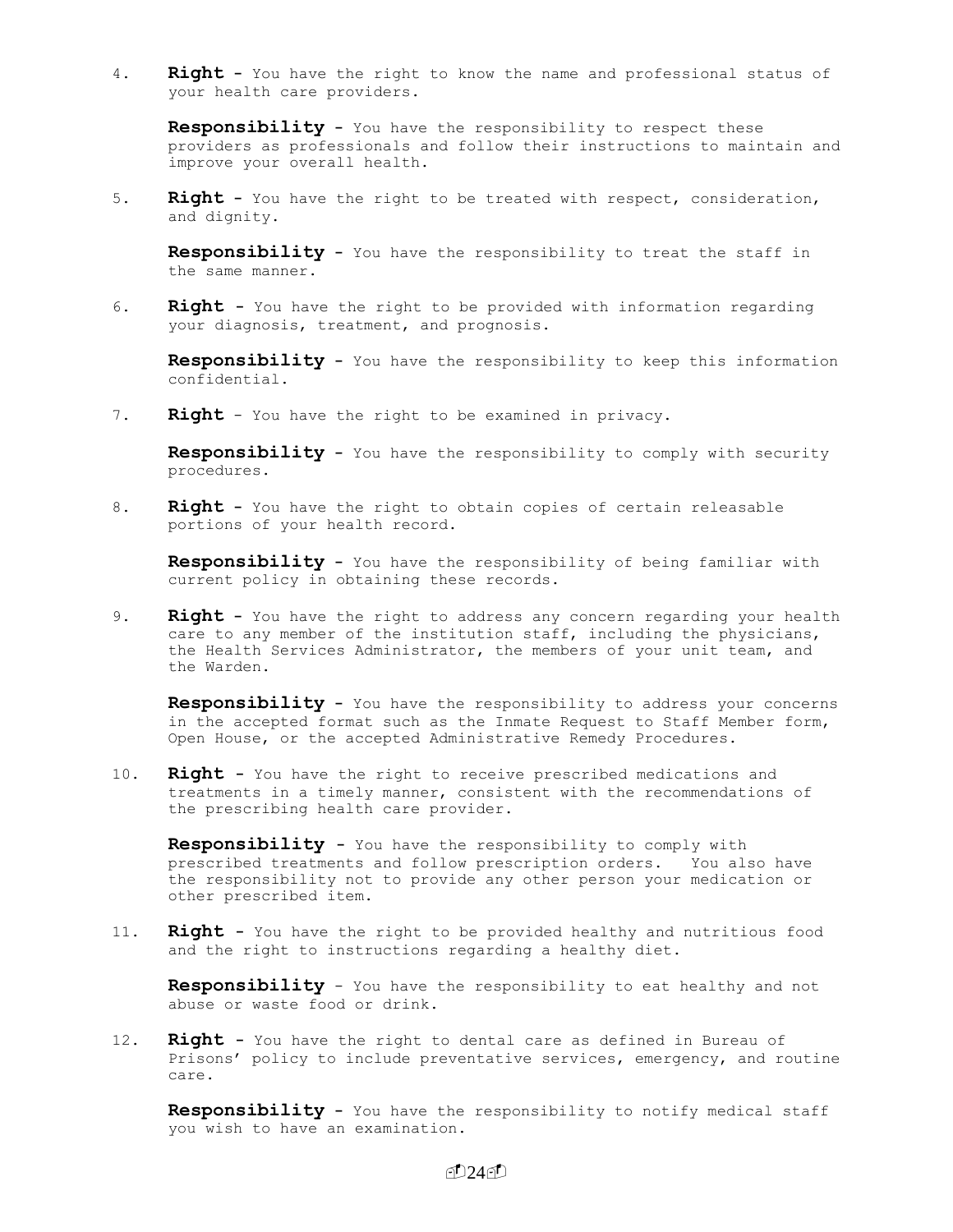13. **Right -** You have the right to dental care as defined in Bureau of Prisons' policy to include preventative services, emergency, and routine care.

**Responsibility -** You have the responsibility to maintain your oral hygiene and health.

14. **Right -** You have the right to a safe, clean, and healthy environment, including smoke-free living areas.

**Responsibility -** You have the responsibility to maintain the cleanliness and safety in consideration of others. You have the responsibility to follow smoking regulations.

15. **Right -** You have the right to refuse medical treatment in accordance with Bureau of Prisons' policy. Refusal of certain diagnostic tests for infectious diseases can result in administrative action against you. You have the right to be counseled regarding the possible ill-effects of refusing medical treatment.

**Responsibility -** You have the responsibility to notify Health Services regarding any ill-effects that occur as a result of your refusal. You also accept the responsibility to sign the treatment refusal form.

16. **Right -** You have the right to report complaints of pain to your healthcare provider, have your pain assessed and managed in a timely and medically acceptable manner, be provided information about pain and pain management, as well as information on the limitations and side effects of pain treatments.

**Responsibility -** You have the responsibility to communicate with your health care provider honestly regarding your pain and your concerns about your pain. You also have the responsibility to adhere to the prescribed treatment plan and medical restrictions. It is your responsibility to keep your provider informed of both positive and negative changes in your condition to assure timely follow up.

## **CORRECTIONAL SYSTEMS DEPARTMENT/INMATE SYSTEMS**

#### **Correspondence:**

Inmates with insufficient funds or postage for mailing correspondence may request postage stamps through their respective unit team, as determined appropriate, on a need-only basis. You may buy three books of stamps at any one time and may have a maximum of three books of stamps in your possession at any one time. One book contains 20 stamps. You may not receive stamps, or anything else of value, in the mail. Any unauthorized items will be returned to the sender.

Correspondence will not be restricted as long as you do not abuse the privilege. Packages received through the mail must be pre-authorized or must be approved under Bureau of Prisons' Policy.

You will be solely responsible for the contents of any correspondence you place in the mailbox. Outgoing regular mail must remain unsealed and will be inspected for contraband prior to being sealed. **General correspondence is picked up by Unit Housing Officers prior to 12:00 a.m.(Midnight) and delivered to the Mail Room for processing. Legal Mail will be delivered by the inmate to the Mail Room during the hours of 6:00 a.m. to 7:00 a.m.** Camp inmate outgoing general correspondence may be sealed.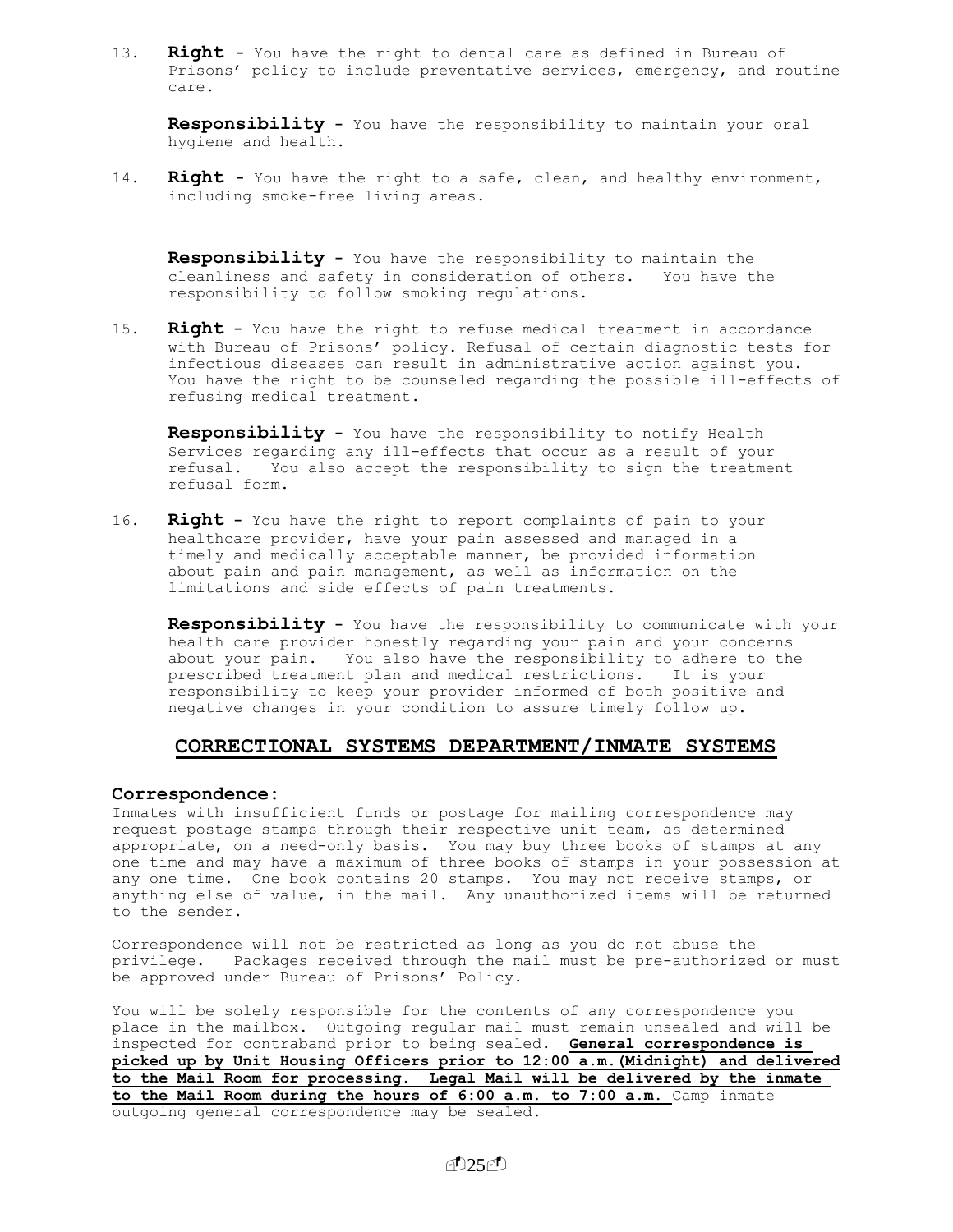Legal mail may be sealed, but must be addressed to an appropriate designation as described in PROGRAM STATEMENT 5265.11, Correspondence. You may not write to persons in other penal institutions without prior approval from the Warden and/or Unit Manager, depending on the circumstances, of both institutions. See your unit team for further instructions regarding state institutions. Inmate mail opened and inspected and containing an unknown powder substance may be cause for inmate mail delay. It is suggested inmates notify all correspondents not to mail any fragrance powders or any other form of powder through the United States Postal Service in order to ensure timely mail processing.

## *Inmates shall utilize this return address for all outgoing mail or it will be returned for correction***.**

## **Committed Name Register Number United States Penitentiary, Big Sandy P.O. Box 2068 Inez, KY 41224**

Incoming general correspondence mail will be opened and inspected for contraband prior to delivery to the unit. General correspondence funds received via mail will not be accepted for posting to the inmate's account. All negotiable instruments must be mailed to the National Lockbox, now located at P.O. Box 474701, Des Moines, Iowa 50947-0001.

An inmate wishing to order a publication should first communicate this request to his assigned unit team in order to ascertain whether individual issues of the publication are likely to be approved. If a publication/mail is sent to the institution from a home address the package should be clearly marked as to its contents (BOOKS, MAGAZINES, etc.). This will assist staff in ensuring the package contains authorized materials and will be accepted at the United States postal facility. Incoming general correspondence with no return address or an insufficient return address may result in refusal at the USPS.

#### **Books:**

Inmates are permitted only five (5) books.

#### **Magazines:**

Inmates are permitted only five (5) magazines in their possession at any given time. Magazine subscriptions must be pre-paid. Inmates may pre-pay for subscriptions by using a Request for Withdrawal of Inmates Personal Funds, initiated through his unit team, or by having a subscription pre-paid from outside the institution. Magazines must come directly from the publisher or the bookstore.

#### **Newspapers:**

Newspapers, including newspaper clippings, must come directly from the publisher or bookstore**.** Inmates are permitted only the allotted number of newspapers **(five or current week).**

## **Sexually Explicit Publications or Publications Featuring Nudity:**

Section 614 of the Fiscal Year 1997 Omnibus Budget Act (P.L. 104-208) prohibits federal institutions from distributing or making available to inmates any commercially-published material which is sexually explicit or features nudity. This includes drawings, sketches, pre-printed stationery, internet pages, etc. Any item containing sexually explicit material will be rejected and returned to the publisher or sender in accordance with this Program Statement 5266.10, Incoming Publications.

In addition, sexually suggestive photos (individual prints or copies), in which the subject is either nude or partially nude, present special safety and security concerns, as subjects of the photos may be relatives or friends. For these reasons, such photos are prohibited and will be returned to sender upon receipt at the institution.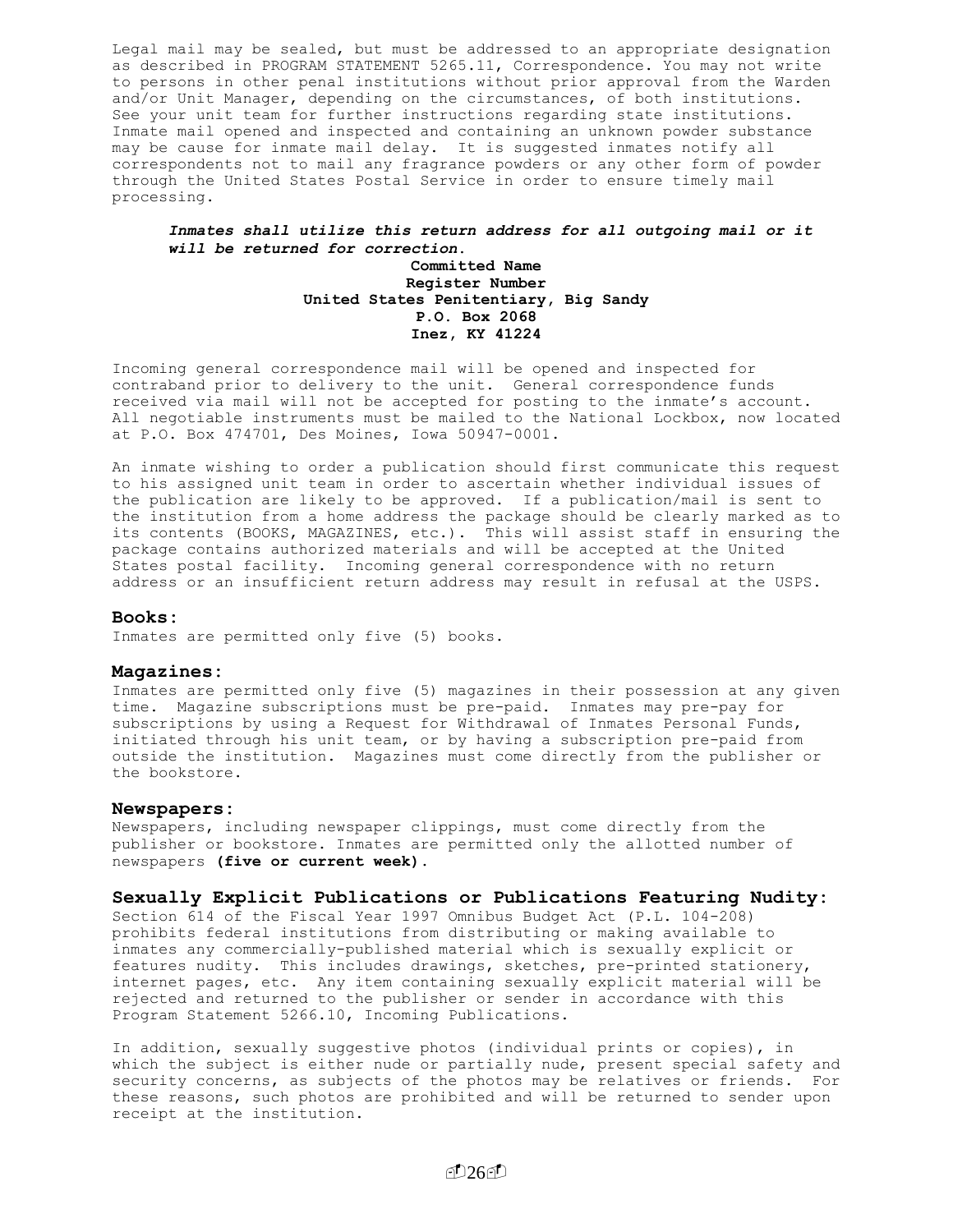All books (including soft cover and hardcover), magazines, and newspapers (including clippings) are to be received only from the publisher or bookstore. At no time will inmates be permitted to receive these items from any other source (including a personal residence). Items received from other sources will be rejected and returned to the sender using the stamps, Negotiable Instrument, or Other Items Returned to Sender form, BP-328(58), with copies being distributed as indicated on the form.

Some types of publications that could jeopardize the security and the orderly running of the institution are strictly prohibited and will be returned to the publisher. Some examples of these magazines and/or publications are ones that explain weapons and explosive manufacturing, as well as martial arts training materials.

#### **Legal Mail (From Attorneys)/Special Mail:**

#### *To the Inmate:*

It is suggested you provide this information to the attorney(s) who is representing you at the earliest opportunity.

#### *To the Attorney:*

The Bureau of Prisons' Program Statement regarding Correspondence provides the opportunity for an attorney who is representing an inmate, to request that attorney-client correspondence be opened only in the presence of the inmate. For this to occur, Bureau policy requires that the envelope be clearly marked as Legal Mail with the attorney's name, address, title (the title of esquire does not qualify), etc., and that the front of the envelope be marked: Open in the Presence of the Inmate, or with similar language, clearly indicating that this correspondence qualifies as special mail and that the attorney is requesting that this correspondence be opened in the presence of the inmate. When the correspondence has this marking, Bureau staff will open the mail only in the inmate's presence, for inspection for physical contraband and the qualification for any enclosure as special mail. The correspondence will not be read or copied if these procedures are followed. If the correspondence is not clearly marked with the required identification that it is from an attorney, a statement that the correspondence qualifies as special mail and a request that the correspondence be opened only in the presence of the inmate, staff may treat the mail as general correspondence and may open, inspect, and read the mail.

Legal mail, if properly documented as legal mail, will be opened in your presence by a member of the Unit Team. It is your responsibility to inform your attorney of the procedures for handling *Special Mail* - Special Mail is mail correctly marked and received from: President and Vice President of the United States, Members of the U.S. Congress, Embassies, and Consulates.

Outgoing legal mail may be sealed and delivered to the Mail Room each morning (Monday-Friday) between 6:00 a.m. and 7:00 a.m. Inmates must show their institution-issued Identification Card to Mail Room staff at this time for identification purposes. During emergency lockdown, inmates may deliver their legal mail to a member of the Unit Team or Unit Housing Officer after identification has been made by staff as noted above and the return address reflects the actual inmate sending the correspondence. Legal/Special mail packages weighing 16 oz or more must have an approved Request to Mail Inmate Package Authorization form, BP 329, approved and attached prior to delivery to the mail room by a staff member. Legal mail and packages may be sealed by inmates and will not be inspected by staff prior to sealing the envelope or package. Legal mail packages sealed by inmates may not be opened unless contraband is apparent as a result of electronic scanning.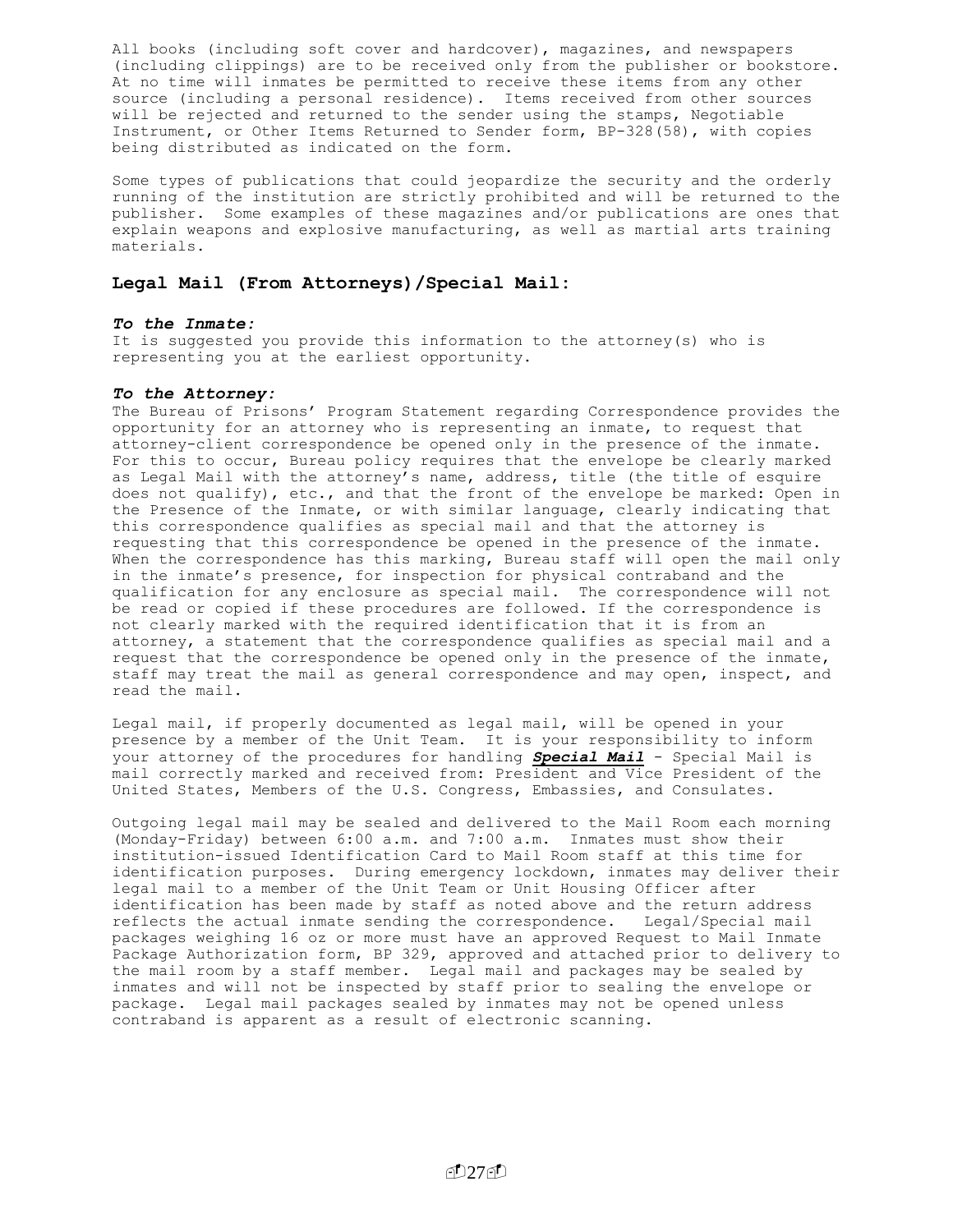Due to the increased amount of inmates requiring medical intervention after using illegal substances and the excessive amounts of illegal substances being received through the mail, the following procedures are being implemented:

- Any general correspondence "letters, greeting cards, ect" printed on colored paper or envelopes will be photo copied. The inmate will receive the photo copy and the original correspondence will be retained for 60 days for reference purposes. (beginning June 1, 2017)
- Mail testing positive for illegal substances or suspected of containing illegal substances will be forwarded to SIS and maintained as evidence pending an investigation and possible criminal prosecution.
- Mail containing unknown substances (i.e. odors, discolorations, stains or appear wet) will be returned to sender .

**Books must come from a publisher or bookstore. Any books appearing to have been tampered with will be returned to sender.**

**Additionally, beginning June 1, 2017 "Legal/Special Mail" will be issued from the Mailroom. Inmates receiving Legal/Special Mail will be placed on a callout.**

## **Personal Property:**

For information regarding personal property authorized for retention, refer to the Institution Supplement regarding Inmate Personal Property, and the institution's commissary sales list. Inmate property pickup; Correctional Systems will send you a letter in the mail when your property has arrived and ready for pickup.

#### **Replacement ID:**

Inmates will report their lost ID to The unit officer or his Unit Team who will email Correctional Systems. Correctional Systems will make and send a new ID card through the mail to the inmate.

## **Open House Hours:**

#### **(USP)**

**Tuesday: During Noon Mainline / Open to Close Friday: During Breakfast Mainline / Open to Close**

## **Financial Responsibility Program (FRP)**:

Working closely with the Administrative Office of the Courts and the Department of Justice, the Bureau administers a systematic payment program for court-imposed fines, fees, and costs. All designated inmates are required to develop a financial plan to meet their financial obligations. These obligations may include: special assessments imposed under 18 USC 3013, DC Superior Court Costs, court-ordered restitution, fines and court costs, judgments in favor of the U.S., other debts owed the federal government, and other court-ordered obligations (e.g., child support, alimony, other Judgments).

The inmate is responsible for making all payments required, either from earnings within the institution, or from outside resources. The inmate must provide documentation of compliance and payment. If an inmate refuses to meet his obligations, he cannot work for UNICOR. He will only receive maintenance pay, and he will be placed on a commissary spending restriction of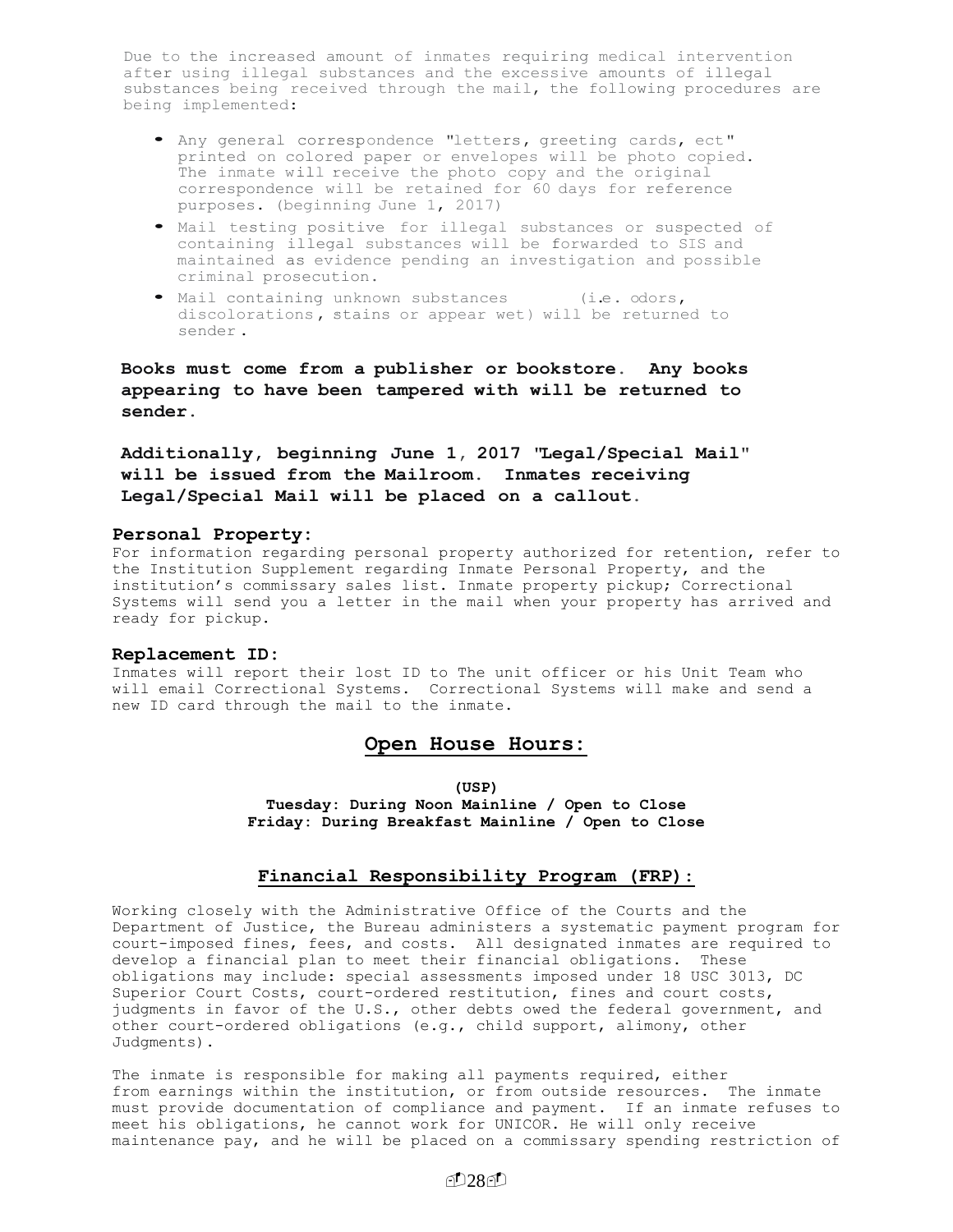\$25 per month.

DC Superior Court Costs are collected under the authority of the DC Revitalization Act. These costs, unlike U. S. District Court obligations, do not expire. The status of any financial plan will be included in all progress reports, and will be considered when determining security/custody level, job assignment, eligibility for community activities, and institutional program changes. The U.S. Parole Commission will also be advised when an inmate is placed in IFRP Refuse status, and will also review financial responsibility progress at parole hearings.

The Financial plan will be documented and will include the following obligations, ordinarily to be paid in the order listed:

Special Assessments & DC Court Costs Court Ordered restitution Fines & Court Costs State Court Obligations Other Federal obligations

Unless the Court has ordered otherwise, you must begin payment while in custody. The IFRP is as follows: You may elect to make payment via the inmate trust fund account, outside payment directly to the Court (ordinarily, these are one-time payments), or outside funds placed into your account for payment.

The minimum payment for non-UNICOR inmates is \$25.00 per quarter. **These are MINIMUM payments.** Higher payments may be assessed dependent upon your financial assets. Failure to satisfy the obligations in accordance with the payment plan will affect future consideration for parole, community corrections center placement, preferred housing assignments, work assignments, performance pay, commissary privileges, release gratuities, and participation in other programs.

#### **FACILITIES**

#### **Facilities:**

The Facilities Department at USP/SCP Big Sandy will employ inmates in various skills to perform maintenance and construction projects as determined by the Facilities Department. Several areas include plumbing, electrical, and construction work.

## **TRUST FUND**

#### **Clothing Exchange & Laundry:**

The current USP laundry schedule is posted on the inmate information boards located in all housing units as well as on the bulletin board located in front of laundry.Inmates at the SCP are responsible for maintaining all clothing (issued/personal) by utilizing the washers and dryers located in the housing unit. The washers at the SCP automatically dispense an all-in-one detergent/softener and are available at no cost to the inmate. The schedules for exchanges are posted on unit bulletin boards at the USP and the SCP.

Upon arrival to USP Big Sandy, ordinarily, all inmates will receive an initial issue of bedding and linens in the R&D Department. Additional linen needs and clothing exchanges will be made by Laundry Services.

#### **Laundry Procedures:**

When receiving or dropping off clothing, all laundry is collected through the housing units by laundry carts for washing and linen exchange by assigned days. Any clothing issues will be addressed by the inmate reporting to the USP Laundry on their assigned day during the morning breakfast meal, and the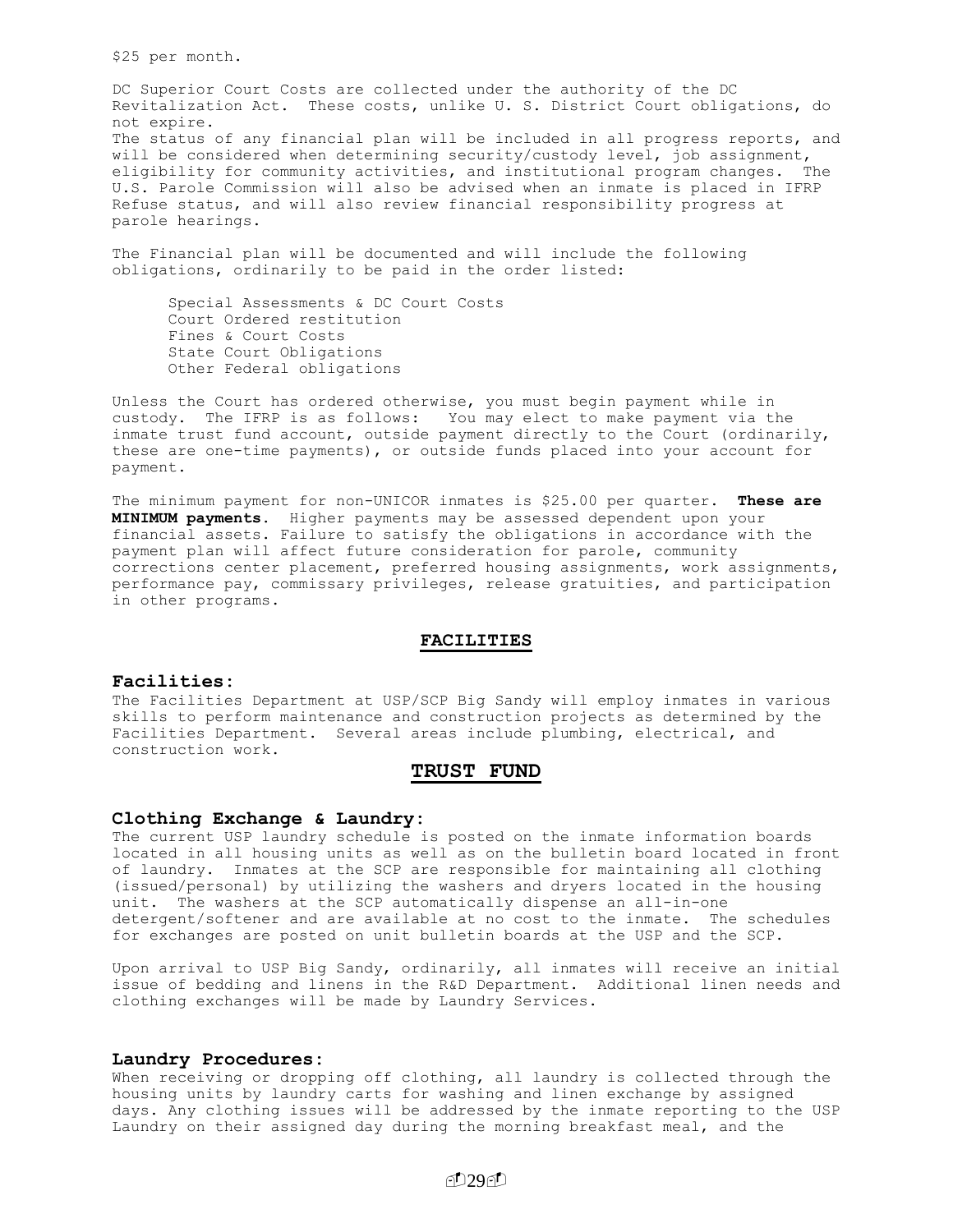inmate must have their ID card present with them to render services. All clothing will be properly fitted by Laundry staff prior to the inmate leaving the Laundry. Exchange of any laundry item(s) will be done on a one-for-one exchange. You will provide a signature for all laundry items that are issued to you. As stated on the signature form, you will be held financially accountable for any lost/damaged/misuse/abuse of any of the items that are issued to you.

#### **Spending Limitations:**

For commissary purchases, inmates are permitted to spend up to \$90.00 per week with a total of \$326.00 per month. Stocked items that are excluded from the spending limitation are: stamps and over-the -counter medications. Also, the following items are available by special purchase order (SPO) and excluded from the spending limitation: Nicotine Replacement Therapy (NRT) patches and Kosher/Halal shelf stable entrees for inmates which are FRP Refuse.

#### **ALL SALES ARE FINAL ONCE YOU SIGN YOUR SALES RECEIPT ACCEPTING YOUR PURCHASE**

#### **Deposits to Accounts:**

Deposits to inmate accounts will be processed via National Lockbox located at the following address:

> Federal Bureau of Prisons *Insert Inmate Name Insert Inmate Register Number* Post Office Box 474701 Des Moines, Iowa 50947-0001

The only approved types of negotiable instruments that will be processed are: Money Orders, Government Check, Foreign Negotiable Instrument (US currency only) and Business Checks. Cash will not be accepted for deposit into your account. You will not receive a receipt for monies deposited via Lockbox. If the sender of the funds has questions concerning the status, they may call the Help Desk located in Central Office, at (202) 307-2712, Monday-Friday (excluding Federal Holidays), during the hours of 8:00 A.M. - 3:00 P.M.

#### **Commissary Fund Withdrawals:**

Inmates in general population will utilize the Inmate Trulincs Computer System to make monetary withdrawals. Unit Managers can approve withdrawals from the trust fund account to send funds to dependents and other family members and purchase of special discharge clothing. Inmates refusing to participate in the Inmate Financial Responsibility Program (IFRP) will be limited to spending \$25.00 per month. The Unit Manager can also approve withdrawals for the payment of fines, restitution for losses, legitimate debts, and other obligations (such as court fees, attorney fees, birth certificates, expenses and trips, bedside visits, funeral trips, and the purchase of legal books). The Associate Warden of Programs (USP) or the Executive Assistant (SCP) must approve withdrawals exceeding \$500.00. Withdrawals for education and leisure time items are approved by the Supervisor of Education.

#### **Contraband**:

Contraband is defined as any item or thing not authorized or issued by the institution, received through approved channels, or purchased through the commissary.

All staff are alert to the subject of contraband and will make an effort to locate, confiscate, and report contraband in the institution. Any item in an inmate's personal possession must be authorized, and a record of the receipt of the item will be kept in the inmate's personal possession.

Inmates may not purchase radios or any other items from another inmate. Items purchased in this manner are considered contraband and will be confiscated. Altering or damaging government property is a violation of institutional rules, and the cost of the damage will be levied against the violator.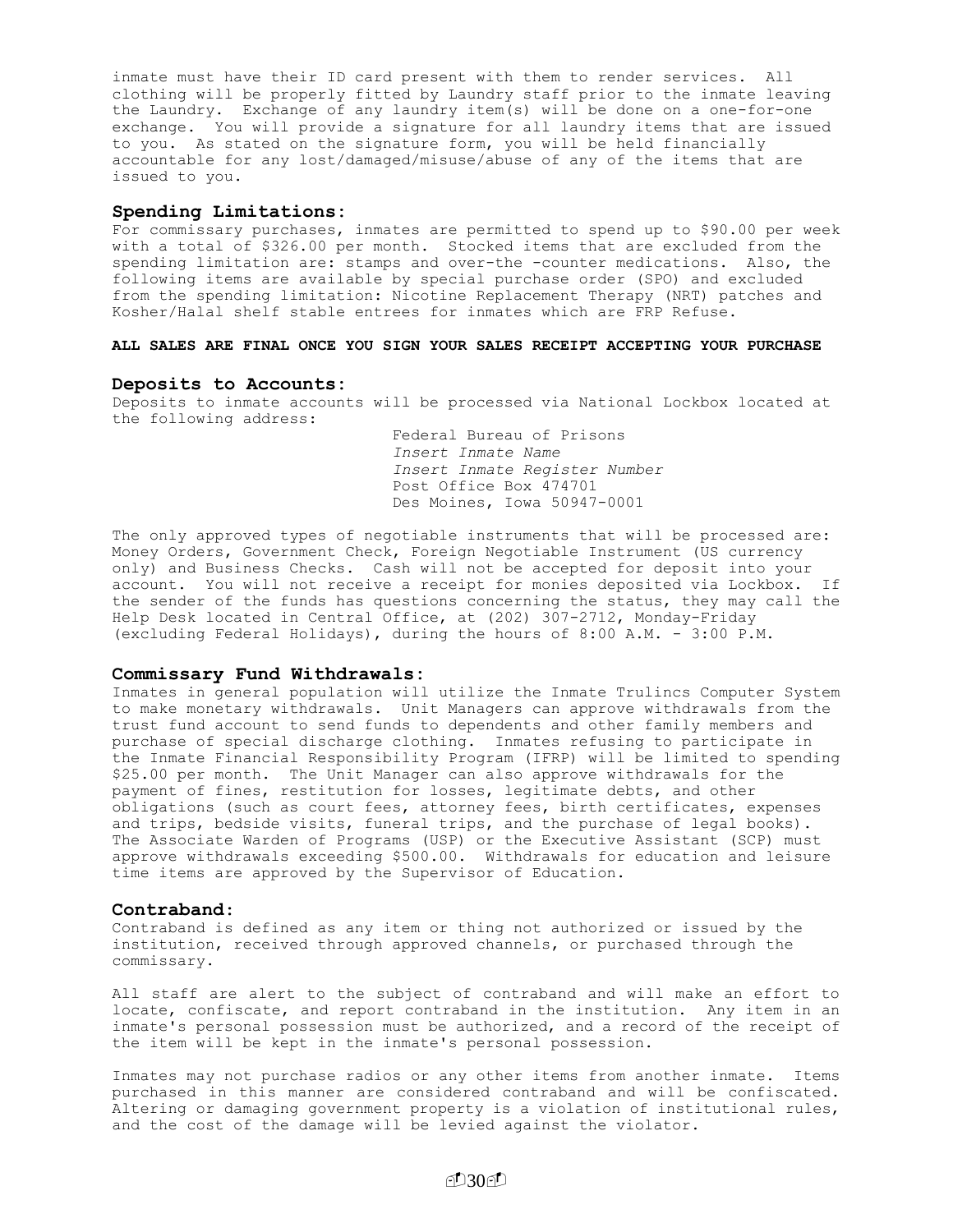#### **Telephones:**

There are telephones located in each housing unit for inmate use. Direct dial calls or collect calls may be made but are limited to 300 total minutes, per inmate, per month. No third party or credit card calls may be made on these lines. Telephones are to be used for lawful purposes only. Threats, extortion, etc., may result in prosecution and/or disciplinary sanctions. All inmate telephones are subject to monitoring and recording. Telephones will be turned on and available for use in your unit as posted in the housing unit bulletin boards.

Additional regulations concerning use of the telephones are as follows:

- Inmates not making phone calls will not be permitted to congregate near the telephone area.
- No third party telephone calls will be permitted.
- Inmates will be responsible for their use of the telephone. They are expected to conduct themselves in a responsible manner and respect other inmates.
- Each inmate is responsible for the content of the telephone calls they make.
- The use of the telephone will not interfere with the institution schedules, programs, work assignments or counts. When a census count or scheduled count is conducted, all inmates on the telephone shall terminate their call immediately. During institutional emergencies, use of the inmate telephone may be curtailed or terminated.
- International collect calls are not permitted.
- Only whole dollar amounts may be transferred when buying phone credits.
- The maximum length of a telephone call will not exceed 15 minutes, **with 30 minutes between calls.**
- The maximum amount of time available for calling is 300 minutes per calendar month.
- The Inmate Telephone System is a dual system which has both debit and collect calling capabilities. Debit and collect calls can be placed during the hours telephones are turned on.

Inmates scheduled to work any time between the hours of 7:30 AM and 3:30 PM will not be permitted to utilize the inmate's phones in any housing unit Monday through Friday. Exceptions: inmates on sick idle, vacation, and/or day-off. However, inmates will be permitted to utilize the phone during lunch hours, 11:00 AM through 12:30 PM.

## *\*\*\*\*Limit of 300 minutes of call time allowed per month to include debit and collect calls\*\*\*\**

Inmates in general population must use the TRULINCS computer to add and delete all phone numbers, Inmates will be allowed to add and delete as many numbers as needed. This is a free section of TRULINCS, so the inmates will not be charged for adding and deleting as many numbers as needed.

In order to use the direct dial telephones, inmates must purchase phone credits (money moved from their commissary account to an ITS account) via the inmate telephones. Inmates will be issued a personal identification number by institution staff, enabling them to access their account. Inmates are authorized 30 telephone numbers assigned to their account, which must be approved by the unit team.

Inmates placed or housed in the Special Housing Unit will receive only one phone call every 30 days. Phone calls for inmates in Administrative Detention and Disciplinary Segregation will either be placed by the Correctional Counselor or the Special Housing Unit Officer. Staff phones may not be used without permission or supervision of a staff member.

## **Attorney Phone Calls:**

In order to make an unmonitored phone call between an attorney and an inmate, the inmate must submit a request to his Unit Manager indicating the court deadline.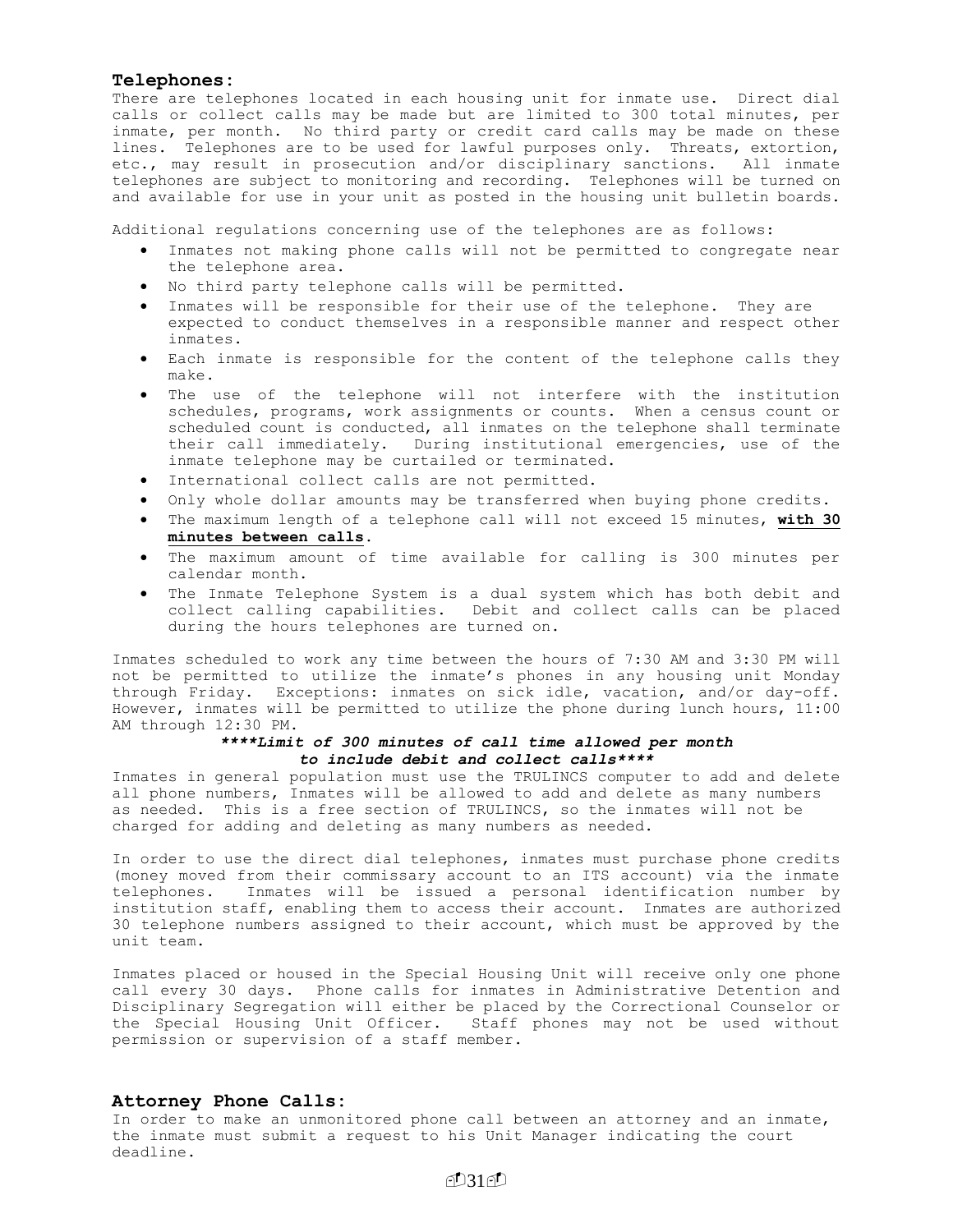#### **TRULINCS:**

TRULINCS is a system which will supplement, not replace, an inmate's current and well-established means of maintaining contact with persons in the community; specifically written correspondence, telephones, and visiting. Additionally, TRULINCS has the ability to provide an inmate an electronic communication system which does not jeopardize the safety, security, or orderly operation of the correctional facility, or the protection of the public. Inmates participating in this program will not have access to the Internet.

The Bureau's authority to implement TRULINCS is found in 18 U.S. C. 4042, which authorizes the Bureau to provide for the safekeeping, care, and subsistence of federal prisoners. Pursuant to the authority, the CEO of institutions implementing TRULINCS may prohibit or discontinue its operation, or individual inmate's participation, whenever it is determined to jeopardize the safety, security, or orderly operation of the correctional facility or the protection of the public.

This authority includes rejecting individual messages sent to or from inmates using TRULINCS which jeopardize the above interests. Pursuant to this authority, inmates and community persons utilizing TRULINCS voluntarily consent to the monitoring of all message contents and other activities conducted using TRULINCS.

Each inmate's participation in TRULINCS is conditioned on his/her understanding and voluntary consent to the CEOs authority as indicated above. Each inmate participant's understanding and voluntary consent to this condition must be documented by executing the Inmate Agreement for Participation in TRULINCS program form, which can be obtained each and every log in to the TRULINCS system, upon your arrival.

Community persons consent to Bureau staff monitoring of all TRULINCS messages and activity is obtained when the community person accepts the initial systemgenerated message, notifying them the inmate wants to add them to their contact list and each subsequent message(s) from inmate participants.

The inmate will participate voluntarily and may withdraw from the program at any time without penalty or cost, except for fees already incurred by their participation in the program.

Inmates choosing not to participate in the program may still maintain contact with person in the community through written general correspondence, telephone, and visiting, as provided in those relevant Bureau policies.

#### **User Fees**:

Inmates will be charged a \$.05 per minute user fee for TRULINCS service. There will be no charge to check for new messages received since their previous session. Inmates will be required to purchase minutes of session time using TRULINCS. Inmates must purchase time in the following minute increments: 40, 100, 200, 300, and 600. The TRULINCS program will not be available to inmates without funds to purchase the minimum increment of minutes. Inmates may elect to print their messages using the specially designated print station. Inmates will be charged three minutes (\$.15) per each printed page. Multiple page messages will be printed front and back (duplexed) and count as two pages per sheet of paper. **EXAMPLE:** A two page message will be printed front and back on one sheet of paper and cost six minutes (\$.30).

Inmates **shall not** be allowed refunds except in the following circumstances:

- 1. Inmates are released.
- 2. Minute refunds granted by the Trust Fund Supervisor as a result of system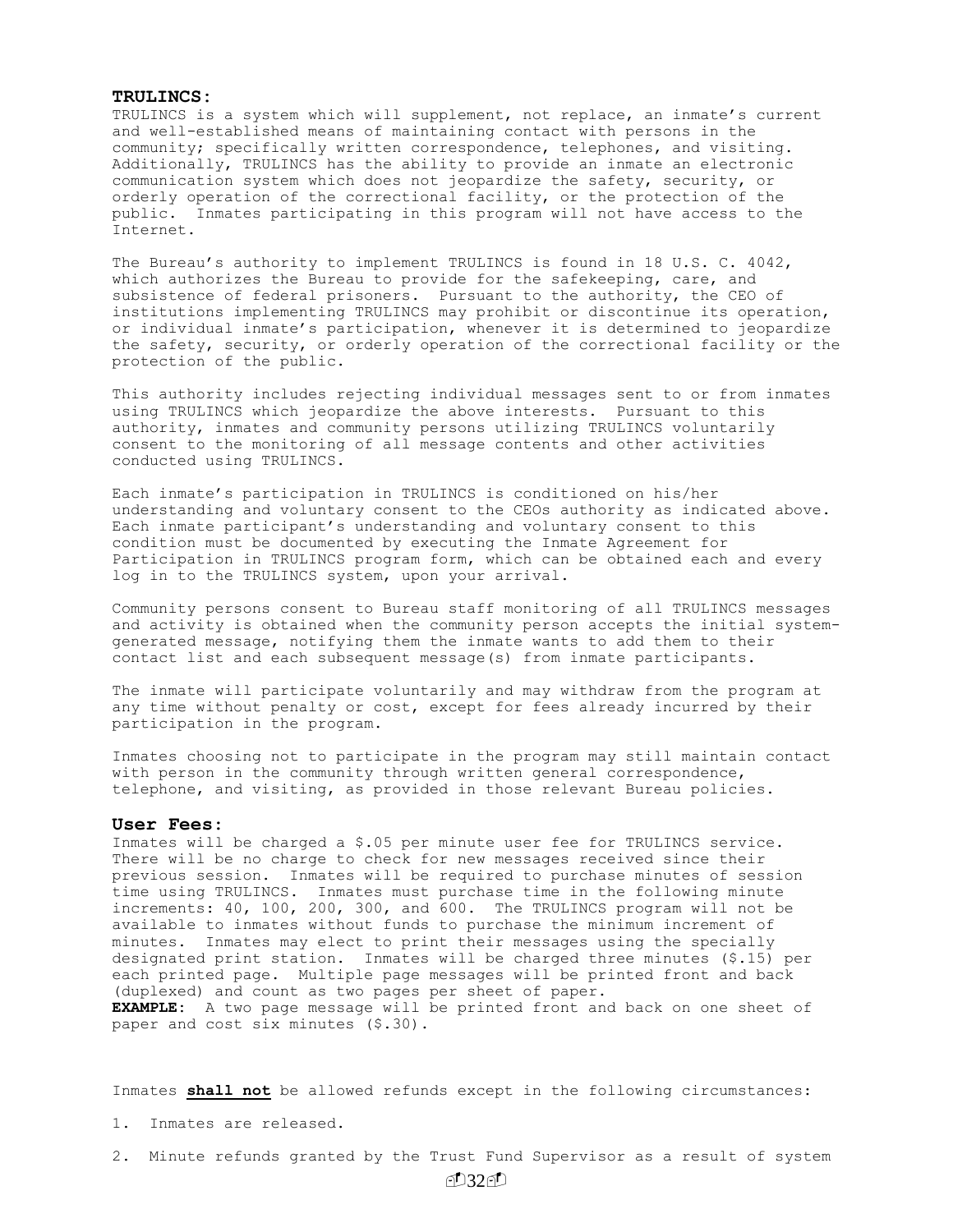malfunctions. Refunds for printer malfunctions shall be in the form of a reprint.

3. Inmates now have access to move TRULINCS funds back to the commissary account without approval. The have been granted access to move TRULINCS funds without any approval at any time.

#### **Inmate to Person in the Community Communications:**

Inmates may not exchange electronic messages with unauthorized contacts including, but not limited to, victims, witnesses, other persons connected with the inmate's criminal history, law enforcement officers, contractors, or volunteers.

An inmate may exchange electronic messages with persons in the community who are on the inmate's approved electronic message contact list. Through use of the computers provided by the Bureau for the Program, the inmate may request message addresses to be added to his/her electronic message contact list.

An inmate may place attorneys or other legal representatives on his/her electronic message contact list, with the understanding that electronic messages exchanged with such individuals will not be treated as privileged communications and will be subject to monitoring.

Addresses which jeopardize the safety, security, or orderly operation of the correctional facility or protection of the public are prohibited and will be removed.

Examples of such addresses include, but are not limited to, the following:

- 1. Victims, witnesses, or other persons connected with the inmate's criminal history.
- 2. Persons listed for the purpose of sending harassing, threatening, or which constitute criminal activity electronic messages.

#### **Inmate to Inmate Communication:**

An inmate may be permitted to correspond via electronic messaging with an inmate confined in any BOP facility if the other inmate is either a member of the immediate family, or is a party or witness in a legal action in which both inmates are involved.

The following additional limitations apply:

- 1. The appropriate Unit Manager at each institution must approve in writing the correspondence if both inmates are members of the same immediate family or are a party or witness in a legal action in which both inmates are involved.
- 2. The Warden will be informed of any unusual circumstances pertaining to a request to correspond electronically for members of the same immediate family or for inmates who are a party or witness in the same legal action.
- 3. When denying an inmate's request to correspond electronically, the Unit Manager documents the reason(s) for the denial. The approval of such electronic correspondence privileges for both inmates ordinarily remains in effect if either inmate is transferred.
- 4. Such electronic correspondence may be approved in other exceptional circumstances, with particular regard to the security level of the institution, the nature of the relationship between the two inmates, and whether the inmate has other regular correspondence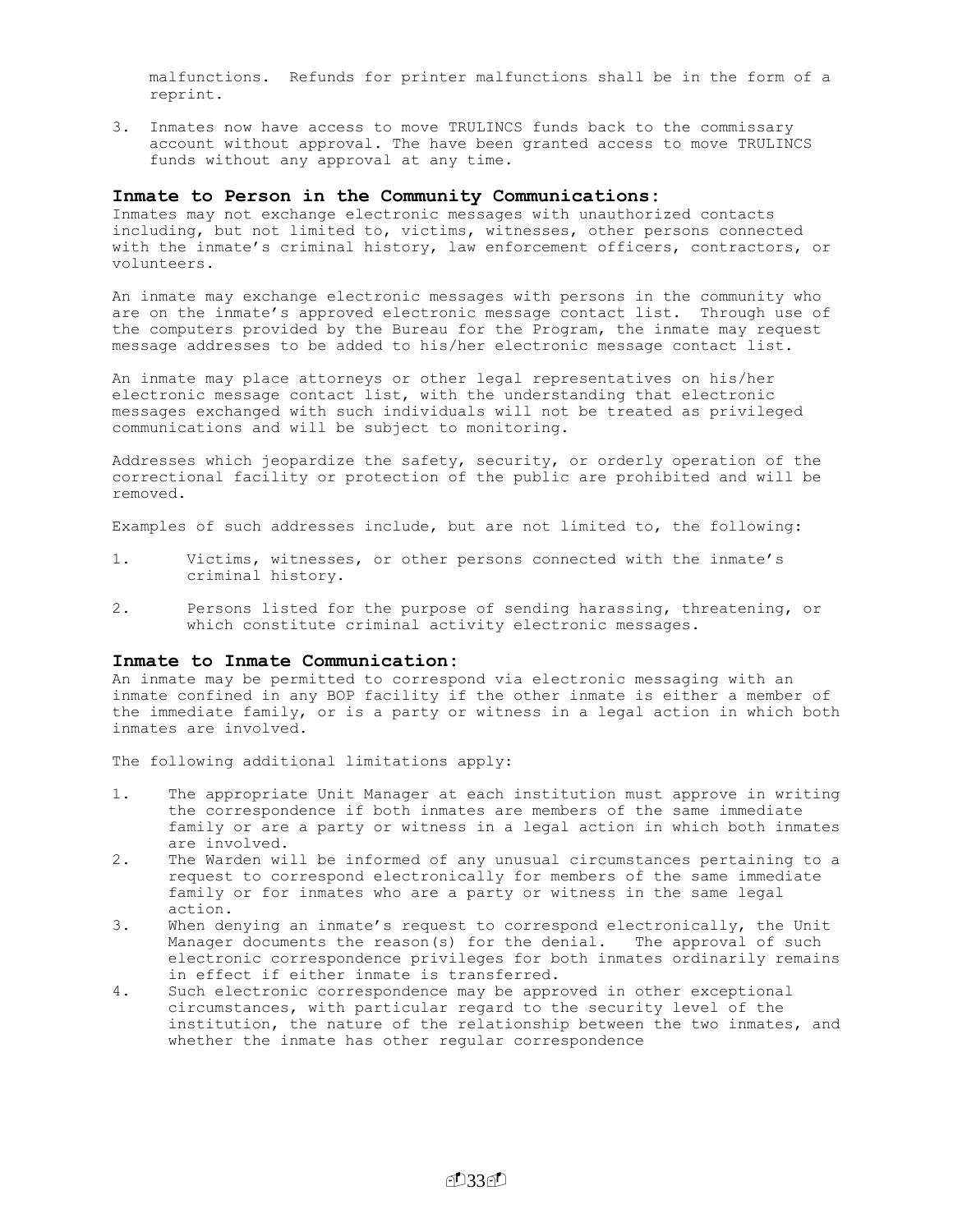## **CORRECTIONAL PROGRAMS**

## **CMC, Intake, Classification and the Unit Team**

## **Case Management Coordinator, CMC**

#### 1. **CMC's Role**:

The CMC is the resource person for both the Administration & Unit Management in regards to Case Management & Correctional Programs. The CMC is responsible for assuring quality case management and for providing technical assistance. The CMC is generally at mainline on Monday through Friday. This is to provide inmates an opportunity to seek answers to technical questions that cannot be answered by the Unit Team or to resolve any conflicts involving the teams roles & decisions.

## **2. Unit Team Roles:**

**Unit Manager**: The Unit Manager has supervisory authority over the Case Manager, Counselor, and Secretaries; and is responsible for the total program of the unit, including the delivery of quality programs and services for the inmates assigned. The Unit Manager should be responsive to inmate concerns & questions.

**Case Manager:** The Case Manager is under the direct supervision of the Unit Manager and has direct responsibility for all case management matters for all inmates assigned to their case load. The Case Manager will remain available & accessible to unit inmates & other staff. They must be responsive to inquiries and manage unit classification including inmate needs assessments and program recommendations.

**Counselor:** The Counselor is under the direct supervision of the Unit Manager and has responsibility for all counseling matters for all inmates assigned to them by the Unit Manager. Counselors will have the following responsibilities:

- Assist in resolving day to day problems
- Develop a general knowledge about inmates assigned to their case load.
- serve as members of the Unit Discipline Committee
- serve as members of the Classification Committee
- Conduct intake screening, visit inmate work sites.
- Tour the units, visit inmates in the Special Housing Unit.
- Distribute Special Mail, prepare visiting lists.
- Handle Administrative Remedy matters.
- Conduct Unit Programs.
- Serve as an expert on matters pertaining to personal property and trust fund activities.
- Serve as the policy & procedure expert on the above referenced topics to inmates, inmate families and friends, institutional staff, and other federal, state, and local agencies.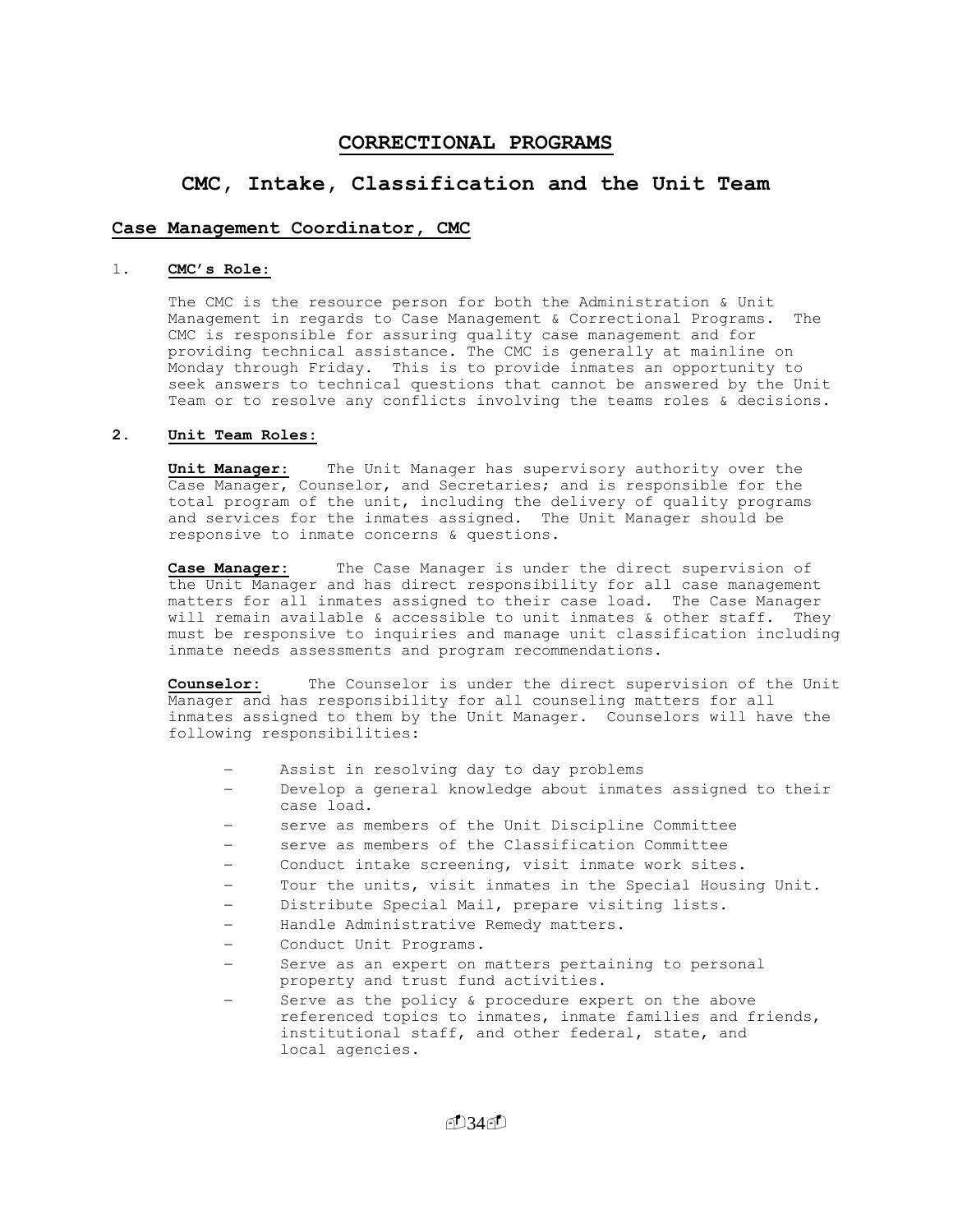**Educational Representative:** The Educational Representative serves as the expert & consultant in all educational, recreational, and vocational training matters. This person will provide a written report of the progress and/or needs of all inmates relative to these matters.

**Psychology Services:** Psychology Services staff act as consultants and experts on such matters pertaining to psychological diagnosis, therapy, research, education, and evaluation.

#### **3. Classification & Program Review:**

**Initial Classification**: Initial Classification for each newly committed inmate will be conducted within 4 weeks of the inmate's arrival at the institution. As an exception, inmates who are Parole Violators or Supervised release violators, will be classified within 2 weeks of arrival.

**Program Review:** Program Review will be conducted every 180 days for those inmates with more than one year to serve. Program review will be conducted every 90 days for inmates within one year of a projected release date.

## **4. Inmate Financial Responsibility Program:**

The Bureau of Prisons encourages each inmate to meet their financial obligations. As part of the Initial Classification process, staff will assist in developing a financial plan to meet these obligations. At subsequent program reviews, staff shall consider the inmate's effort to fulfill the obligations as indicative of that individual  $\Box$ s acceptance of and demonstrated level of responsibility.

The Financial plan will be documented and will include the following obligations, ordinarily to be paid in the priority listed:

|  |  | Special Assessments |
|--|--|---------------------|
|--|--|---------------------|

- Court Ordered restitution
- Fines & Court Costs
- State Court Obligations
- Other Federal obligations

Unless the Court has ordered otherwise, you must begin payment while in custody. The IFRP is as follows:

- You may elect to make payment via the inmate trust fund account,
- outside payments directly to the Court,
- or outside funds placed into your account for payment.

**These are MINIMUM payments.** Higher payments may be assessed dependent upon your financial assets.

Failure to satisfy the obligations in accordance with the payment plan will affect future consideration for parole, community corrections center placement, preferred housing assignments, work assignments, performance pay, commissary privileges, release gratuities, and participation in other programs.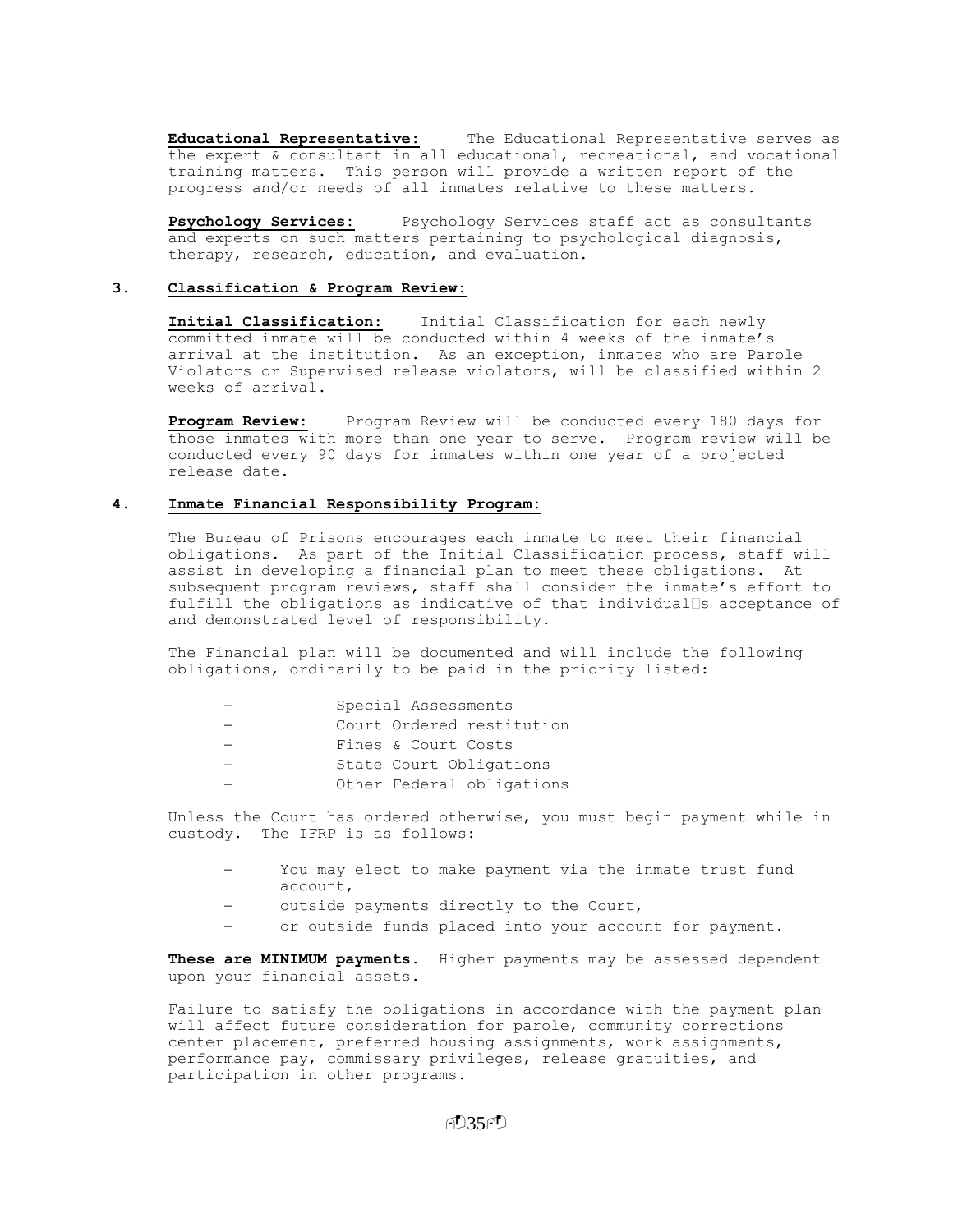#### **Victims of Crimes**

- Monies received via the IFRP are distributed to federal & state victim s programs to assist the victims of crimes and directly to victims for restitution, etc.
- Victims are identified as those who have suffered physical & mental assaults, and those who have suffered property & financial losses.

## **5. United States Parole Commission Rules and Regulations:**

At this time, this institution is on a 13 week cycle for Parole Hearings. If eligible, you must apply for an Initial Hearing 60 days preceding the first day of the month during which you want to appear. D.C. Code inmates may not apply before 6 months prior to the earliest parole eligibility date. Parole Hearings are conducted via Video Teleconference with the United States Parole Commission.

Statutory Interim Hearings and D.C. Reconsideration Hearings will be scheduled in accordance with the directives of your previous Notice of Action.

Parole Violators, Mandatory Release Violators, and Special Parole Term Violators will be placed on the next available docket unless there is new criminal conduct for which a Federal Term was received. Violators have the right to request appointment of Counsel and have witnesses appear.

All decisions made by the Hearing Examiner are only recommendations. The final decision will come in the form of a Notice of Action, from the USPC within 60 days of the hearing date. The Notice of Action will inform you of your appeal rights.

- **6. Furloughs:** A furlough is not a right, but is a privilege granted to an inmate under prescribed conditions. It is not a reward for good behavior, not is it a means to shorten a sentence.
	- Ordinarily, a furlough is three to seven calendar days.
	- Furloughs will only be considered for those inmates who have community custody.
	- Day furloughs are within the commuting area of the institution (100 mile radius) which lasts 16 hours or less, and ends at midnight. The warden may approve this type of furlough for those inmates which have 2 years or less remaining to serve.
	- Overnight Furloughs may be granted by the Warden within the commuting area (100 miles) for inmates with 18 months or less to serve, or outside the commuting distance for those who have less than 1 year to serve.

Furloughs may be authorized for the following circumstances:

- to be present during a time of crisis in the immediate family
- to participate in the development of release plans
- to reestablish family ties
- to participate in activities which facilitate release transition
- and to transfer directly to another institution or a non-federal facility.
- other types of furloughs, including emergency furloughs, outside of the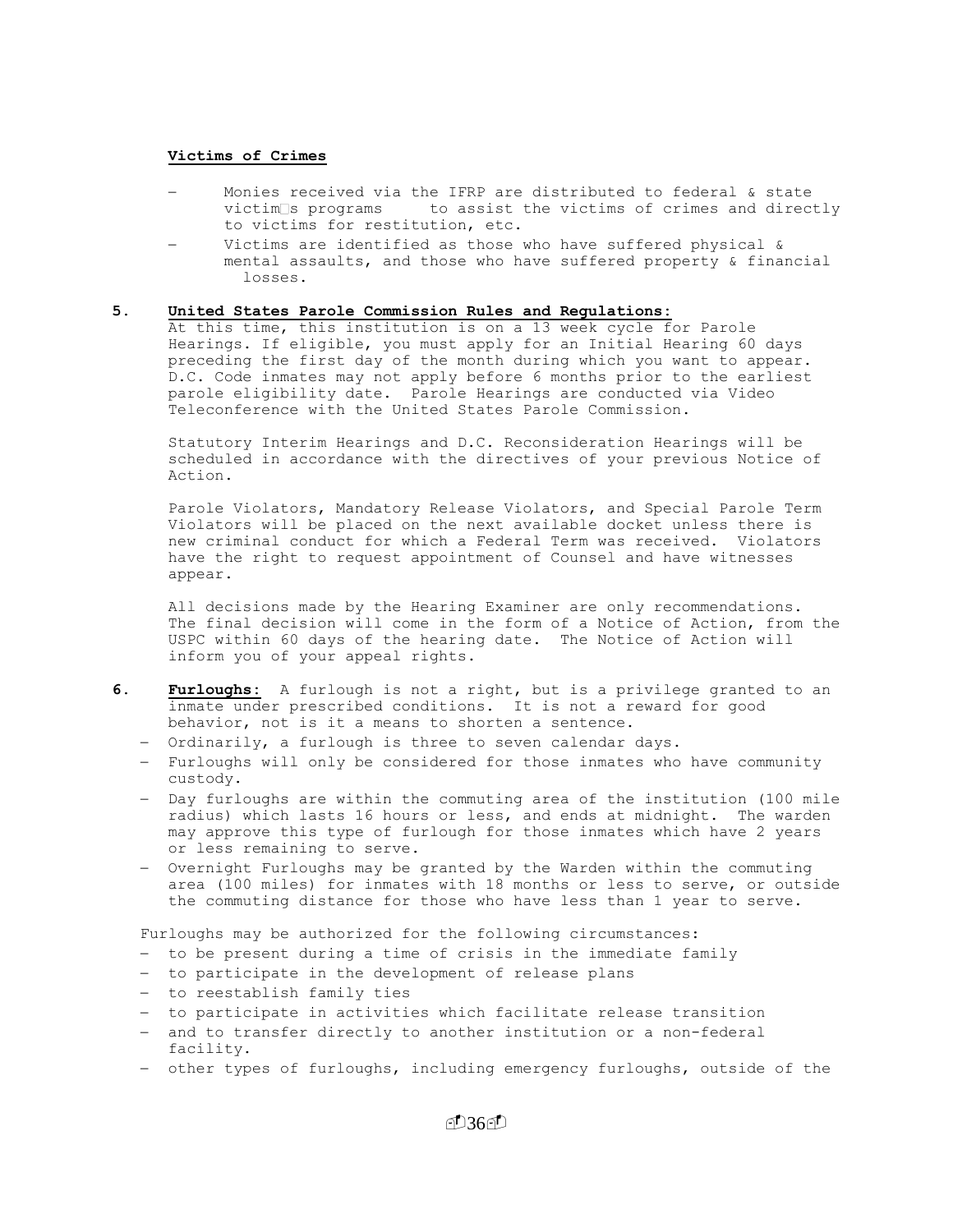above guidelines may be approved by the Warden.

- inmates must bear the expenses of the furlough.
- other details can be provided by your Unit Team.

## **7. Community-Base Activities and Release Needs**

When an inmate is 17 to 19 months from release, the Unit Team will address pre-release concerns with the inmate.

These concerns are:

- Residential Reentry Center Placement
- Relocation of Supervision
- Release Plans & Parole Plan submission
- Gratuity
- Transportation
- Release Preparation Program Normally, inmates will begin RPP participation at 30 months prior to release.
- Selective services system/BOP Registration Program

## **8. Treaty Transfers of Offenders to Foreign Countries**

1. Public Law authorizes the transfer of offenders to or from a foreign country, pursuant to the conditions of a current treaty which provides for such a transfer. All inmate transfers are voluntary and subject to both counties approval. The foreign countries currently involved in this agreement are listed in Program Statement 5140.34, Transfer of Offenders to or from Foreign Countries.

## **9. DNA EXTRACTION & THE JUSTICE FOR ALL ACT OF 2004:**

This law requires the Bureau of Prisons to begin obtaining DNA samples from inmates convicted of felony offenses, with few limited exceptions. The collection of DNA samples will be a routine part of the admission process for new inmates with an offense which qualifies for DNA testing. Inmates will be notified by the Unit Team if they meet the statutory requirement for DNA testing. Health Services will be responsible for physically collecting DNA samples. Inmates who refuse to provide a DNA sample must be counseled by appropriate staff in regard to the inmate's requirement to submit to procedures and the possible consequences of non-compliance. Consequences of refusing to provide a sample include incident reports, progressive administrative sanctions, and possible prosecution.

## **10. Retention of Pre-Sentence Reports & Statements of Reasons:**

Recent changes in Bureau policy prohibit the retention of the Pre-Sentence Report and the Statement of Reasons. If you require that these documents be included in legal filings, you may see your Unit Team for the appropriate request forms.

## **11. Criminal Aliens & Non-Repatriates:**

Recent court decisions have been rendered regarding the confinement of individuals that are not citizens and cannot be returned to their country of citizenship. We will abide by the direction of the Bureau of Prisons' regarding court decisions in these matters. Mariel/Non-Mariel Cubans - Cuban Review Panels. Other non-repatriation cases - to be determined by Immigration Officials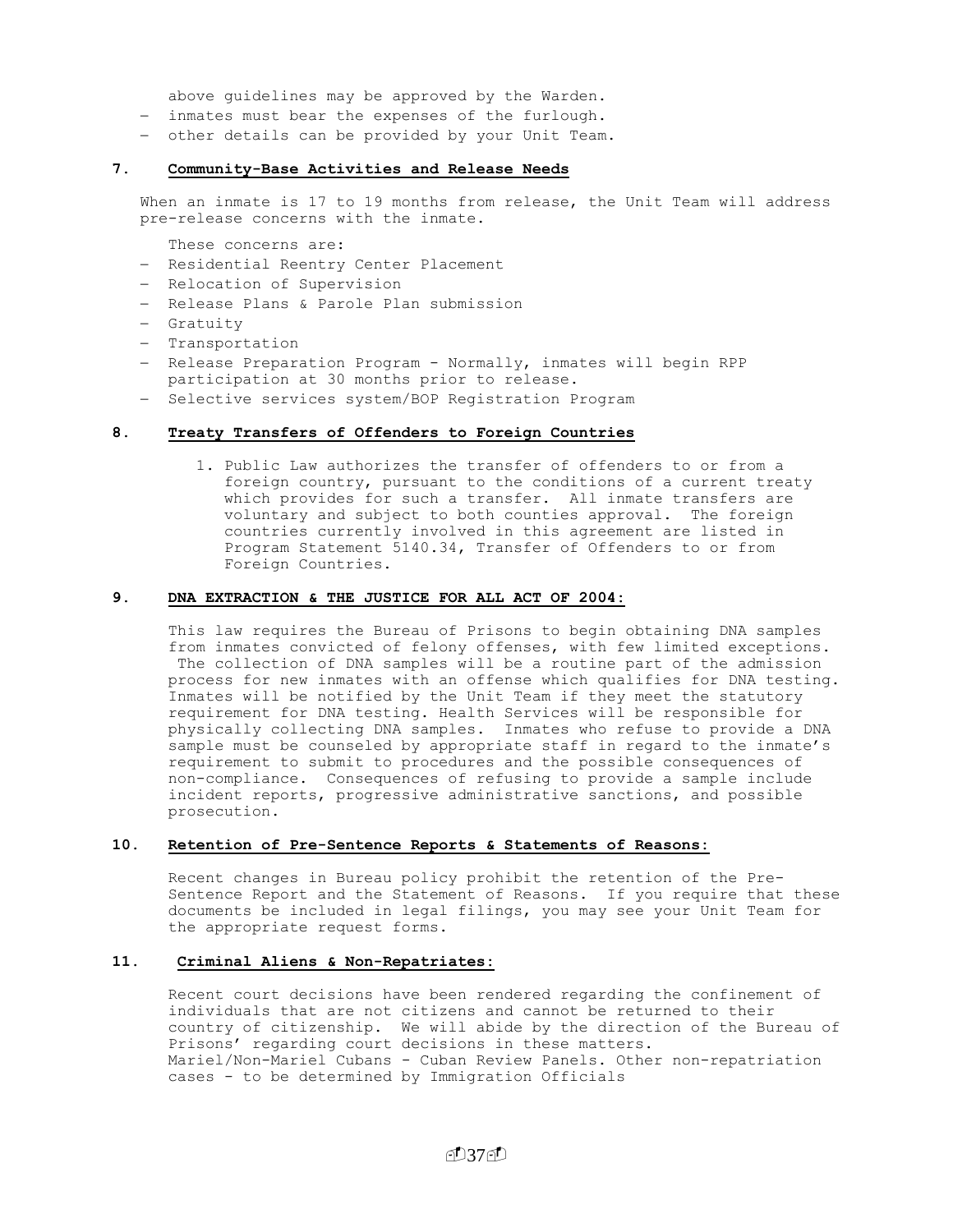## **Orientation:**

Inmates are given a social interview and medical screening at the time of arrival, and will be screened by Psychology Services. Inmates are immediately provided with a copy of the institution's rules and regulations, which include information on inmate rights and responsibilities.

Within four weeks of arrival to their assigned units, an inmate will complete the institutional A&O Program. While in A&O, inmates learn about the programs, services, policies, and procedures at the facility. Inmates will hear lectures from staff regarding programs and departments. At the end of the A&O Program, inmates will be assigned to a housing unit and a work assignment.

#### **Unit Teams**:

You will be assigned to one of the three functional management units that best meet your correctional program needs. Upon assignment to one of the units, you will be given a permanent living quarter's assignment and a job assignment. Within a four-week period, you will appear before your unit classification team. If you are a supervised release, mandatory release, or parole violator, you will appear before your unit classification team within two weeks of your arrival. During your initial unit classification, a program strategy will be developed.

This will entail providing you with a job assignment, and, if necessary, educational, vocational, or other programs. Your unit team will assist you in accomplishing the goals assigned to you at your initial classification, as well as assisting you in meeting day-to-day situations which might arise during your confinement at USP/SCP Big Sandy.

#### **United States Parole Commission Rules and Regulations:**

At this time, this institution is on a 13-week cycle for Parole Hearings. If eligible, you must apply for an Initial Hearing 60 days preceding the first day of the month during which you would like to appear. D.C. Code inmates may not apply before six months prior to the earliest parole eligibility date.

Statutory Interim Hearings and D.C. Reconsideration Hearings will be scheduled in accordance with the directives of your previous Notice of Action.

Parole Violators, Mandatory Release Violators, and Special Parole Term Violators will be placed on the next available docket unless there is new criminal conduct for which a Federal Term was received. Violators have the right to request appointment of Counsel and have witnesses appear.

All decisions made by the Hearing Examiner are only recommendations. The final decision will come in the form of a Notice of Action, from the USPC within 60 days of the hearing date. The Notice of Action will inform you of your appeal rights.

## **Unit Rules and Regulations**

Inmates are expected to know and abide by the rules and regulations established by the Unit Manager. All unit regulations are intended to ensure the orderly running of the unit.

## **Failure to observe unit rules may result in disciplinary action.**

#### **Living Quarters**

Each inmate is responsible for maintaining his cell in a neat and sanitary manner at all times. Daily inspections will be conducted to ensure each cell meets these standards. All beds will be made prior to the 7:30 a.m. work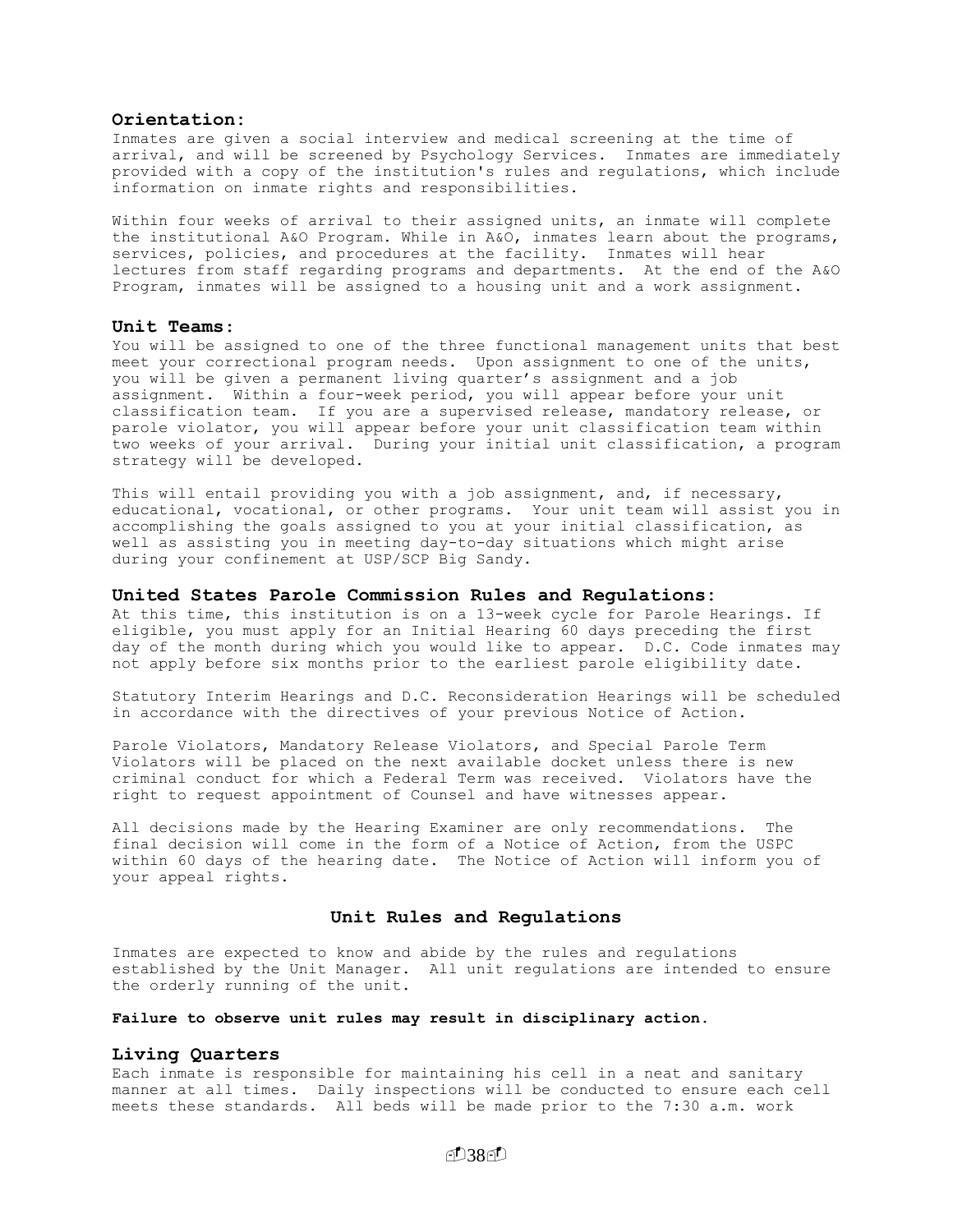call, Monday through Friday. All beds will be made by 10:00 a.m. on weekends and holidays. Inmates not reporting to work on routine workdays (A&O, vacation, lay-ins, F/S workers, days off, etc.) must make their beds by the 7:30 a.m. work call as well. These inmates will be allowed to sleep on top of a properly-made bed. Each bed is to be made with an issued institution blanket, two white sheets, and a pillow case. The bed is to be made smoothly and tightly, and the sheet is to be turned down from the head of the bed to provide a six (6) inch cuff. (A picture of the cell layout is posted on the unit bulletin board.)

Every inmate cell is equipped with a duress alarm. The intended purpose of this alarm is to notify staff of an emergent situation which poses a threat to your safety, the safety of another inmate, or the security of the institution. The activation of a duress alarm for anything other than its intended purpose may result in an incident report for violation of a prohibited act. Specifically, when an inmate activates their duress buttons for anything that is not an emergency, they will most likely be cited for Code 208; Improperly Using a Security Devise.

## **The following is a guideline for an inspection-ready cell:**

| $1$ . | No items are to be hung from or attached to the cell walls, doors,<br>beds, desks, ceiling, mirrors, windows, or outside of the lockers.<br>No sexually-explicit magazine pictures should be displayed--only<br>family photos. No items of any kind will be stored under the<br>mattress.                                                                                                                                                                                                                                                                  |
|-------|------------------------------------------------------------------------------------------------------------------------------------------------------------------------------------------------------------------------------------------------------------------------------------------------------------------------------------------------------------------------------------------------------------------------------------------------------------------------------------------------------------------------------------------------------------|
| $2$ . | Lockers will be clean and orderly. Nothing should be on top of<br>your locker, except five (5) books (no magazines) and an alarm<br>clock. Homemade shelves are strictly prohibited. Cardboard boxes<br>and paper/plastic bags are a fire hazard and are not authorized in<br>your cell.                                                                                                                                                                                                                                                                   |
| 3.    | All institution-issued property must be stored within the locker.<br>The only items allowed outside the locker will be; one (1) coat,<br>one (1) set of institutional clothing, one (1) laundry bag, one<br>(1) pair of work boots, one (1) pair of shower shoes and two (2)<br>pairs of tennis shoes (stored neatly under the locker of each<br>inmate), one (1) alarm clock (placed on the top of locker).<br>The<br>coat, clothing, laundry bag and towel must be hung on the wall<br>hooks provided. All other items will be stored inside the locker. |
| 4.    | Cleaning supplies will not be stored in cells.                                                                                                                                                                                                                                                                                                                                                                                                                                                                                                             |
| 5.    | Covering of windows, doors, lights, or the air vent is not                                                                                                                                                                                                                                                                                                                                                                                                                                                                                                 |
|       | permitted. Windows will be dusted and clean.                                                                                                                                                                                                                                                                                                                                                                                                                                                                                                               |
| 6.    | No items such as towels, sheets or blankets, may be used as a<br>floor covering in the cells or tied to the bed post to create<br>private screens.                                                                                                                                                                                                                                                                                                                                                                                                         |
| 7.    | The sink, toilet, and mirror area will be cleaned daily.                                                                                                                                                                                                                                                                                                                                                                                                                                                                                                   |
| $8$ . | At no time will visibility inside the cell be impeded in any                                                                                                                                                                                                                                                                                                                                                                                                                                                                                               |
|       | manner (i.e., no objects placed in the cell door window or hung<br>from the bedframe).                                                                                                                                                                                                                                                                                                                                                                                                                                                                     |
| 9.    | Legal materials will be stored inside the assigned inmate locker.<br>For inmates in general population, excess legal materials will be<br>stored in an assigned legal locker measuring three (3) cubic feet<br>per inmate in a secured area that will be provided by Unit Team.<br>Inmates in the Special Housing Unit (SHU) will have an assigned<br>legal locker measuring one (1) cubic foot, which will be stored in<br>the property room in SHU.                                                                                                      |
| 10.   | An area will be provided on the wall for each inmate for family                                                                                                                                                                                                                                                                                                                                                                                                                                                                                            |
|       | pictures or calendars only. No magazine pages will be displayed.                                                                                                                                                                                                                                                                                                                                                                                                                                                                                           |
| 11.   | No ceramic items will be stored in the cells.                                                                                                                                                                                                                                                                                                                                                                                                                                                                                                              |
| 12.   | Soda cans will be neatly stored underneath the wall hanger.                                                                                                                                                                                                                                                                                                                                                                                                                                                                                                |
| 13.   | Wall hooks will be used to hold only (1) coat, (1) set of                                                                                                                                                                                                                                                                                                                                                                                                                                                                                                  |
|       | institutional clothing, (1) laundry bag with dirty clothes, as                                                                                                                                                                                                                                                                                                                                                                                                                                                                                             |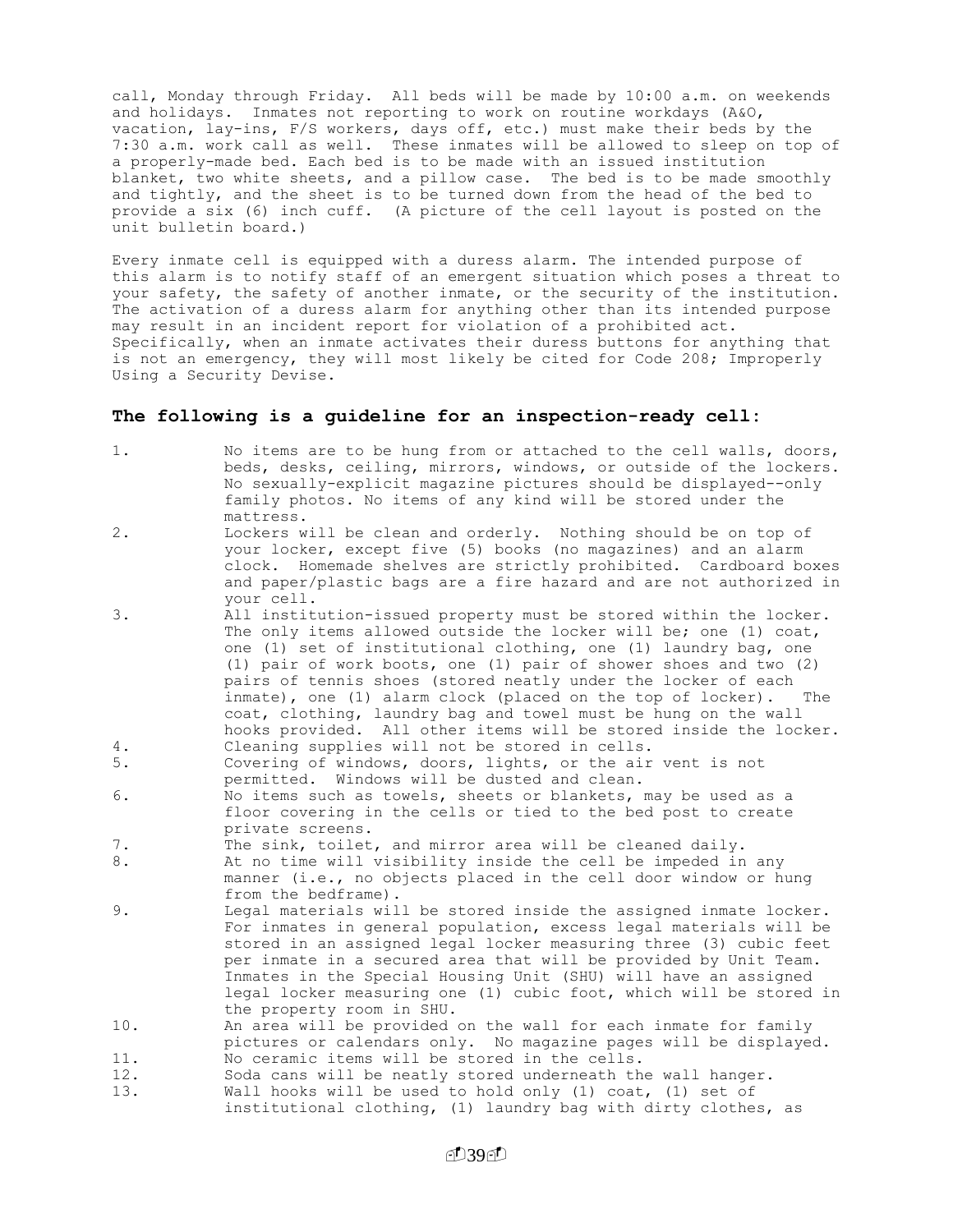well as wet towels. 14. There will be no clothes lines within the cells or unit.

#### **Smoking**

Smoking is strictly prohibited in all areas of the institution.

#### **Unit Chairs**

Each inmate is assigned a chair to bring to the common area for television viewing and telephone use. Chairs are not allowed to be used in the activity rooms or on the upper tiers. Chairs will be neatly stacked under the window of the cell. At no time will chairs be stacked at the end of the bed to obstruct the view from the door. Chairs for the handicapped cells will be stored underneath the desk. Marking or placement of graffiti on chairs will not be tolerated. Any chairs remaining outside of a cell after lockdown will be confiscated.

## **Television**

Television viewing is determined by the weekly Unit Sanitation scores. Scoring results are by a range of scores as follows: 98-100 televisions stay on all night; 95-97 televisions go off at 2:00 a.m.; 91-94 televisions go off at 12:00 midnight; 90 & below televisions go off at 10:00 p.m.

## **Unit Activities**

Table games or other forms of passive recreation will be conducted in the activity rooms or designated area. All activity will cease at 9:45 p.m. **The Unit Officer and Unit Staff are authorized to close down any activity table games, television, activity rooms, etc, for good cause, such as excessive noise or sanitation problems.**

No religious activity will be conducted in activity rooms at any time. Inmates are only allowed group prayer in the Chapel during scheduled program times**.** 

#### **Telephones**

All telephone calls will be made at the inmate's expense through his commissary account in using the Inmate Telephone System (ITS II). A collect call system is available and will still require the use of the inmate's personal PAC number. Third party calls are not permitted at any time. All calls are limited to 15 minutes, with a one-hour wait between calls. Telephones may be used from 6:00 a.m. to 9:15 p.m. daily.

#### **Radios**

Only radios with headphones are permitted to be utilized by inmates. Homemade or altered speakers are not permitted. All radios must be purchased at this institution or must be accounted for on the Inmate Personal Property Record (BP-383) when transferred from another facility. The radio/headphone system should only be played loud enough for the individual user. If a radio is possessed by another inmate, the radio will be confiscated.

#### **Lights on/off**

Lights will be turned on at 6:00 a.m. on workdays and 7:00 a.m. on weekends and holidays. Unit lights will be turned off immediately following the 10:00 p.m. count.

### **Intra – Unit Visiting**

Visiting other housing units is prohibited. Inmates found in any other housing unit will be considered out of bounds. Visiting between cells within your own unit will be permitted. Only three inmates will be allowed in a cell at any given time and the door must remain open during the visit. Excessive noise or loud talking is prohibited.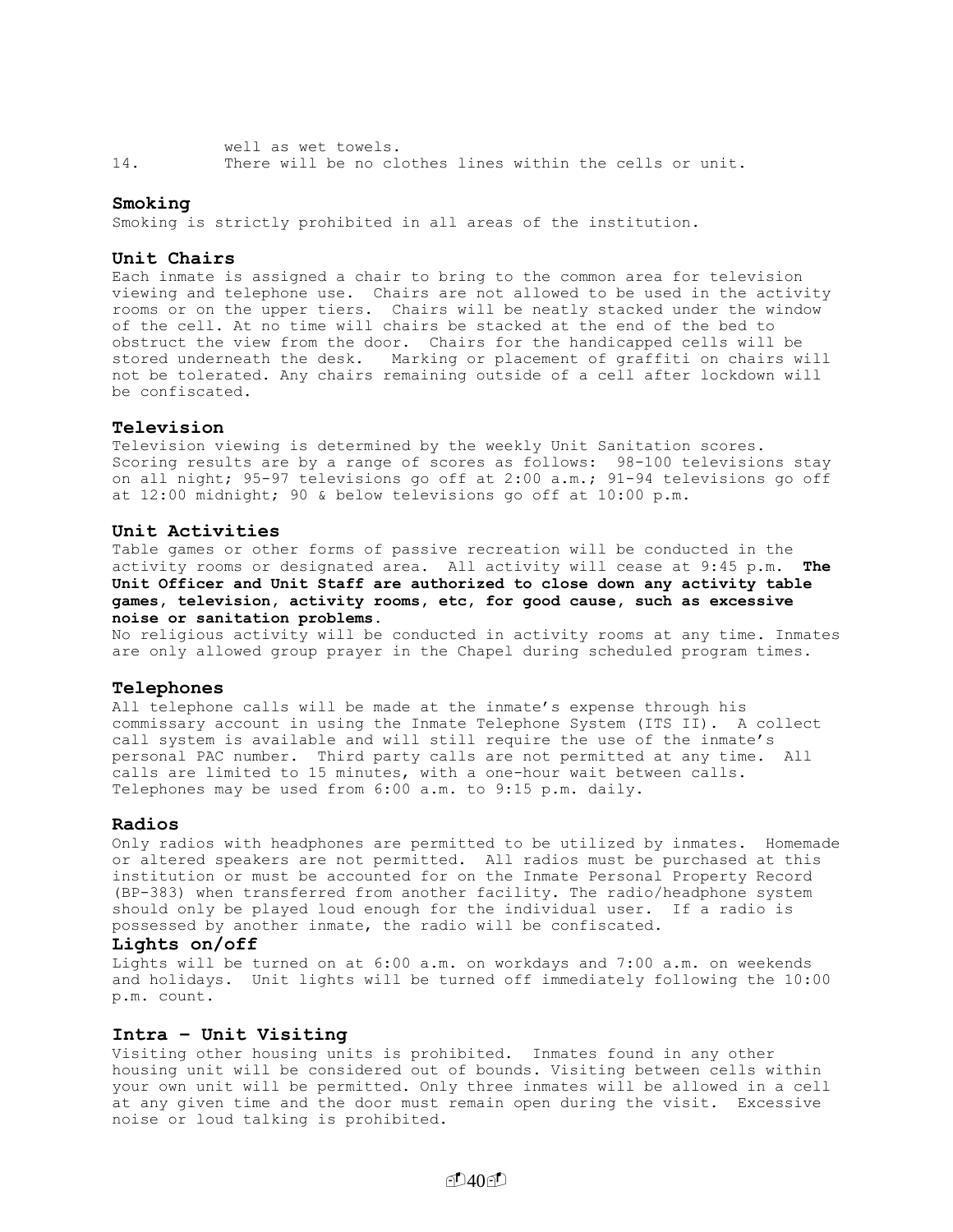#### **Personal Property**

All property will be stored neatly in inmate's assigned lockers. Excessive magazines, newspapers, or books will be confiscated and disposed of in accordance with policy.

The practice of hanging clothing or personal items on the range railings outside of inmate's assigned cell is prohibited.

#### **Microwaves**

Microwave ovens will be utilized for items purchased in the commissary only (i.e., to heat soup, water, or items requiring a small amount of time to heat). They are not to be used for cooking large quantities of raw food items.

#### **Ice Machines**

Ice machines are provided in the unit for inmate use. No items are to be stored in the ice machines at any time. Food and other contraband found inside the ice machine constitute a health hazard and may result in de-activation or removal of the ice machine.

#### **Stairwell**

Loitering or standing in the stairwell area or the unit entryway is strictly prohibited.

## **Clothing**

Inmates will be dressed appropriately at all times when they depart their assigned cell. At a minimum, you must be dressed in a shirt (tucked in at all times), pants or shorts, and shoes. Underwear alone is considered inappropriate. Shoes must be worn at all times. This includes going to and from the shower. Wave caps (du-rags, skull caps) are authorized for grooming purposes only. These items may not be worn outside of the housing units or under other authorized head wear. All altered headwear, such as wave caps (du-rags, skull caps) fashioned from T-shirts, sweatshirts, etc., are contraband and will be confiscated. **NOTE: knit caps are not to be worn inside any building.** An inmate entering the Unit Management area for any reason will be dressed in full uniform. Pants should be no lower than the inmate's hips, pant legs are not to be cuffed above the ankle, with no sagging or dragging of pants permitted. Buttons on shirts will be buttoned up except for the collar button.

## **Ironing Of Clothing**

Two irons are available for use during the hours of 6:00 a.m. to 9:15 p.m. Only two inmates at a time will be allowed to use the irons. Using iron on any item other than clothing is strictly prohibited.

#### **Showers**

Showers may be taken after the unit is unlocked in the mornings until 7:30 a.m., and from 3:00 p.m. until 9:15 p.m. Showers between 7:30 a.m. and 3:00 p.m. are permitted only in the upper trier showers. At a minimum, you must be dressed in a T-shirt, underwear (a towel wrapped around), and shower shoes when going to and from the shower.

#### **Supplies**

The Unit Officer will issue cleaning supplies. Inmates must have their identification card to check out cleaning supplies. Sanitation supplies (spray bottles, cleaning solutions of any kind) will not be stored in inmate cells. All mops and mop buckets must be stored in the utility closets when not in use. Prior to returning a mop and bucket, inmates are instructed to rinse mop, empty buckets, and leave the closets neat and clean.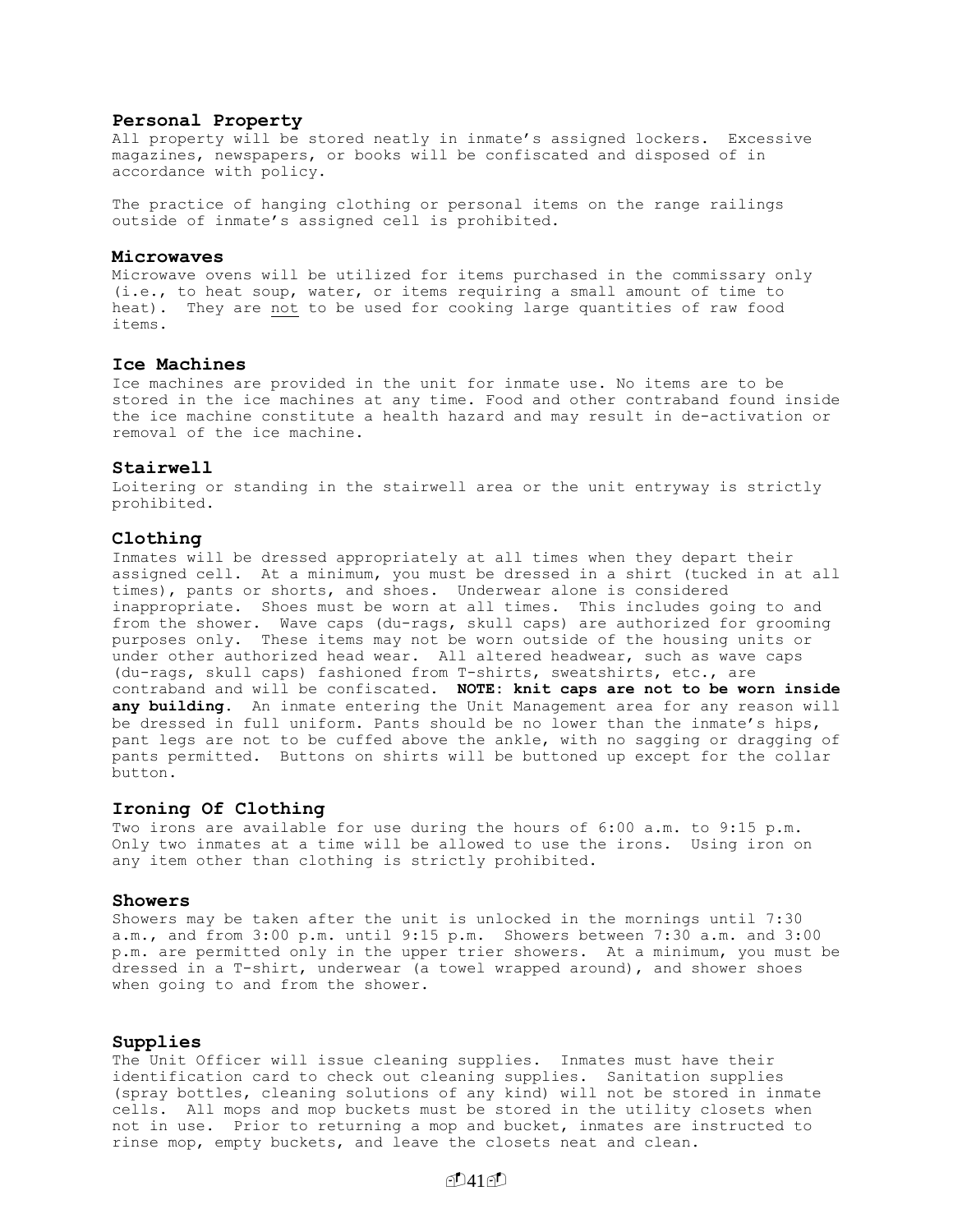### **Haircuts**

Haircuts will **NOT** be permitted anywhere within the unit. All inmates will utilize the designated institution barbering area for all hair care needs.

#### **Bulletin Board**

It is each inmate's responsibility to check the bulletin board daily for call outs, change sheets, and other information. Failure to respond to a call out or team meeting may result in disciplinary action.

#### **Cell Assignments**

No bed changes will be made without prior approval from the inmate's assigned Unit Team. All approved bed changes will be made prior to 3:00 p.m. or 9:00 p.m.

#### **Count Procedures**

Institutional counts are conducted every weekday at 12:00 a.m., 3:00 a.m., 5:00 a.m., 4:00 p.m. (stand up count) and 10:00 p.m.(stand up count). On weekends and holidays, an additional count at 10:00 a.m. (stand up count) will be conducted. Inmates are expected to stand inside their assigned cells beside their beds during the daily 4:00 p.m. count and the 10:00 p.m. count and the 10:00 a.m. count on weekends and holidays. During stand up counts, unit TVs will be turned off.

## **Mail Call**

Immediately following the 4:00 p.m. count, mail call will be conducted in the unit. All inmates will present their commissary identification card in order to receive their mail. Following receipt of the INSTITUTIONAL GOOD VERBAL" for the 4:00 p.m. standing count, the Unit Officer will distribute inmate mail in the unit. This will be conducted inside the housing unit, and no inmate will be permitted outside their specific housing unit at this time. If the inmate does not show his identification card to the officer, the mail will not be given to him. A mail list will be posted in the units for inmates not present during mail call. Inmates will report to the Unit Officer to receive their mail if their name is on the list. All mail remaining in the Unit Officer's mail bags will be taken out of the units at 10:00 p.m. All unclaimed mail for that day will be returned to the mail room in the mail bag.

## **Fire Drills**

Fire drills will be conducted, at a minimum, once a quarter, but may occur at any time. Once the alarm is sounded, all inmates must immediately evacuate the unit by following directions of staff. The fire drill will not be cleared until all inmates have evacuated the unit.

#### **Town Hall Meetings**

The Unit Team will conduct Town Hall meetings on an "as needed" basis. No personal issues will be discussed during these meetings.

## **Exercising**

Physical exercise may be permitted in the units upstairs activity rooms during identified times with equipment provided by Recreation and maintained by a unit orderly. You may also exercise in your assigned cell. There will be no permissible exercise outside of these areas in the unit.

#### **Open House Hours**

Availability will be posted in the housing units.

**IN THE EVENT OF AN EMERGENCY, INMATES IN THE HOUSING UNITS ARE EXPECTED TO RETURN IMMEDIATELY TO THERE ASSIGNED CELL FOR LOCKDOWN.**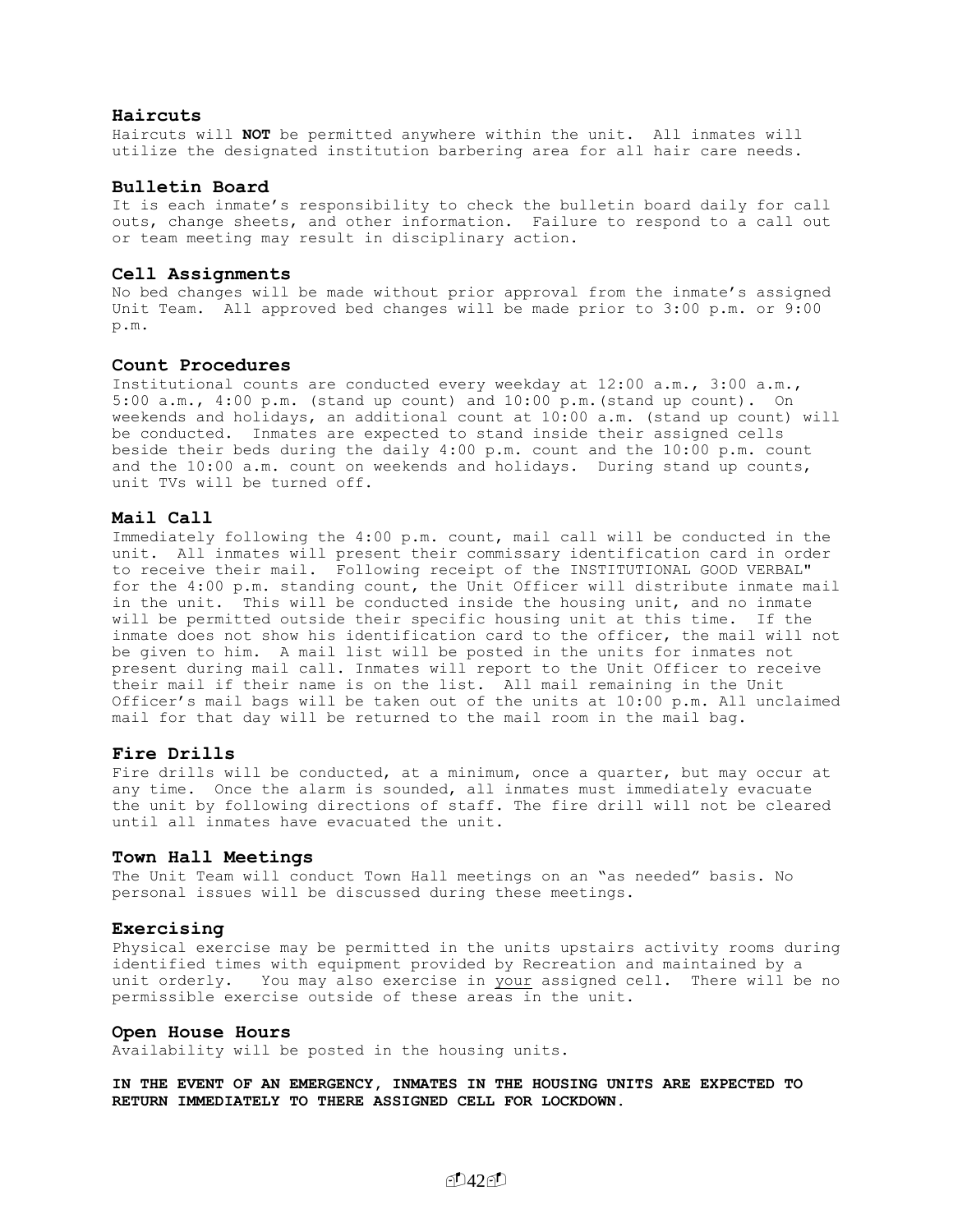# **RELIGIOUS SERVICES**

Religious Services offers a wide range of religious programs for inmates. Chaplains of various faiths are available for pastoral care, counseling, or other professional services. In addition to the Chaplains on staff, a large number of volunteers offer a variety of programs and services. Religious Services provides fair and equitable treatment of all faith groups. Furthermore, cooperation and understanding between the different faith groups is a necessary standard maintained at all times.

Your religious classification will be based on your religious preference on file as provided by you during your Initial Classification. You may change your religious affiliation by completing an Inmate Request to a Staff Member form (cop-out) and giving it to the Religious Services Department. Frequent changing of religious preference to participate in special religious activities is prohibited.

Any religious group not already authorized to practice within the Bureau of Prisons must be reviewed and approved by the Mid-Atlantic Regional Office and Central Office.

The institution hopes that worship opportunities made available through the Religious Services Department will further your understanding and commitment to the beliefs and principles of the religion of your choice. Your spirituality is individual and personal. Spirituality is whoever or whatever gives ultimate meaning and purpose in life. The time that you spend here may allow you to examine your life, as well as develop faith in God, in others, and in yourself. Spirituality becomes your belief system raised to a way of life!

#### **Services:**

All regularly-scheduled services, as well as all one-time or special services with outside volunteers, are open to all inmates. A current copy of the Religious Services schedule will be posted in the Chapel area, as well as in the housing units. Special services will be announced, and posters will generally be placed in the Chapel area, as well as in the units. Services which take place during work hours will require that you be placed on the callout (Jumah prayer, Jewish services with the Rabbi, etc.). To be placed on the callout, submit an Inmate Request to a Staff Member form (cop-out).

Inmates, who request formal ritual prayer at their various work sites, UNICOR, or between classes at school, should be afforded an appropriate place to pray, during breaks, as long as it does not interfere with the secure and orderly operation of the institution.

#### **Closed Religious Services:**

The only services which are not open to the population at USP/SCP Big Sandy are liturgical meals, days of work proscription, and fasts. To participate in these religious activities, an Inmate Request to Staff Member form must be given to the Chaplain in a timely manner (generally at least two weeks prior to the event).

### **Confidentiality:**

Staff Chaplains are available to meet with you individually for a variety of needs. Some of the reasons that you may choose to speak to a Chaplain about include:

- Difficultly adjusting to incarceration;
- . Personal problems;
- . Religious questions or problems;
- Relational issues with family, with other inmates, or with any other person.

Any conversation between an inmate and a Chaplain will be kept confidential, unless the nature of the conversation demonstrates that you may be a risk to yourself, another inmate, or a staff member, or that you may attempt an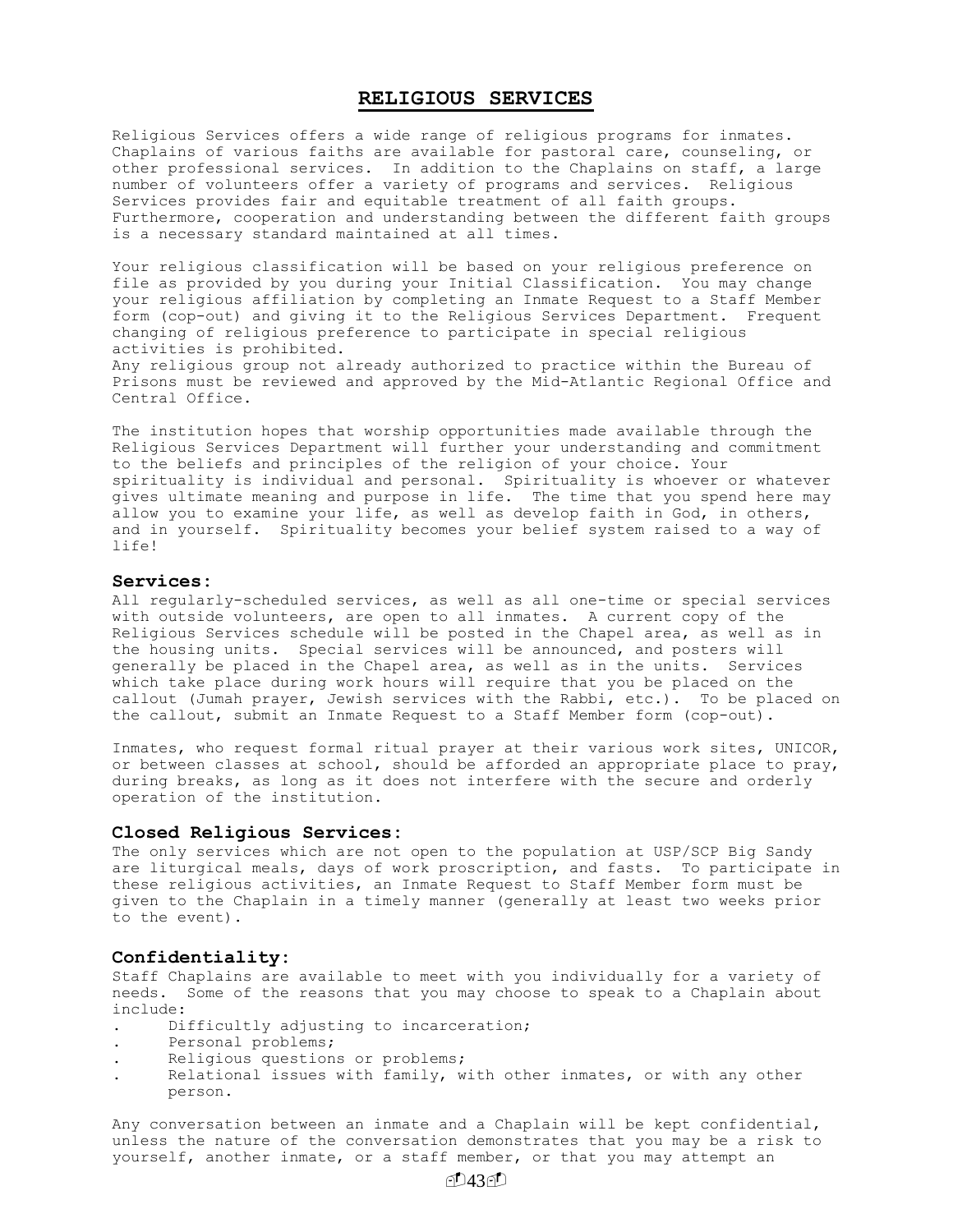escape.

## **Religious Property:**

Personal religious property may be ordered through a Special Purpose Order (SPO). Personal religious property **will NOT be authorized to come from home**. Religious items for personal use must be requested and approved by the Chaplain. A reasonable portion of the Religious Services Department budget will be used to purchase a variety of religious literature, video, and audio tapes for general inmate use. These items will be managed and monitored in the Chapel library.

Inmates are authorized three items of religious headwear. Headwear worn throughout the institution may not contain graphics or writing. Crowns may not have a bill. Headbands will be worn above the eyebrows and may not cover any part of the eyes. Headbands shall not be worn as a covering for the entire top of the head but shall be worn in a band style with the band not the exceed two (2) inches in width and tied in the back.

Government issued institutional clothing may not be altered for religious purposes. Inmates who require ceremonial clothing will be allowed to purchase authorized articles through the Chaplain's office using the Special Purpose Order process.

#### **Religious Alternative Diet:**

The Bureau provides an inmate requesting a religious diet reasonable and equitable opportunity to observe their religious dietary practice. Such requests must be within budget limitations, security, and orderly running of the institution. The inmate will provide a written statement articulating the religious motivation for participation in the religious diet program.

#### **Components:**

The religious diet program will consist of two distinct components:

- 1. One component provides for religious dietary needs through selfselection from the main line, which includes a no-flesh option and access to the salad/hot bar (where the salad/hot bar is part of the Food Service Program). Where meals are served in prepared trays, local procedures will be established for providing the no-flesh component.
- 2. The other component accommodates dietary needs through nationallyrecognized, religiously-certified processed foods with access to the salad bar only (where the salad bar is part of the Food Service Program).

## **Requests and Interviews:**

Inmates wishing to participate in the religious diet program will make the request in writing. Chaplains will conduct an oral interview and complete the interview form within two working days of the request. Inmates will review and sign a copy of the completed interview form. When the interview is completed, the Chaplaincy team will review the request to determine how to accommodate the inmate's stated religious dietary needs. Inmates will be notified in writing of the accommodations for which they are approved, based on their religious dietary needs (BP-S700).

## **Religious Resources:**

A large number of religious books, audio tapes, and video tapes are available for group or personal use. An individual may NOT view video tapes when they are expected to be at their work detail. You are encouraged to view the tapes and read the religious material available!

#### **Emergency Notifications:**

In the event that an immediate member of your family (mother/father, brother/sister, son/daughter or spouse) is taken to the hospital or dies, a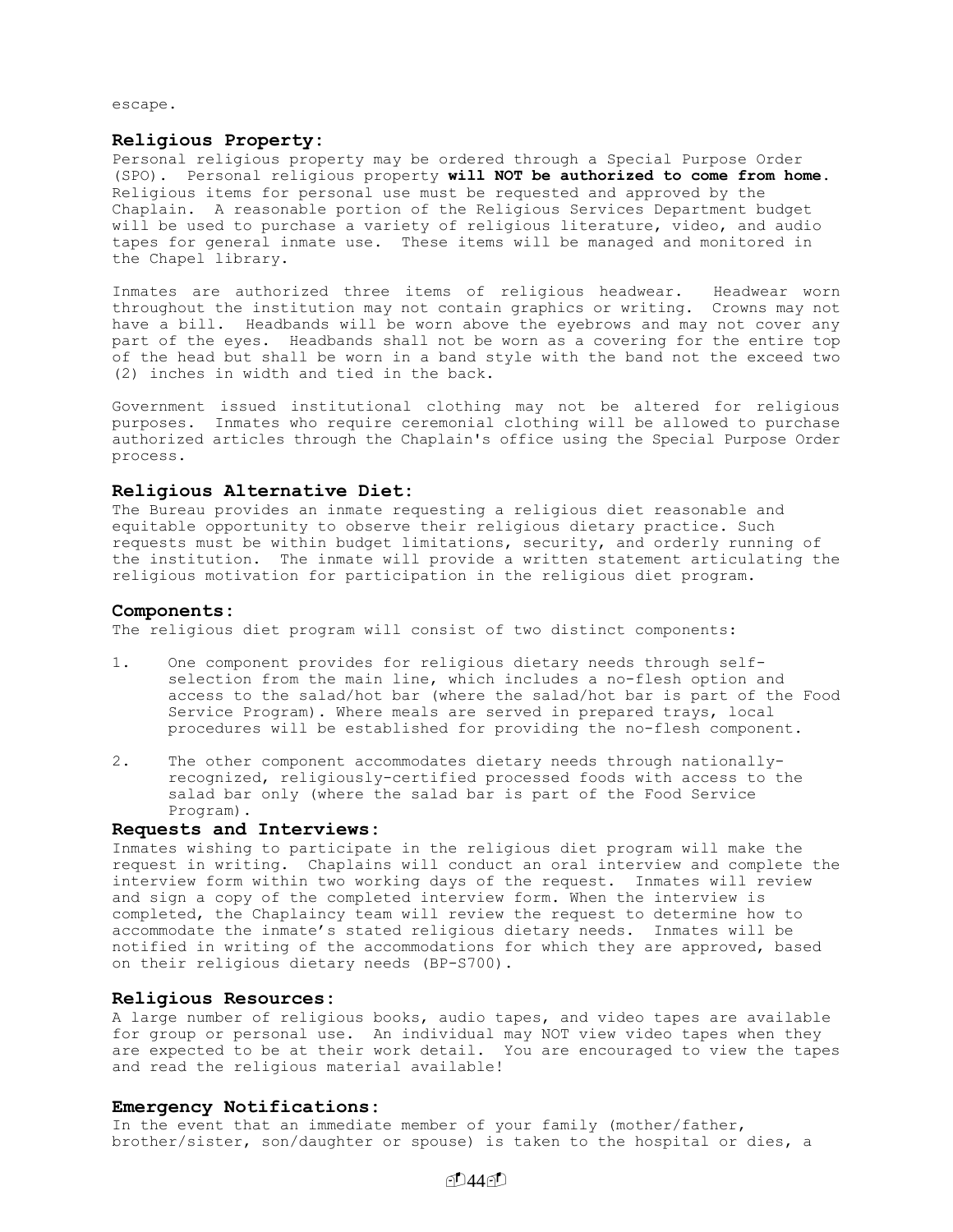member of your family should know the procedure for you to receive notification. Notification of grandparents, aunts, uncles, or other relatives may be processed, but your family should know the following when they call to report such an incident: your register number, the name of the individual involved, and the name of the hospital (or funeral home), as well as the telephone number. This information will be verified before you are told. You may be permitted to make a call to your family once the emergency has been verified.

# **PSYCHOLOGY SERVICES**

It is the goal of Psychology Services at USP/SCP Big Sandy to address the mental health and psychiatric concerns of all inmates. We offer general psychological services, a Drug Abuse Treatment Program (Drug Education and Non-Residential Drug Treatment), and at the USP, a residential Challenge Program.

## **General Psychology Services:**

Every designated inmate is required to meet with a psychologist for an intake interview in order to review the inmate's mental health history and assess their current level of psychological functioning. If concerns are noted during this interview, they will be discussed with the inmate and appropriate referrals for counseling or treatment will be made. Crisis intervention services are available for inmates on an as needed basis. Generally, inmates who are experiencing a crisis will discuss their need for assistance with a staff member who will contact Psychology Services. Inmates experiencing a crisis will receive priority consideration and will be seen as soon as possible, preferable the day of the referral. We offer brief counseling and, individual therapy, for less urgent matters when appropriate. Inmates who require these services will generally send a cop out or Inmate Request form to a Staff Member, requesting assistance. All requests for psychological assistance will be considered. Inmates in need of assistance will be scheduled for counseling and placed on callout for an evaluation and for follow up treatment as necessary. At the USP, we have a small self-help library with books, audio tapes, and video tapes related to various mental health concerns. A Resource room is available in Psychology Services for this purpose. Books will be made available and a reading list may be requested from Psychology Services. Psychiatric treatment is available for inmates who need psychotropic medication for the management of psychiatric problems. For all other non-emergency situations, inmates may contact Psychology Services by submitting an Inmate Request to a Staff Member form.

There may be times when you become aware of the fact one of your peers is experiencing significant mental health concerns. For example, you might know that an inmate in your unit is experiencing significant thoughts about harming or killing himself. There may be an inmate in your unit, or someone you know, who is seriously mentally ill, hearing voices, paranoid are, etc. Unfortunately, individuals who are experiencing concerns of this type often do not voluntarily seek assistance. A mentally ill inmate who is untreated can be a threat to staff and inmates. For your own safety and for the benefit of your peers, it is important to advise staff of these concerns so that treatment can be provided. You can send the Chief Psychologist a cop out, or if you prefer, talk with a staff member or approach a Psychology Services staff member at mainline. We will discretely follow up and assess/treat any inmate who is identified as experiencing problems.

#### **Drug Abuse Program (DAP):**

Drug abuse treatment includes: Drug Education, Non-Residential Drug Treatment, and Residential Drug Abuse Treatment. The drug education class is mandatory for individuals who meet any of the following three criteria:

A judicial recommendation for any type of substance abuse treatment.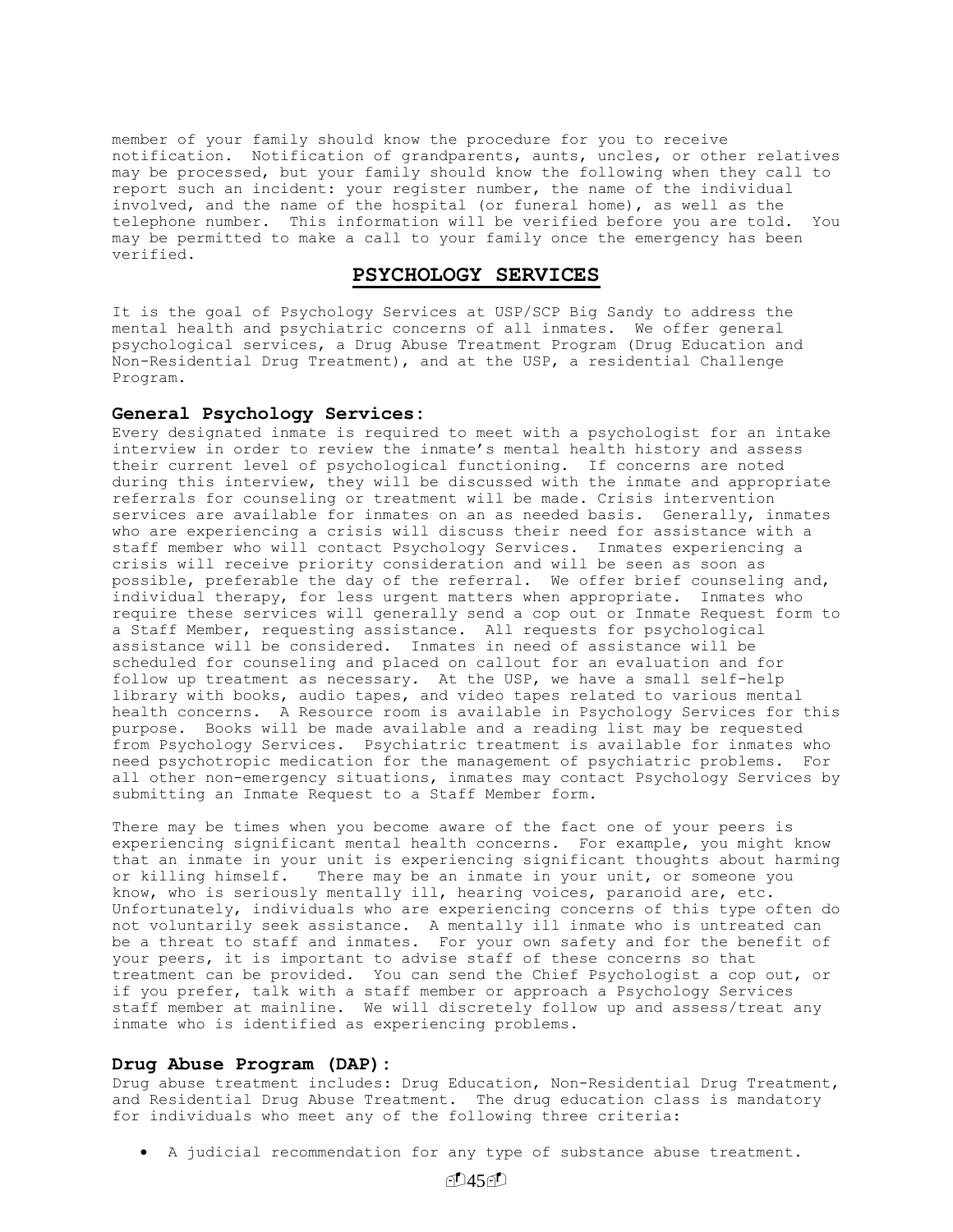- Evidence in the Pre-Sentence Investigation Report that alcohol or drug use contributed to the commission of the instant offense.
- An instant offense supervised release violation for any infraction associated with alcohol or drug use.

Upon identification, inmates who are required to participate will be notified by Drug Treatment staff. If an inmate, who is required to participate, declines, fails, is expelled, or otherwise fails to complete attendance and examination requirements, they will be sanctioned according to the guidelines established in Program Statement 5330.11, Drug Abuse Program Manual-Inmate. These sanctions include restriction to the lowest pay grade.

Inmates with substance abuse or substance dependence problems are eligible to participate in Nonresidential Substance Abuse Treatment. Non-residential treatment is generally provided in a group setting. The program is designed for inmates who have serious substance abuse problems, who do not have time for, or do not qualify for residential drug treatment.

Some inmates are eligible for Residential Drug Abuse Treatment (RDAP). This program is available at USP Big Sandy. If you have a history of substance abuse, are substance dependent, or if you have a history of drug addiction, this program was designed for you. It is a nine-month program. All inmates participating in this program reside on the same unit and participate in halfday programming. You are required to work the other half day. Some inmates, who complete this program, are eligible for time off their sentence. Normally, you need to be within 42 months of your release date to participate in this program.

You may request to participate in any drug program at USP Big Sandy by submitting an Inmate Request to Staff Member form to Psychology Services.

#### **CHALLENGE Program:**

The Challenge Program is a voluntary, residential program that offers motivated inmates the opportunity and resources to adopt pro-social values and a pro-social lifestyle. It is the mission of the Challenge Program to provide a safe, therapeutic environment that teaches inmates the skills and offers them the tools to optimize a healthy adjustment to the penitentiary and ultimately their home communities. The program addresses the psychological, cognitive, and behavioral health factors that may hinder an inmate's ability to live life as responsible citizens. All Challenge inmates will reside in the Challenge Unit where they attend classes in anger management, criminal thinking, stress management, impact of crime on victims, values, and more.

The Challenge Program embraces and attempts to instill the following eight attitudes in each participant: honesty, relatedness (pro-social relationships), self-disclosure, responsibility, work ethic, self-awareness, flexibility/adaptability, and knowledge seeking. Additionally, the Challenge Program offers guest speakers and a learning center for reading and movie viewing. Interested inmates should submit a cop-out to the Challenge Coordinator.

#### **Sexually Abusive Behavior and Sexual Harassment**:

It is the goal of the Bureau of Prisons to foster an environment where inmates are free from sexually abusive behavior and sexual harassment. The BOP has a zero tolerance policy relative to sexually abusive/sexually harassing behaviors.

What is sexually abusive behavior? According to federal law (Prison Rape Elimination Act of 2013) sexually abusive behavior is defined as:

**Rape:** The carnal knowledge, oral sodomy, or sexual assault with an object or sexual fondling of a person FORCIBLY or against that person's will; The carnal knowledge, oral sodomy, or sexual assault with an object or sexual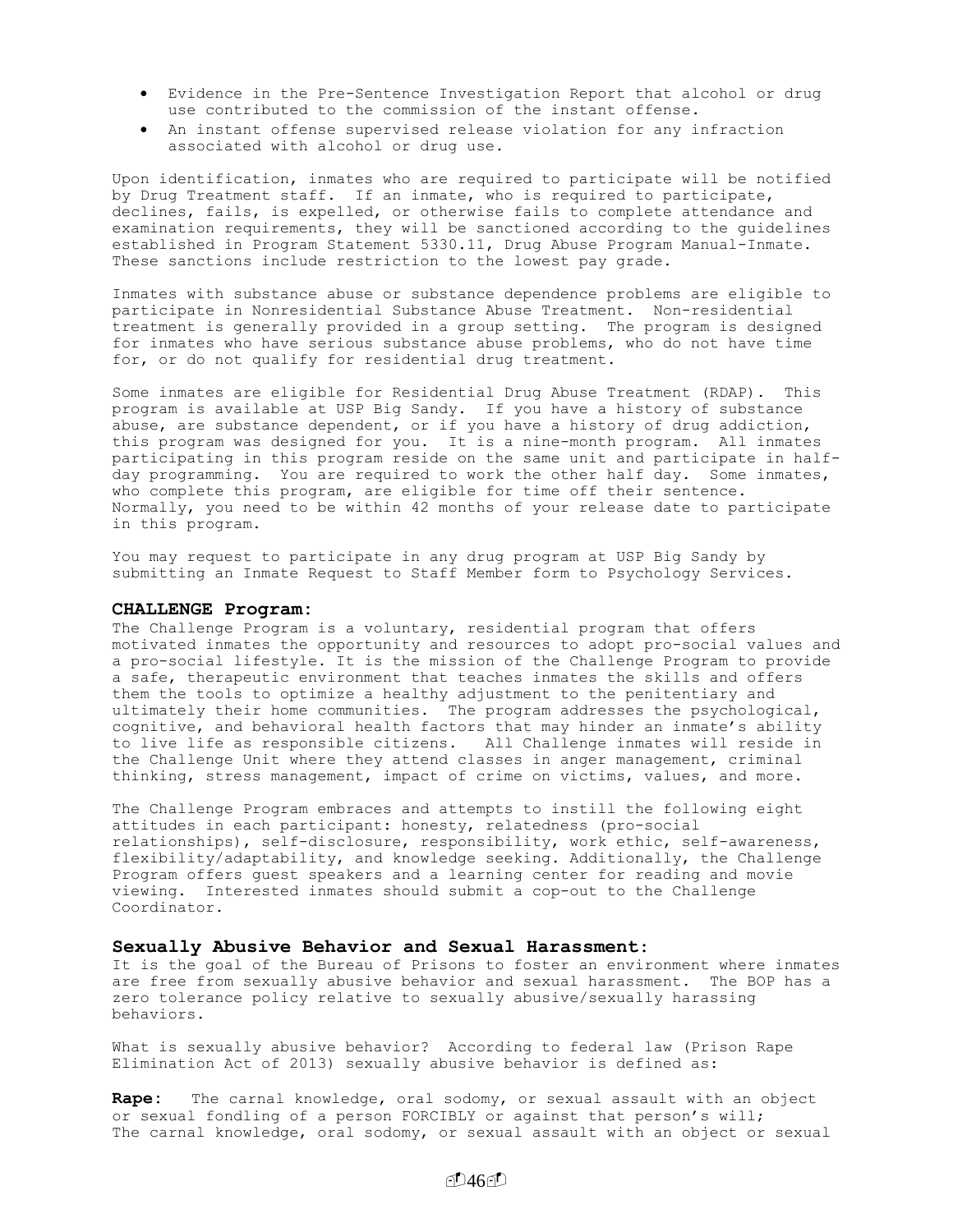fondling of a person not forcibly or against the person's will, where the victim is incapable of giving consent because of his/her youth or his/her temporary or permanent mental or physical incapacity; or The carnal knowledge, oral sodomy, or sexual assault with an object or sexual fondling of a person achieved through the exploitation of the fear or threat of physical violence or bodily injury;

Carnal knowledge: contact between the penis and vulva or the penis and the anus, including penetration of any sort, however slight;

**Oral sodomy:** Contact between the mouth and the penis, the mouth and the vulva, or the mouth and the anus;

**Sexual Assault with an Object:** the use of any hand, finger, object, or other instrument to penetrate, however slightly, the genital or anal opening of the body of another person (NOTE: This does NOT apply to custodial or medical personnel engaged in evidence gathering or legitimate medical treatment, nor to health care provider's performing body cavity searches in order to maintain security and safety within the prison).

**Sexual Fondling:** the touching of the private body parts of another person (including the genitalia, anus, groin, breast, inner thigh, or buttocks) for the purpose of sexual gratification.

**Sexual Harassment:** Repeated and unwelcome sexual advances, requests for sexual favors, or verbal comments, gestures, or actions of a derogatory or offensive sexual nature by one inmate/detainee/resident to another; or repeated verbal comments or gestures of a sexual nature to an inmate/detainee/resident by a staff member/contractor/volunteer, including demeaning references to gender, sexually suggestive, or derogatory comments about body or clothing, or obscene language or gestures.

**Sexual Misconduct (staff only):** The use of indecent sexual language, gestures, or sexually oriented visual surveillance for the purpose of sexual gratification.

An incident is considered Inmate-on-Inmate Abuse/Assault when any sexually abusive behavior occurs between two or more inmates. An incident is considered Staff-on-Inmate Abuse/Assault when any sexually abusive behavior is initiated by a staff member toward one or more inmates. It is also considered Staff-on-Inmate Abuse/Assault if a staff member willingly engages in sexual acts or contacts that are initiated by an inmate.

**NOTE:** Sexual acts or contacts between two or more inmates, even when no objections are raised, are prohibited acts, and may be illegal. Sexual acts or contacts between an inmate and a staff member even when no objections are raised by either party, are always forbidden and illegal. Inmates who have been sexually assaulted by another inmate or staff member will not be prosecuted or disciplined for reporting the assault. However, inmates will be penalized for knowingly filing any false report.

# **Reporting Sexually Abusive Behavior/Sexual Harassment:**

While you are incarcerated, no one-staff or inmate-has the right to pressure you to engage in sexual acts. You should not tolerate sexually abusive or sexually harassing behavior or pressure to engage in any sexual behavior. You should report all sexually abusive behavior, sexual pressures, sexual advances, or sexual assaults to institution staff. You can report any incident of sexually abusive behavior or sexually harassing behavior in multiple ways. Report the incident to any staff member. Call the SIS number provided for you by USP Big Sandy Special Investigative Services, which is (606) 433-2418. E-mail the Office of Inspector General by utilizing the mail box provided for you by the Bureau of Prisons: "DOJ Sexual Abuse Reporting." You can talk with an institution volunteer (someone in Religious Services for example). You can e-mail or send an inmate request to an institution staff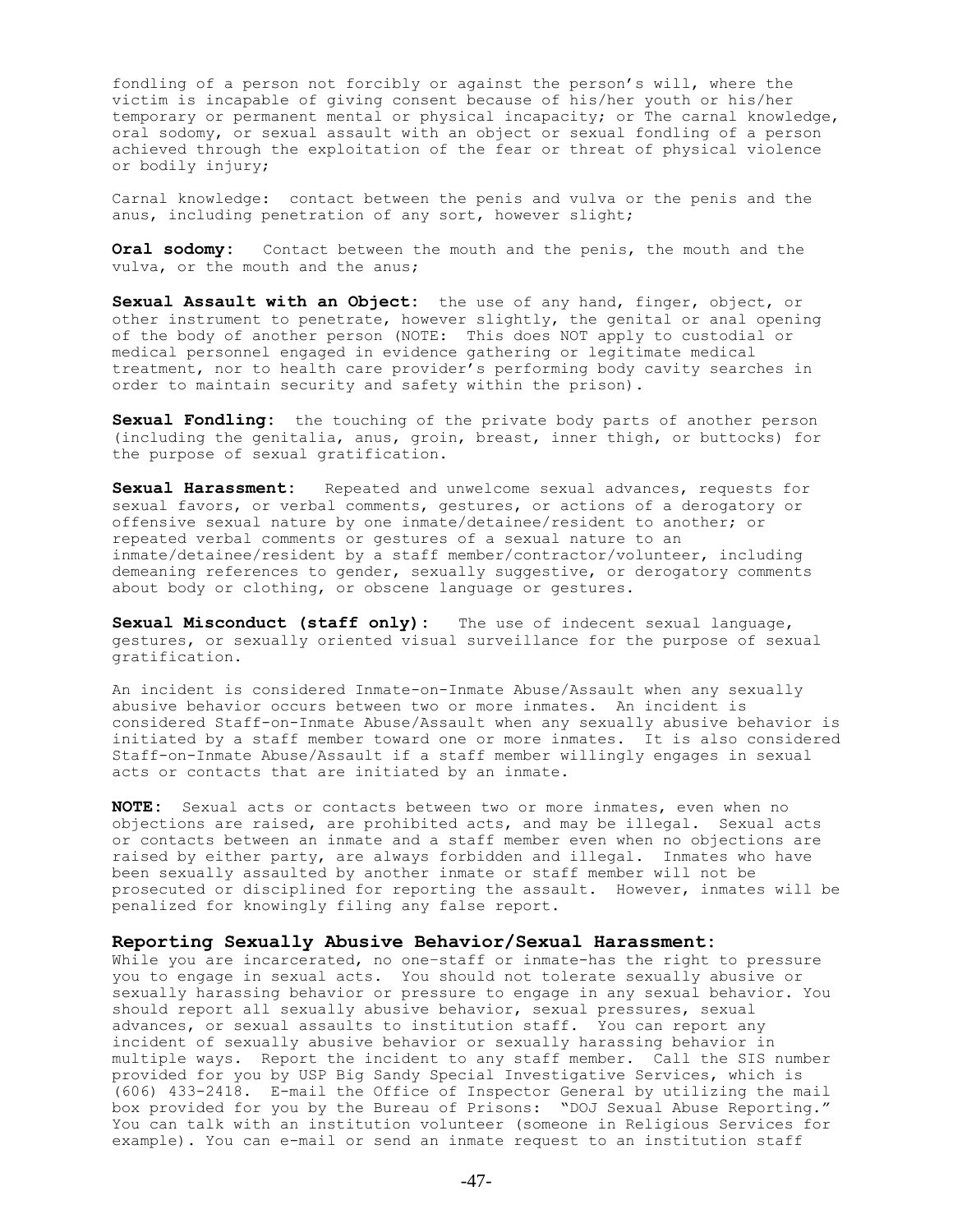member. You can relate this information to a trusted third party and ask them to notify the Bureau of Prisons. The most efficient and effective way to notify the Bureau of Prisons is for you to report directly to the nearest staff member. There are other means to confidentiality report sexually abusive behavior if you are not comfortable talking with staff. You can send the Warden, Regional Director, or the Director, a letter reporting the sexually abusive behavior. To ensure confidentiality, use special mail procedures. You can file a Request for Administrative Remedy (BP-9). If you determine your complaint is too sensitive to file with the Warden, you have the opportunity to file your administrative remedy directly with the Regional Director (BP-10). You can get the forms from your counselor or other unit staff. Write the Office of the Inspector General (OIG) which investigates allegations of staff misconduct. OIG is a component of the Department of Justice and is not a part of the Bureau of Prisons, the address is:

Office of the Inspector General P. O. Box 27606 Washington, D.C. 20530

## **The above reporting procedures should be utilized with sexually abusive behavior involving other inmates.**

## **About Your Safety**

If you feel you are being sexually harassed or if you have been subjected to sexually abusive behavior, staff are available to help you deal with this problem. You should feel free to discuss your concerns about sexually abusive behavior or sexual harassment with any staff member. Some staff, like psychologists, are specifically trained to help you deal with problems in this area. If you believe that you are in a threatening situation, approach any staff member. It is part of their job to ensure your safety. While you do not have to identify your assailant/harasser to receive assistance, specific information will make it easier for staff to assist you.

If you are sexually assaulted, you should immediately ask for medical treatment. Even though you may want to clean up after the assault, it is important to seek medical assistance before you shower, wash, drink, eat, change clothes, or use the bathroom. Medical staff will examine you for injuries which may or may not be readily apparent to you. They can also check you for sexually transmitted diseases and gather any physical evidence of assault. Any evidence that can be collected will assist the Bureau in investigating the incident.

# **Avoiding Sexually Abusive Behavior/Sexual Harassment:**

- Do not accept gifts or favors from other inmates. Most gifts or favors from other inmates come with conditions attached to them.
- Be alert! Do not use contraband substances such as drugs or alcohol. These can weaken your ability to stay alert and impair your judgment.
- Be direct and firm if other inmates ask you to do something you don't want to do. Do not give mixed messages to other inmates regarding your wishes for sexual activity.
- Avoid out-of-the way or poorly lit areas of the institution.
- Choose your associates wisely. Look for people who are involved in safe, positive institutional activities like educational programs, psychology groups, or religious services. Get yourself involved in these activities.
- Trust your instincts. If you sense a situation may be dangerous, it probably is.

#### **Counseling Services Related to Sexually Abusive Behavior/Sexual Harassment:**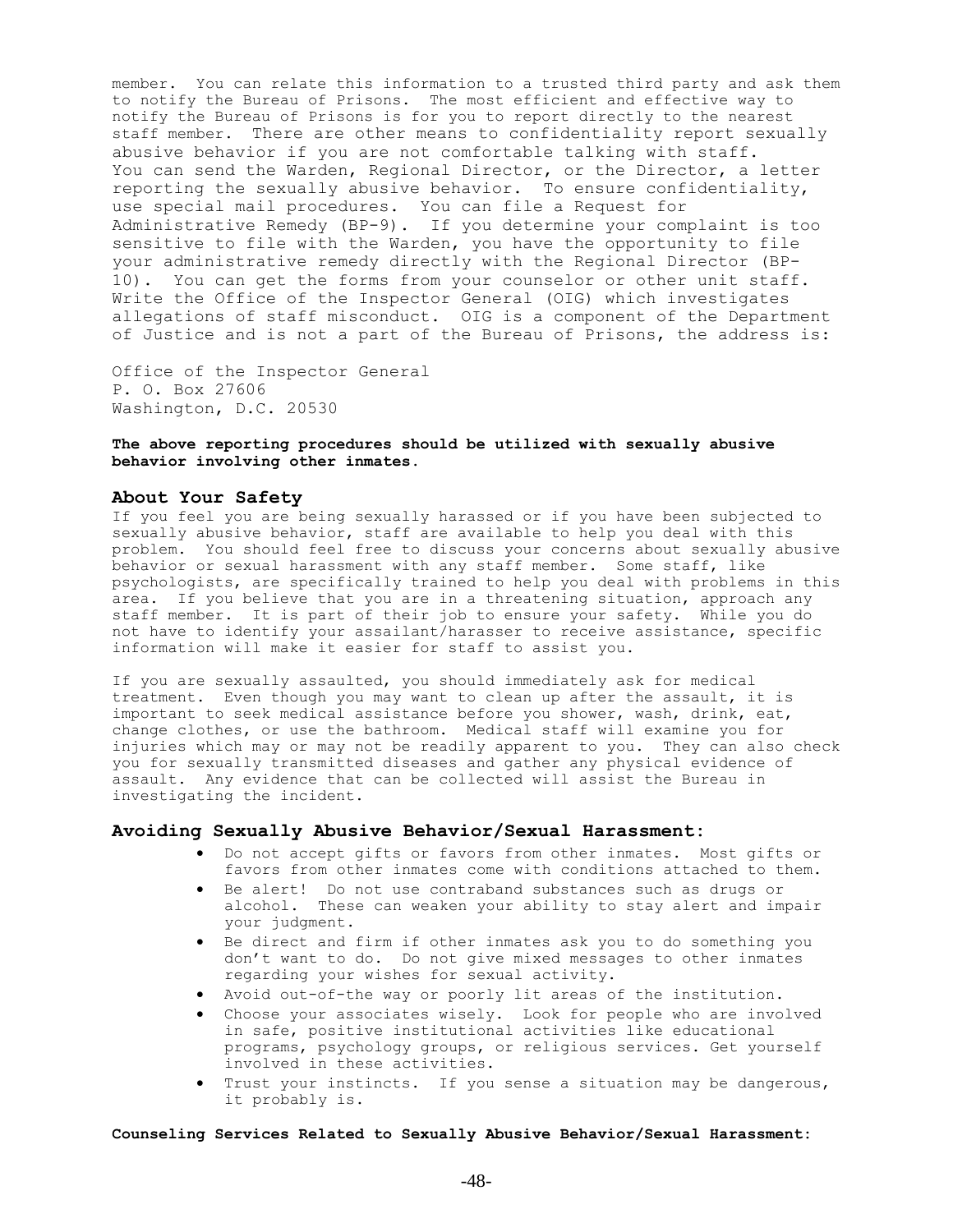Most people need help to recover from the emotional effects of sexually abusive behavior/sexual harassment. If you are the victim of a sexual assault, Psychology staff are available to assist you. Additionally, United States Penitentiary Big Sandy, Inez, Kentucky has a Memorandum of Understanding (MOU) with a local **Rape Crisis Center (RCC). Mountain Comprehensive Care – The Healing Program. You can contact them in writing at 104 South Front Ave, Prestonsburg, Kentucky 41653 or call 1-606-886-4397. You can also contact the NATIONAL SEXUAL ASSAULT HOTLINE at 1-800-656-4673**.

If you have a history of sexually assaultive behavior, Psychology Services is available to help you gain control over these impulses.

Sexual abuse/harassment are serious crimes. The Bureau of Prisons will investigate all reported sexual assaults. If you are found guilty of sexual assault, you will be subject to disciplinary action, which may include loss of good time, time in disciplinary segregation, and/or additional criminal charges and time in prison.

**Correctional Services track and monitor sexual predators, to include those with a history of engaging in in appropriate sexual behavior while in prison**. Inmates who engage in inappropriate sexual behavior can be charged with the following Prohibited Acts under the Inmate Disciplinary Policy.

Code 114(A): Sexual Assault By Force Code 205(A): Engaging in a Sex Act Code 206(A): Making a Sexual Proposal Code 221(A): Being in an Unauthorized Area with a Member of the Opposite Sex Code 229(A): Sexual Assault Without Force Code 300(A): Indecent Exposure Code 404(A): Using Abusive or Obscene Language

**\*\*Please be aware that both male and female staff routinely work and visit inmate housing areas.\*\***

USP Big Sandy has a contract with an outside entity, to ensure effective communication, both receptively and expressively, with inmates who are limited English proficient and/or inmates with disabilities (including, for example, inmates who are deaf or hard of hearing, those who are blind or have low vision, or those who have intellectual, psychiatric, or speech disabilities). USP Big Sandy will ensure all inmates have an equal opportunity to participate in or benefit from all aspects of the agency's efforts to prevent, detect, and respond to sexual abuse and sexual harassment.

## **EDUCATION/RECREATION**

# **Education: PROGRAMS AVAILABLE:**

Programs available include the following:

English and Spanish GED Classes English as a Second Language Major Appliance Repair- Vocational Training Data Entry Operator - Vocational Training Receptionist - Vocational Training Adult Continuing Education Program Release Preparation Programs:

Community Supervision Personal Growth<br>Personal Planning<br>Tith Personal December Personal Planning and Budget Management Health Promotion Employability

Correspondence Courses Parenting Program Inter-Library Loan Program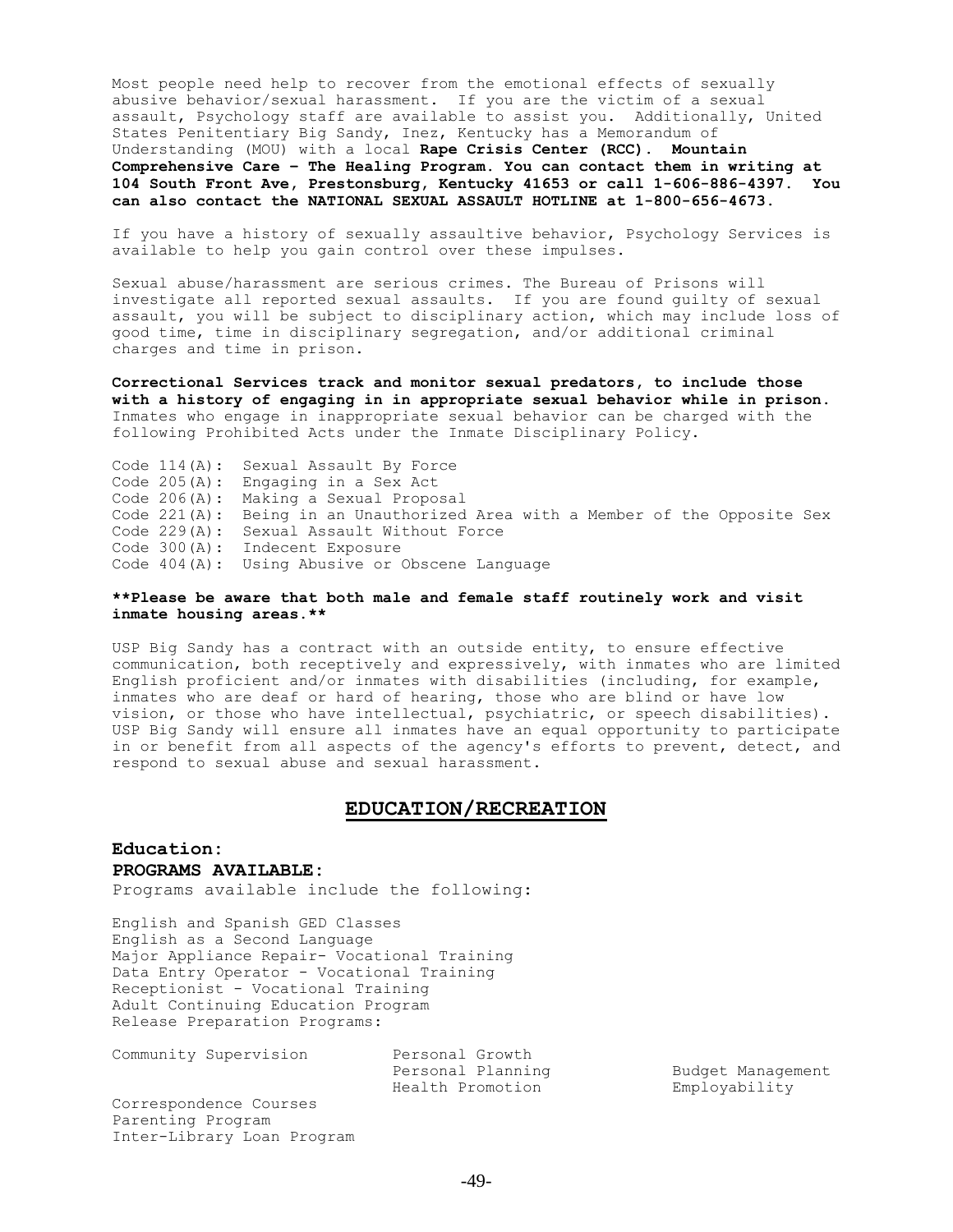Leisure Library Electronic Law Library

# **Mandatory Literacy Program (GED Standard):**

Program Statement 5350.28, Literacy Program, requires Federal prisoners who do not have either a verified high school diploma or a General Education Development (GED) certificate must enroll in a Literacy Program for 240 hours or until a GED is achieved, whichever occurs first. Inmates may request to be released from this program after 240 hours.

## **The GED program prepares students in the four areas tested:**

Reasoning through Language Arts, Social Studies, Science, and Mathematics. English and Spanish GED classes are offered. Requirements for completion of the GED program consist of a score of 145 or above in each of the four areas. The GED Ready Test is the official practice test for the Official GED. The Education Department also offers a Special Learning Needs Program for inmates who demonstrate learning difficulties.

#### **Violent Crime Control and Law Enforcement Act:**

VCCLEA mandates an inmate whose date of offense was on or after September 13, 1994, and up until April 25, 1996, who lacks a high school diploma or GED, participate in, and make satisfactory progress towards, attaining a General Equivalency Diploma (GED) in order for their Good Conduct Time (GCT) to vest. If an inmate, who falls into this category, fails to enroll in class or make progress, will be assigned an EDI code of GED UNSAT. At that time, ISM will be notified. The inmate will continue to earn his 54 days of GCT a year but it will no longer vest and can be taken away in the future for disciplinary action.

If an inmate is placed in GED UNSAT status, he must re-enroll in the Literacy Program and complete an additional 240 hours of satisfactory work in order to obtain a GED SAT assignment.

#### **Prison Litigation Reform Act:**

PLRA covers inmates with a date of offense on or after April 26, 1996. Again, if an inmate does not have a GED or high school diploma, he must attend GED classes, and make satisfactory progress for their GCT to vest. Secondly, if an inmate is in GED UNSAT status, under PLRA, he will only earn 42 days of GCGT time a year versus the normal 54 days. Again, if the inmate re-enrolls in the Literacy Program, he must complete an additional 240 hours of satisfactory work in order to obtain a GED SAT assignment. *Please Note*: the 12 days of GCT that are lost for each year of unsatisfactory progress in GED cannot be regained.

## **DC Educational Good Time (EGT Standards):**

In accordance with Program Statement 5884.02, DC Educational Good Time (EGT Standards), DC Code offenders in BOP custody who committed their offenses before August 5, 2000, and enrolled in designated education programs (GED and Vocational Training) while in BOP custody on or after August 5, 1997, may be awarded good time sentence credit of five days for each month of participation with up to specified limits. All credit for program participation will be forwarded to the Inmate Systems Manager for inmates previously sentenced under the supervision of the District of Columbia. Inmates who fall under this category are encouraged to submit a cop-out to the SOE upon completion or withdrawal of appropriate programs to ensure DCEGCT is awarded.

## **Incentives:**

Students enrolled in the General Education Development (GED) who pass the Official GED test and students in the English as a Second Language (ESL) program who pass the CASAS Listening and Reading Certification tests will receive a \$25.00 monetary award.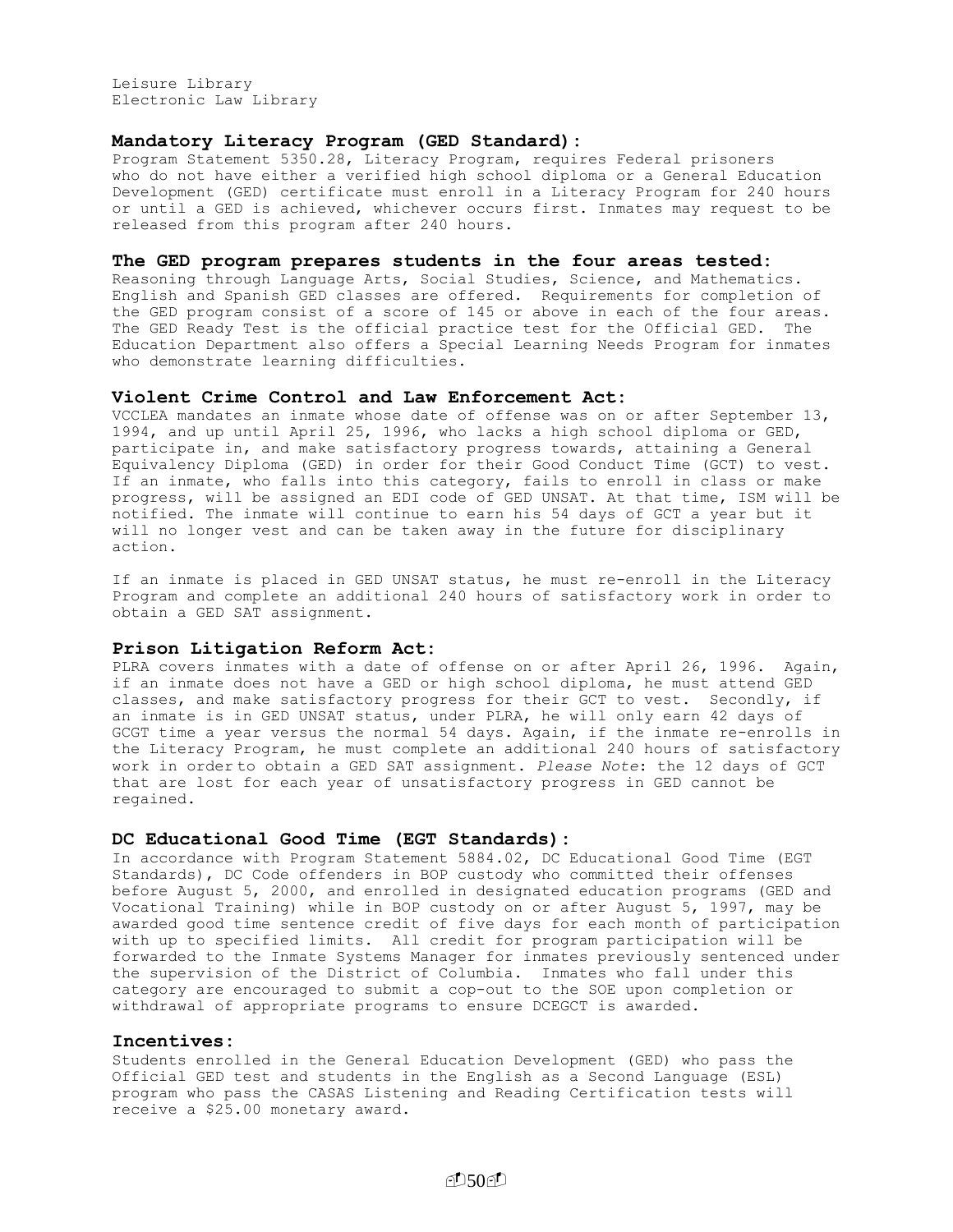#### **ESL:**

Per program statement 5350.24, determination of limited English proficiency is made by staff on the basis of the Initial Education Interview and subsequent diagnostic testing. All inmates with limited English proficiency are to demonstrate the equivalent of an eighth grade level in English. ESL instruction is mandated for those not performing at this level. Non-English speaking inmates are required to attend class until they have achieved a passing score on the ESL Listening and Reading certification tests or have completed a minimum of 240 classroom hours. The test given for placement and certification is CASAS. To achieve an EDI of ESL HAS a score of 215 or higher is required for the Listening certification portion and a 225 for the reading certification test.

# **Vocational Training:**

The Education Department offers Vocational Training (VT) programs. The following programs are offered: Data Entry Operator Program, Receptionist Program, and the Major Appliance Repair Program. These are marketable programs that prepare graduates for an entry-level position in the field of study and possess a general knowledge of related career options. The requirements for all VT Programs are that the inmate must have a GED or high school diploma and that they have the aptitude for completing all assigned course work.

## **Re-Entry Transition Unit:**

The Transition Unit is a residential program that is offered to the inmates that have a release date within the next five years. The participants will program and take classes from 8:30 a.m. – 12:30 p.m. Monday through Friday. The program and takes approximately nine months to a year to complete. The classes offered are centered on re-entry and will help better prepare you for release. The requirements for the program is to have a release date within the next five years, must maintain clear conduct for the last 90 days, and complete the required classes. You can get a Transition Unit Application from the Re-Entry Affairs Coordinator, Education, or your Unit Team.

#### Libraries:

This facility operates an Electronic Law Library as well as a Leisure Library. The Electronic Law Library includes a complete selection of legal reference materials which contain an extensive range of information on federal legislative and case law. It also includes the BOP System Policy Statements. Typewriters (available in Education only) are available to inmates. Inmates must purchase ribbons for the electric typewriters in the commissary. Manual typewriters are also available for indigent inmates.

Our Leisure Library offers a varied selection of reading materials. Subjects include fiction, non-fiction, and reference materials, along with newspapers and magazines. Inmates may check leisure library materials out with the exception of Reference Materials, and must return these materials within the specified time frame. If an inmate does not return materials to the library appropriately he may have his privileges revoked in our library and for the inter-library program as well, for a specified time frame or permanently. In addition to these services, requests for additional materials can be made through the inter-library loan system.

Books are checked out on a bi-weekly basis. There is a limit of two requests per individual and books are due back twelve days from the date of availability. Failure to return books by the due date will result in a fine. The inmate is also responsible for the cost of a lost or damaged book and abuse of library resources can result in a loss of library privileges. All inmates will be required to sign a memo outlining the rules for participating in the inter-library loan program and also note financial responsibility for \$50.00 for any book checked out. If the inmate loses or damages the book, or otherwise does not return the book in pristine condition, the value of the book will be deducted from his commissary account, a permanent loss of inter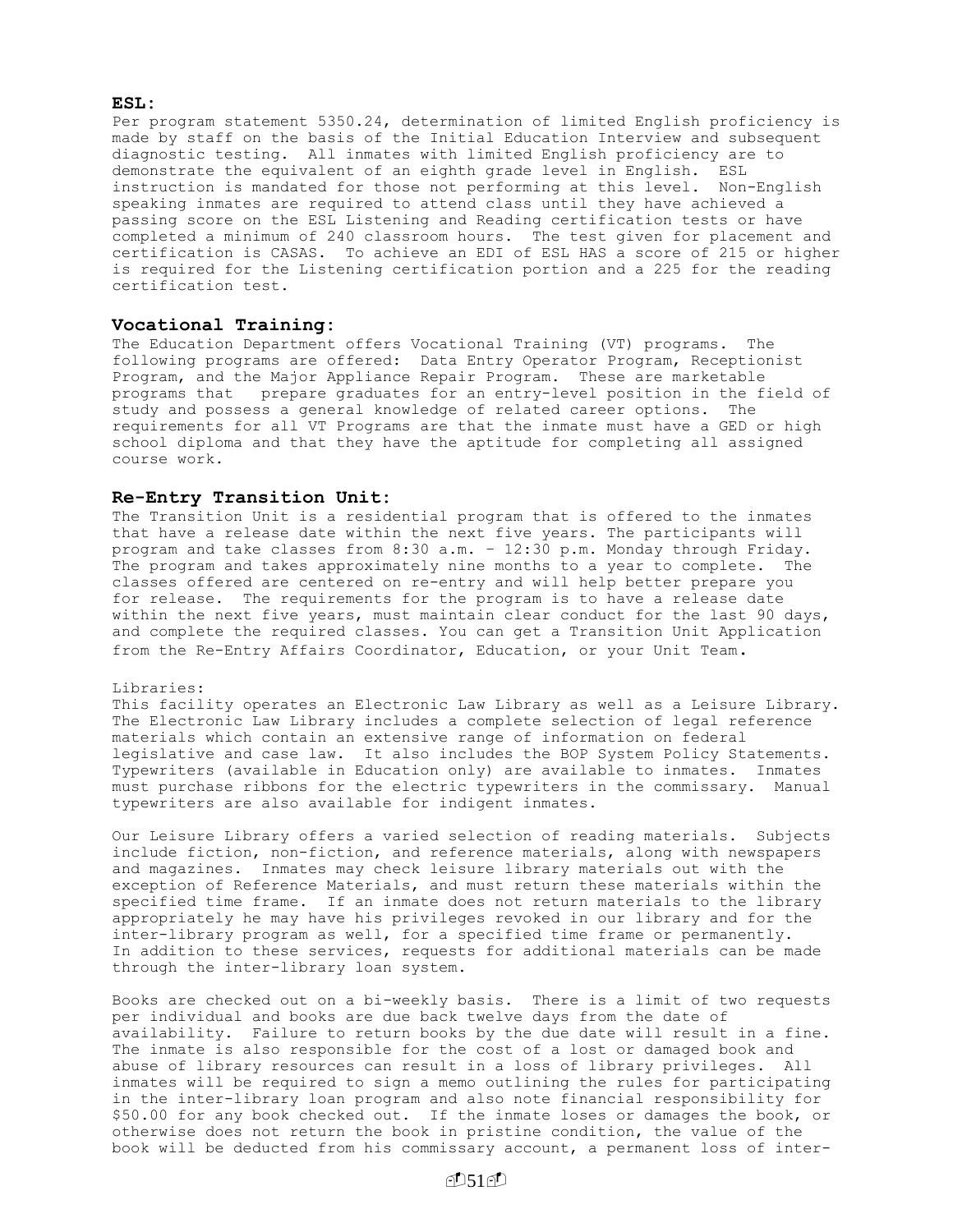library loan privileges will be enforced (regardless of the outcome of the incident report) and an incident report for Code 329, *Destroying, altering, or damaging government property, or the property of another person, having value of \$100.00* or less, will be processed.

The Law and Leisure Libraries are opened to all inmates.

| Monday through Thursday                 | Friday                                        | Saturday/Sunday |
|-----------------------------------------|-----------------------------------------------|-----------------|
| $7:45$ a.m. - 10:05 a.m.                | 7:45 a.m. - 10:05 a.m. 7:45 a.m. - 9:40 a.m.  |                 |
| $11:30$ a.m. - 3:00 p.m.                | 11:30 a.m. - 3:00 p.m. 10:50 a.m. - 3:25 p.m. |                 |
| $5:10 \text{ p.m.} - 8:40 \text{ p.m.}$ |                                               |                 |

## **Recreation:**

Recreation programs are designed to encourage inmates to participate in wellness and leisure time activities. These programs contribute to the mental health, physical well-being, and stress reduction of the inmate population. Programs offered by the Recreation Department include Certified Personal Trainer, Yoga, Nutrition, Sports Officiating, Ceramics, Painting, Drawing, and Music. There are also Intramural leagues for Softball, Basketball, Soccer, and Volleyball. Please speak with Recreation staff for a full list of available programs and check TRULINCS for announcements.

#### **Recreation Programs:**

Abdominals Human Anatomy Calisthenics Certified Personal Trainer Importance of Recreation and Leisure Nutrition Leather Work Box Card Making Card Making Ceramics Crochet Debate Team Drawing Sports Officiating Sportsmanship Movie History and Appreciation

#### **RECREATION DEPARTMENT RULES:**

1. Commissary purchases (food products, beverages, hygiene items, and clothing) are not allowed in Recreation.

2. You must have your institution ID card to enter any Recreation Areas. An institution ID Card is required to check-out all recreation equipment (horseshoes, bocce balls, racquets, eye protection, games, Ping-Pong paddles, etc.). Recreation equipment checked-out is to remain within the designated indoor/outdoor areas.

3. Food service attire is not permitted in the recreation areas.

4. Tennis shoes are the only type of shoes allowed in the gymnasium. Absolutely no boots are permitted on the gym floor.

5. Eye protection is recommended for racquetball play. Eye protection may be checked out from the Recreation office.

6. No food or beverages (soft drinks) are permitted in Passive Recreation, Hobby Craft rooms, music rooms, resource library, or gymnasium. Soft drinks and a small quantity of food are allowed on the Recreation Yard.

7. Musical Instruments (string instruments) may be checked out from the issue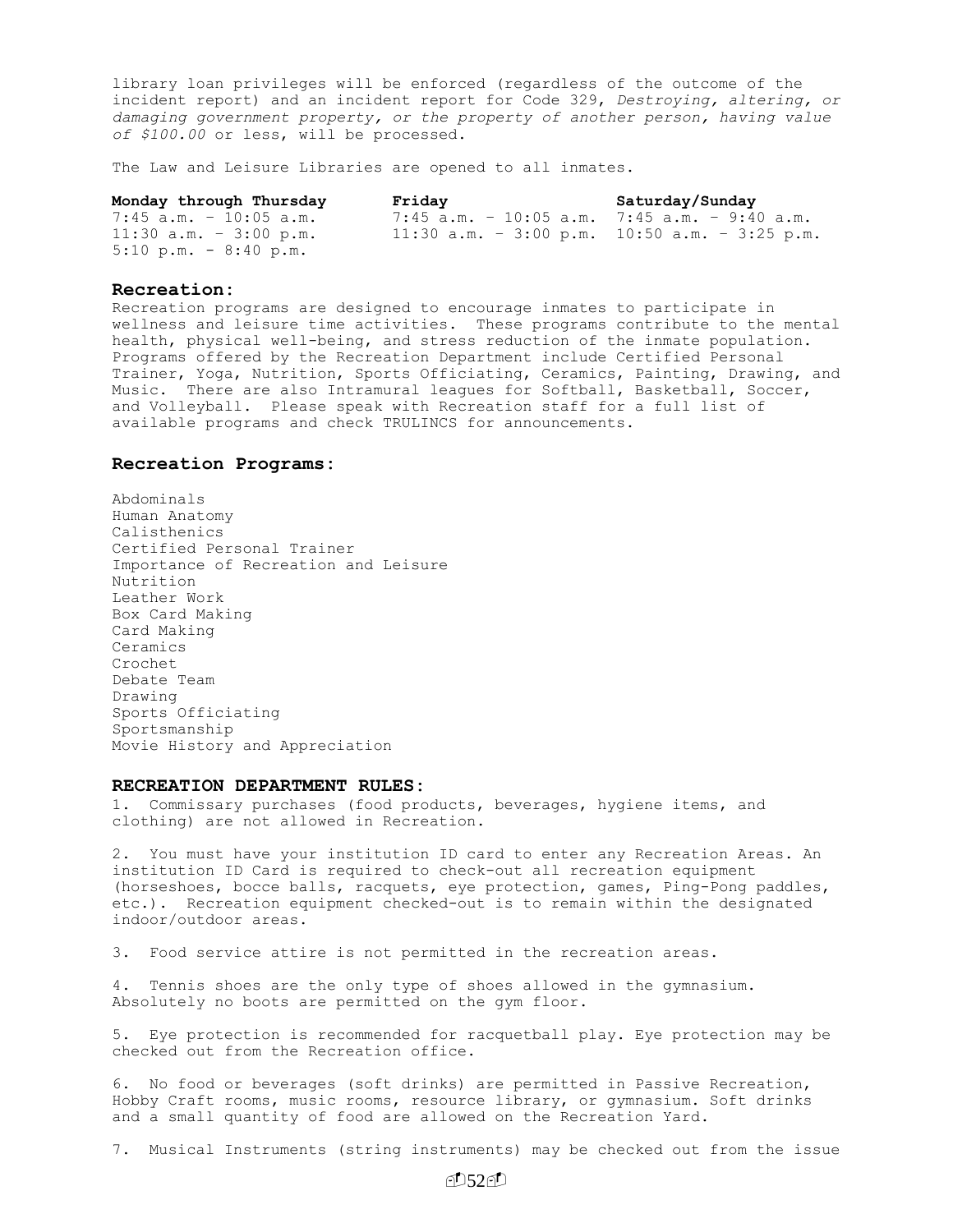room on the passive side (Recreation Hall).

8. Authorized inmates only are to be in the Hobby Craft area. If you wish to visit the hobby craft area, see a Recreation Specialist to schedule a tour or request permission to observe a program.

9. Inmates wishing to participate in Hobby Craft programs must submit an Inmate Request to Staff Member form to Recreation. Any inmate in "FRP Refuse" status may NOT participate in any Hobby Craft program.

10. All Hobby Craft materials will be ordered through Commissary via Special Purchase Order coordinated by the Recreation Specialist overseeing the Hobby Craft programs. Only previously approved Hobby Craft items will be available for purchase. Only inmates enrolled in Hobby Craft programs may purchase these supplies.

11. Only art (painting/drawing) and ceramics supplies/projects will be stored in Hobby Craft lockers. Nothing is to be left outside of lockers unless approved by Recreation Staff. Items left unsecured will be confiscated and considered contraband. Hobby Craft is the only area authorized to store/produce acrylic, water, pencil art and ceramic items.

12. Only inmates enrolled in the Hobby Craft programs will be authorized to mail-out approved projects. Inmates will need to present an APPROVED Hobby Craft Project Form and have a copy of their approved visiting list on file in Recreation to mail-out completed project(s).

13. All approved Hobby Craft projects will be mailed to a verified relative or approved visitor with a current address at inmate's expense.

14. Equipment, including protective, and supplies will be provided for approved intramural leagues, wellness programs, and the music program.

15. Unsportsmanlike conduct will not be tolerated. This includes arguing referee calls and taunting opponents.

16. T-shirts will be worn indoors at all times. Inmates may be shirtless in designated outdoor areas only.

17. One towel and one cup allowed per inmate. No food or coolers permitted.

18. Picnics and social gatherings are prohibited in the indoor and outdoor Recreation Areas.

19. The Recreation Department does not provide any type of equipment to enhance upper body strength. Inappropriate use of Recreation equipment (soccer goals, stationary cycles, stair masters, etc.) to enhance upper body strength is prohibited. An incident report will be written for inappropriate use of equipment with a code 319, "Using any equipment contrary to instructions, or posted safety standards".

20. Religious group meetings are prohibited in all Recreation areas.

21. Inmate exercise groups (three or more inmates) and/or activities of any nature are prohibited in all Recreation areas. All group programs must be approved and supervised by Recreation Department Staff Member.

22. Personal hygiene in reference to shaving and haircuts are not allowed in any area of Recreation.

23. The Recreation Staff Members will enforce all institutional rules of conduct, Hobby Craft contracts, and fitness/wellness waivers for structured recreation programs. Failure by an individual to abide by these rules may result in disciplinary action as outlined below.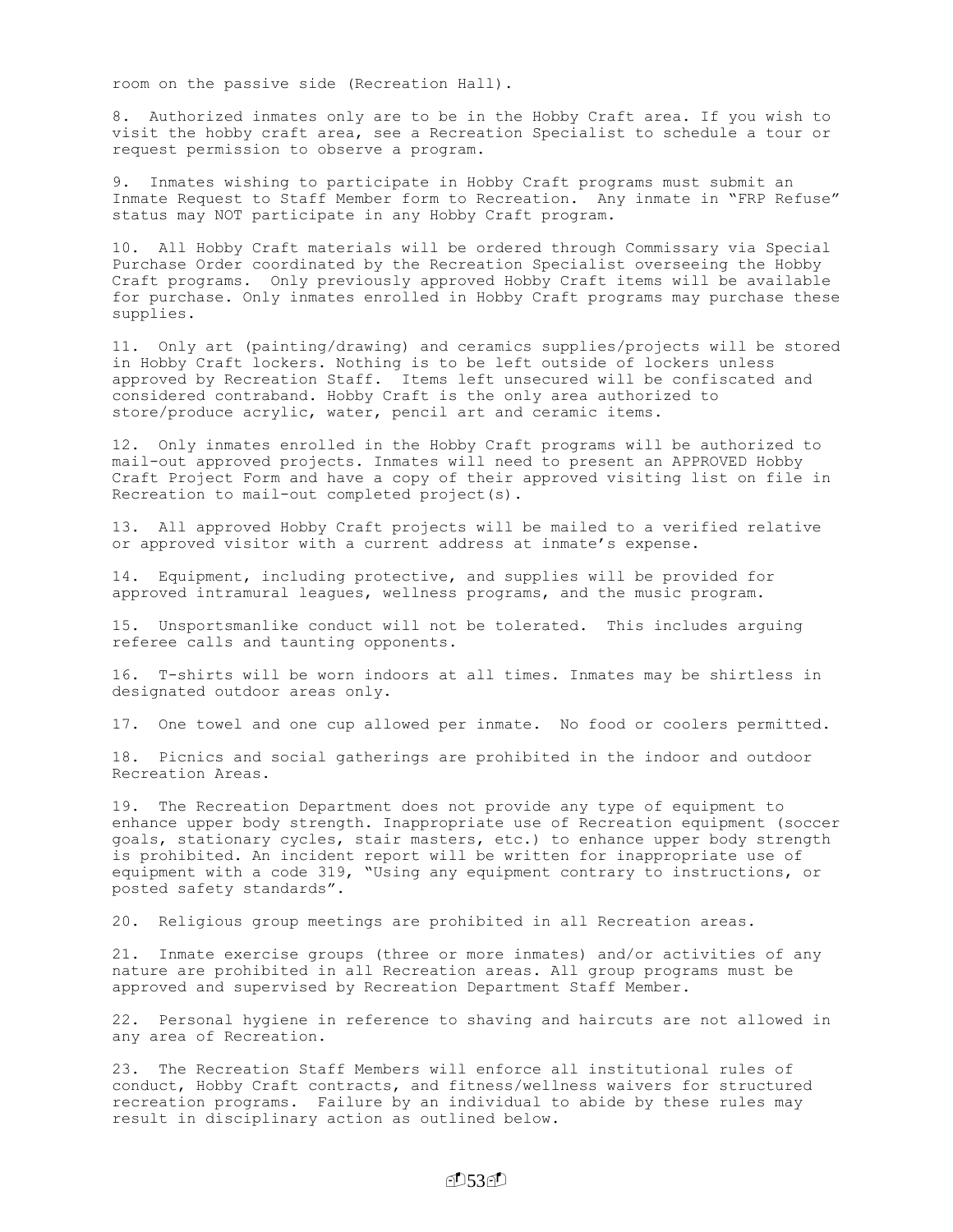## **VIOLATION OF PROGRAM RULES:**

- **1st Violation** Verbal warning and documented counseling session will be recommended.
- **2nd Violation** Incident report and (7) days suspension from the program will be recommended.
- **3rd Violation** Incident report and removal from the program will be recommended. If an enrolled inmate commits a Code 100 or 200 series prohibited act in any Recreation area, he will be removed from the program.

# **SAFETY DEPARTMENT**

The ultimate goal of Safety is to provide a safe and healthful place to work and live for all inmates and staff alike. Factors such as safety, sanitation, pest control, and fire prevention play very important roles in achieving that goal. Your help is needed. No one here can provide all of these things alone.

Each of you are responsible for your safety as well as sanitation of your individual living quarters. Proper housekeeping not only affects your health, but keeps bad odors, insects, and rodent infestations at bay and controlled. More importantly, these are good fire prevention measures. It should be noted that fire equipment is located in each housing unit for your own protection. Respect the purpose of the fire protection equipment and do not tamper with it. You should see to it that this equipment is not mutilated of tampered with in any way.

At any time you see or think your living area or work area has any unsafe conditions or that persons are doing unsafe acts, report these concerns to conditions or that persons are doing unsafe acts, report these concerns to **REACTIVITY**<br>a staff member and/or the Safety Department. Examples include, but are not persown protection limited to, frayed electrical cords, broken sinks or porcelain, water leaks, blocked exit doors, damaged tile in the shower, and missing covers on water fountains. Do not operate any machinery unless instructed by a staff member to do so. Additionally, prior to the operation of any equipment, you must be trained in the operation of that particular equipment. If you need more information on basic safety rules refer to the Uniform Basic Safety Regulations, BP-A0169-016, which you were presented with following arrival at USP Big Sandy during the Admissions and Orientations classes.

Another important part of housekeeping is property storage. Each of you are provided a metal locker in which to keep your property. No boxes, paper bags, or commissary bags loaded with items are allowed for property storage under your bunk.

All of your property must be kept in your locker. Volumes of magazines, legal paperwork, and other paper products contribute greatly to the fire load. Contact your Unit Manager to be issued a locker to store your legal materials away from your living area but easy to access should you need access to documents.

Along with housekeeping, another important daily task is proper use of equipment and chemicals for use in the process of cleaning or general maintenance of living and work areas. This includes simple chemical use such as paints used by all inmates. You are aware of the proper use and protection needed to use chemical properly. You can also find other information about any chemical in the living or work areas by reviewing Material Safety Data Sheets, (MSDS) Hazard Communication.

Inmates will be trained upon initial assignment to a detail by the detail supervisor in the correct way to perform the application of cleaning chemicals. Material Safety Data Sheets (MSDS) are available at the job sites as well as the officer's station in the units. The MSDS sheets will give information on the health, fire, chemical reactivity and personal protective equipment needed before any chemical is used for cleaning or other applications.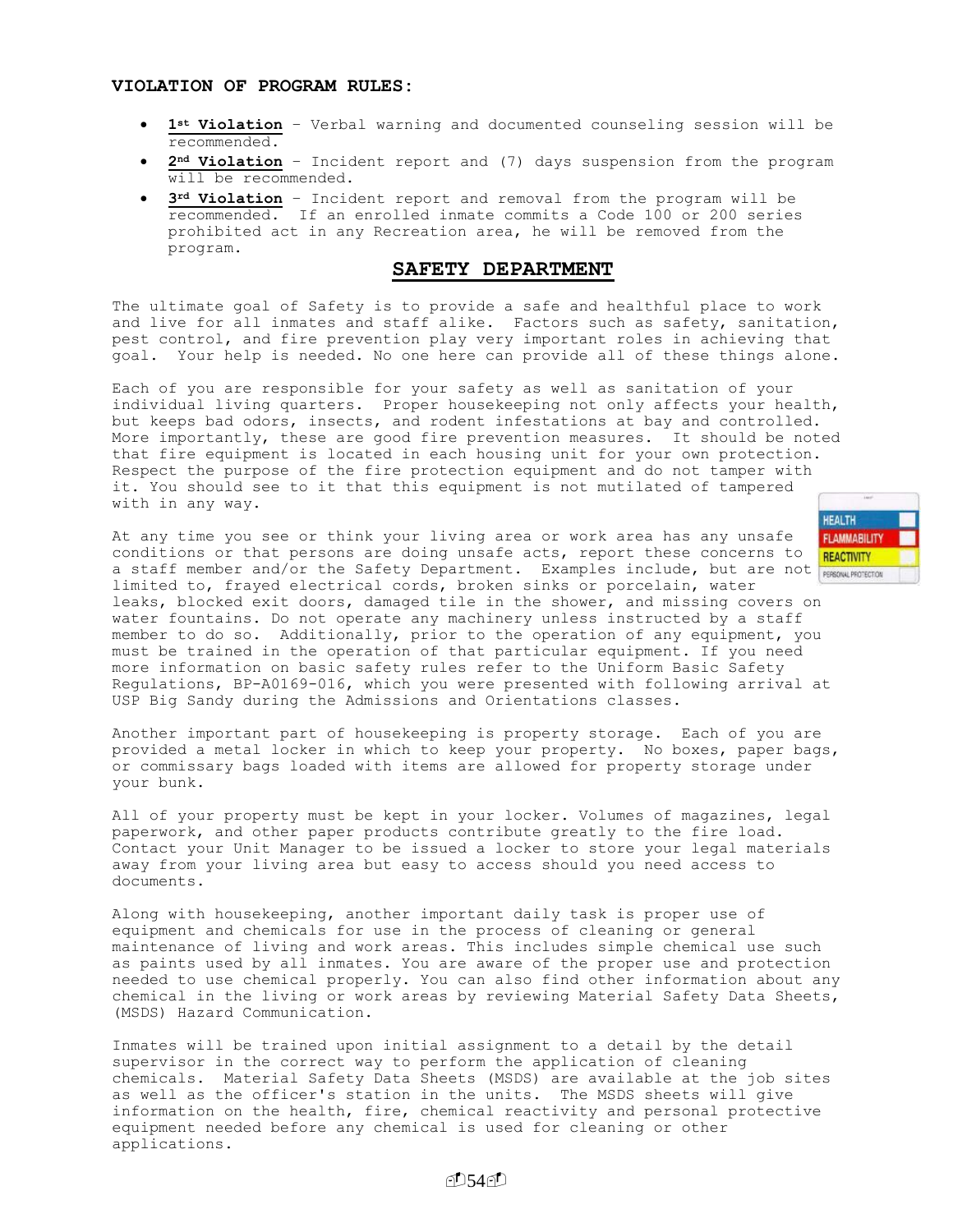## **Hazardous Chemical Identification System (HMIS)**:

Labeling information for secondary bottles (Spay bottles): See blank label below to understand the following.

**Blue color blocks indicating personal health hazard, how toxic, poisonous, corrosive, it is.**

**Red color blocks indicating flammability of chemical, how flammable is it. Yellow color block indicating reactivity cautions when mixing chemicals with water.**

**White color blocks indicating personal protective equipment (PPE) to be issued for chemical use to protect skin, eyes, and other body parts effected by chemical use.** 

**The ratings 0-4 represent extremely dangerous (4), dangerous (3), hazardous to health, warning (3), slightly hazardous health caution (2), slightly hazardous (1), to no-hazard (0)** 

**Letters A**-**J** are the most common letters used: **A**-safety glasses or goggles needed; **B**-safety glasses or goggles needed and appropriate gloves for hand protection; **C-**safety glasses, protective gloves and respirators (only if medically approved and fit-testing has been conducted by Safety Staff); and **D**all personal protective equipment (PPE) to include protective clothing or aprons.

## **Chemical Name and Chemical Manufacture Name**

**Blue - Health Red - Flammability Yellow - Reactivity PPE - Safety Equipment such as safety glasses, gloves (or both) Letters A- J can be found.**

**The Safety Office and various work sites maintain Material Safety Data Sheets (MSDS) on all chemicals used at USP Big Sandy. There are approximately 3,000 hazardous chemicals in use. Your supervisor is responsible for training you regarding the hazardous chemicals you may work with. MSDS sheets are available for you to review if you have any questions. Personal protective equipment (PPE) may be needed to use the chemicals. You must comply with the requirements in this area. Emergency eye wash stations are available in all required areas.** 

**Don't touch or use any chemicals that you may encounter unless trained to handle them by a staff member.** 

## **Fire drills:**

A fire drill will be conducted on every shift and all inmates in the unit will be directed where and how to exit. Fire drills are conducted quarterly for your safety.

If there is a fire in your unit, notify the Unit Officer or any available staff member immediately. Manual pull stations are located on all floors of the unit. In the event of a fire, you may utilize the pull station to notify staff. All housing units are equipped with sprinkler systems, smoke detectors, and handheld firefighting equipment. If you are injured in any way, it must be reported to a staff member immediately. Additionally, you should seek medical attention from the Health Services Department.

It is our intent to provide you with a safe and healthy living and working environment. Any concerns in this area should be directed to the Safety Manager. If your cell is in need of pest control, contact the Unit Officer who, in turn, will notify the Safety Department.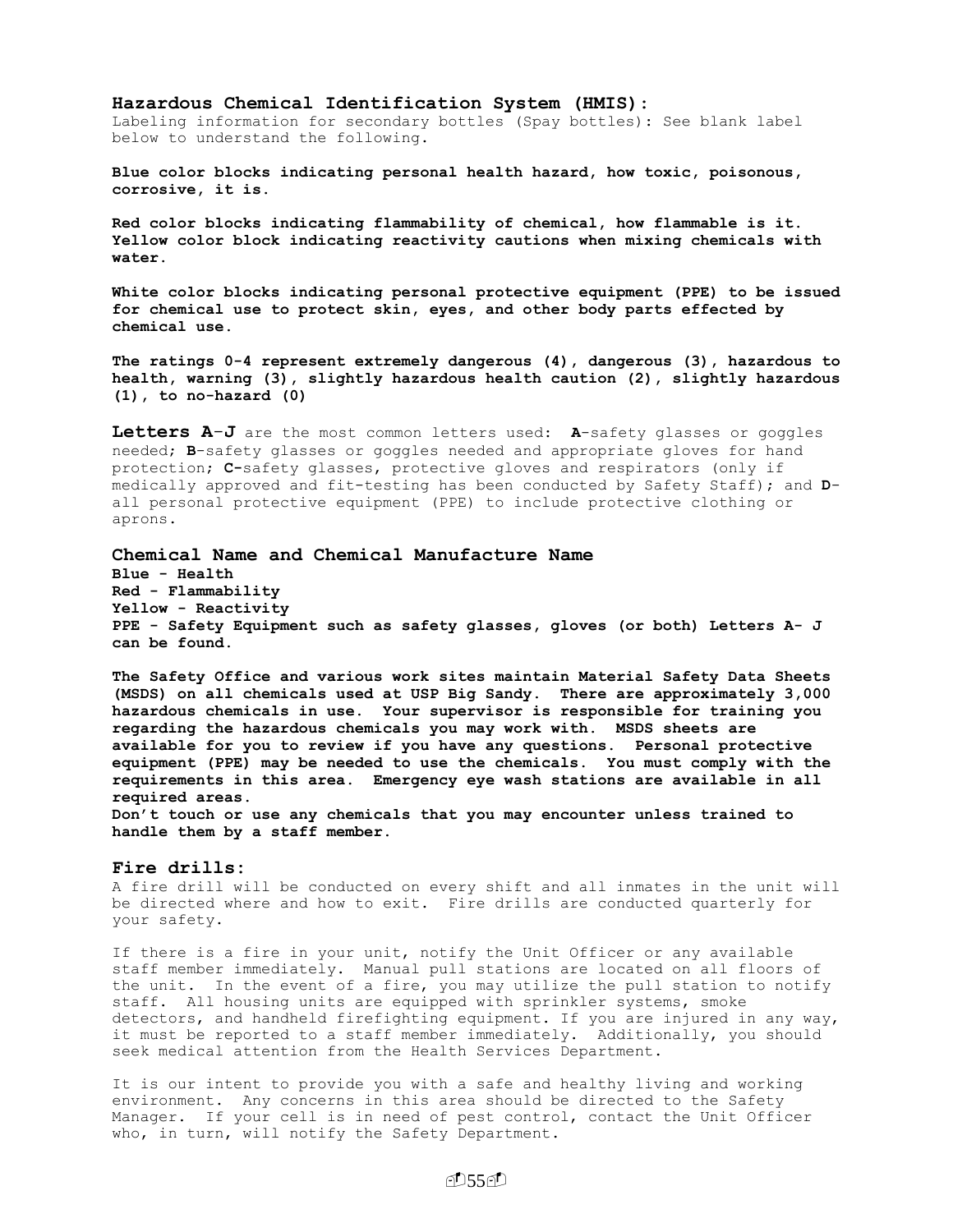# **Unit Meal Rotation:**

It is ordinarily based on weekly sanitation ratings of each unit. In such a system, the unit with the highest sanitation is called first and the unit with the lowest rating is called last. Each inmate is responsible for the cleaning and sanitation of his living quarters. The Unit Officer will announce each meal when notified to do so. Control Center will announce when the meal period is closed.

#### **Smoking Policy:**

Smoking is prohibited throughout USP and SCP Big Sandy.

#### **Barber Shop Functions:**

Institution barbers must disinfect barber tools, combs, brushes and any items required to be used between various inmate patrons. Additionally, barbers should use disposable, one-time use neck strips or clean clothes on each individual inmate patron. Cosmetology rules showing hygiene procedures are posted in the barber shop and should be read for prevention of unsanitary barber conditions. The Captain's Secretary or a designated Lieutenant should be notified of barber shop issues. If you have questions that have not been addressed, contact the Safety Department.

### **Lock-out/tag-out:**

This program is designed to prevent possible injury or death to those not effectively seeing that lock out/ tag out procedures are followed. Equipment which has stored energy is to be locked out at all possible sources and is to be tagged by the supervisor (show example of tag.) When this has been accomplished, the only individual who can bring the equipment back to working operation is the individual who placed the lock and tag on the energy source.

## **Inmate Injury Reporting:**

Report all injuries to your work supervisor immediately. Arrangements will be made for medical attention as necessary and a report will be made to the work detail supervisor. Any disability resulting from a work- related injury may make the inmate eligible for compensation. Your supervisor must complete several forms to record your injury date and injuries. Uniform Basic Safety Regulations (BP-ADM-169), Witness statements, etc., must be reviewed by the Safety Manager or designee within 45 days of release.

#### **Disciplinary Actions:**

Failure to adhere to safety regulations will make any inmate subject to a disciplinary report. A disregard for following safety regulations will also be subject you to questioning and review on any Worker's Compensation claims or future claims.

# **Administrative Remedy Complaints**

If an inmate cannot resolve a problem informally by contact with staff members or by an Inmate Request to Staff Member form, a formal complaint can be filed utilizing the Administrative Remedy Program. These complaints are commonly called a BP-9. Issues involving tort claims, inmate compensation claims, FOI or Privacy Act requests may be filed on the BP-9 form. However, if an inmate seeks relief which cannot be granted under the administrative remedy program, then staff will inform the inmate of the correct process to follow within the Administrative Remedy request. An inmate may not submit a request on behalf of another inmate under the Administrative Remedy program.

The first step in the Administrative Remedy procedure is the documentation of the informal resolution attempts written on a form for that purpose. You must obtain the form from your Correctional Counselor. On the form, you will briefly state the nature of your problem and list the efforts made by you to resolve the problem informally (specifically, staff you have spoken with to help resolve your concern or complaint). Attach copies of any cop-out responses you have received from staff.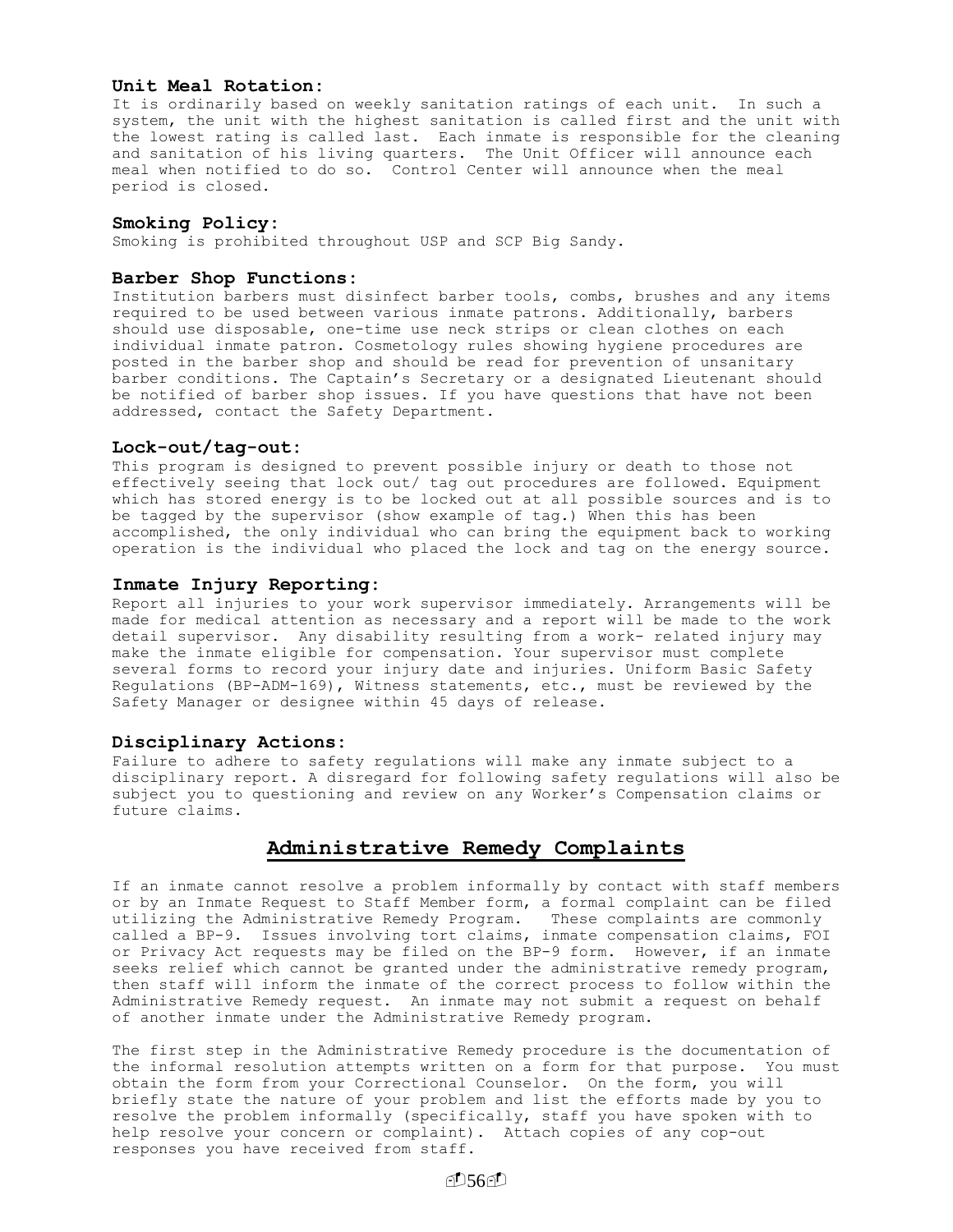After the Informal Resolution form is completed, your Counselor will also investigate your complaint and attempt to offer you an informal resolution to your complaint. If the attempt at Informal Resolution is not satisfactory, your Counselor will give you a BP-9 form, usually within five working days from the time you approached him/her with your issue(s). You will then complete the BP-9 complaint form and return it to your Counselor, who will attach the Informal Resolution form and then send it to the Associate Wardens Office to be receipted. The BP-9 (Blue) complaint must be filed within **20 calendar days from the date on which the incident or complaint occurred**, unless it was not feasible to file within that period of time. The Counselor's attempt at informal resolution is part of the 20 calendar days you have to file your complaint. Institution staff has 20 calendar days to act on the complaint and provide a written response. This time limit may be extended for an additional 20 calendar days and you will be notified of the extension.

If the inmate is not satisfied with the response to the BP-9, he may file an appeal to the Mid-Atlantic Regional Director. This appeal must be filed within (20)-calendar days from receipt of the BP-9 response. The Regional Appeal is written on a BP-10 form and must have a copy of the BP-9 form and response attached. The BP-10 (Pink) form may be obtained from the Counselor. The Regional Appeal must be answered within 30 calendar days, but the time limit may be extended an additional 30 days. The inmate must be notified of the extension.

If the inmate is not satisfied with the response to the Regional Appeal by the Regional Director, he may appeal to the Central Office of the Bureau of Prisons. The appeal must be filed within 30 calendar days from the receipt of the BP-10 response. The National Appeal must be made on a BP-11 form and must have copies of the BP-9 and BP-10 forms with the responses attached. The BP-11 (Yellow) form may be obtained from the Correctional Counselor. The National Appeal must be answered within 40 calendar days, but the time limit may be extended additional 20 days if the inmate is notified.

In writing a BP-9, BP-10, or BP-11, the form should be written in three sections: a statement of facts, the grounds for relief, and the relief requested. The statement of facts should be brief and concise. You must give a complete and accurate account of the facts and events leading up to the incident in order to get a meaningful answer (support your claims with evidence). Begin your Administrative Remedy request in Part A, and the use of **one additional 8 1/2 x 11** continuation page may be used. It is important to list the names of all witnesses who can verify your claims, both staff and inmates. You should state the reasons that you feel relief should be granted. Program Statements, Institution Supplements, United States Code, and other legal reference materials are available in the Law Library to help you determine grounds for relief. The final portion of your BP-9 is your **specific request for relief.**

You must state exactly what you want done about your problem.

#### **Time Limits for Administrative Remedy:**

| Time limit:              | $BP-9(Blue)$ | $BP-10(Pink)$ | BP-11 (Yellow) |
|--------------------------|--------------|---------------|----------------|
| Filing time for inmate:  | 20 days from | 20 days from  | 30 days from   |
|                          | Incident     | BP-9 response | BP-10 response |
| Response Administration: | 20 days      | 30 days       | 40 days        |
|                          | from receipt | from receipt  | from receipt   |
| Extensions Allowed:      | 20 days      | 30 days       | 20 days        |

NOTE: All response times are in calendar days.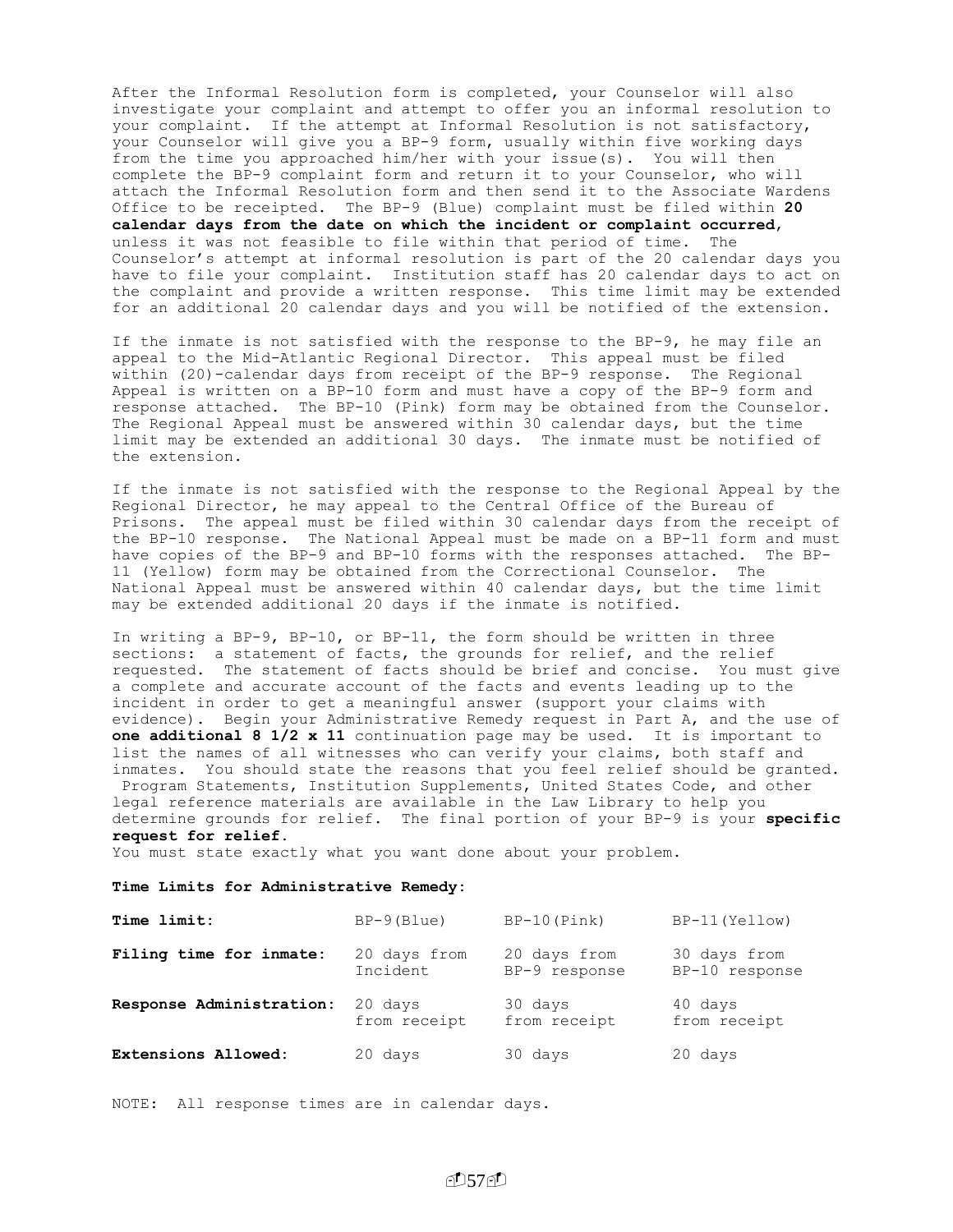#### **Inmates Guide to the Administrative Remedy Process**

When you feel that you have an issue or concern that you have not been able to resolve by speaking with the affected Department Head, Captain, or Associate Warden, you should inform your Unit Team (typically Unit Counselor) that you have a problem and advise them of your efforts to resolve your complaint. (Include copies of any cop out responses you have received).

Your Counselor or Unit Team Staff will discuss your problem with you and speak to staff on your behalf. They will advise you of the response and if this does not satisfy you, then the Counselor will complete the Attempt at Informal Resolution Form for your review and signature. He/she will issue you a BP-9 at that time.

You should make sure you:

| Sign in the proper place                                                     |  |
|------------------------------------------------------------------------------|--|
| Include all 4 carbon copies of BP-9 form                                     |  |
| Attach only one continuation page, with 2 copies                             |  |
| (at the institution level)                                                   |  |
| Attach only 1 copy of all exhibits                                           |  |
| (The inmate will not receive these copies back.                              |  |
| (Encourage them to make a copy of all appeals for their records.)            |  |
| Return the completed BP-9 to the Counselor.                                  |  |
| He will attach the completed Attempt at Informal Resolution form             |  |
| and deliver it to Wardens Office.                                            |  |
| Before filing a BP-10 you should make sure you have received a BP-9 Response |  |
| and then you should:                                                         |  |
| Sign in the proper place.                                                    |  |
| Include all 4 copies of BP-10 form.                                          |  |
| Use only one continuation page, with 3 copies                                |  |

- Submit 2 copies of all exhibits.
- Submit a copy of the BP-9 and Wardens response.

Do not use abusive, obscene, or threatening language

**Mail the completed BP-10 to the Mid-Atlantic Regional Office. (Suggested Certified Mail)**

If you are appealing a DHO decision or have a sensitive issue then you should: Complete the BP-10 form

- Sign in the proper place. Include all 4 copies of form.
- Use only one continuation page, with 3 copies. Submit 2 copies of all exhibits. No use of abusive, obscene, or threatening language

## **Mail the completed BP-10 to the Mid-Atlantic Regional Office. (Suggested Certified Mail)**

Program Statement 1330.16, Sexually Abusive Behavior Prevention & Intervention Program, or 28 CFR 542.16, Compassionate Release, should be referred to for further instructions.

# **Sensitive Issues**:

If you feel that you would be harmed by institution staff being aware of your complaint, you may file directly to the Regional Office on a BP-10. If they determine that the issue is not sensitive, it will be rejected and you will be advised to file at the local level.

# **By-passing Informal Resolution**:

Inmates are not mandated to attempt informal resolution; however, they are strongly encouraged to do so. Staff are required to attempt to informally resolve your complaint. If you do not wish to attempt informal resolution of your complaint, you may file the BP-9 and indicate on the BP-9 why you did not attempt informal resolution. You must still return the completed BP-9 to the unit staff to turn in to the Warden's Office. Staff will attach a blank Attempt at Informal Resolution form indicating attempts to help the inmate resolve his complaint or why informal resolution was not attempted. Staff will attach an Attempt at Informal Resolution, and on the form that the inmate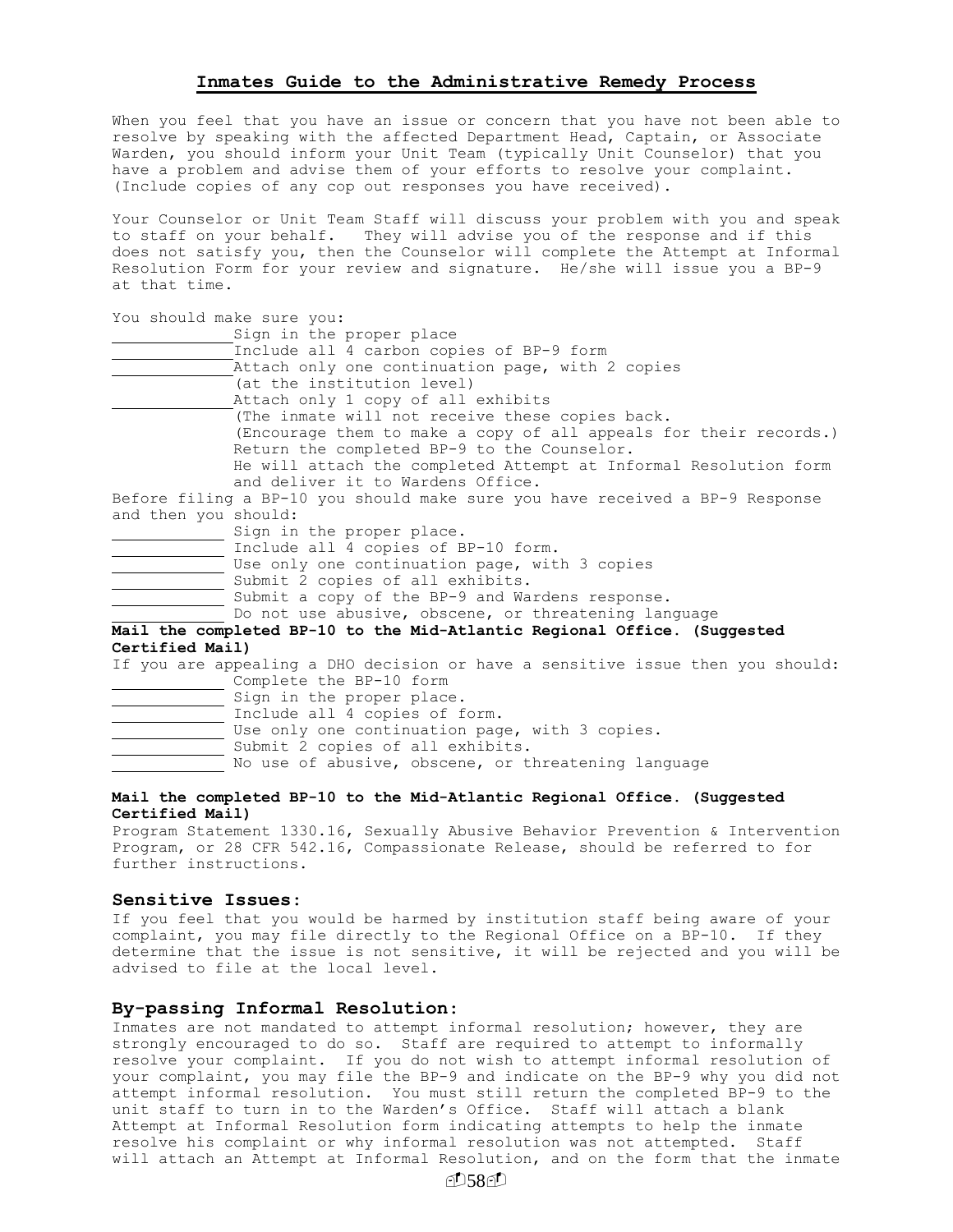did not seek informal resolution of his complaint, and sign and date it.

## **Sensitive Complaints:**

If an inmate believes his complaint is of a sensitive nature and that he would be adversely affected if the complaint became known at the institution, he may file the complaint directly to the Regional Director. The inmate must explain in writing the reason for not filing the complaint with the institution. If the Regional Director agrees that the complaint is sensitive, he shall accept and respond to the complaint. If the Regional Director does not agree that the complaint is sensitive, he shall advise the inmate in writing of that determination. If the complaint is not determined to be sensitive, it will not be returned. The inmate may then pursue the matter by filing a BP-9 at the institution.

## **Informal Resolution:**

All inmates are expected to utilize the Administrative Remedy Program in good faith. This includes making a reasonable effort to resolve your problem utilizing the institution chain of command. If you feel the nature of your complaint or timeliness would be harmed by using Informal Resolution, you may submit a BP-9 directly to the Associate Warden without attempting Informal Resolution. However, if it is determined that you did not have a valid reason for by-passing the Informal Resolution process your complaint will be rejected and returned to you. You do not need to attempt Informal Resolution of UDC Appeals. For additional information, see the following Program Statement and Institution Supplement. Program Statement 1330.13, Administrative Remedy Procedures for Inmates and Institution Supplement 1330.13, Administrative Remedy Procedures for Inmates.

#### **Privacy Act of 1974**:

The Privacy Act of 1974 forbids the release of information from agency records without a written request by, or without prior written consent of, the individual to whom the record pertains, except in specific instances. Such specific instances are requested from employees of the Department of Justice, Law Enforcement Agencies, Freedom of Information Act Releases, Congress, Court Orders, etc.

## **Freedom of Information Act Request**:

The Privacy Act of 1974 provides only for an individual's access to his own records. All formal requests by people for access to records about another person or any agency record other than those pertaining to themselves (including Program Statements and Operation Memoranda) shall be processed through the Freedom of Information Act, 5 USC 552.

## **Tort Claims:**

The Federal Tort Claims Act allows for monetary damages to be awarded as a result of injury or death and/or damage to or loss of personal property. General provisions for processing administrative claims are contained in 28 CFR Part 14.

## **RPP/Re-Entry/Transition Unit:**

Unit Management staff are responsible for release planning, tracking, and documentation of inmate participation in the RPP Program during Inmate Program Reviews, (Teams). Once an inmate is within 18 – 30 months of release, the Case Manager will review the inmates CMA assignment for accuracy. During inmate scheduled Program Reviews (Teams), the Unit Manager and Case Manager will monitor the inmate's progress through the Core Topics. RPP courses are offered in the six Core Topics by various Departments, within the institution in conjunction with community volunteers and institution resource persons, to prepare an inmate for a smooth and successful transition back into the mainstream of society. Inmates who are enrolled in the Release Preparation Program (RPP) will be given the opportunity to enroll in various classes and programs to meet the policy requirements of RPP. USP Big Sandy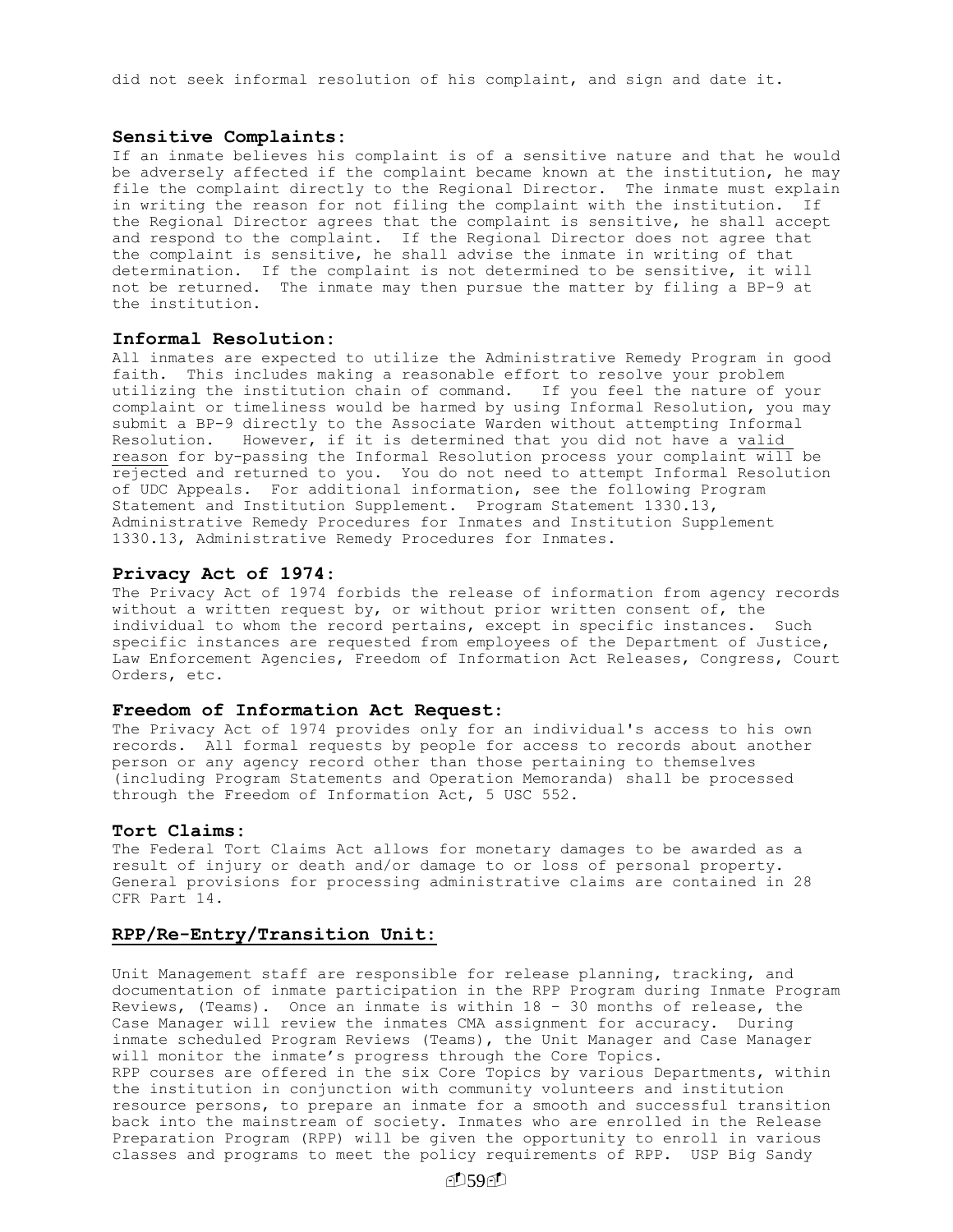provides classes and programs in the following RPP Core Topics:

- Health And Wellness
- · Employment Skills
- · Finance
- Community Resources
- Release Requirements
	- Personal Growth and Development

Inmates who are mandatory for the RPP program may not refuse RPP classes and programs without being classified as "RPP (Release Preparation Program) Refuse".

The Education Department houses and maintains the institution's Career Resource Center. The Career Resource Center, (CRC), provides a wide variety of materials from books, pamphlets, DVD's, handouts, and a Job View kiosk for inmate use.

The Re-Entry Affairs Coordinator coordinates Job Fairs, Health Fairs and RPP Seminars throughout the year for the inmate population.

Additionally, Unit Management along with the Re-Entry Affairs Coordinator offer a specialized residential program devoted solely to release preparation, the Transition Unit. The Transition Unit is a residential program that is offered to the inmates that have a release date within the next five years. The participants will program and take RPP classes from 8:30 a.m. – 12:30 p.m. Monday through Friday.

The program takes approximately nine months to a year to complete. The classes offered are centered on re-entry and will help better prepare you for release. The requirements for the program is to have a release date within the next five years, must have maintained clear conduct for the last 90 days, and complete the required classes. You can get a Transition Unit Application from the Re-Entry Affairs Coordinator, Education, or your Unit Team.

List of RPP courses and RPP Calendar are posted in various areas throughout the institution as well as on Tru-Lincs.

## **Identification:**

In order to assist with employment readiness upon release, you will need at least two forms of identification. If you currently have proper identification at home, or on your person, you may have the original mailed to your Unit Team and placed in your central file and it will be given to you upon your release. Any of the following forms of identification can be used;

- a. Driver License or a state/federal picture identification.
- b. Birth Certificate: A copy can be requested from your birth state's vital statistics agency for a fee. Specific information is available on TRULINCS or in the Career Resource Center, which is located in the Education Department.
- c. Social Security Card: Replacement card applications can be obtained through your Unit Team and are free.
- d. Selective Service Card: Replacement card procedures can be obtained through your Unit Team, the RAC or through TRULINCS. This is another form of identification which is a free service.

**NOTE: YOU CANNOT HAVE ANY OF THESE FORMS OF IDENTIFICATION IN YOUR POSSESSION WHILE INCARCERATED AT USP BIG SANDY. IF YOU DO, PLEASE, MAKE SURE THEY ARE SENT DIRECTLY TO YOUR UNIT TEAM FOR PLACEMENT IN YOUR CENTRAL FILE. YOU WILL GET THEM BACK UPON RELEASE.**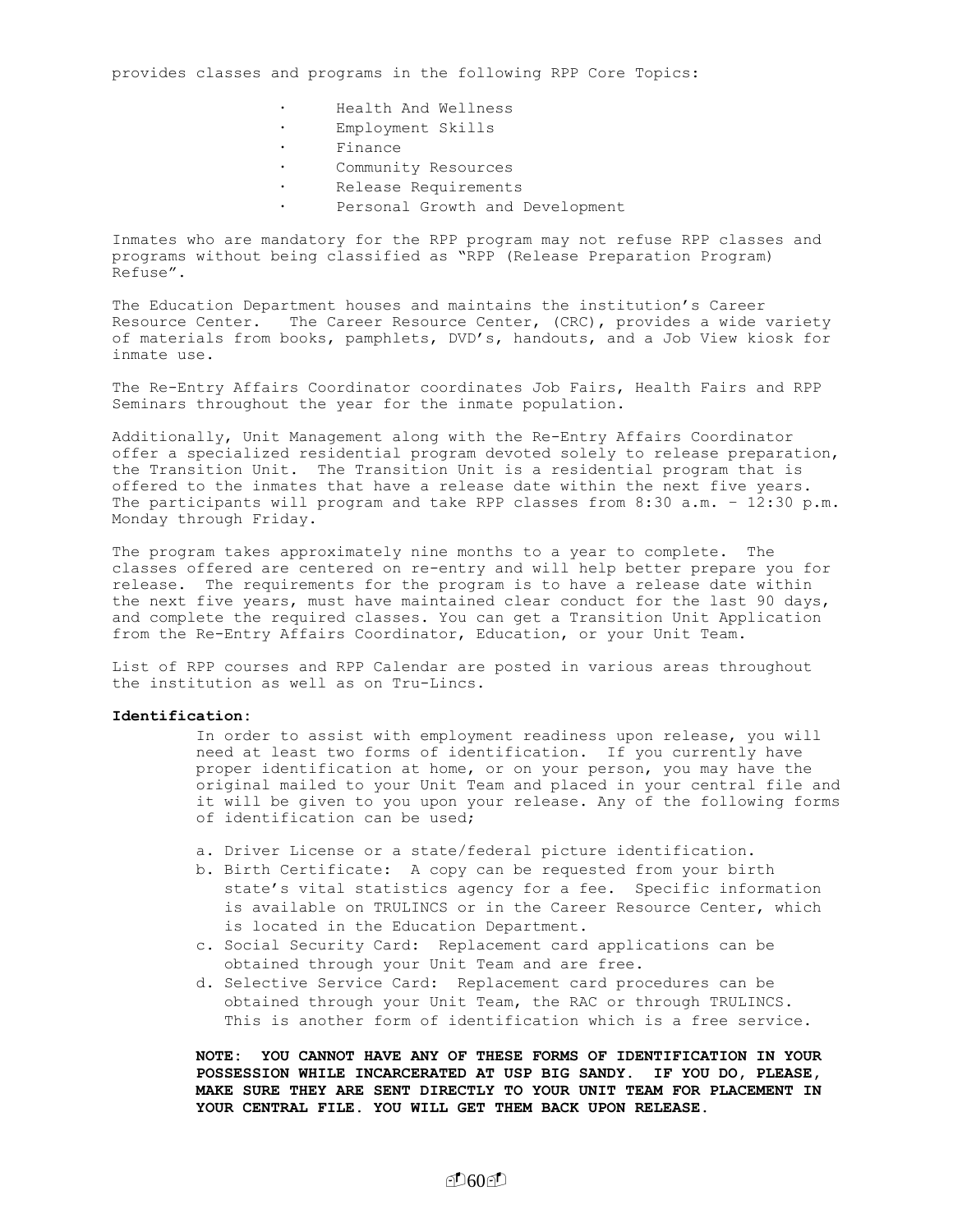#### **Career Resource Center:**

- e. Location: Education Department
- f. Hours: 7:30 a.m. through 3:30 p.m. during your unit's move to Education.
- g. Provides a variety of information and resources to assist you with your reentry needs.
- h. You will often see information posted on TRULINCS and in the Housing Units highlighting Career Resource Center activities.

## **Child Support:**

- i. Basic Information Regarding Child Support
	- i. Child support orders are often present for parents who do not live with their children. Sometimes a parent does not know there is a child support case.
	- ii. If a parent has a child support order, the obligation does not go away automatically if the parent is unemployed or incarcerated. The arrearage adds up quickly and many states also charge interest.
- j. Frequently Asked Questions regarding incarcerated/reentry population –
	- i. Q: Is it possible for a parent to not know about a child support order? A: It is very possible for someone to not know he/she has a child support order in place. Child Support Enforcement agencies take steps to ensure both parties are present when child support matters are addressed. However, when a party fails to appear at the hearing, the order may be set by default.
	- ii. Q: How can someone with no reported income have a child support order set at such a high amount? A: If the administrative hearing officer or judge settling the order has no wage information or other proof from the noncustodial parent, the order amount is set in a number or ways, depending on the jurisdiction. Some jurisdictions will base the order on 40 hours of work at minimum wage; others will use past employment as a basis for their calculations. For example, if the parent worked construction, the order would be set at the going rate for construction work at 40 hours per week. Practices for setting the amount of child support vary among states.
	- iii. Q: What can you do to reduce your child support order while incarcerated? A: Many states have laws permitting the reduction of orders during incarceration. Each state handles these issues differently. The Law Library and/or Career Resource Center may have information on your state's process. You should contact the child support enforcement agency if you have concerns or wish to apply for an adjustment to your child support order. A list of child support enforcement agencies will be made available to you.

## **Veteran's Benefits:**

- k. If you served your country as a veteran in the armed forces, you may be entitled to benefits offered by the Department Of Veterans Affairs (VA). You may receive some of these benefits while you are incarcerated. In some cases, your family may still be able to receive benefits as well.
- l. On occasion, local VA representatives visit the institution to assist with general information and personal benefit issues. They will assist you with filling out the proper paperwork to receive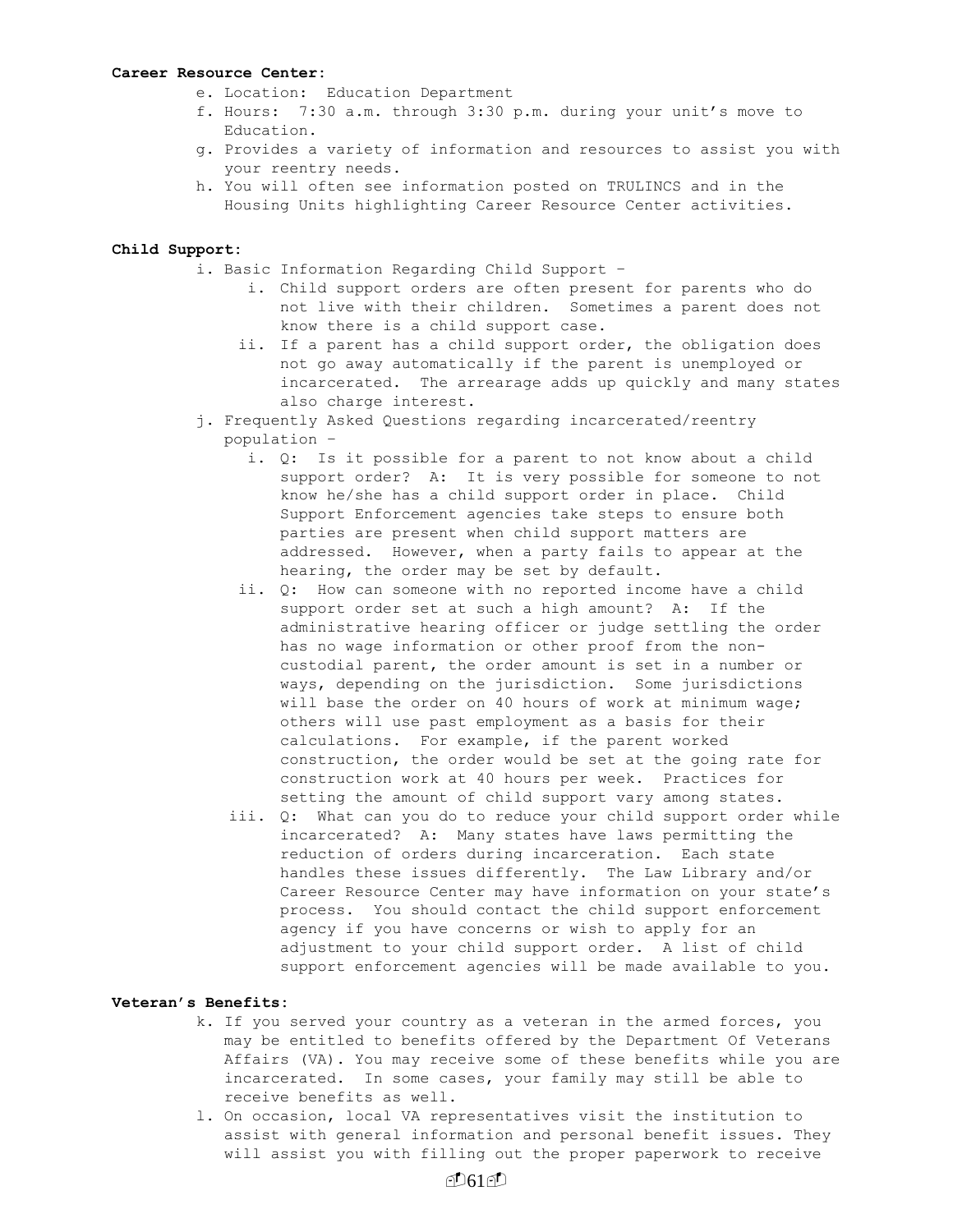any benefits you are eligible for.

- m. Meeting with the VA representative, in most cases, will take place during your last year of incarceration unless a specific request (family members to receive benefits, etc.) is needed beforehand.
- n. You must have a copy of your DD 214 for any inquiry about VA benefits. Your Unit Team or the VA representative can help you obtain your DD 214 if necessary.
- o. You may receive care from a VA medical center while incarcerated at an RRC.

## **Social Security Administration's Benefits Criteria:**

- p. SSI eligibility: Persons who are aged 65 or older, who are blind or disabled, and whose income and resources are below certain limits may apply for Social Security entitlements/benefits. Although benefits are not payable while you are incarcerated, you may begin the process to ensure you receive payment immediately upon release. You may receive benefits while on home detention status.
- q. If you were receiving SSI, your payments will be suspended while you are in prison, however, benefits to your spouse and/or children will continue as long as they remain eligible.
- r. Reinstatement: Social Security Administration must be contacted and provided a copy of your release documents. The Reentry Affairs Coordinator will identify who qualifies through ISDS so please make sure your Unit Team is aware of your previous receiving of benefits or if you will be eligible upon release of incarceration. If your confinement lasts for 12 consecutive months or longer, your eligibility for SSI benefits will terminate and you must file a new application for benefits. This will take place within 90 days of your release from BOP custody. If you have 90 days or longer of RRC (Halfway House), you will need to take care of the application process while housed at that facility.

#### **Selective Service:**

- s. All males in the U.S. between the ages of 18 and 26 **must** register. This includes non-citizens.
- t. If you do not register before the age of 26, you can permanently lose federal benefits.
- u. You can register by mail or through the Reentry Affairs Coordinator. Watch TRULINCS for further details. See the RAC for further information.
- v. If you are not registered and are over the age of 26, you can submit a Status of Information Letter (SIL) which can reinstate your benefits. (Not required if you were born before 1960). See the RAC for further information.
- w. Men born between March 29, 1957, and December 31, 1959, are not required to register.

## **Local Activities/Issues/Things to Keep in Mind and to Participate in:**

- x. If necessary, make sure you are participating in appropriate drug aftercare and mental health counseling while you are here. This includes attendance at mandatory classes and the taking of all required medication. You may also voluntarily participate in substance abuse counseling if you choose.
- y. Obtain your identification cards (Social Security Card, Selective Service Card, Birth Certificate, driver's license) with your Unit Team or find the procedures on TRULINCS.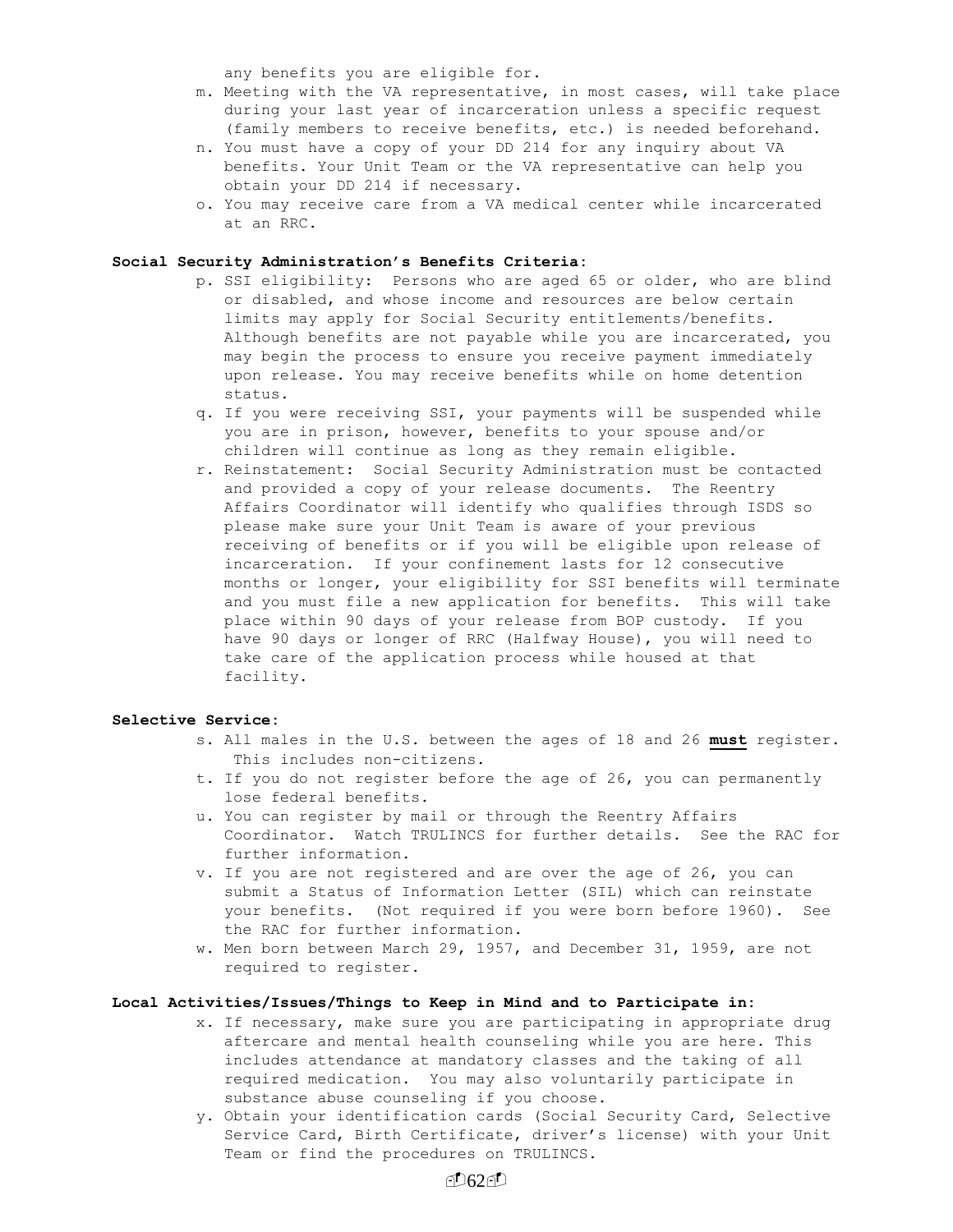- z. Actively participate in Transition Fairs and Mock Job Fairs to help you prepare for your release.
- aa. If you have five years or less on your sentence, consider participating in the Transition Unit.
- bb. It is imperative that you earn your GED, if you do not have a high school diploma. If you do not, you will be strongly encouraged to participate in the GED program. If you are struggling with the program, tutors are available to assist. If you do have your GED and it hasn't been verified, Education will need to verify your GED.
- cc. Actively participate in your meetings with your Unit Team. They are for you, not us, so you must help us identify your needs. Discuss your program needs, and ask to see what programs are available at the institution and/or visit the Education Department to see the various classes/courses.
- dd. Other issues you must take into consideration:
	- i. Housing
	- ii. Transportation
	- iii. Identification
	- iv. Phone/Utilities
	- v. Child Support/Child Care
	- vi. Employment
	- vii. Credit Score
	- viii. Education/Training Opportunities
		- ix. Paying Taxes/Bills
		- x. Going from a Lack of a "Good" Support System to a Definite "Good" Support System.

# **Diversity**

those we have judged.

While you are incarcerated, everyone has the right to be treated with dignity and respect, and everyone has the right to express their own diversity while being treated with dignity and respect. Why is this important in a correctional setting? It assists us all in practicing attitudes of tolerance, teaches us how to respect ourselves and others, and most importantly, promotes safe, non-violent behaviors and ways to manage conflict.

Diversity means understanding that each individual is unique, and recognizing our individual differences. These can be along the dimensions of race, ethnicity, gender, sexual orientation, socio-economic status, age, physical abilities, religious beliefs, political beliefs, or other ideologies. Diversity also includes any other characteristic of a person or group, complex or simple. For example, individual diversity can range from complex ethnic make up to simple preferences for food or sports teams. In a correctional setting, this also can include gang and group affiliations and the beliefs, attitudes, and behaviors that are associated with that group.

*Dignity*: A state of being worthy, honored, or esteemed. *Respect*: An act of giving attention and/or consideration. *Intolerance*: A destructive attitude rooted in ignorance, fear, hate, and suspicion. It breeds bigotry, violence, resentment, and misunderstanding. It promotes narrow-minded opinions and judgments of people, beliefs, practices, and cultures that are different from our own. It forces us to disregard and contradict fact and experience while serving as a barrier to new information. It robs us of the capacity to grow and thrive. *Tolerance*: A constructive attitude of acceptance and understanding that is free from bigotry and prejudicial thinking. It promotes recognition and respect of the views, beliefs, ideas, and practices of ALL people. It helps us

accept other people and living situations on life's terms, no just our own. It allows us to give up resentment, anger, and desire to punish ourselves and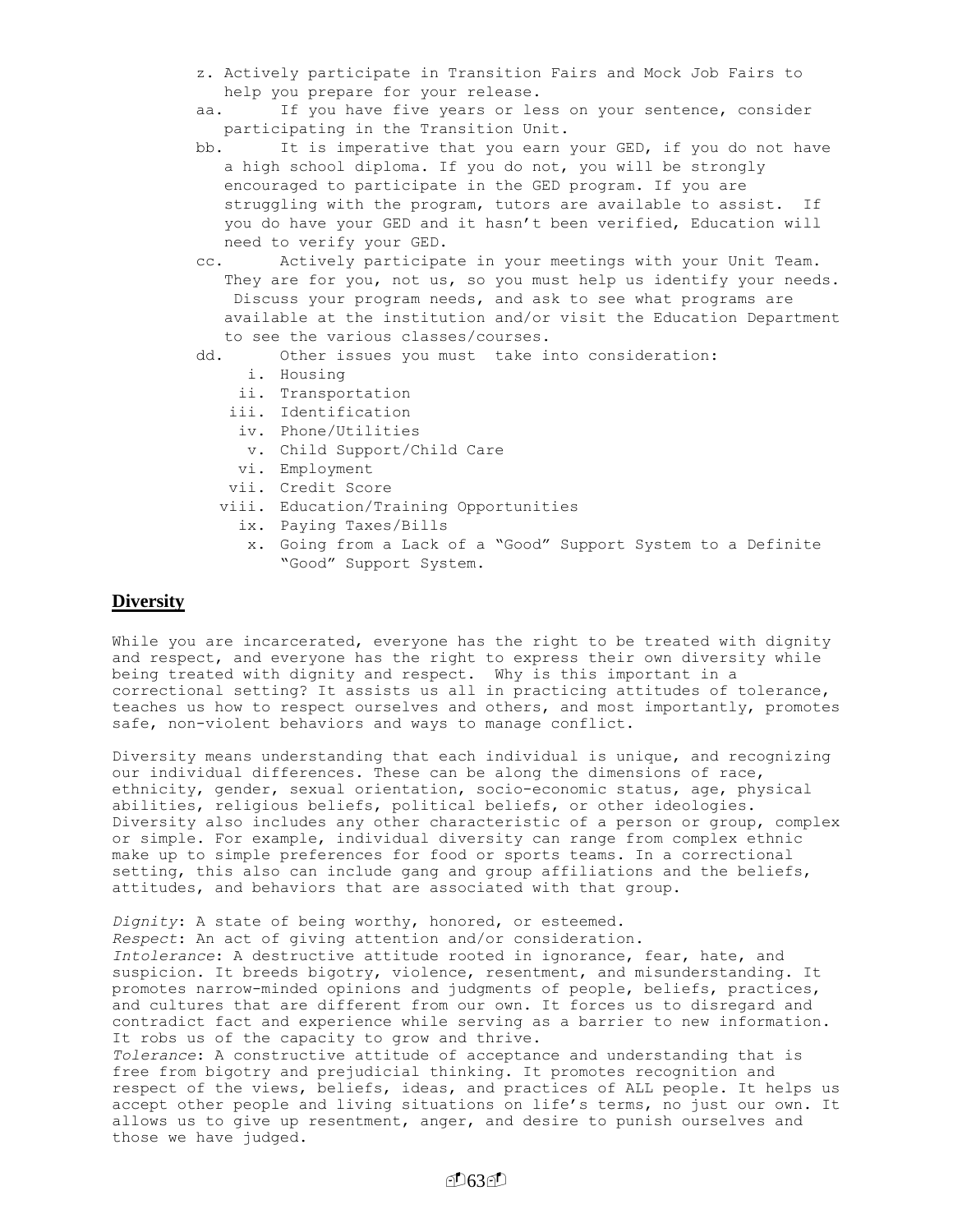Often we are unwilling or unable to do this. For those who fall into this category it can be frustrating trying to communicate with, work with, and in a correctional setting, live with those who are different from ourselves. It is often easier to empathize with our "own culture" or group than to be viewed as an "outsider" watching and judging. This makes looking outside ourselves even more difficult. As is well known, judging, criticizing, and dismissing often lead to prejudice, discrimination, and even worse, hate and violence. The goal of practicing diversity, tolerance, and respect in any setting is to empower individuals with knowledge and awareness so they can "look outside themselves" and exert understanding, respect, and compassion for themselves, the community, and the world around them. Doing this is crucial as everyone deserves to feel valued and appreciated, even those who are incarcerated. We ALL deserve to be treated with dignity and respect, from staff and other inmates. By utilizing an attitude of tolerance and creating a culture of respect and dignity you can:

- decrease your overall stress
- improve your relationships with others-even those in your own group
- make life less difficult for yourself within the institution
- create an opportunity for yourself to learn, grow, and thrive
- learn skills that you will utilize in your home communities for years to come
- create an environment where everyone feels valued and appreciated
- decrease overall violence, anger, and hate within the institution
- Give others consideration
- Manage conflict through effective communication
- Treat others the way they should be treated-the way you want to be treated
- Manage your *own* behavior
- Demonstrate mutual respect
- Find common ground
- Encourage the small stuff
- Include others, even those who are different from yourself
- Use rational thinking, not emotional reactions
- Practice patience and tolerance
- Seek out individuals to assist in diffusing situations of intolerance
- Seek understanding
- Do the right thing, even when no one is looking
- Remember, we all make mistakes
- Become a positive, pro-social mentor.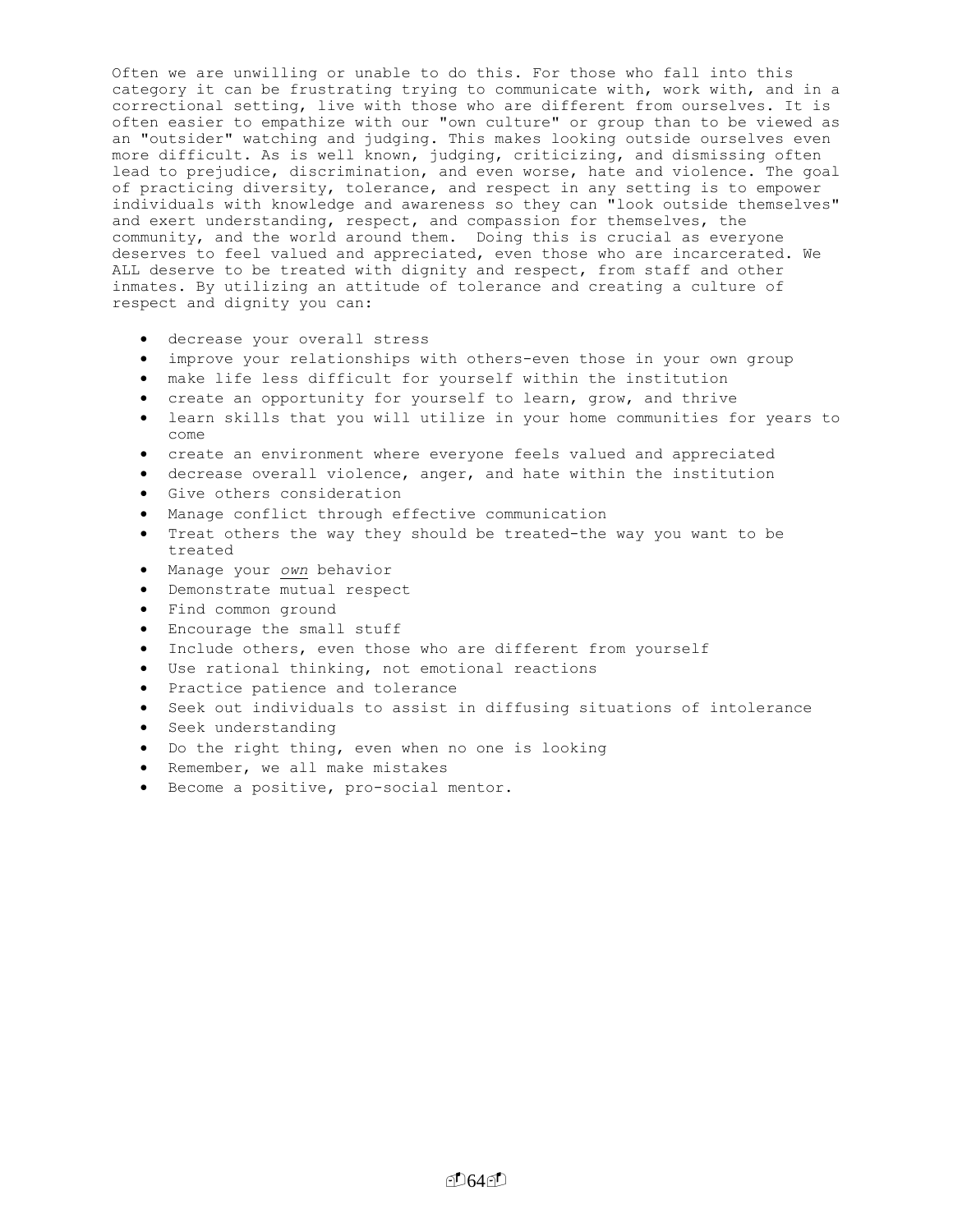# **Disciplinary Procedures**

Inmate Discipline Information: If a staff member observes or believes he or she has evidence an inmate has committed a prohibited act, the first step in the disciplinary process is writing an incident report. This is a written copy of the charges against the inmate. The incident report shall ordinarily be delivered to the inmate within twentyfour (24) hours of the time staff becomes aware of the inmate's involvement in the incident. An informal resolution of the incident may be attempted by the Lieutenant. If an informal resolution is accomplished, the incident report will be removed from the inmate's central file. Informal resolution is encouraged by the Bureau of Prisons for all violations except those in the high and greatest severity category. Violation in the greatest severity category must be forwarded to the Disciplinary Hearing Officer for final disposition. If an informal resolution is not accomplished, the incident report is forwarded to the UDC for an Initial Hearing.

Initial Hearing: Inmates must ordinarily be given an initial hearing within five (5) work days of the time staff become aware of the inmate's involvement in the incident (excluding the day staff became aware of the incident, weekends, and holidays). The inmate is entitled to be present at the initial hearing. The inmate may make statements or present documentary evidence in his behalf. The UDC must give its decision in writing to the inmate by the close of business the next work day. The UDC may extend the time limits of these procedures for good cause. The Warden must approve any extension over five (5) days. The inmate must be provided with written reasons for any extension. The UDC will either make final disposition of the incident or refer it to the Disciplinary Hearing Officer (DHO) for final disposition.

Discipline Hearing Officer (DHO): The Discipline Hearing Officer (DHO) conducts disciplinary hearings on serious rule violations. The DHO may not act on a case that has not been referred by the UDC. The Segregation Review Officer conducts periodic reviews of inmates in Disciplinary Segregation. An inmate will be provided with advance written notice of the charges not less than 24 hours before the inmate's appearance before the DHO. The inmate may waive this requirement. An inmate will be provided with a full-time staff member of his or her choice to represent them if requested. An inmate may make statements in his or her own defense and may produce documentary evidence. The inmate may present a list of witnesses and request they testify at the hearing. Inmates may not question a witness at the hearing. The staff representative and/or the DHO will question any witness for the inmate. An inmate may submit a list of questions for the witness(es) to the DHO, if there is no staff representative. The DHO will request a statement from all unavailable witnesses whose testimony is deemed relevant. The inmate has the right to be present throughout the DHO hearing, except during deliberations. The inmate charged may be excluded during appearances of outside witnesses or when institution security could be jeopardized. The DHO may postpone or continue a hearing for good cause. Reasons for the delay must be documented in the record of the hearing. Final disposition is made by the DHO.

Appeals of Disciplinary Action: Appeals of all disciplinary actions may be made through Administrative Remedy Procedures. UDC appeals are made on a BP9. Appeals are made to the Regional Director (BP-10) and the General Counsel (BP-11). On appeal, the following items will be considered:

- $\Box$  Whether the UDC or DHO substantially complied with the regulations on inmate discipline
- $\Box$  Whether the UDC or DHO based its decisions on substantial evidence
- $\Box$  Whether an appropriate sanction was imposed according to the severity level of the prohibited act

The staff member who responds to the appeal may not be involved in the incident in any way. These staff members include UDC members, the DHO, the investigator, the reporting officer, and the staff representative. Special Housing Unit Status: There are two components of special housing. These are Administrative Detention and Disciplinary Segregation. Administrative Detention separates an inmate from the general population. To the extent practical, an inmate in Administrative Detention shall be provided with the same general privileges as inmates in general population. An inmate may be placed in Administrative Detention when the inmate is in holdover status during transfer, a new commitment pending classification, pending investigation or a hearing for a violation of Bureau regulations, pending investigation or trial for a criminal act, pending transfer, for protection, or is finishing confinement in Disciplinary Segregation. Disciplinary Segregation is used as sanction for violations of Bureau rules and regulations. Inmates in Disciplinary Segregation will be denied certain privileges. Personal property will usually be impounded. Inmates placed in Disciplinary Segregation are provided with blankets, a mattress, a pillow, toilet tissue, and shaving utensils (as necessary). Inmates may possess legal and religious materials while in Disciplinary Segregation. Also, staff shall provide a reasonable amount of non-legal reading material. Inmates in Disciplinary Segregation shall be seen by a member of the medical staff daily including weekends and holidays. A unit staff member will visit the segregation unit daily. Inmates in both Administrative Detention and Disciplinary Segregation are provided with regular reviews of their housing status.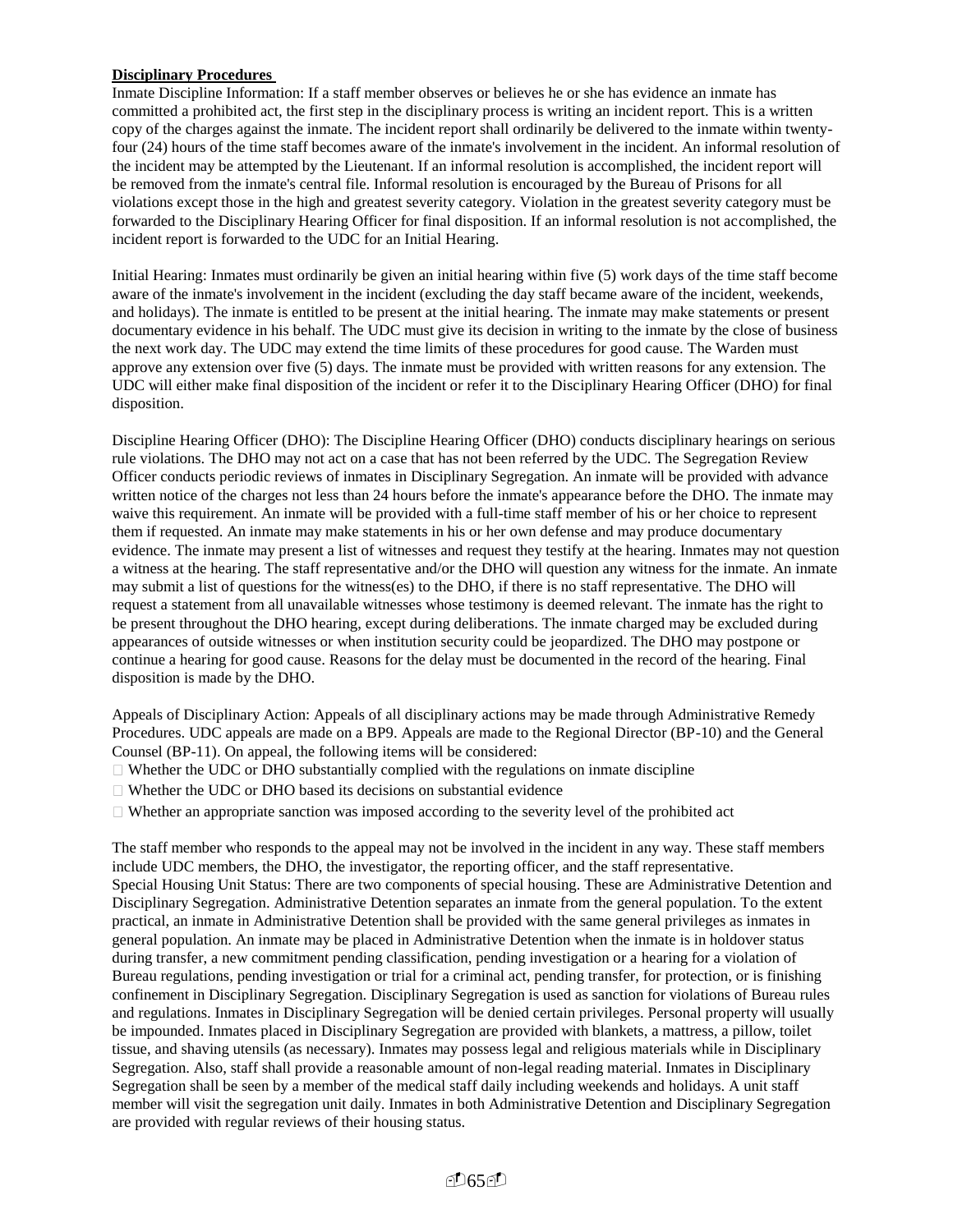# **PROHIBITED ACTS AND DISCIPLINARY SEVERITY SCALE** 1. PROHIBITED ACTS AND DISCIPLINARY SCALE **541.13**.

**A.** There are four categories of prohibited acts - Greatest, High, Moderate, and Low Moderate (see Table 3 for identification of the prohibited acts within each category). Specific sanctions are authorized for each category (see Table 4 for a discussion of each sanction). Imposition of a sanction requires that the inmate first is found to have committed the prohibited act.

**(1) Greatest category offenses:** The Discipline Hearing Officer (DHO) shall impose and execute one or more of sanctions A through E. Sanction B.1 must be imposed for a VCCLEA inmate rated as violent (i.e., an inmate who, as specified in the Violent Crime Control and Law Enforcement Act of 1994, committed a crime of violence on or after September 13, 1994) and for a PLRA inmate (i.e., an inmate who has been sentenced for an offense committed on or after April 26, 1996). The DHO may also suspend one or more additional sanctions A through G. The DHO may impose and execute sanction F and/or G only in addition to execution of one or more of sanctions A through E.

**(2) High category offenses:** The Discipline Hearing Officer shall impose and execute one or more of sanctions A through M, and except as noted in the sanction, may also suspend one or more additional sanctions A through M. Sanction B.1 must be imposed for a VCCLEA inmate rated as violent or by a PLRA inmate. The Unit Discipline Committee shall impose and execute one or more of sanctions G through M, and may also suspend one or more additional sanctions G through M. Sanction B.1 must be imposed for a VCCLEA inmate rated as violent and for a PLRA inmate. The Unit Discipline Committee shall impose and execute one or more of sanctions G through M, except for a VCCLEA inmate rated as violent. All high category offense charges for a VCCLEA inmate rated as violent and for a PLRA inmate must be referred to the DHO.

**(3) Moderate category offenses:** The Discipline Hearing Officer shall impose at least one sanction A through N, but, except as noted in the sanction, may suspend any sanction or sanctions imposed. Sanction B.1 ordinarily must be imposed for VCCLEA inmates rated as violent and for a PLRA inmate. Except for charges referred to the DHO, the Unit Discipline Committee (UDC) shall impose at least one sanction G through N, but may suspend any sanction or sanctions imposed. The UDC ordinarily shall refer to the DHO a moderate category charge for a VCCLEA inmate rated as violent or for a PLRA inmate if the inmate had been found to have committed a moderate category offense during the inmate's current anniversary year. (i.e., the twelve month period of time for which an inmate may be eligible to earn good conduct time). The UDC must thoroughly document in writing the reasons why the charge for such an inmate was not referred to the DHO.

**(4) Low moderate category offenses:** The Discipline Hearing Officer shall impose at least one sanction B.1, or E through P. The Discipline Hearing Officer may suspend any E through P sanction or sanctions imposed (a B.1 sanction may not be suspended). Except for charges referred to the DHO, the Unit Discipline Committee shall impose at least one sanction G through P, but may suspend any sanction or sanctions imposed. The UDC ordinarily shall refer to the DHO a low moderate category charge for a VCCLEA inmate rated as violent or for a PLRA inmate if the inmate has been found to have committed two low moderate category offenses during the inmate s current anniversary year (i.e., the twelve-month period of time for which the inmate may be eligible to earn good conduct time). The UDC must thoroughly document in writing the reasons why the charge for such an inmate was not referred to the DHO.

**B**. Aiding another person to commit any of these offenses, attempting to commit any of these offenses, and making plans to commit any of these offenses, in all categories of severity, shall be considered the same as a commission of the offense itself. In these cases, the letter "A" is combined with the offense code. For example, planning an escape would be considered an Escape and coded 102A. Likewise, attempting the adulteration of any food or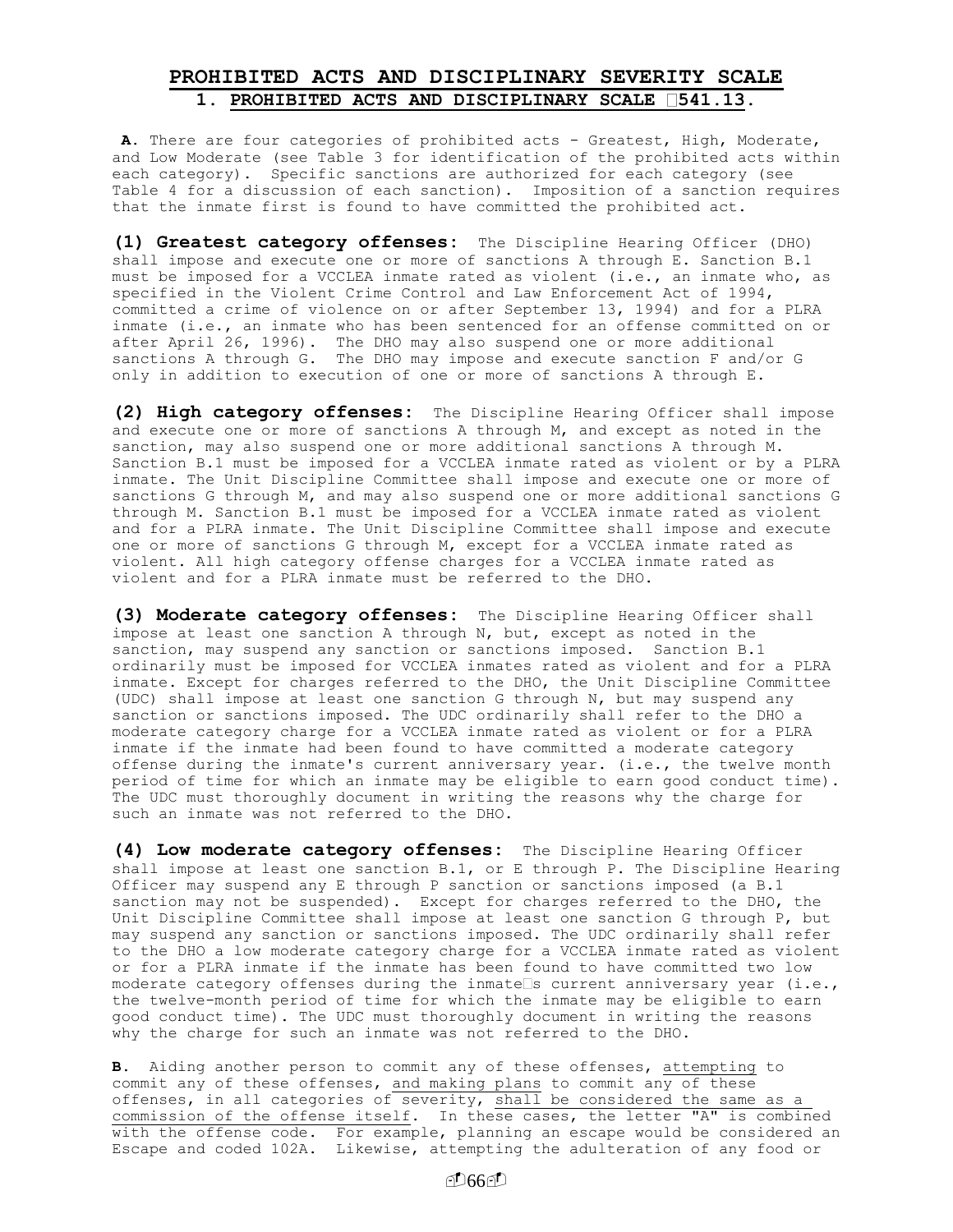drink would be coded 209A.

**C**. Suspensions of any sanction cannot exceed six months. Revocation and execution of a suspended sanction require that the inmate first is found to have committed any subsequent prohibited act. Only the Discipline Hearing Officer (DHO) may execute, suspend, or revoke and execute suspension of sanctions A through F. The Discipline Hearing Officer (DHO) or Unit Discipline Committee (UDC) may execute, suspend, or revoke and execute suspensions of sanctions G through P. Revocations and execution of suspensions may be made only at the level (DHO or UDC) which originally imposed the sanction. The DHO now has that authority for suspensions which were earlier imposed by the Inmate Disciplinary Committee (IDC). When an inmate receives an Incident Report while on a DHO imposed, but suspended sanction, the new Incident Report is to be forwarded by the UDC to the DHO both for a final disposition on the new Incident Report, and for a disposition on the suspended sanction. This procedure is not necessary when the UDC informally resolves the new Incident Report.

**D.** If the Unit Discipline Committee has previously imposed a suspended sanction and subsequently refers a case to the Discipline Hearing Officer, the referral shall include an advisement to the DHO of any intent to revoke that suspension if the DHO finds that the prohibited act was committed. If the DHO then finds that the prohibited act was committed, the DHO shall so advise the Unit Discipline Committee who may then revoke the previous suspension.

**E.** The Unit Discipline Committee or Discipline Hearing Officer may impose increased sanctions for repeated, frequent offenses according to the guidelines presented in Table 5.

**F.** Sanctions by severity of prohibited act, with eligibility for restoration of forfeited and withheld statutory good time are presented in Table 6.

Table 6 (page 19 of this Chapter) contains a chart showing the maximum amount of statutory good time that may be forfeited or withheld and the period of time that must pass before an inmate is eligible for restoration. The chart also shows the maximum amount of time that an inmate may spend in disciplinary segregation.

The time frame established in each of these areas is determined by the severity of the prohibited act.

### **TABLE 4 - SANCTIONS**

**1. Sanction of the Discipline Hearing Officer:** (upon finding the inmate committed the prohibited act)

**A. Recommend parole date rescission or retardation.** The DHO may make recommendations to the U.S. Parole Commission for retardation or rescission of parole grants. This may require holding fact-findings hearings upon request of or for the use of the Commission.

## **B. Forfeit earned statutory good time and/or terminate or**

**disallow extra good time.** The statutory good time available for forfeiture is limited to an amount computed by multiplying the number of months served at the time of the offense for which forfeiture action is taken, by the applicable monthly rate specified in 18 U.S.C.  $\Box 4161$  (less any previous forfeiture or withholding outstanding). The amount of good conduct time (GCT) available for forfeiture is limited to the total number of days in the "nonvested" status at the time of the misconduct (less any previous forfeiture). A forfeiture of good conduct time sanction may not be suspended. Disallowance of extra good time is limited to the extra good time for the calendar month in which the violation occurs. It may not be withheld or restored. The sanction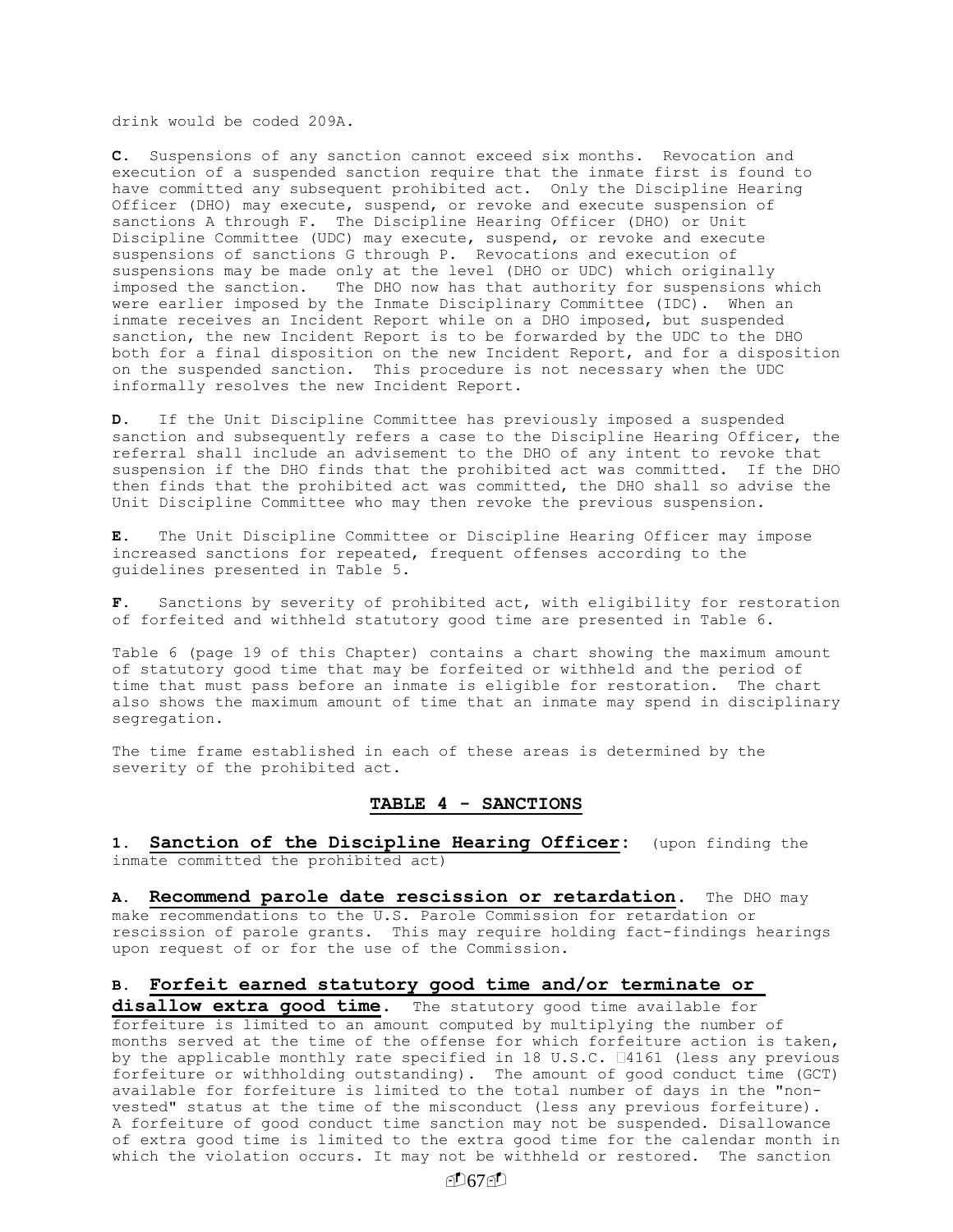of termination or disallowance of extra good time may not be suspended. Forfeited good conduct time will not be restored. Authority to restore forfeiture statutory good time is delegated to the Warden. This decision may not be delegated lower than the Associate Warden level. Limitations on this sanction and eligibility for restoration are based on the severity scale. (See Table 6)]

See page 19 of this Chapter for limitations on this sanction and for eligibility for restoration. Statutory good time percentages may be combined where separate acts or offenses occur on the same day and are heard by the DHO at the same time. For example, where an inmate is charged, and found to have committed, both a 200 and 300 Code violations by the same sitting DHO, that DHO may forfeit 75% of the inmate's good time (50% for the 200 code violation, 25% for the 300 Code violations). Statutory good time may not be forfeited (because it is not earned) for an inmate solely in service of a civil contempt. See Program Statement on extra good time for a discussion of termination or disallowance of extra good time.

An application for restoration of good time is to go from the inmate's unit team, through both the DHO and Captain for comments, to the Warden or his delegated representative for final decision.

This sanction B does not apply to inmates committed under the provisions of the Comprehensive Crime Control Act. For those inmates, the applicable sanction is B.1.

**B-1. Disallowance of good conduct time.** An inmate sentenced under the Sentencing Reform Act provisions of the Comprehensive Crime Control Act (includes the inmate who committed his or her crime on or after November 1, 1987) may not receive statutory good time, but is eligible to receive 54 days good conduct time credit each year (18 U.S.C. 13624(b)). Once awarded, the credit is vested, and may not be disallowed. Once disallowed, the credit may not be restored, except by immediate review or appeal action as indicated below. Prior to this award being made, the credit may be disallowed for an inmate found to have committed a prohibited act. A sanction of disallowance of good conduct time may not be suspended. Only the DHO can take action to disallow good conduct time. The DHO shall consider the severity of the prohibited act and the suggested disallowance guidelines in making a determination to disallow good conduct time. A decision to go above the guideline range is warranted for a greatly aggravated offense or where there is a repetitive violation of the same prohibited act

that occurs within a relatively short time frame (e.g., within 18 months for the same greatest severity prohibited act, within 12 months for the same high severity prohibited act, and within 6 months for the same moderate severity prohibited act). A decision to go below the guidelines is warranted for strong mitigating factors. Any decision outside the suggested disallowance guidelines is to be documented and justified in the DHO report.

The decision of the DHO is final and is subject only to review by the Warden to ensure conformity with the provisions of the disciplinary policy and by inmate appeal through the administrative remedy procedures. The DHO is to ensure that the inmate is notified that any appeal of a disallowance of good conduct time must be made within the time frames established in the Bureau's rule on administrative remedy procedures.

VCCLEA inmates rated as violent and PLRA inmates will ordinarily be disallowed good conduct time for each prohibited act they are found to have committed at the DHO hearing, consistent with the following;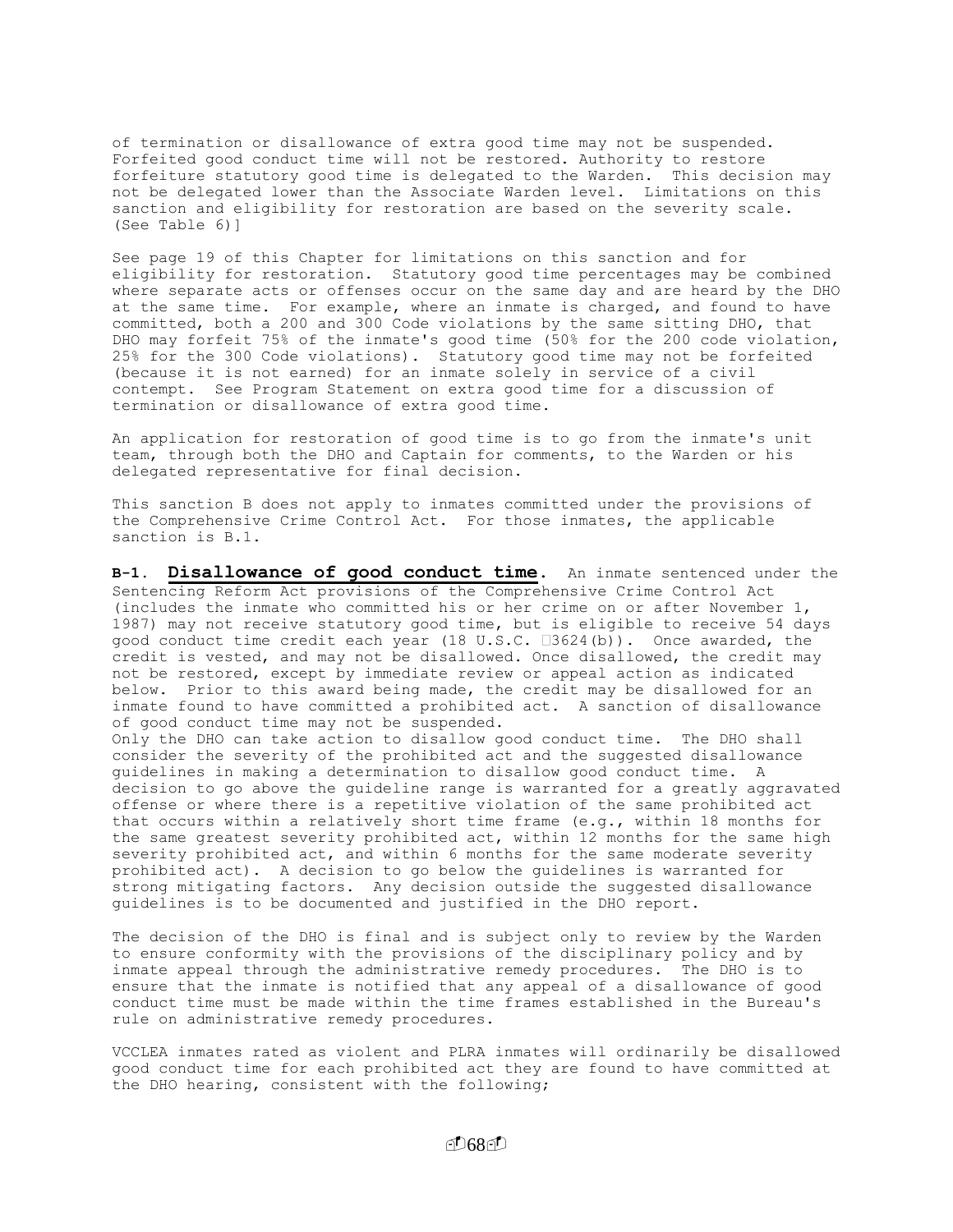(1) **Greatest Category Offenses.** A minimum of 40 days (or, if less than 54 days are available for the prorated period, a minimum of 75% of available good conduct time) for each act committed.

(2) **High Category Offenses**. A minimum of 27 days (or, if less than 54 days are available for the prorated period, a minimum of 50% of available good conduct time) for each act committed.

(3) **Moderate Category Offenses**. A minimum of 13 days (or, if less than 54 days are available for the prorated period, a minimum of 25% of available good conduct time) for each act committed if the inmate has committed two or more moderate category offenses during the current anniversary period.

(4) **Low Moderate Category Offenses**. A minimum of 6 days (or, if less than 54 days are available for the prorated period, a minimum of 12.5% of available good conduct time) for each act committed if the inmate has committed three or more low moderate category offenses during the current anniversary period.

However, the DHO may, after careful consideration of mitigating factors (seriousness of the offenses, the inmate's past disciplinary record, the lack of available good conduct time, etc.) choose to impose a lesser sanction, or even disallow no GCT for moderate and low moderate prohibited acts by VCCLEA inmates rated as violent or by PLRA inmates. The DHO must thoroughly detail the rational for choosing to disallow less than 13 days or 6 days respectively. This will be documented in Section VII of the DHO report. Disallowance of amounts greater than 13 days or 6 days respectively will occur with repetitive offenses consistent with the guidelines in this B.1.

The decision of the DHO is final and is subject only to review by the Warden to ensure conformity with the provisions of the disciplinary policy and by inmate appeal through the administrative remedy program.

The DHO is to ensure that the inmate is notified that any appeal of a disallowance of good conduct time must be made within the time frames established in the Bureau's rule on administrative remedy procedures. Except for VCCLEA inmates rated as violent or PLRA inmates, Sanction B.1 may be imposed on the Low Moderate category only where the inmate has committed the same low moderate prohibited act more than one time within a six-month period.

Good conduct time credit may only be given to an inmate serving a sentence of more than one year, but less than the duration of his life. In the last year or portion of a year of an inmate's sentence, only the amount of good conduct time credit available for that remaining period of time may be disallowed. The Appendix to this Chapter 4 discusses procedures for the disallowance of good conduct time.

**C. Recommend disciplinary transfer.** The DHO may recommend that an inmate be transferred to another institution for disciplinary reasons.

Where a present or impending emergency requires immediate action, the Warden may recommend for approval of the Regional Director the transfer of an inmate prior to either a UDC OR DHO Hearing. Transfers for disciplinary reasons prior to a hearing before the UDC or DHO may be used in emergency situations and only with approval of the Regional Director. When an inmate is transferred under these circumstances, the sending institution shall forward copies of incident reports and other relevant materials with completed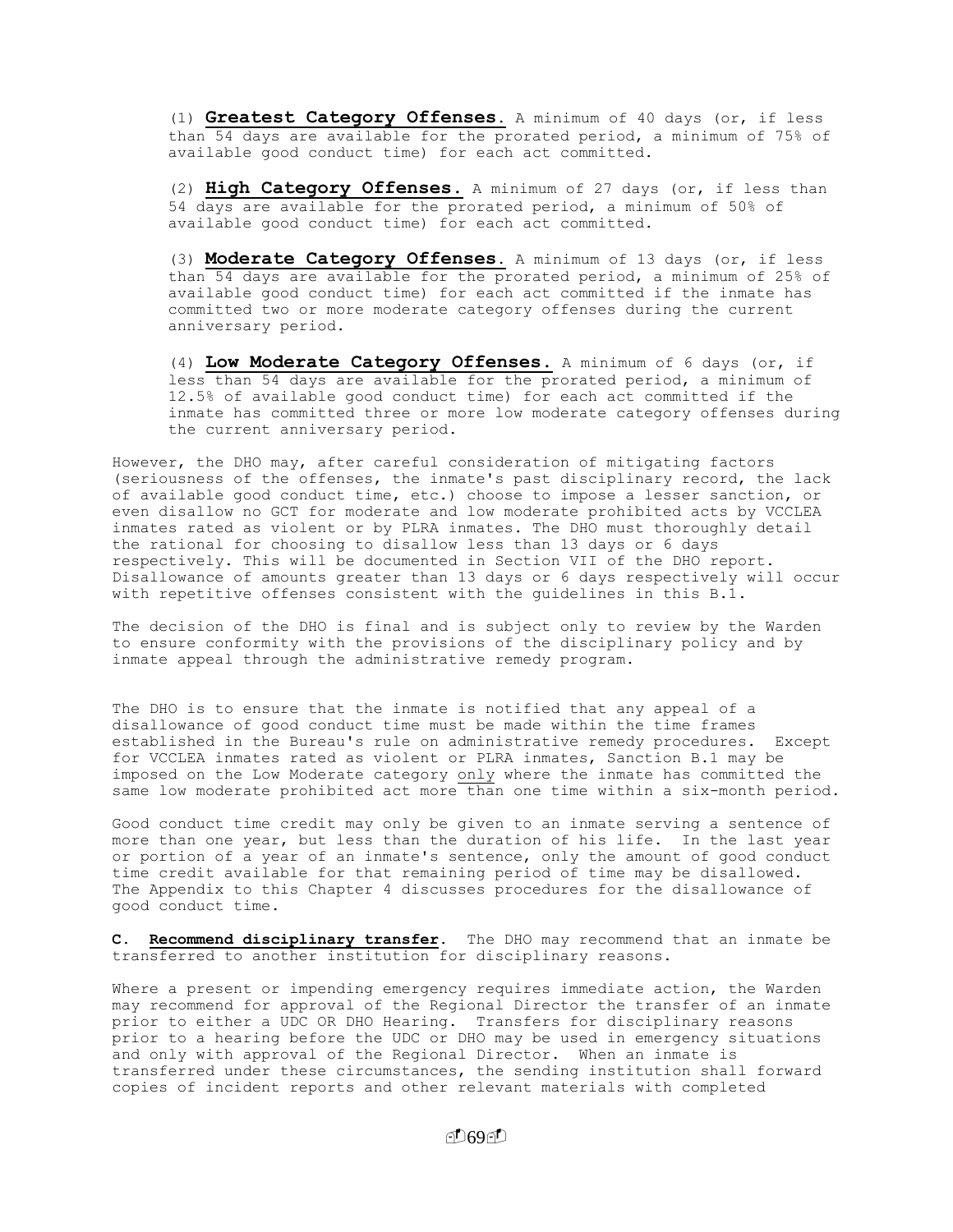investigation to the receiving institution's Discipline Hearing Officer. The inmate shall receive a hearing at the receiving institution as soon as practicable under the circumstances to consider the factual basis of the charge of misconduct and the reasons for the emergency transfer. All procedural requirements applicable to UDC or DHO hearings contained in this rule are appropriate, except that written statements of unavailable witnesses are liberally accepted instead of live testimony.

Transfers from one region to another require the approval of both the sending and receiving Regional Directors.

The receiving institution does not need to hold a new UDC hearing if such a hearing was held by the sending institution prior to the inmate's transfer.

**D. Disciplinary segregation.** The DHO may direct that an inmate be placed or retained in disciplinary segregation pursuant to guidelines contained in this rule. Consecutive disciplinary segregation sanctions can be imposed and executed for inmates charged with and found to have committed offenses that are part of different acts only. Specific limits on time in disciplinary segregation are based on the severity scale. (See Table 6)

Separate sanctions may be imposed for separate acts or offenses. Acts are different or separate if they have different elements to the offenses. For example, if an inmate is involved in a fight with another inmate, and in the course of subduing that incident the inmate also strikes a staff member, the inmate can be charged with Fighting (Code 201) and also Assaulting a Staff Member (Code 101). The inmate can be separately charged and punished, on the basis of one Incident Report, or in two separate Incident Reports, for each offense. The inmate could not be punished for both assault on and fighting with the inmate, since the elements of both offenses (the time, place, persons involved, actions performed) are essentially the same for both offenses. If, on the way to administrative detention, the inmate starts another disturbance, and strikes another officer, the inmate could be charged with that as another assault offense. Similarly, an inmate serving a period of time in disciplinary segregation may commit a prohibited act there, and receive additional, consecutive time in segregation for that new offense. Each different or separate offense should be written on a separate Incident Report. Unless otherwise specified by the DHO, disciplinary segregation placement for different or separate prohibited acts are to be imposed consecutively.

An inmate who has been recommended for a Control Unit placement may be transferred prior to completing the required segregation period. The remainder of any segregation period shall be served at the receiving institution.

Except as noted above, an inmate serving a sanction of disciplinary segregation ordinarily is not to be transferred from the institution imposing the sanction until completion of the segregation period. Where this is not practical, the transfer must be approved by the Regional Office. The inmate shall complete the remainder of any segregation period at the receiving institution.

**E. Make monetary restitution.** The DHO may direct that an inmate reimburse the  $\overline{U.S.}$  Treasury for any damages to  $U.S.$  Government property that the individual is determined to have caused or contributed to.] An inmate's commissary privileges may be suspended or limited until restitution is made. See Accounting Management Manual for instructions regarding impoundment of inmate funds.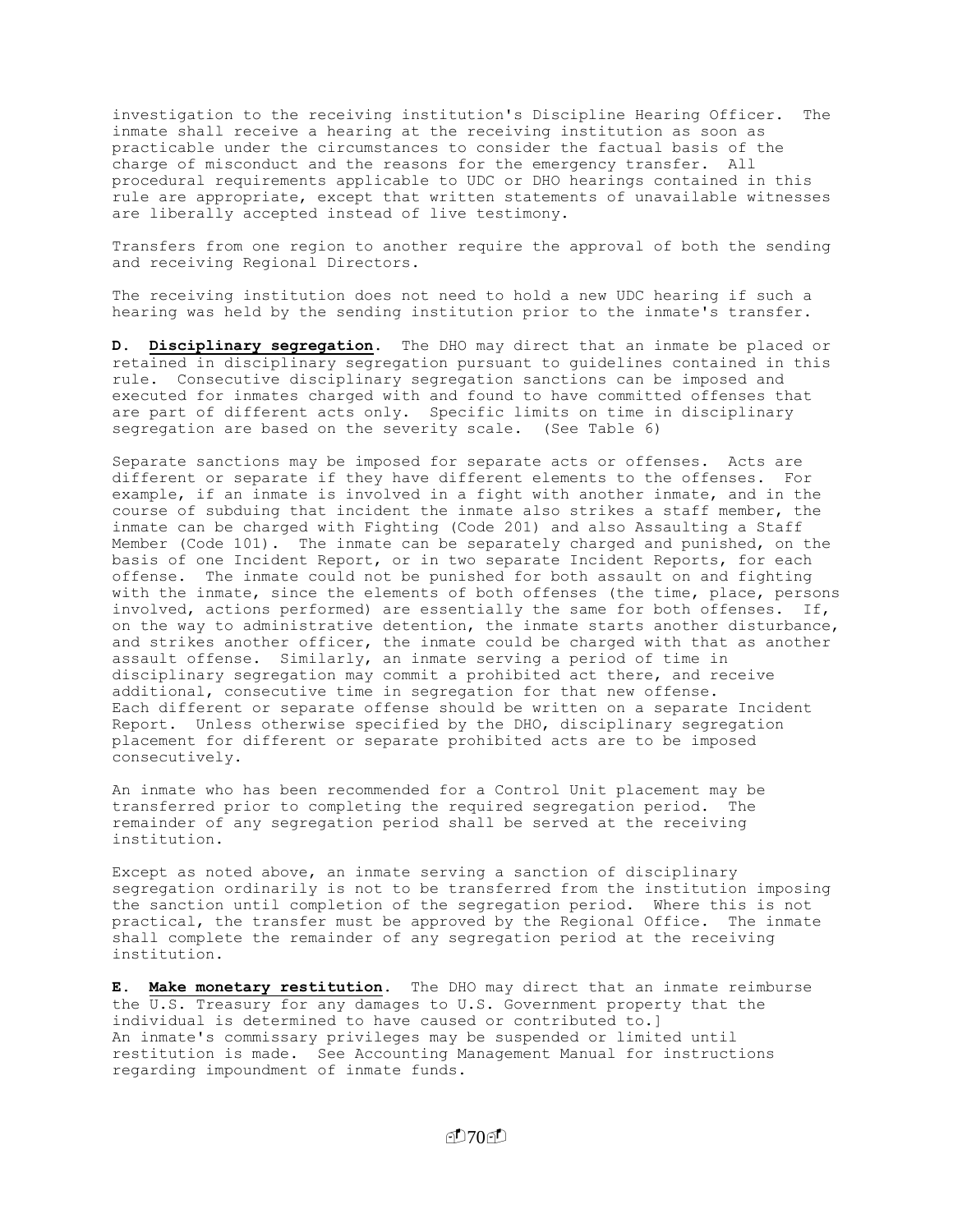**F. Withholding statutory good time.** The DHO may direct that an inmate's good time be withheld. Withholding of good time should not be applied as a universal punishment to all persons in disciplinary segregation status. Withholding is limited to the total amount of good time creditable for the single month during which the violation occurs.

Some offenses, such as refusal to work at an assignment, may be recurring, thereby permitting, when ordered by the DHO, consecutive withholding actions. When this is the intent, the DHO shall specify at the time of the initial DHO hearing that good time may be withheld until the inmate elects to return to work. During the running of such a withholding order, the DHO shall review the offense with the inmate on a monthly basis. For an on-going offense, staff need not prepare a new Incident Report or conduct an investigation or initial hearing (UDC). The DHO shall provide the inmate an opportunity to appear in person and to present a statement orally or in writing. The DHO shall document its action on, or by an attachment to, the initial Institution Discipline report. If further withholding is ordered, the DHO shall advise the inmate of the inmate's right to appeal through the Administrative Remedy procedures (Part 542). Only the Warden may restore withheld statutory good time. This decision may not be delegated lower than the Associate Warden level. Restoration eligibility is based on the severity scale. (See Table 6)

An application for restoration of good time is to go from the inmate's unit team, through both the DHO and Captain for comments, to the Warden or his delegated representative for final decision. Part 542 refers to PROGRAM STATEMENT 1330.7, Administrative Remedy Procedure for Inmates. See page 19 of this Chapter for information on restoration eligibility.

This sanction F does not apply to inmates committed under the provisions of the Comprehensive Crime Control Act. This means that inmates who committed their crimes on or after November 1, 1987, and who are sentenced under the Sentencing Reform Act provisions of the Comprehensive Crime Control Act are only eligible to receive 54 days good conduct time credit (18 U.S.C.  $3624(b)$ ). This credit is given at the end of each year of time served and, once given, is vested. For these inmates, the DHO's authority is final and is subject only to review by the Warden to ensure conformity with the provisions of the discipline policy and by inmate appeal through the Administrative Remedy procedures.

**2. Sanctions of the Discipline Hearing Officer/Unit Discipline Committee:**  (upon finding the inmate committed the prohibited act)

**G. Loss of privileges: commissary, movies, recreation, etc**. The DHO or UDC may direct that an inmate forego specific privileges for a specified period of time. Ordinarily, loss of privileges is used as a sanction in response to an abuse of that privilege. However, the DHO or UDC may impose a loss of privilege sanction not directly related to the offense when there is a lack of other appropriate sanctions or when imposition of an appropriate sanction previously has been ineffective.

After careful consideration of all relevant facts, the UDC or DHO may impose a loss of privilege sanction not directly related to the offense, provided there is a belief that the imposed sanction (e.g., loss of visiting privileges) is viewed as having a significant impact on the inmate's future behavior. The UDC or DHO must clearly document in the record the basis for determining that this sanction will have a significant impact on the inmate's future behavior (e.g., lack of other appropriate sanctions, previously imposed sanctions have not been effective).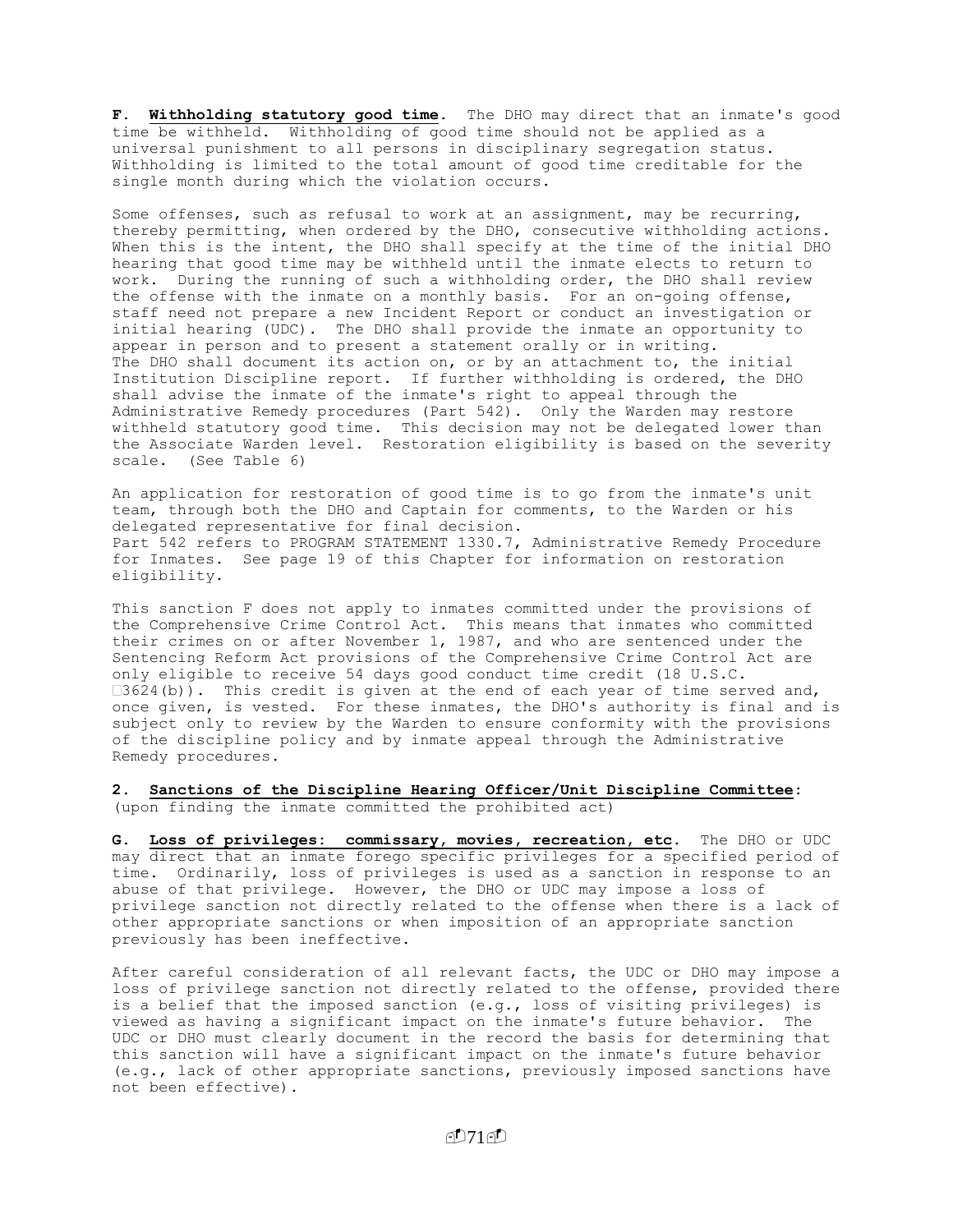Loss of recreation privileges cannot be imposed on inmates in Special Housing, but may be used as a sanction for general population inmates.

- **H. Change housing (quarters).** The DHO or UDC may direct that an inmate be removed from current housing and placed in other housing.
- **I. Remove from program and/or group activity.** The DHO or UDC may direct that an inmate forego participating in any program or group activity for a specified period of time.
- **J. Loss of job.** The DHO or UDC may direct that an inmate be removed from present job and/or be assigned to another job.
- **K. Impound Inmate's personal property.** The DHO or UDC may direct that an inmate's personal property be stored in the institution (when relevant to offense) for a specified period of time.
- **L. Confiscate contraband.** The DHO or UDC may direct that any contraband in the possession of an inmate be confiscated and disposed of appropriately. For procedures, see PROGRAM STATEMENT 5580.2, Personal Property of Inmates.
- **M. Restrict quarters.** The DHO or UDC may direct that an inmate be confined to quarters or in its immediate area for a specified period of time.
- **N. Extra Duty.** The DHO or UDC may direct that an inmate perform tasks other than those performed during regularly assigned institutional job.
- **O. Reprimand.** The DHO or UDC may reprimand an inmate either verbally or in writing.
- **P. Warning.** The DHO or UDC may verbally warn an inmate regarding committing prohibited act(s).

**Note: Although not considered sanctions, the UDC or DHO may recommend classification or program changes. For example, the DHO may recommend an inmate's participation in or removal from, a particular program. When this occurs, a final decision will ordinarily be made in accordance with the established procedures for deciding that issue. The example cited above, a referral would be made to the inmate's unit team for a decision on the recommendation.**

# **INMATE RIGHTS AND RESPONSIBILITIES**

Any society in which you live requires rules for the protection of the rights of others. The United States Penitentiary/Satellite Camp Big Sandy is no exceptions. The following is a list of the rights and responsibilities of inmates here at USP/SCP Big Sandy**:**

## **Rights..........**

- 1. You have the right to expect that as a human being, you will be treated respectfully, impartially, and fairly by all personnel.
- 2. You have the right to be informed of the rules, procedures and schedules concerning the operation of the institution.
- 3. You have the right of freedom of religious affiliation and voluntary religious worship.
- 4. You have the right to health care, which includes nutritious meals, proper bedding and clothing, and a laundry schedule for cleanliness of the same, an opportunity to shower regularly, proper ventilation for warmth and fresh air, a regular exercise program, toilet articles, and medical and dental treatment.
- 5. You have the right to visit and correspond with family members, and friends, and correspond with members of the news media in keeping with Bureau rules and institution guidelines.
- 6. You have the right to unrestricted and confidential access to the courts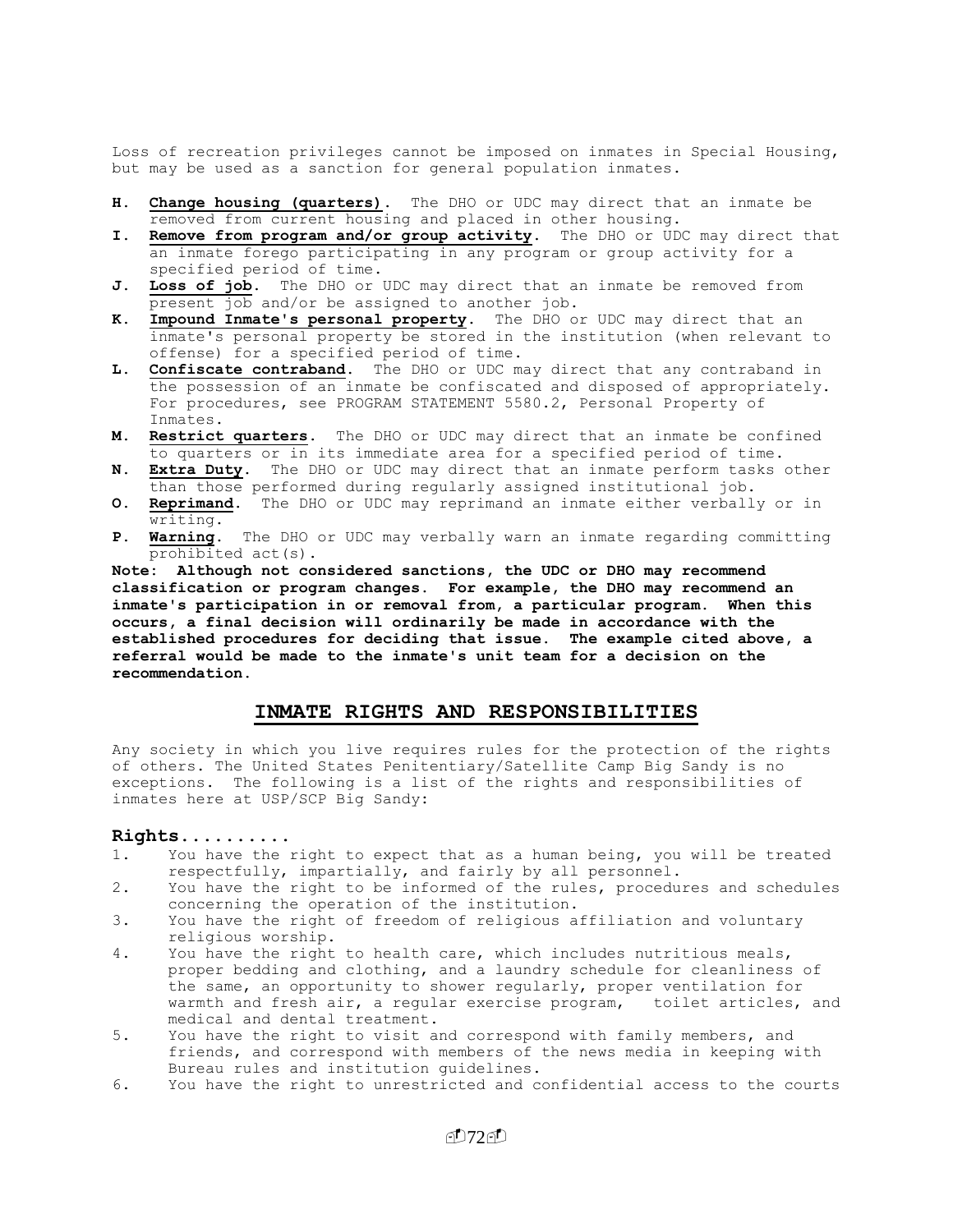by correspondence, (on matters such as the legality of your conviction, civil matters, pending criminal cases, and the conditions of your imprisonment).

- 7. You have the right to legal counsel from an attorney of your choice by interviews and correspondence.
- 8. You have the right to participate in the use of the law library reference materials to assist you in resolving legal problems. You have the right to help when it is available through a legal assistance program.
- 9. You have the right to a wide range of reading materials for educational purposes and for your own enjoyment. These materials may include magazines and newspapers sent from the community, with certain restrictions.
- 10. You have the right to participate in education, vocational training and employment as far as resources are available, and in keeping with your interest, needs and abilities.
- 11. You have the right to use your funds for commissary and other purchases, consistent with institution security and good order, for opening bank and/or savings accounts, and assisting your family.

## **Responsibilities..........**

- 1. You have the responsibility to treat others, both employees and inmates, in the same manner.
- 2. You have the responsibility to know and abide by the rules.
- 3. You have the responsibility to recognize and respect the rights of others.
- 4. It is your responsibility not to waste food, to follow the laundry and shower schedule, maintain neat and clean living quarters, to keep your area free of contraband, and to seek medical and dental care as you may need it.
- 5. It is your responsibility to conduct yourself properly during visits, not to accept or pass contraband, and not violate the law of Bureau rules or institution guidelines through your correspondence.
- 6. You have the responsibility to present honestly and fairly your petitions, questions and problems to the court.
- 7. It is your responsibility to use the services of an attorney honestly and fairly.
- 8. It is your responsibility to use these resources in keeping with the procedures and schedule prescribed and to respect the rights of other inmates to the use of the materials and assistance.
- 9. It is your responsibility to seek and utilize reading materials for your personal benefit, without depriving others of their equal rights to the use of this material.
- 10. You have the responsibility to take advantage of activities which may help you live a successful and law-abiding life within the institution and in the community. You will be expected to abide by the regulations governing the use of such activities.
- 11. You have the responsibility to meet your financial and legal obligations, including, but not limited to, court-imposed assessments, fines, and restitution. You also have the responsibility to make use of your funds in a manner consistent with your release plans, your family needs, and for other obligations that you may have.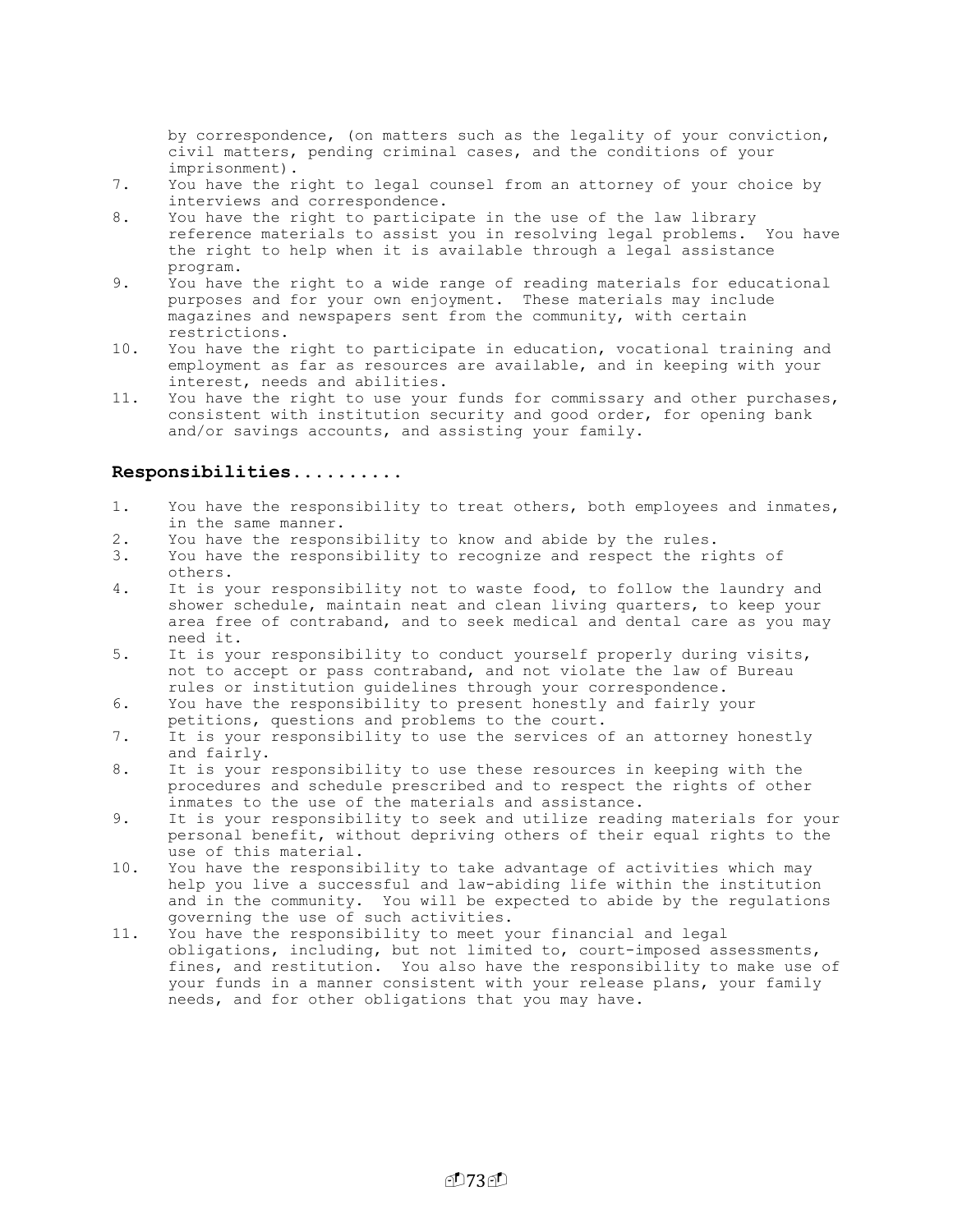## **Table 1 PROHIBITED ACTS AND AVAILABLE SANCTIONS GREATEST SEVERITY LEVEL PROHIBITED ACTS**

**100** Killing

- **101** Assaulting any person, or an armed assault on the institution's secure perimeter (a charge for assaulting any person at this level is to be used only when serious physical injury has been attempted or accomplished).
- **102** Escape from escort; escape from any secure or non-secure institution, including community confinement; escape from unescorted community program or activity; escape from outside a secure institution.
- **103** Setting a fire (charged with this act in this category only when found to pose a threat to life or a threat of serious bodily harm or in furtherance of a prohibited act of Greatest Severity, *e.g.,* in furtherance of a riot or escape; otherwise the charge is properly classified Code 218, or 329).
- **104** Possession, manufacture, or introduction of a gun, firearm, weapon, sharpened instrument, knife, dangerous chemical, explosive, ammunition, or any instrument used as a weapon.

**105** Rioting

- **106** Encouraging others to riot
- **107** Taking hostage(s)
- **108** Possession, manufacture, introduction, or loss of a hazardous tool (tools most likely to be used in an escape or escape attempt or to serve as weapons capable of doing serious bodily harm to others; or those hazardous to institutional security or personal safety; *e.g.,* hacksaw blade, body armor, maps, handmade rope, or other escape paraphernalia, portable telephone, pager, or other electronic device).
- **109** (Not to be used)
- **110** Refusing to provide a urine sample; refusing to breathe into a Breathalyzer; refusing to take part in other drug-abuse testing.
- **111** Introduction or making of any narcotics, marijuana, drugs, alcohol, intoxicants, or related paraphernalia, not prescribed for the individual by the medical staff. P5270.09 7/8/2011 Federal Regulations are shown in this type. Implementing instructions: this type 45
- **112** Use of any narcotics, marijuana, drugs, alcohol, intoxicants, or related paraphernalia, not prescribed for the individual by the medical staff.
- **113** Possession of any narcotics, marijuana, drugs, alcohol, intoxicants, or related paraphernalia, not prescribed for the individual by the medical staff.
- **114** Sexual assault of any person, involving non-consensual touching by force or threat of force
- **115** Destroying and/or disposing of any item during a search or attempt to search.
- **196** Use of the mail for an illegal purpose or to commit or further a Greatest category prohibited act.
- **197** Use of the telephone for an illegal purpose or to commit or further a Greatest category prohibited act.
- **198** Interfering with a staff member in the performance of duties most like another Greatest severity prohibited act. This charge is to be used only when another charge of Greatest severity is not accurate. The offending conduct must be charged as "most like" one of the listed Greatest severity prohibited acts.
- **199** Conduct which disrupts or interferes with the security or orderly running of the institution or the Bureau of Prisons most like another Greatest severity prohibited act. This charge is to be used only when another charge of Greatest severity is not accurate. The offending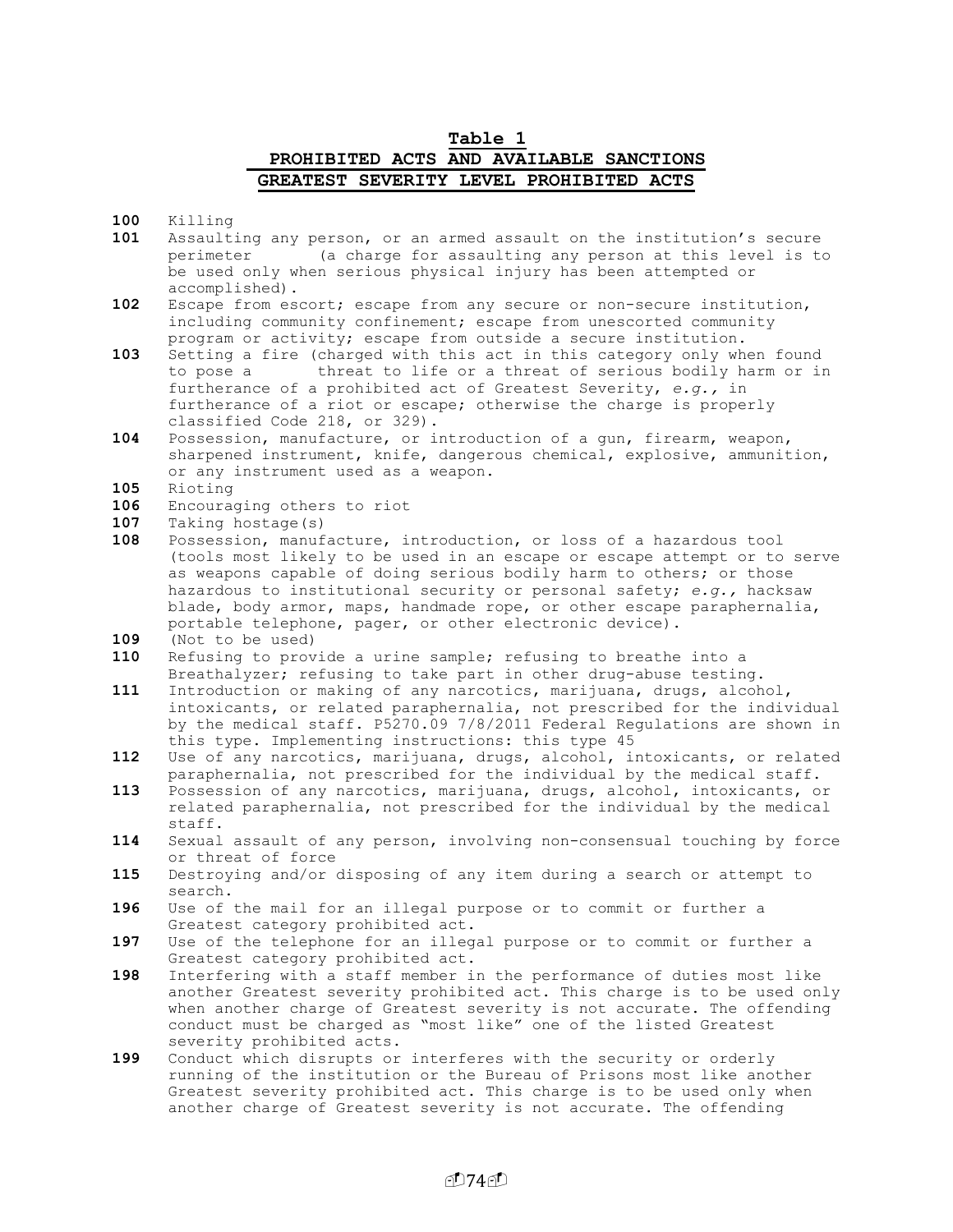conduct must be charged as "most like" one of the listed Greatest severity prohibited acts.

## **AVAILABLE SANCTIONS FOR GREATEST SEVERITY LEVEL PROHIBITED ACTS**

- **A.** Recommend parole date rescission or retardation.
- **B**. Forfeit and/or withhold earned statutory good time or non-vested good conduct time (up to 100%) and/or terminate or disallow extra good time (an extra good time or good conduct time sanction may not be suspended).
- **C**. Disallow ordinarily between 50% and 75% (27-41 days) of good conduct time credit available for year (a good conduct time sanction may not be suspended).
- **D.** Disciplinary segregation (up to 12 months). P5270.09 7/8/2011 Federal Regulations are shown in this type. Implementing instructions: this type 46
- **E**. Make monetary restitution.
- **F**. Monetary fine.
- **G.** Loss of privileges (*e.g.,* visiting, telephone, commissary, movies, recreation).
- **H**. Change housing (quarters).
- **I.** Remove from program and/or group activity.
- **J**. Loss of job.
- **K.** Impound inmate's personal property.
- **L.** Confiscate contraband.
- **M.** Restrict to quarters.
- **N.** Extra duty.

## **HIGH SEVERITY LEVEL PROHIBITED ACTS**

- **200** Escape from a work detail, non-secure institution, or other non-secure confinement, including community confinement, with subsequent voluntary return to Bureau of Prisons custody within four hours.
- **201** Fighting with another person
- **202** (Not to be used)
- **203** Threatening another with bodily harm or any other offense
- **204** Extortion; blackmail; protection; demanding or receiving money or anything of value in return for protection against others, to avoid bodily harm, or under threat of informing.
- **205** Engaging in sexual acts
- **206** Making sexual proposals or threats to another
- **207** Wearing a disguise or a mask P5270.09 7/8/2011 Federal Regulations are shown in this type. Implementing instructions: this type 47
- **208** Possession of any unauthorized locking device, or lock pick, or tampering with or blocking any lock device (includes keys), or destroying, altering, interfering with, improperly using, or damaging any security device, mechanism, or procedure.
- **209** Adulteration of any food or drink
- **210** (Not to be used)
- **211** Possessing any officers or staff clothing
- **212** Engaging in or encouraging a group demonstration
- **213** Encouraging others to refuse to work, or to participate in a work stoppage
- **214** (Not to be used)
- **215** (Not to be used)
- **216** Giving or offering an official or staff member a bribe, or anything of value
- **217** Giving money to, or receiving money from, any person for the purpose of introducing contraband or any other illegal or prohibited purpose.
- **218** Destroying, altering, or damaging government property, or the property of another person, having a value in excess of \$100.00, or destroying,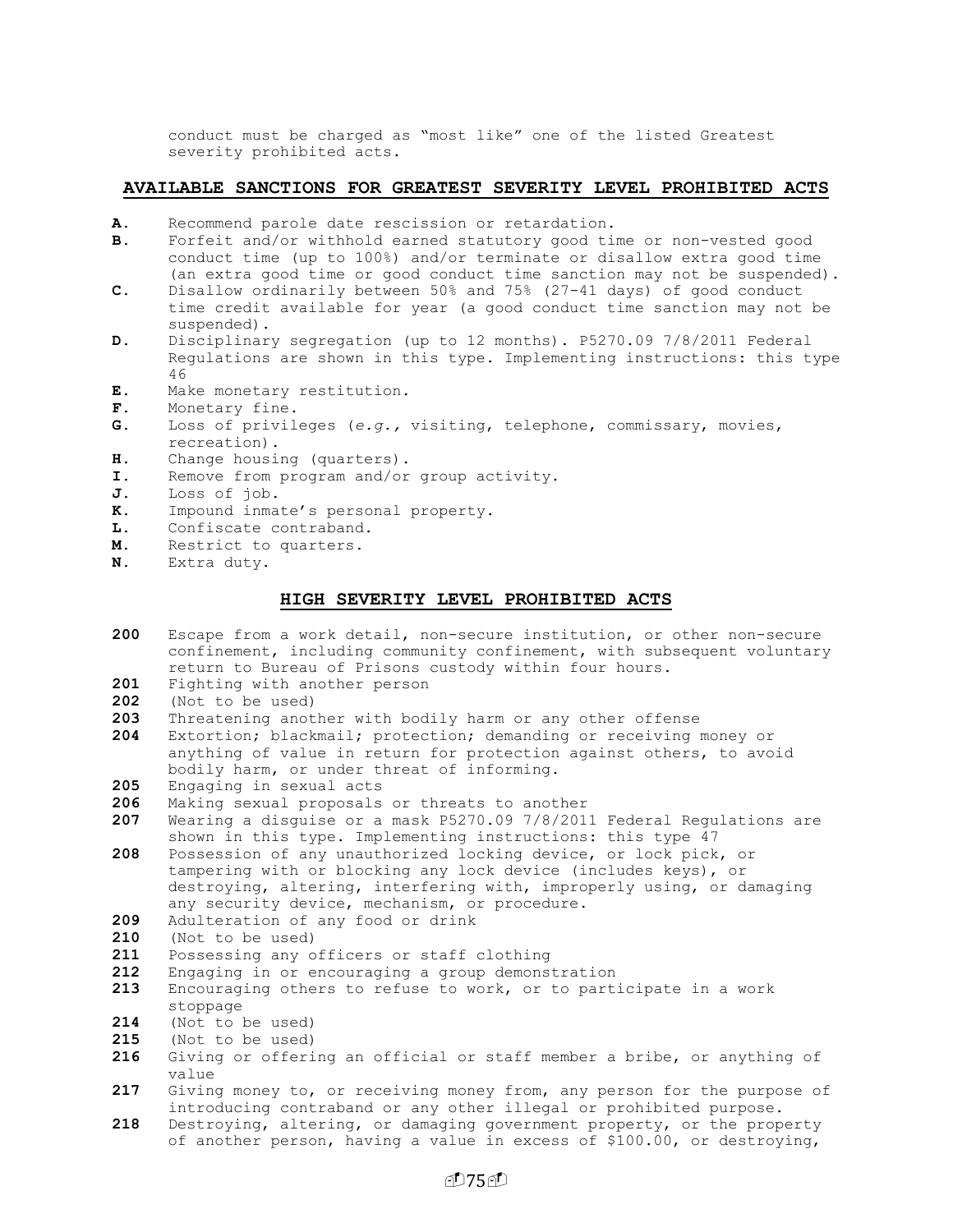altering, damaging life-safety devices (e.g., fire alarm) regardless of financial value.

- **219** Stealing; theft (including data obtained through the unauthorized use of a communications device, or through unauthorized access to disks, tapes, or computer printouts or other automated equipment on which data is stored).
- **220** Demonstrating, practicing, or using martial arts, boxing (except for use of a punching bag), wrestling, or other forms of physical encounter, or military exercises or drill (except for drill authorized by staff)
- **221** Being in an unauthorized area with a person of the opposite sex without staff permission
- **222** (Not to be used)
- **223** (Not to be used) P5270.09 7/8/2011 Federal Regulations are shown in this type. Implementing instructions: this type 48
- **224** Assaulting any person (a charge at this level is used when less serious physical injury or contact has been attempted or accomplished by an inmate).
- **225** Stalking another person through repeated behavior which harasses, alarms, or annoys the person, after having been previously warned to stop such conduct
- **226** Possession of stolen property
- **227** Refusing to participate in a required physical test or examination unrelated to testing for drug abuse (e.g., DNA, HIV, tuberculosis).
- **228** Tattooing or self-mutilation
- **229** Sexual assault of any person, involving non-consensual touching without force or threat of force
- **296** Use of the mail for abuses other than criminal activity which circumvent mail monitoring procedures (e.g., use of the mail to commit or further a High category prohibited act, special mail abuse; writing letters in code; directing others to send, sending, or receiving a letter or mail through unauthorized means; sending mail for other inmates without authorization; sending correspondence to a specific address with directions or intent to have the correspondence sent to an unauthorized person; and using a fictitious return address in an attempt to send or receive unauthorized correspondence).
- **297** Use of the telephone for abuses other than illegal activity which circumvent the ability of staff to monitor frequency of telephone use, content of the call, or the number called; or to commit or further a High category prohibited act.
- **298** Interfering with a staff member in the performance of duties most like another High severity prohibited act. This charge is to be used only when another charge of High severity is not accurate. The offending conduct must be charged as "most like" one of the listed High severity prohibited acts.
- **299** Conduct which disrupts or interferes with the security or orderly running of the institution or the Bureau of Prisons most like another High severity prohibited act. This charge is to be used only when another charge of High severity is not accurate. The offending conduct must be charged as "most like" one of the listed High severity prohibited acts. P5270.09 7/8/2011 Federal Regulations are shown in this type. Implementing instructions: this type 49

## **AVAILABLE SANCTIONS FOR HIGH SEVERITY LEVEL PROHIBITED ACTS**

- **A. Recommend parole date rescission or retardation.**
- **B. Forfeit and/or withhold earned statutory good time or non-vested good conduct time up to 50% or up to 60 days, whichever is less, and/or terminate or disallow extra good time (an extra good time or good conduct time sanction may not be suspended).**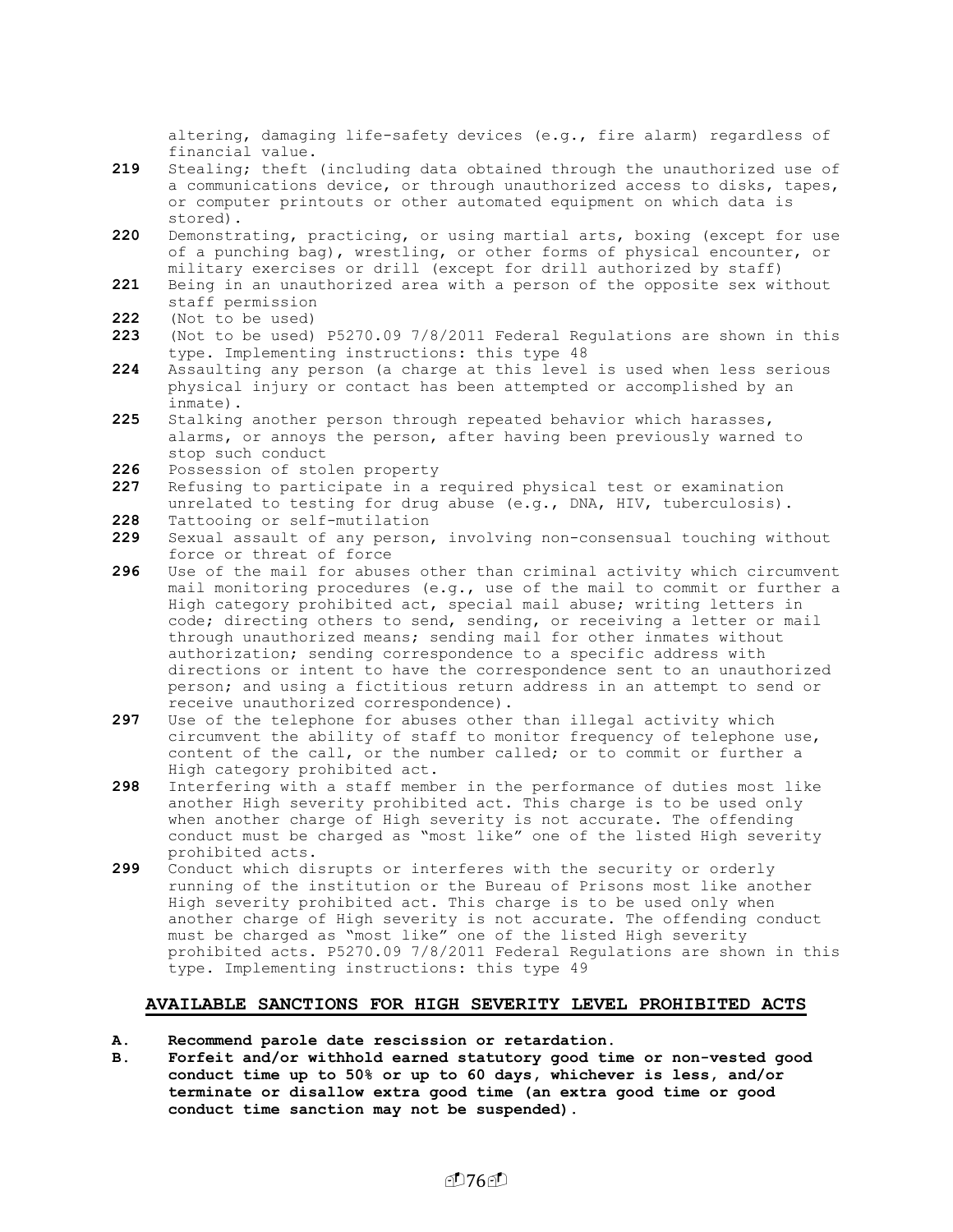- **B.1 Disallow ordinarily between 25% and 50% (14-27 days) of good conduct time credit available for year (a good conduct time sanction may not be suspended).**
- **C. Disciplinary segregation (up to 6 months).**
- **D. Make monetary restitution.**
- **E. Monetary fine.**
- **F. Loss of privileges (***e.g.,* **visiting, telephone, commissary, movies, recreation).**
- **G. Change housing (quarters).**
- **H. Remove from program and/or group activity.**
- **I. Loss of job.**
- **J. Impound inmate's personal property.**
- **K. Confiscate contraband.**
- **L. Restrict to quarters.**
- **M. Extra duty.**

#### **MODERATE SEVERITY LEVEL PROHIBITED ACTS**

- **300 Indecent Exposure**
- **301 (Not to be used)**
- **302 Misuse of authorized medication.** P5270.09 7/8/2011 **Federal Regulations are shown in this type**. Implementing instructions: this type 50
- **303 Possession of money or currency, unless specifically authorized, or in excess of the amount authorized.**
- **304 Loaning of property or anything of value for profit or increased return**
- **305 Possession of anything not authorized for retention or receipt by the inmate, and not issued to him through regular channels.**
- **306 Refusing to work or to accept a program assignment 307 Refusing to obey an order of any staff member (may be categorized and charged in terms of greater severity, according to the nature of the order being disobeyed,** *e.g.* **failure to obey an order which furthers a riot would be charged as 105, Rioting; refusing to obey an order which furthers a fight would be charged as 201, Fighting; refusing to provide a urine sample when ordered as part of a drug-abuse test would be charged as 110).**
- **308 Violating a condition of a furlough**
- **309 Violating a condition of a community program**
- **310 Unexcused absences from work or any program assignment.**
- **311 Failing to perform work as instructed by the supervisor.**
- **312 Insolence towards a staff member**
- **313 Lying or providing a false statement to a staff member**
- **314 Counterfeiting, forging, or unauthorized reproduction of any document, article of identification, money, security, or official paper (may be categorized in terms of greater severity according to the nature of the item being reproduced,** *e.g.,* **counterfeiting release papers to effect escape, Code 102).**
- **315 Participating in an unauthorized meeting or gathering**
- **316 Being in an unauthorized area without staff authorization.**
- **317 Failure to follow safety or sanitation regulations (including safety regulations, chemical instructions, tools, MSDS sheets, OSHA standards)**
- **318 Using any equipment or machinery without staff authorization** P5270.09 7/8/2011 **Federal Regulations are shown in this type**. Implementing instructions: this type 51
- **319 Using any equipment or machinery contrary to instructions or posted safety standards**
- **320 Failing to stand count**
- **321 Interfering with the taking of count**
- **322 (Not to be used)**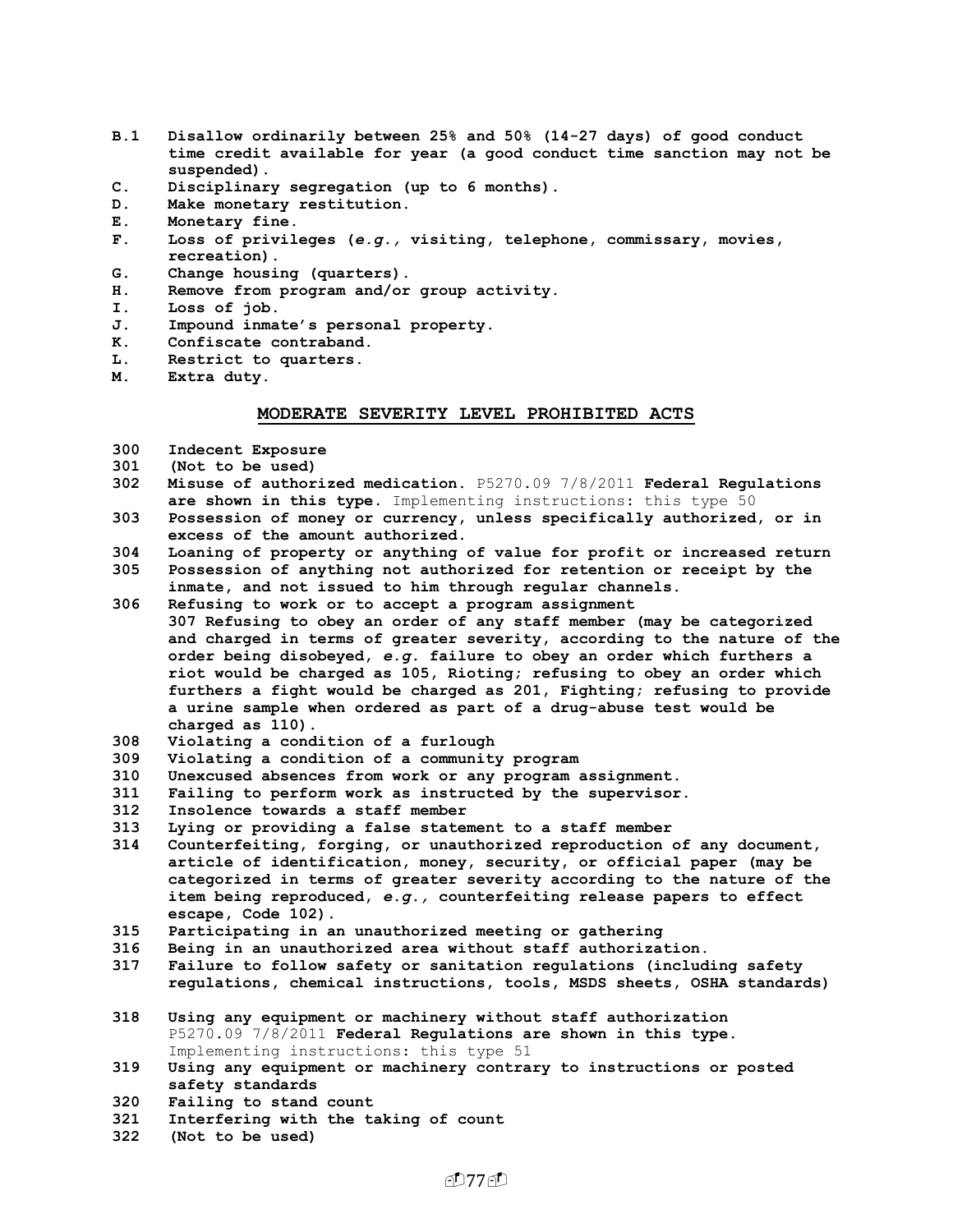- **323 (Not to be used)**
- **324 Gambling**
- **325 Preparing or conducting a gambling pool**
- **326 Possession of gambling paraphernalia**
- **327 Unauthorized contacts with the public**
- **328 Giving money or anything of value to, or accepting money or anything of value from, another inmate or any other person without staff authorization.**
- **329 Destroying, altering, or damaging government property, or the property of another person, having a value of \$100.00 or less**
- **330 Being unsanitary or untidy; failing to keep one's person or quarters in accordance with posted standards.**
- **331 Possession, manufacture, introduction, or loss of a non-hazardous tool, equipment, supplies, or other non-hazardous contraband (tools not likely to be used in an escape or escape attempt, or to serve as a weapon capable of doing serious bodily harm to others, or not hazardous to institutional security or personal safety) (other non-hazardous contraband includes such items as food, cosmetics, cleaning supplies, smoking apparatus and tobacco in any form where prohibited, and unauthorized nutritional/dietary supplements).**
- **332 Smoking where prohibited.**
- **333 Fraudulent or deceptive completion of a skills test (***e.g.,* **cheating on a GED, or other educational or vocational skills test).**
- **334 Conducting a business; conducting or directing an investment transaction without staff authorization.** P5270.09 7/8/2011 **Federal Regulations are shown in this type**. Implementing instructions: this type 52
- **335 Communicating gang affiliation; participating in gang related activities; possession of paraphernalia indicating gang affiliation.**
- **336 Circulating a petition.**
- **396 Use of the mail for abuses other than criminal activity which do not circumvent mail monitoring; or use of the mail to commit or further a Moderate category prohibited act.**
- **397 Use of the telephone for abuses other than illegal activity which do not circumvent the ability of staff to monitor frequency of telephone use, content of the call, or the number called; or to commit or further a Moderate category prohibited act.**
- **398 Interfering with a staff member in the performance of duties most like another Moderate severity prohibited act. This charge is to be used only when another charge of Moderate severity is not accurate. The offending conduct must be charged as "most like" one of the listed Moderate severity prohibited acts.**
- **399 Conduct which disrupts or interferes with the security or orderly running of the institution or the Bureau of Prisons most like another Moderate severity prohibited act. This charge is to be used only when another charge of Moderate severity is not accurate. The offending conduct must be charged as "most like" one of the listed Moderate severity prohibited acts.**

## **AVAILABLE SANCTIONS FOR MODERATE SEVERITY LEVEL PROHIBITED ACTS**

- **A. Recommend parole date rescission or retardation.**
- **B. Forfeit and/or withhold earned statutory good time or non-vested good conduct time up to 25% or up to 30 days, whichever is less, and/or terminate or disallow extra good time (an extra good time or good conduct time sanction may not be suspended).**
- **B.1 Disallow ordinarily up to 25% (1-14 days) of good conduct time credit available for year (a good conduct time sanction may not be suspended).**
- **C. Disciplinary segregation (up to 3 months).**
- **D. Make monetary restitution.**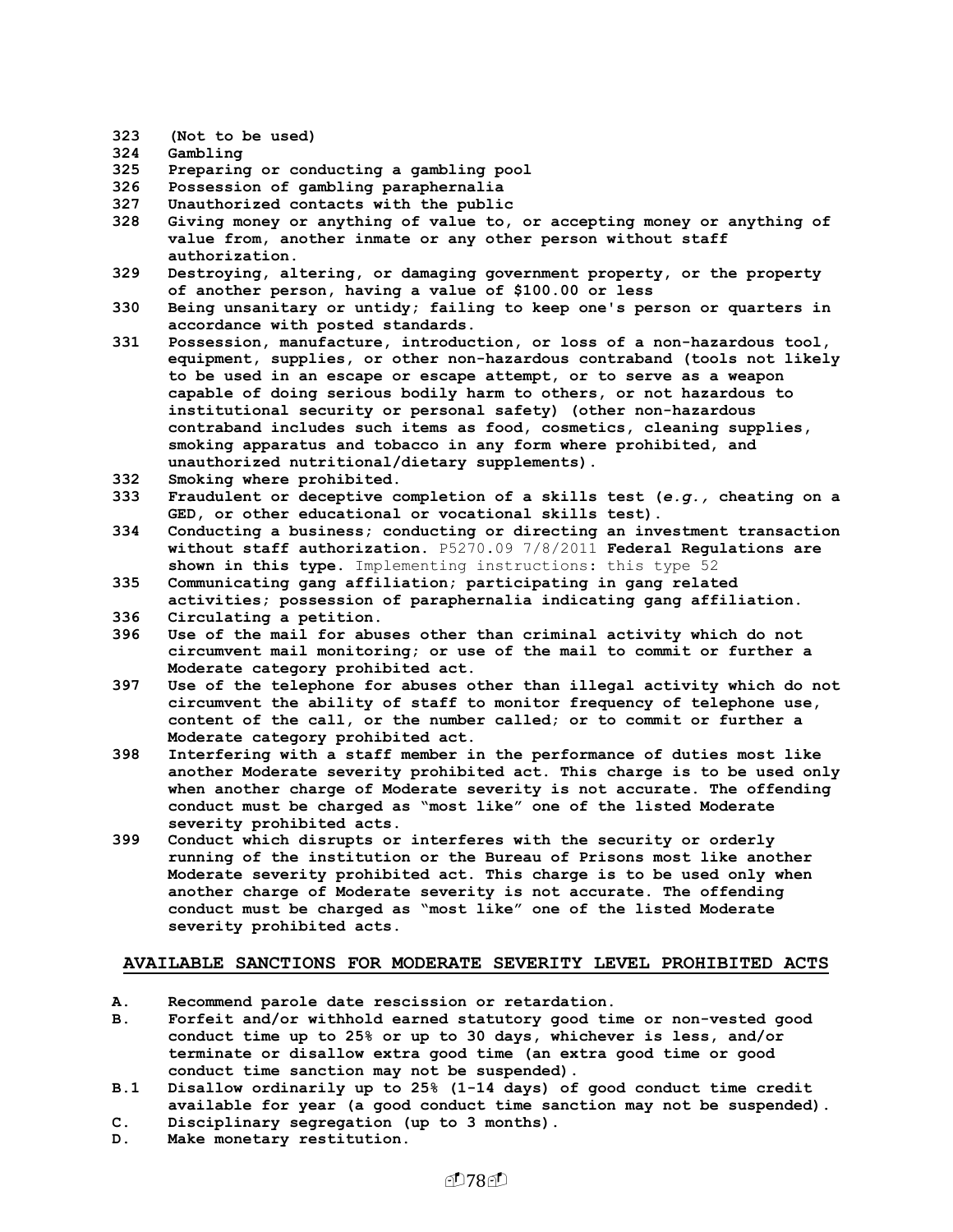- **E. Monetary fine.** P5270.09 7/8/2011 **Federal Regulations are shown in this type**. Implementing instructions: this type 53
- **F. Loss of privileges (***e.g.,* **visiting, telephone, commissary, movies, recreation).**
- **G. Change housing (quarters).**
- **H. Remove from program and/or group activity.**
- **I. Loss of job.**
- **J. Impound inmate's personal property.**
- **K. Confiscate contraband.**
- **L. Restrict to quarters.**
- **M. Extra duty.**

#### **LOW SEVERITY LEVEL PROHIBITED ACTS**

- **400 (Not to be used)**
- **401 (Not to be used)**
- **402 Malingering, feigning illness.**
- **403 (Not to be used)**
- **404 Using abusive or obscene language**
- **405 (Not to be used)**
- **406 (Not to be used)**
- **407 Conduct with a visitor in violation of Bureau regulations.**
- **408 (Not to be used)**
- **409 Unauthorized physical contact (e.g., kissing, embracing)**
- **498 Interfering with a staff member in the performance of duties most like another Low severity prohibited act. This charge is to be used only when another charge of Low severity is not accurate. The offending conduct must be charged as "most like" one of the listed Low severity prohibited acts.** P5270.09 7/8/2011 **Federal Regulations are shown in this type**. Implementing instructions: this type 54
- **499 Conduct which disrupts or interferes with the security or orderly running of the institution or the Bureau of Prisons most like another Low severity prohibited act. This charge is to be used only when another charge of Low severity is not accurate. The offending conduct must be charged as "most like" one of the listed Low severity prohibited acts.**

## **AVAILABLE SANCTIONS FOR LOW SEVERITY LEVEL PROHIBITED ACTS**

- **B.1 Disallow ordinarily up to 12.5% (1-7 days) of good conduct time credit available for year (to be used only where inmate found to have committed a second violation of the same prohibited act within 6 months); Disallow ordinarily up to 25% (1-14 days) of good conduct time credit available for year (to be used only where inmate found to have committed a third violation of the same prohibited act within 6 months) (a good conduct time sanction may not be suspended).**
- **D. Make monetary restitution.**
- **E. Monetary fine.**
- **F. Loss of privileges (e.g., visiting, telephone, commissary, movies, recreation).**
- **G. Change housing (quarters).**
- **H. Remove from program and/or group activity.**
- **I. Loss of job.**
- **J. Impound inmate's personal property.**
- **K. Confiscate contraband**
- **L. Restrict to quarters.**
- **M. Extra duty.** P5270.09 7/8/2011 **Federal Regulations are shown in this type**. Implementing instructions: this type 55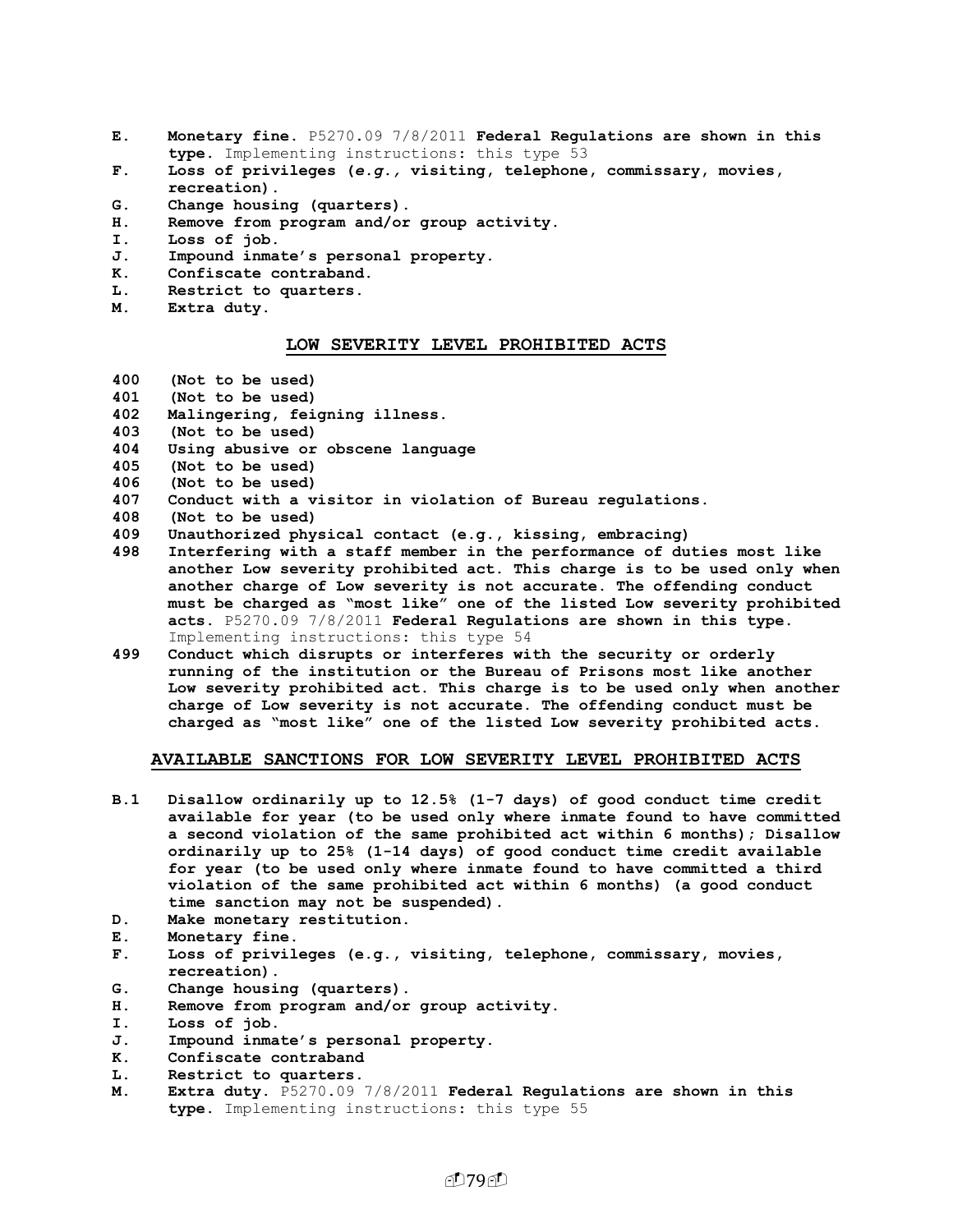**ADDITIONAL AVAILABLE SANCTIONS FOR REPEATED PROHIBITED ACTS WITHIN THE SAME SEVERITY LEVEL Prohibited Act Severity Level Time Period for Prior Offense**  (same code) **Frequency of Repeated Offense Additional Available Sanctions Low Severity (400 level) 6 months 2nd offense 3rd or more offense 1. Disciplinary segregation (up to 1 month). 2. Forfeit earned SGT or non-vested GCT up to 10% or up to 15 days, whichever is less, and/or terminate or disallow extra good time (EGT) (an EGT sanction may not be suspended). Any available Moderate severity level sanctions (300 series). Moderate Severity (300 level)**  2nd offense **3rd or more offense 1. Disciplinary segregation (up to 6 months). 2. Forfeit earned SGT or non-vested GCT up to 37 1/2% or up to 45 days, whichever is less, and/or terminate or disallow EGT (an EGT sanction may not be suspended). Any available High severity level sanctions (200 series). High Severity (200 level) 18 months 2nd offense 3rd or more offense 1. Disciplinary segregation (up to 12 months). 2. Forfeit earned SGT or non-vested GCT up to 75% or up to 90 days, whichever is** 

**Table 2**

**less, and/or**